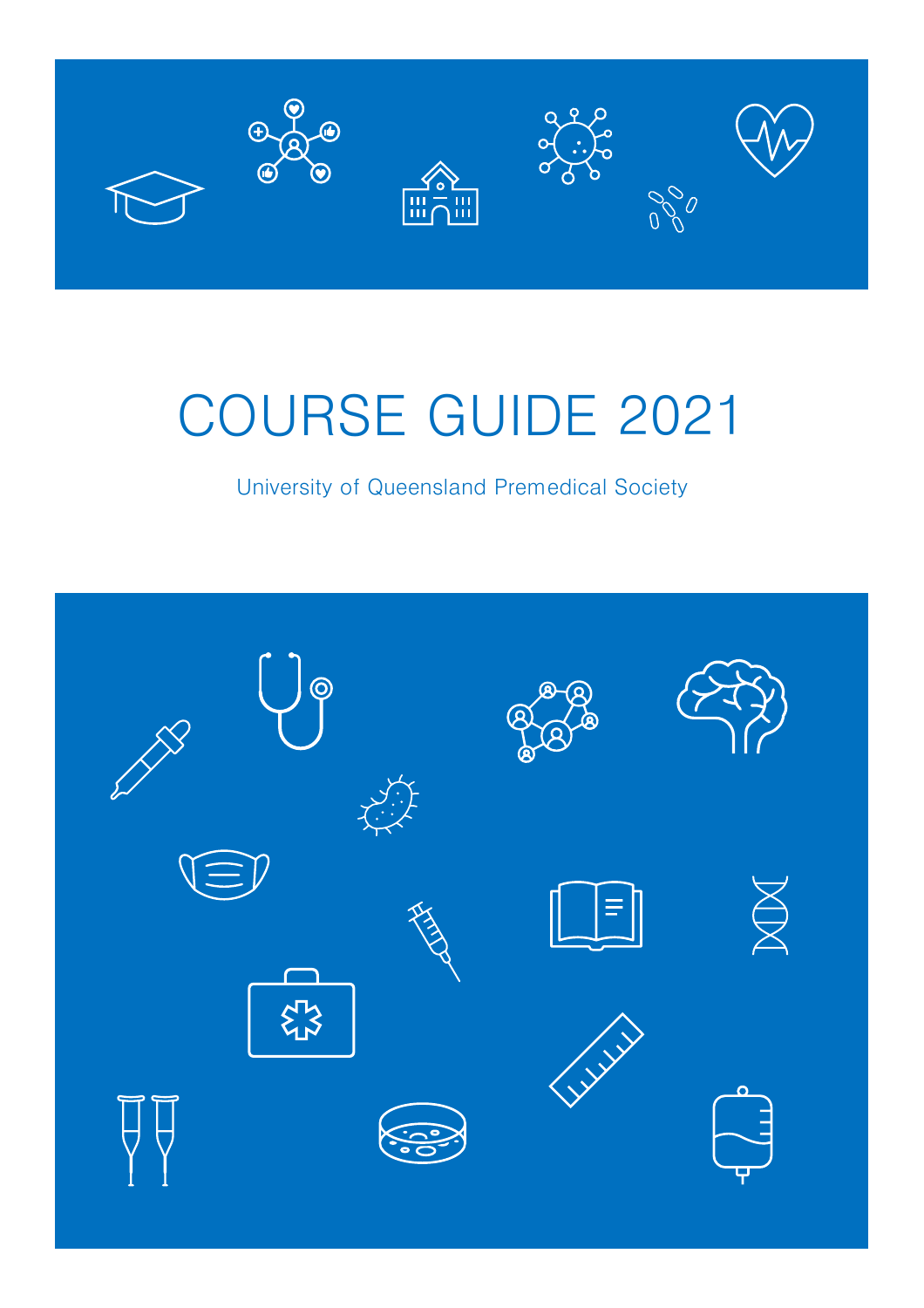## Table of Contents

| First Year Courses  7 |    |
|-----------------------|----|
|                       |    |
|                       |    |
|                       | 11 |
|                       |    |
| CHEM1200              | 15 |
| ENGL1500              | 17 |
| FINM1415              | 19 |
| MATH1051  21          |    |
| MATH1061  23          |    |
| MATH1071  25          |    |
| NEUR1020  27          |    |
| NUTR1023  29          |    |
|                       |    |
| PSYC1030              | 33 |
|                       | 35 |
| MUSC1150              | 38 |
| PUBH1102              | 40 |
|                       |    |

| Second Year Courses 44 |  |
|------------------------|--|
|                        |  |
|                        |  |
|                        |  |
|                        |  |
|                        |  |
|                        |  |
|                        |  |
|                        |  |

| CHEM2052*  62 |  |
|---------------|--|
| ERTH2002  64  |  |
|               |  |
|               |  |
|               |  |
|               |  |

| Third Year Courses 72 |  |
|-----------------------|--|
|                       |  |
|                       |  |
|                       |  |
|                       |  |
|                       |  |
| BIOM3002 81           |  |
| BIOM3003  83          |  |
| BIOM3014 84           |  |
| BIOM3015 85           |  |
| BIOM3020  86          |  |
| BIOM3200  88          |  |
| BIOM3401*  90         |  |
|                       |  |
| NEUR3001* 94          |  |
| NEUR3002  96          |  |

Courses recommended for GAMSAT preparation are indicated by **underline**.

Courses recommended for MD preparation are in blue.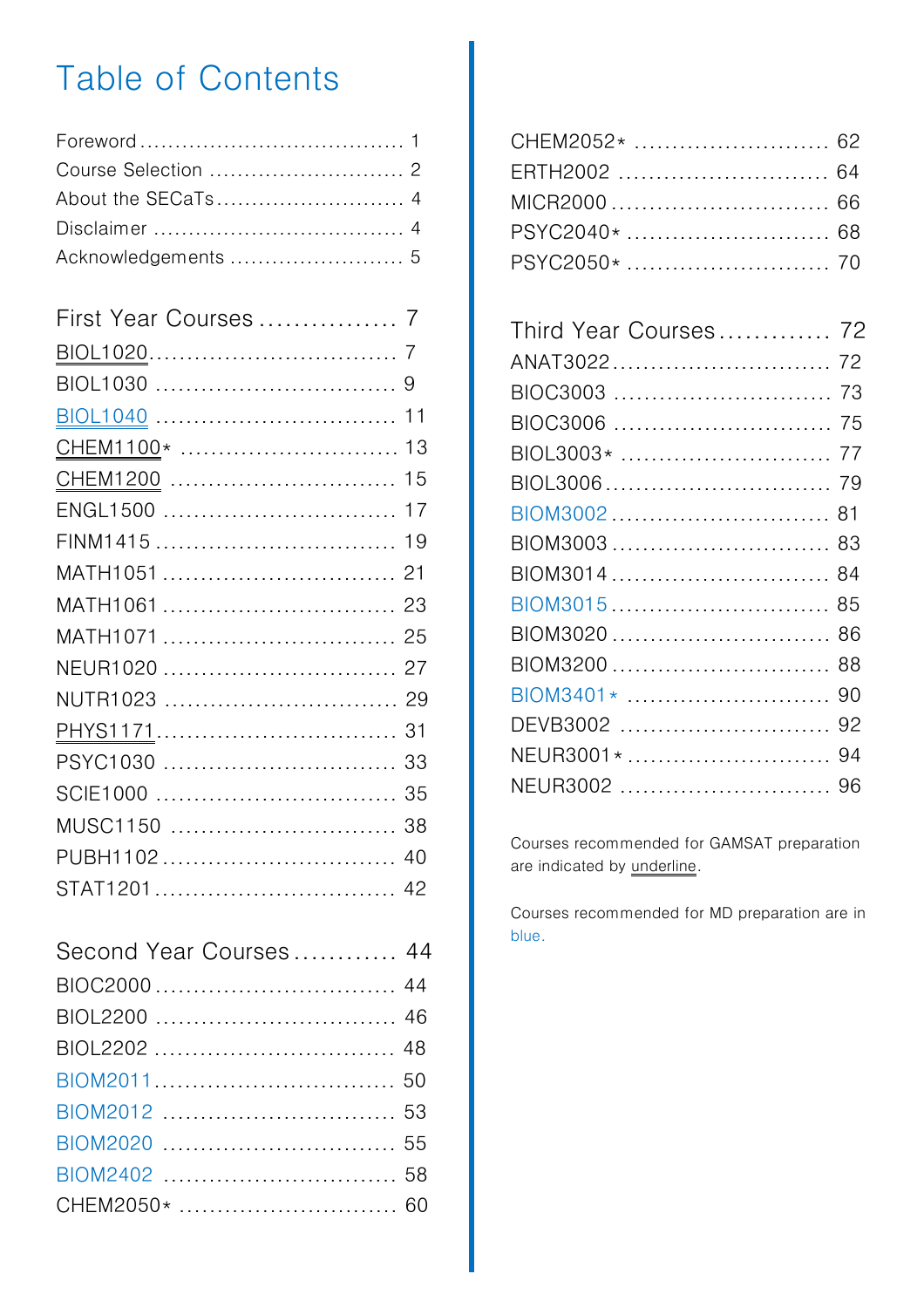## Foreword

The University of Queensland Premedical Society (UQPMS) is proud to present their flagship publication, the UQPMS Course Guide for 2021.

We have continued to update this course guide to provide the most up-todate and detailed reviews of UQ courses. We hope that premedical students will find some guidance when selecting courses to make the most of their university experience.

We would like to sincerely thank the many UQ students who have generously passed on their invaluable feedback, experiences and advice. The course guide arises as a combination of their efforts. At UQPMS, we are strong believers of the team effort and collaborative learning as we progress into medicine and beyond. We hope to continue fostering this sense of community and support for the years to come.

We acknowledge that UQPMS members engage with a range of disciplines during their undergraduate studies. However, the majority of our members study courses related to biomedical science. As such, most of the courses in this publication are of the biomedical science discipline. In an attempt to account for the diverse academic goals for our members, we have strived to include a number of elective courses outside of the science discipline and highlighted a number of courses noted to be particularly useful for GAMSAT preparation or for future MD study.

If you have found this course guide useful, please consider submitting your own thoughts, reviews, and advice at the end of each semester.

We hope this guide will be of use to you and your studies, and we wish you the best of luck in achieving your academic goals. Please feel free to reach out to us at any time if you have any questions, comments or queries.

On behalf of the University of Queensland Premedical Society,

The UQPMS Executive Team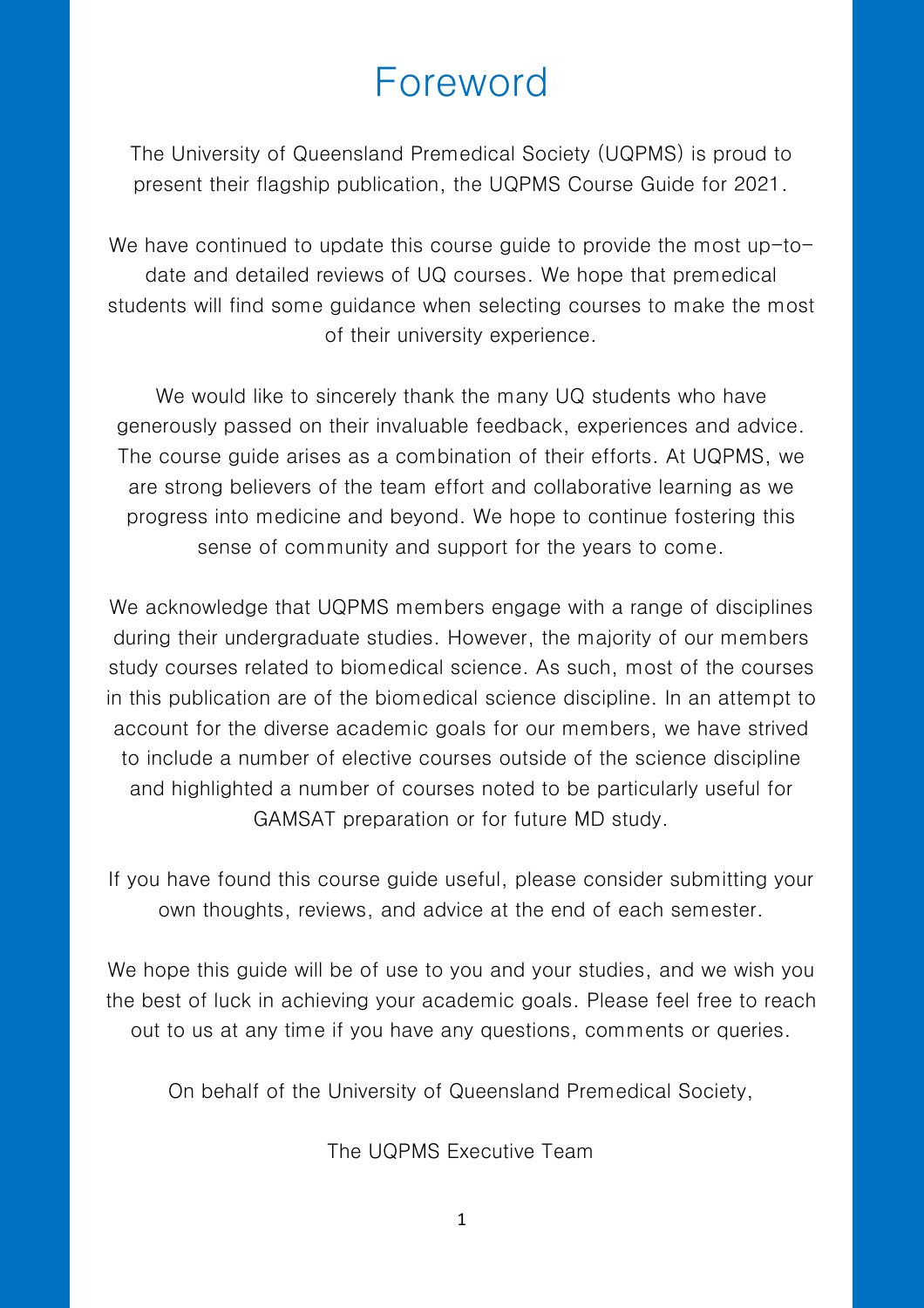## Course Selection

Throughout your premedical degree, the courses you select will affect the direction of your studies.

Currently, a 2021 premedical study plan is available [here,](https://planner.science.uq.edu.au/files/512/Pre-med%20planner%202021.pdf) which present a potential course plan for your premedical degree. This plan serves as a good starting point for building your study plan; however, there is space for choice, especially for elective courses that provide you with opportunities to study outside of the science discipline.

Each program of study also offers a course list, which includes the courses available for you to select within that degree. It will also outline which courses need to be completed to satisfy the requirements of the degree. You should always ensure that the courses you select allow you to adhere to the program rules for your chosen degree and major. It is recommended that premedical students include anatomy and pharmacology courses as part of their course selection, in order to best prepare for future study in the MD.

Elective courses are an opportunity to focus on specific topics within your major, or study a field outside of your discipline. Many students, especially in late years, choose to lighten their study load by selecting a lower-level course or a course outside of their discipline. UQ academic advisors are also available for students to contact through their respective faculties.

It is important to note that due to the ongoing COVID-19 pandemic, overseas exchange is unlikely to be available this year. There may be opportunities to study abroad once the pandemic has subsided and international flights are active again. To ease their course selections in overseas institutions, many students 'save' elective units for their exchange semester.

In response to the unique circumstances surrounding the COVID-19 situation, the delivery mode for many courses have changed. The majority of UQ courses are now delivered in flexible or external mode.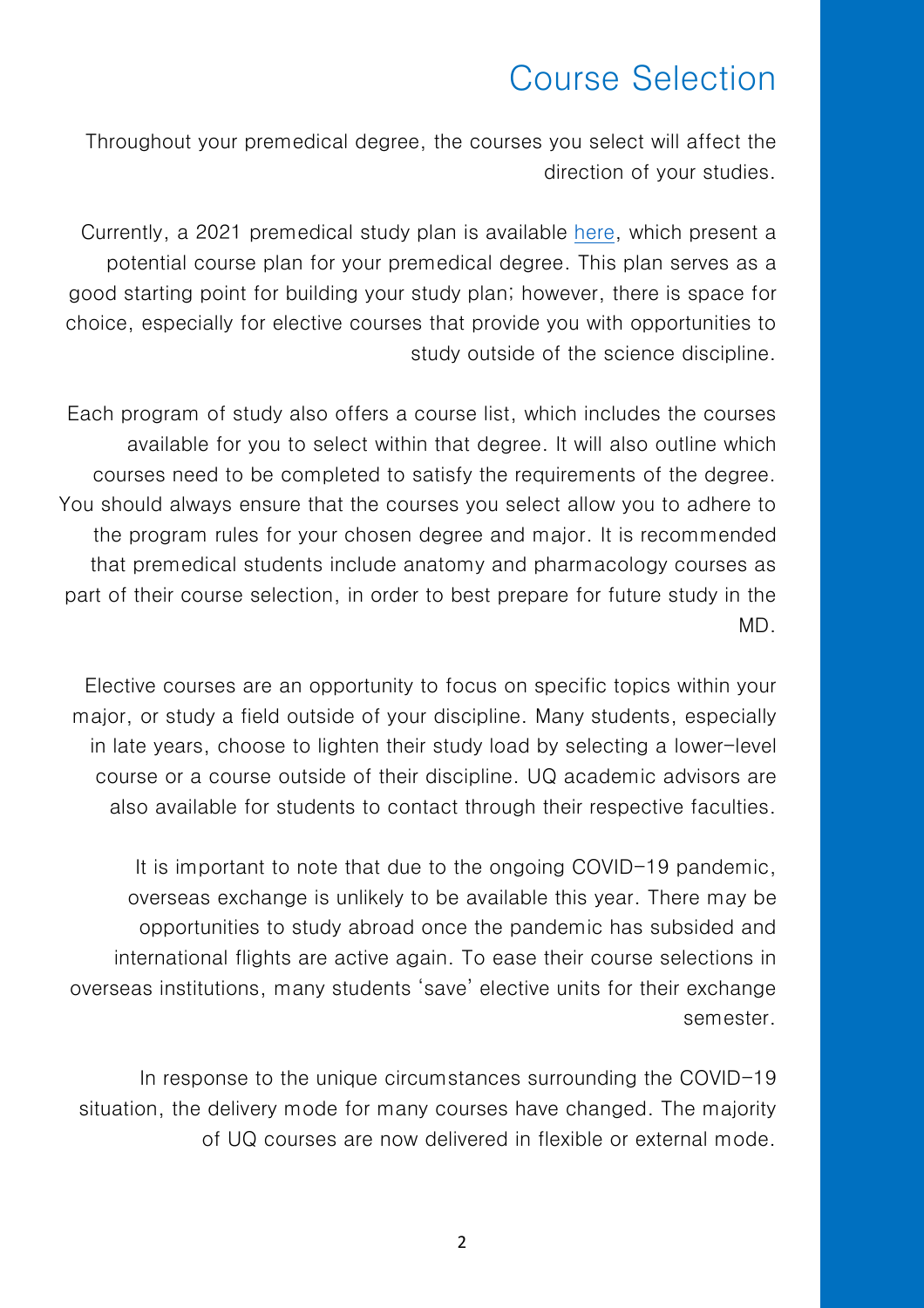Students who are unable to come onto campus for any reason should select courses that offered externally. Flexibly delivered courses normally combine a mix of online and on-campus activities. A select few courses are offered internally only as the course content relies heavily on practical learning activities. It is important to consider whether you will be able to attend oncampus activities before enrolling in a specific course.

In general, content will not change between delivery modes for a specific course. However, this may vary between courses, so please check the UQ course ECP for the most accurate information.

Finally, students seeking to start the MD in 2022 or later (at UQ) are required to complete two prerequisite courses, BIOM2011 and BIOM2012 (or recognised equivalents) to be eligible for entry. Thus, as aspiring premedical students, you should include these in your study plan.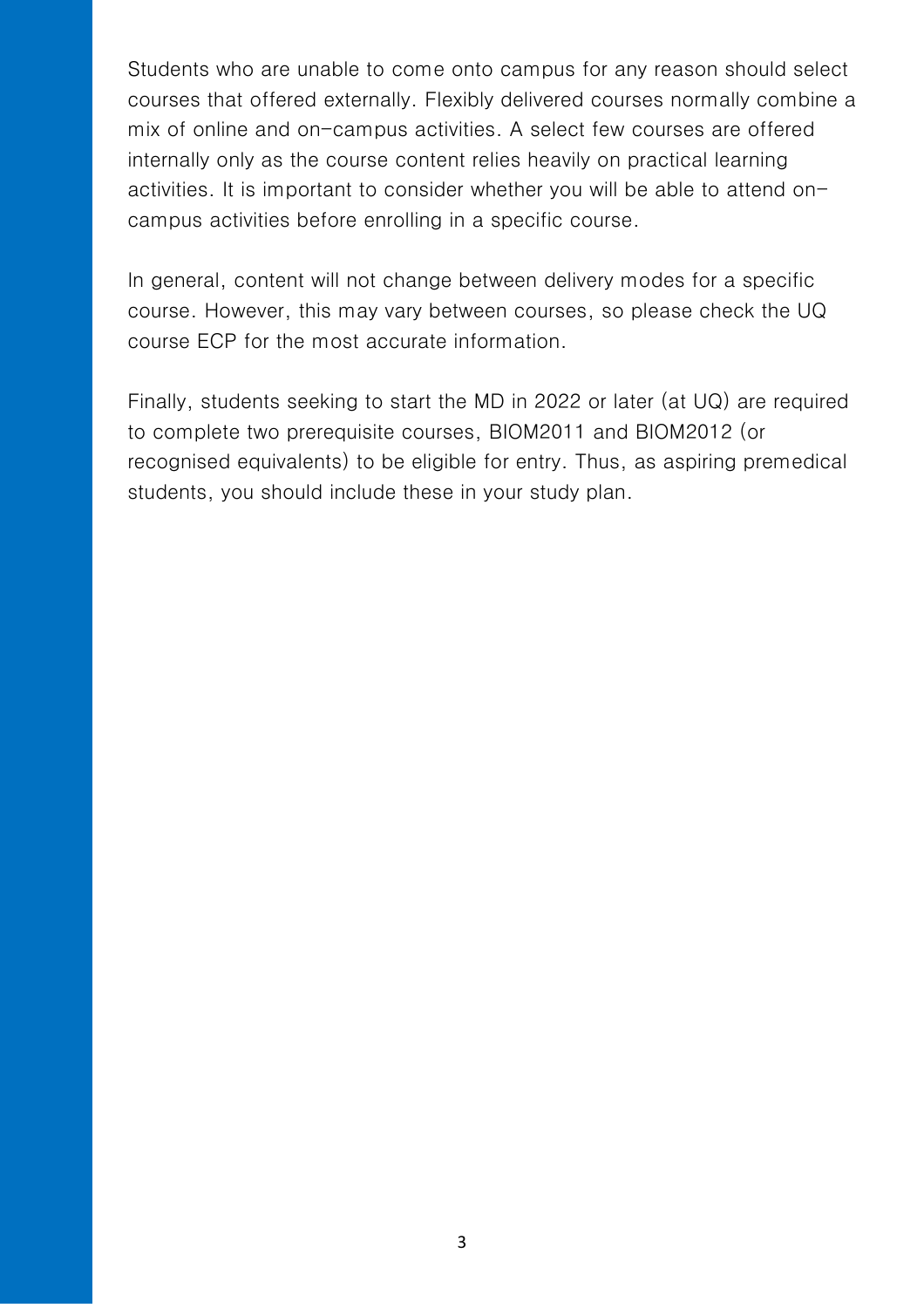## About the SECaTs

Student Evaluation of Course and Teacher (SECaT) questionnaires are coordinated by the University of Queensland to evaluate student involvement and response for specific courses using a five-point scale  $(1 - 5)$ corresponding to strongly disagree/poor and strongly agree/excellent respectively). The UQPMS course guide presents these SECaT scores as part of their review. These scores are the property of UQ and are also available [online](https://itali.uq.edu.au/for-students/have-your-say-secat-and-setutor-evaluations#how-can-I-see-SECAT-results) on the public domain of the UQ Teaching and Educational Development Institute for any interested parties.

## Disclaimer

Advice and comments offered in this course guide represent those made in good faith by the students who contributed to this publication. These do not constitute official advice from the relevant schools and faculties. Courses are subject to change from year to year, and comments and information collated here are reflective of the versions of the courses offered in past years. Always consult the electronic course profile (ECP) for further information on course activities and assessments, and/or seek advice from the relevant course coordinator.

Where insufficient reviews for specific courses have been received, the previous year's review has been used instead. However, the SECaT results will be updated unless the 2020 SECaT is unavailable (the 2019 results will be used instead). These will be indicated with an asterisk\* next to the course code. The 2020 and 2019 Course Guides are also available at on our website [\(uqpms.com\)](https://uqpms.com/). Please keep in mind that while many courses remain similar each year, each course is subject to change between years.

The UQPMS executive team is always happy to receive feedback on this publication.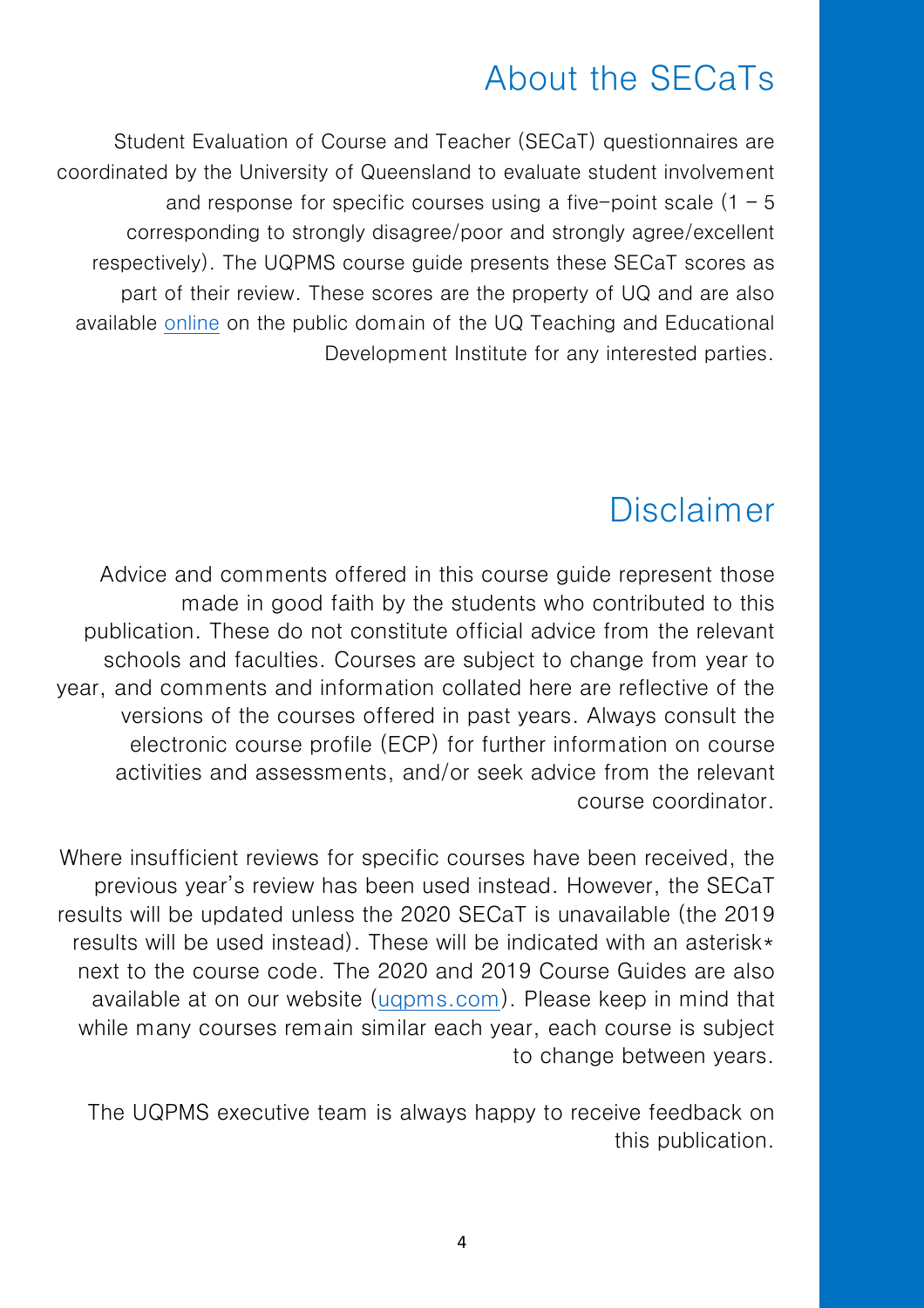## Acknowledgements

UQPMS would like to acknowledge and thank the following students for their contributions to this publication:

- Adam Fuller
- Chloe Liu
- Cooper Atterton
- Daniel Evan Salomon
- Elaine Zhong
- Elizabeth Fisher
- Holly Williamson
- Jennifer Kim
- Jisu Choi
- Jonas Rivera
- Katherine Jones
- Momoko Huang
- Naila Abro
- Renee Oldfield
- Sara Kong
- Sarah Shea
- Sunera Samaratunga
- Thanh Nguyen
- Viet Tran
- Wilson Liu
- Yueyao Lin
- Zara Smith

And numerous anonymous contributors.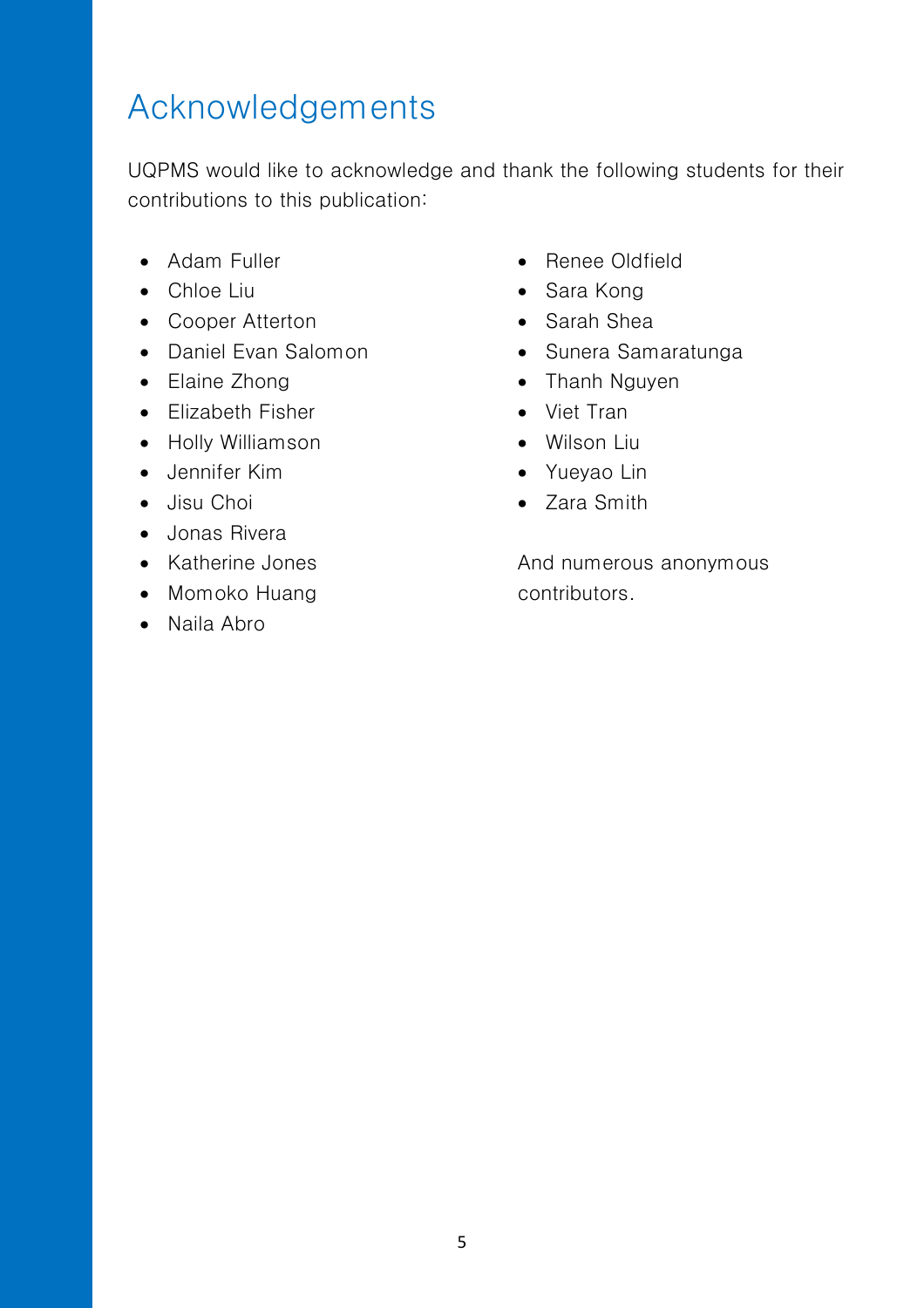# BIOL1020



### Genes, Cells & Evolution

Students taking this course will learn about the fundamentals of molecular cell biology and genetics by examining what cells are made of and how the genetic information to build cells and perform cellular processes is encoded, executed, and inherited. The course explores the connections between physical processes at the molecular level and the whole organism phenotype, and identifies how cellular, genetic, and evolutionary processes affect everyday life.

#### Original UQ [Description](https://my.uq.edu.au/programs-courses/course.html?course_code=BIOL1020)

### ADVANTAGES

- Good introductory course to university biology.
- A lot of overlap with high school biology makes the transition to university easier.

### DISADVANTAGES

• The amount of content can be overwhelming at first.

## TIPS AND TRICKS

- Don't do the pre-readings if you're short on time or motivation; do lecture slides andEdXfirst, then go over the related concepts.
- If lecturers have emphasised a concept this means you should go into more detail in your response to a question.
- Start deep thought questions early and discuss with friends.

## **GENERAL** INFORMATION

### **Offerings**

Semester 1

Semester 2

### Modes available

**Flexible** 

**External** 

**Prerequisites** 

Nil

#### Class Contact Hrs

1 Lecture

1 Tutorial

3 Practical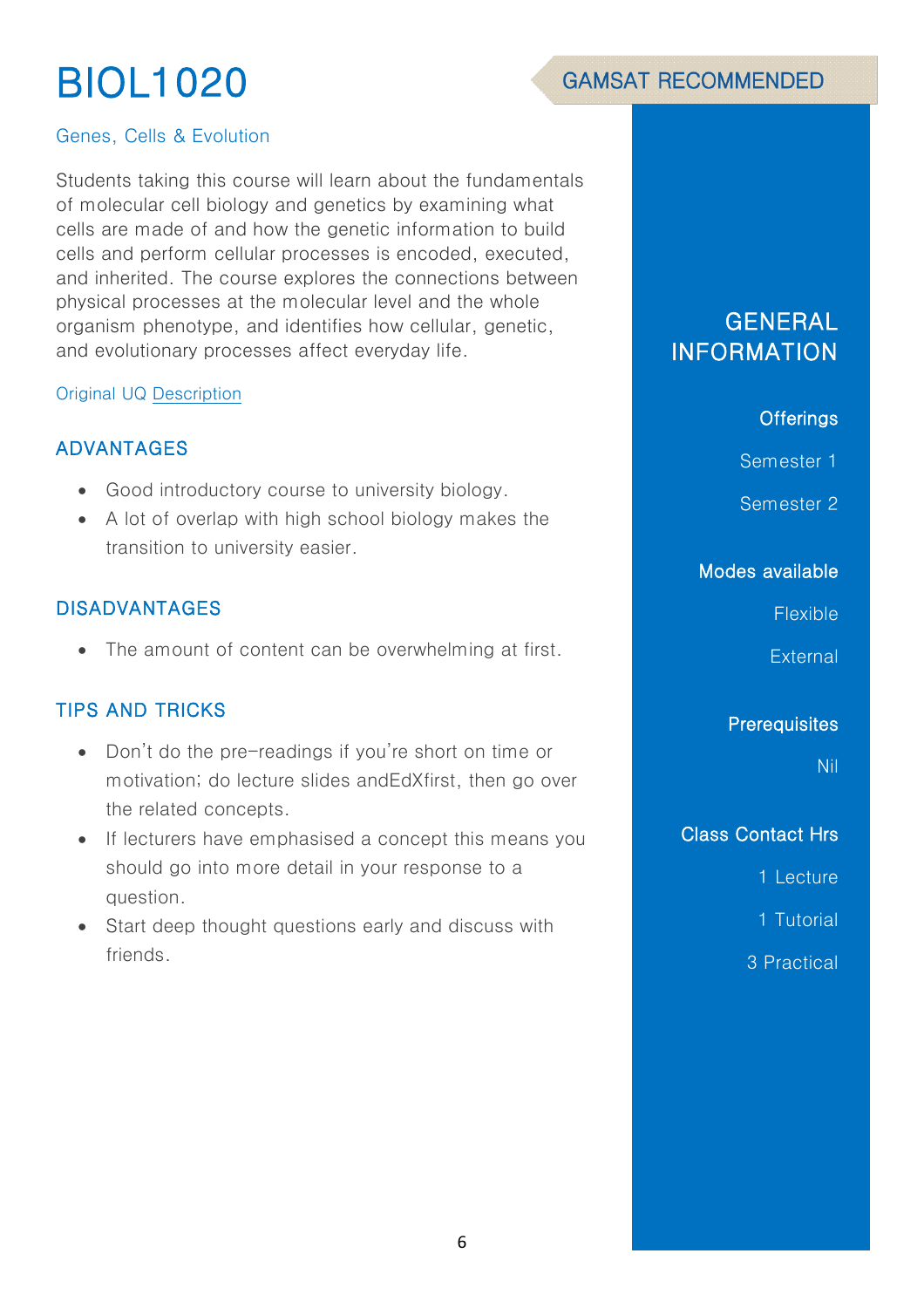

**Overall Rating** Learned a Lot Received Helpful Feedback **Assessment Requirements Clear Learning Materials Assisted** Well Structured **Intellectually Stimulating Understand Aims and Goals**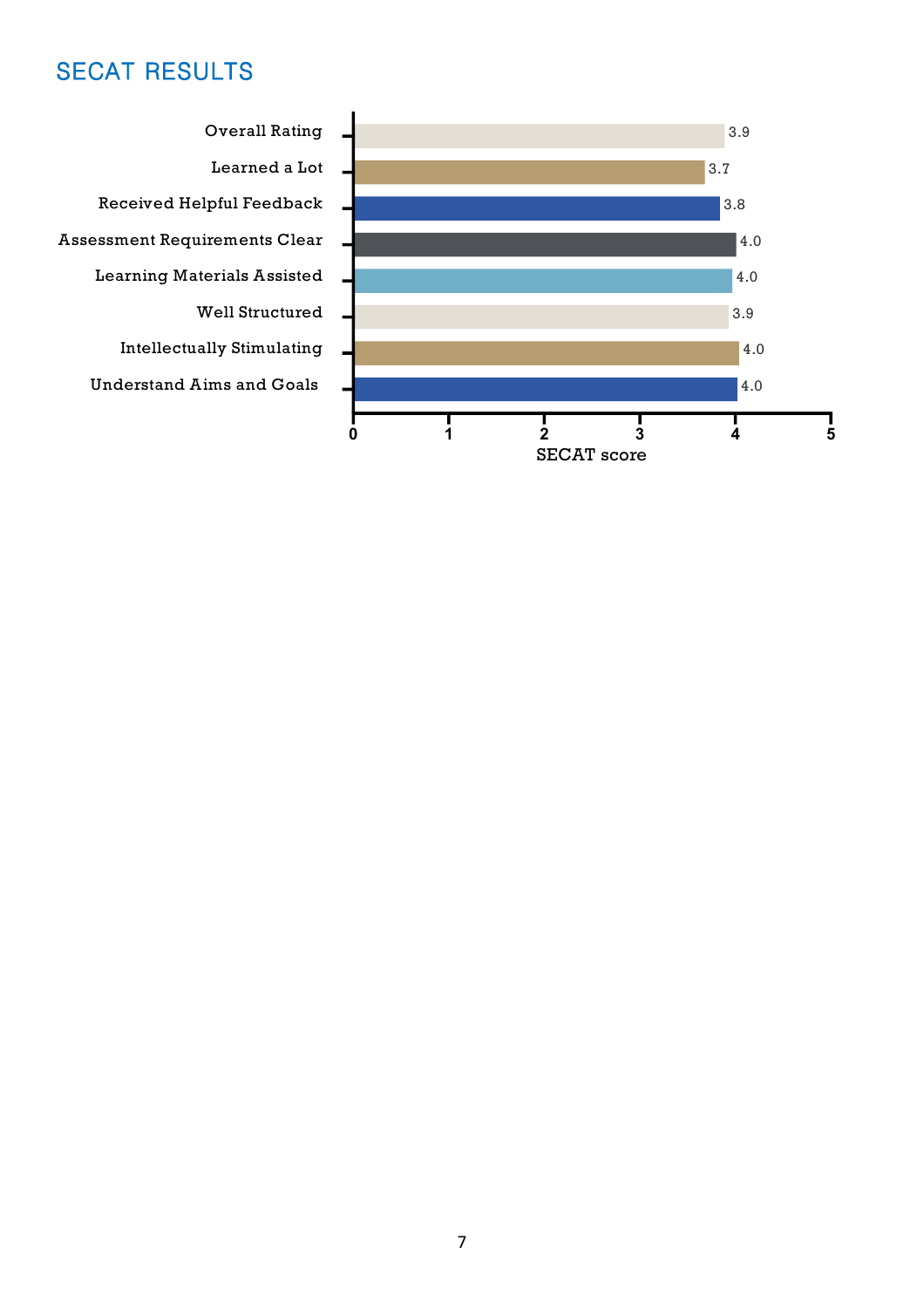## BIOL1030\*

## Global Challenges in Biology

This course details the living world of which we are a part, from microbe to ecosystem. It provides clear cases of how human health, quality of life and future is intricately linked to the wellbeing of other organisms and the environment we all share. The course will lead students through a number of global challenges which highlight global biodiversity as a source of biomedical and economical innovation. This lays the foundation for understanding and facing the environmental and biomedical challenges facing humans and the planet.

## Original UQ [Description](https://my.uq.edu.au/programs-courses/course.html?course_code=BIOL1030)

## ADVANTAGES

- This course is interesting and well-designed. It involved many unique learning activities and assessment items, including a field trip to collect evidence for assessment.
- It does not require high school biology.
- Great for those interested in general biology, not just the cellular, clinical detail.
- There is a genetic component which complements BIOL1020 content.
- Lecture slides are consistently posted early on Blackboard.
- Relatively low reading load. It is possible to do well just on lecture content and understanding the examples given. The course isn't heavy on textbook reading.
- It's a great chance to meet biology students who are not biomedicine majors.
- There are recognised volunteering opportunities during the term – data collection in creek catchments.
- Lecturers are clear on what is expected to be learnt and assessed.

## DISADVANTAGES

- The exams are not too difficult to do well in, but you will need some exam technique as most of the marks are given in the SAQ section.
- The course is not directly relevant to the biomedical field.
- The field trip assessment was largely luck besides plant identification, there was a scavenger hunt to identify

## **GENERAL** INFORMATION

### **Offerings**

Semester 1

### Modes available

Flexible

**External** 

**Prerequisites** 

Nil

Class Contact Hrs

3 Lecture

3 Practical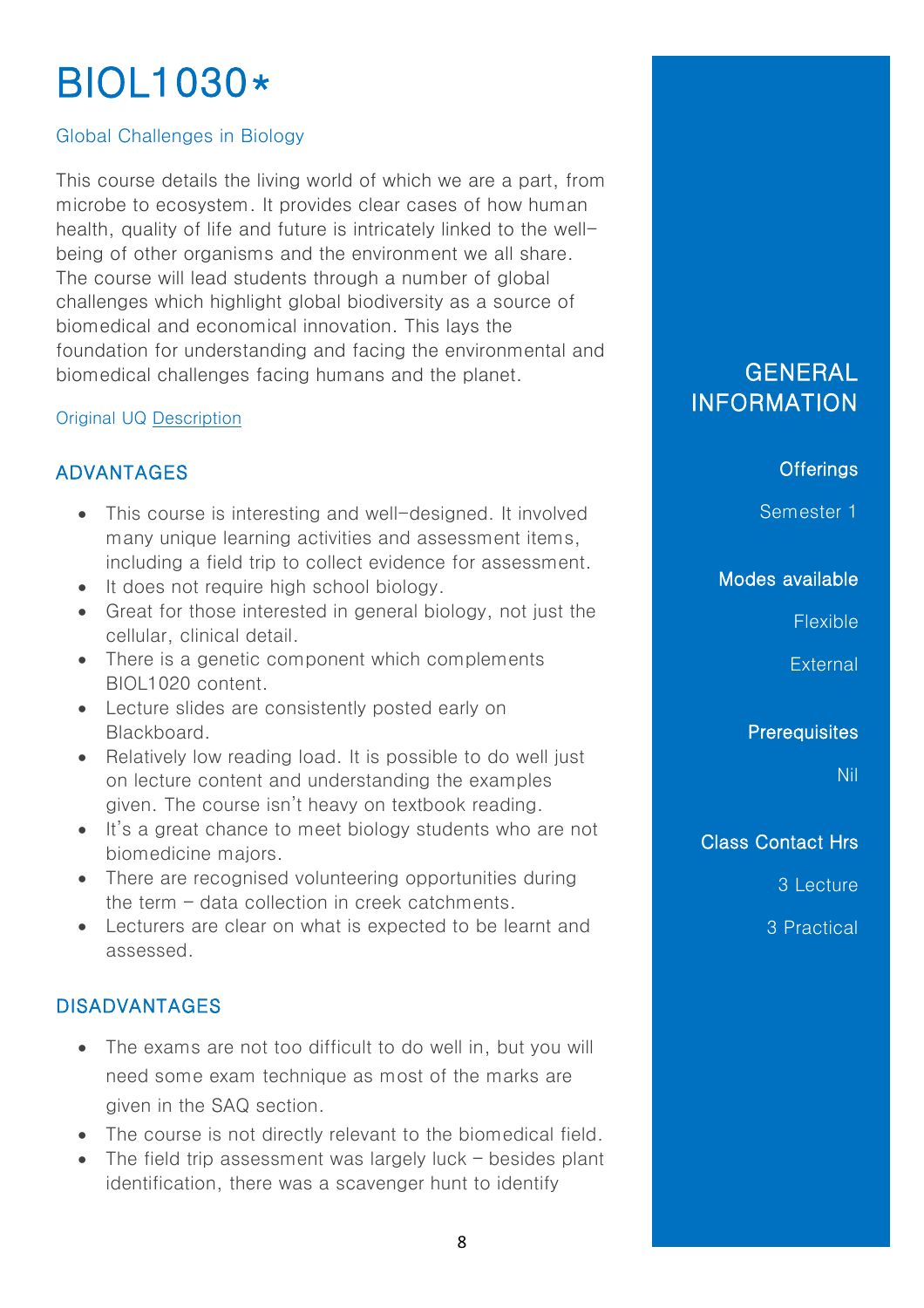certain organisms, which may be difficult depending on the weather.

• Some of the terminology (e.g. "ecological services" vs "ecological functions") can be confusing and cannot be resolved by a simple Google search.

## **TIPS AND TRICKS**

- Content that is covered in both practicals and lectures in broad topics (e.g. plants) will have a high probability of being examined. Focus on those topics.
- The textbook covers unnecessary details that aren't examined. Don't feel the need to read ahead  $-$  for the most part, it's mostly something for further reading when encountering a difficult concept. This advice is also given by the lecturers.
- Make sure you understand why the example or statistic was in the slide.
- Explain your exam answers clearly and succinctly otherwise, you will lose points.
- Sometimes it helps to do extra readings in the Nature publications (detailed at the bottom of the lecture slides) if you want to clear up a topic.
- Always read the criteria for the prac reports formatting is important, so turn your report into a PDF or risk Turnitin messing it up.

## **SECAT RESULTS**



**SECAT** score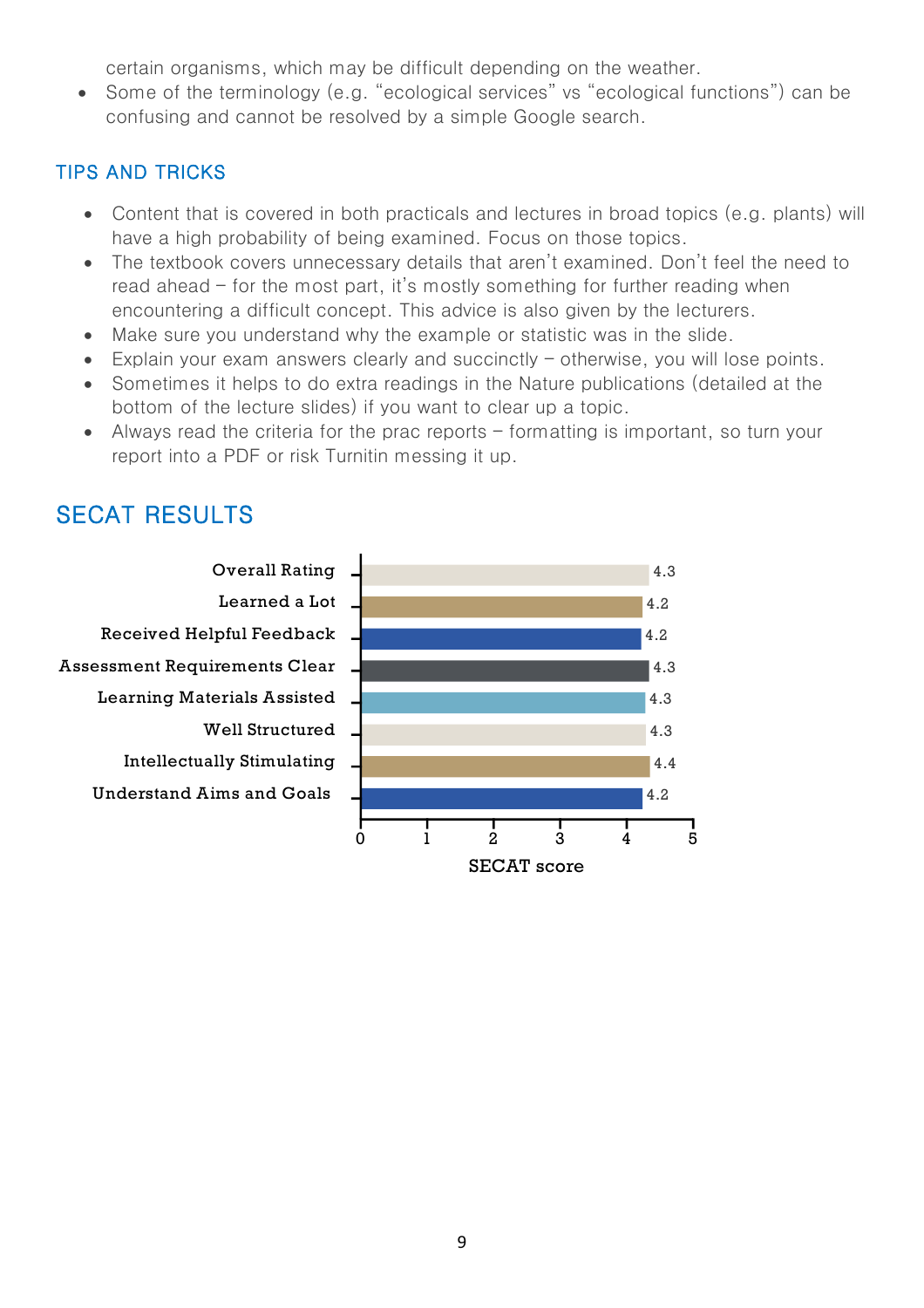# BIOL1040

## Cells to Organisms

The course covers the fundamental concepts that allow complex organisms to function, with some focus on the human body & other higher organisms. Key concepts include basic cellular transport & signalling mechanisms, neuronal structure & function, motor mechanisms & locomotion, circulation & gas exchange, & the endocrine system. Of key importance is the integration of different concepts as they apply to the structure and function of different regions of the entire organism.

### Original UQ [Description](https://my.uq.edu.au/programs-courses/course.html?course_code=BIOL1040)

## ADVANTAGES

- The course is well structured and very interesting.
- It is a great groundwork course for biology students.
- The cardiovascular module is one of the easiest modules (though quite content heavy).
- There are a lot of assignments which reduces the weighting of the final exam.
- The lecturers are very nice and happy to help.

## DISADVANTAGES

- Module quizzes are quite tedious and oftentimes slow.
- Personal response task is really vague with not much guidance as to what is required of you.
- The group eConference assignment is quite tedious and the papers were difficult to understand.
- The Mastering Biology Quiz does not work well. The page takes a long time to load in and it wasn't because of slow internet.
- The Mastering Biology quizzes were either really hard or very easy.
- The few in-person practicals weren't very helpful.
- The communication assignment seemed a bit useless.
- MCQ had a lot of marks assigned (2 marks/Q!)

## **GAMSAT RECOMMENDED**

## **MD RECOMMENDED**

## **GENERAL** INFORMATION

### **Offerings**

Semester 1

Semester 2

#### Modes available

Flexible

**External** 

Internal

**Prerequisites** 

Nil

Class Contact Hrs

3 Lecture

1 Workshop

1 Tutorial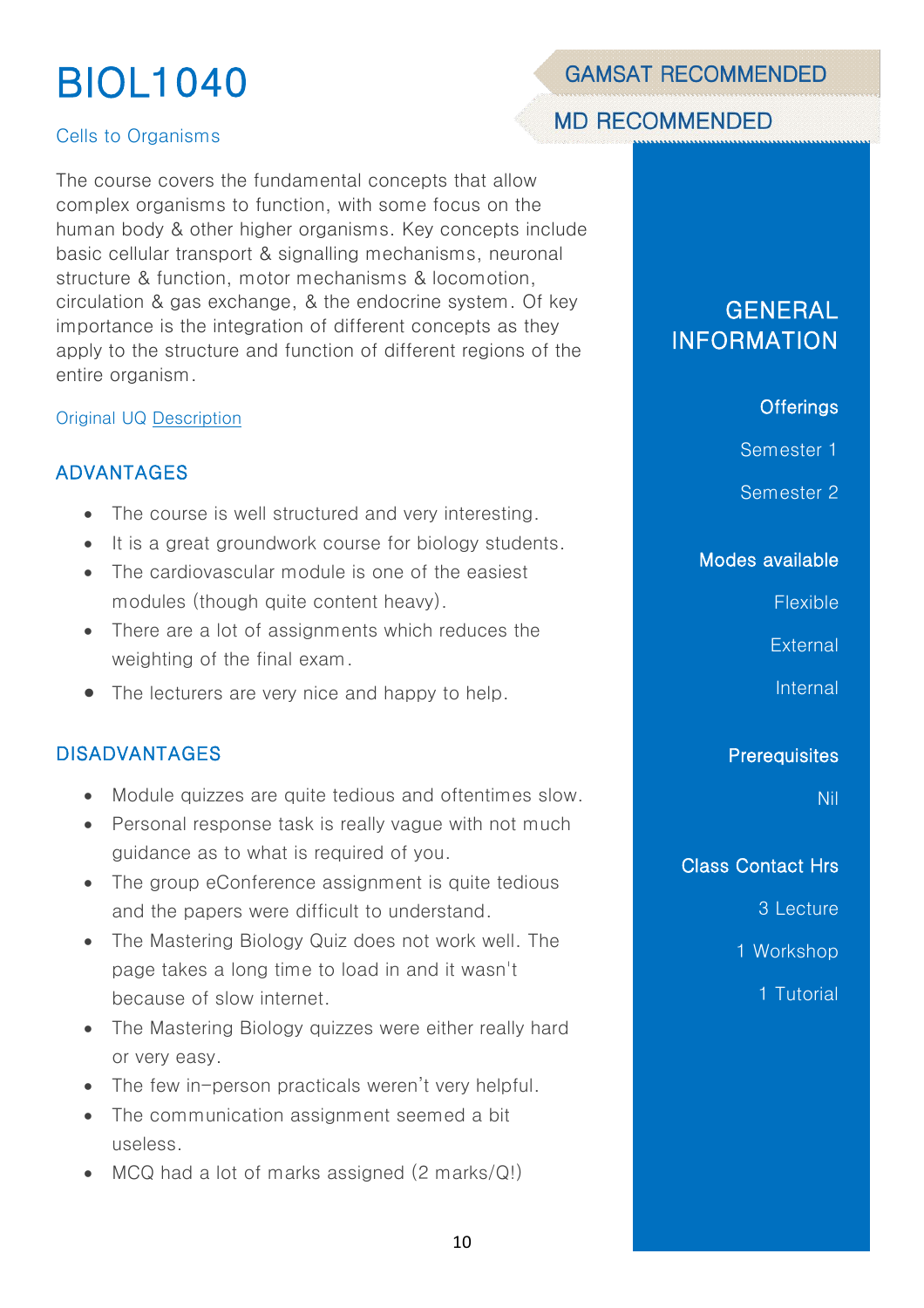- Lots of small assignments worth 3-10% due throughout the semester, so you never really get a break because there's always something due.
- The exams rely mainly on memorisation (with very little application/problem solving), so this course requires time/effort to learn the content.

## TIPS AND TRICKS

- Get started ASAP on the eConference task (group assignment). The validation process can be quite tedious and annoying.
- You get to choose your research paper/topic for the Professional Response. It is ideal to choose something you are interested in that can link to course content and isn't too technical.
- Find good teammates for group work!
- Attend the PASS sessions and the workshops, even though they are optional!
- For the final, do as many practice exams as possible. Often, the questions are recycled or reworded.
- There is quite a lot of content and it is pretty fast-paced, so take notes consistently.
- Completing past exams is an effective way to study for this course.
- The final exam tests the entire semester, so keep revising previous modules!
- There are lots of assessments due constantly, so make sure you have a good planner/organiser or have regular reminders set up for the due dates.
- Study with friends and ask each other lots of questions.
- Take quizzes/pracs seriously even though they're only worth 3-5% each (they add up!)
- Do the Mastering Biology quizzes for each module or topic because it will be fairly similar to the graded quizzes.

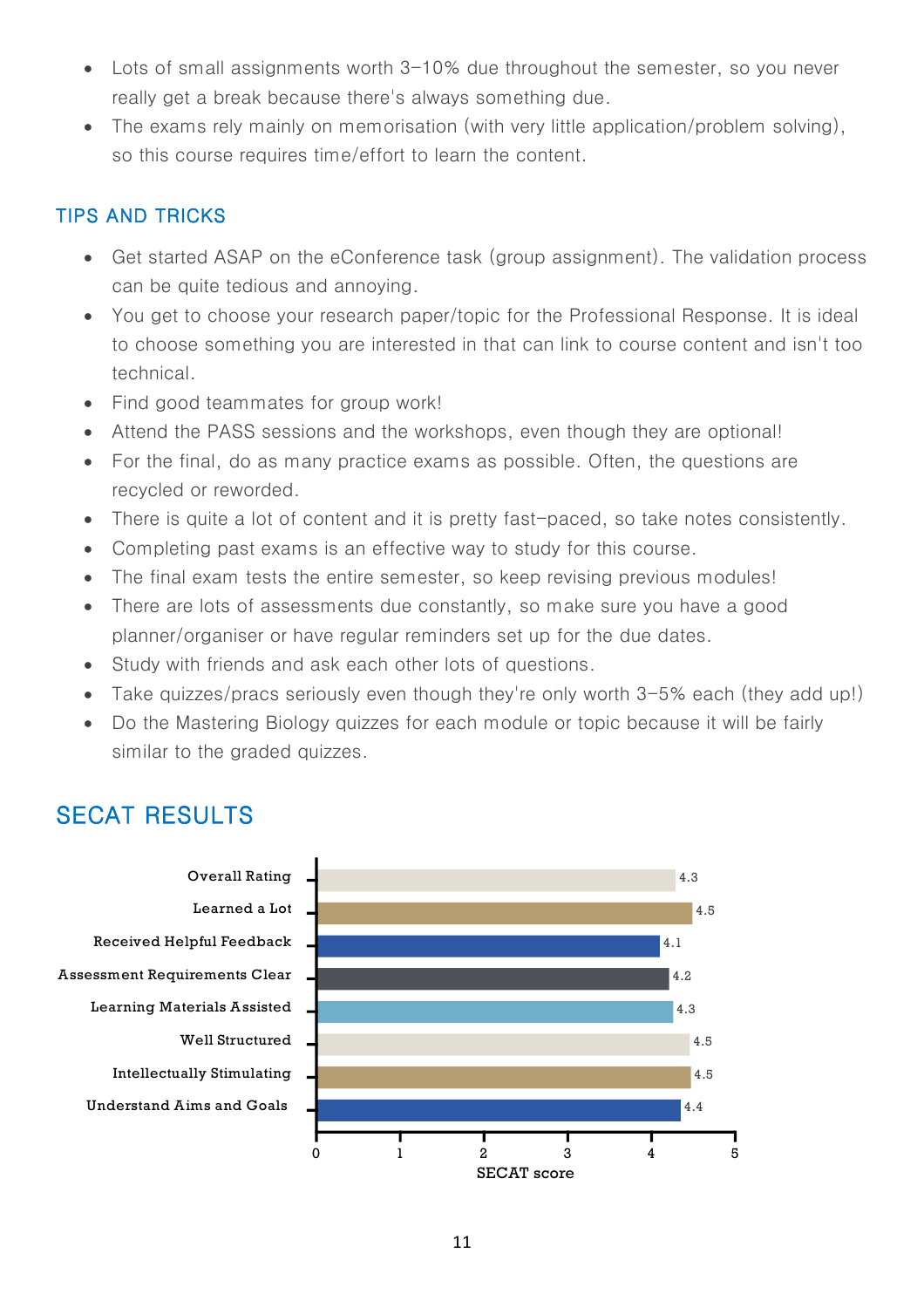## CHEM1100\*

### Chemistry 1

This course provides the foundation in concepts underpinning inorganic, physical and organic chemistry necessary for advancement to the higher levels of study in chemistry and engineering courses. Core topics include: atomic structure, bonding and hybridisation, molecular shape, an introduction to organic chemistry, states of matter and intermolecular forces, chemical equilibrium, aqueous solution equilibria, thermodynamics, and redox chemistry. This course is a prerequisite to CHEM1200 Chemistry 2 for all students in the following programs: BSc, B Biomedical Science, B Biotechnology, B Engineering and B Occupational Health & Safety Science.

#### Original UQ [Description](https://my.uq.edu.au/programs-courses/course.html?course_code=chem1100)

## ADVANTAGES

- CHEM1100 is a required course in the biomedical science major, and is one of the largest first-year courses. As a result, it's a great chance to meet a lot of people, as all those interested in pursuing medicine will have to take it unless they have it credited.
- This course covers many aspects of chemistry, building on many of the concepts done in high school chemistry. This makes the course a lot more accessible to those who did chemistry in high school and will provide an easier transition into university studies.
- Only the best 10 results from the weekly Sapling quizzes are counted towards your final grade, giving you some room for error.

## DISADVANTAGES

- Even if you have completed high school chemistry, you should pay careful attention. The course aims to build on the concepts covered in high school, and so new and unfamiliar content is expected. It's easy for you to get lax and a bit complacent as some of the content seems familiar, and end up missing new material.
- The weekly Sapling quizzes can be a little fussy sometimes. It relies on you answering the questions exactly as they want.

## GENERAL INFORMATION

### **Offerings**

Semester 1

Semester 2

#### Modes available

Flexible

**External** 

Internal

**Prerequisites** 

Senior Chemistry

OR

CHEM1090

### Class Contact Hrs

3 Lecture

3 Practical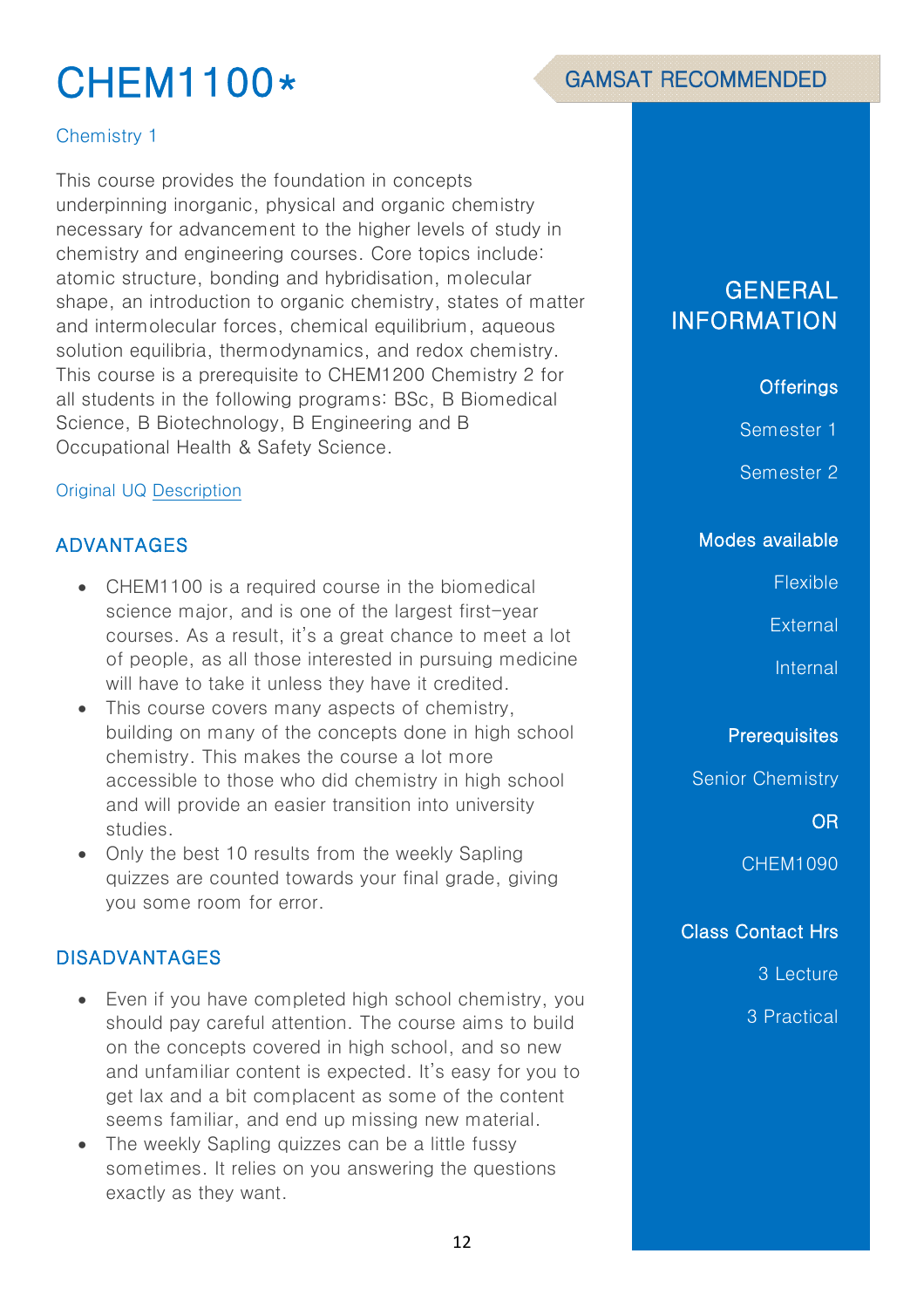## **TIPS AND TRICKS**

- Stay on top of the weekly online quizzes. There is a 40% (including lab marks) hurdle, so make sure to complete them before the deadline!
- The lectures are quite in depth already, so many find the textbook to not be as crucial unless you really want to study further and understand particular details. Most students would recommend getting an electronic copy, which is cheaper.
- Be careful with the post-lab quizzes. They contribute to a fair chunk of the practical mark, so be cautious with things like rounding and reading the question carefully.
- Always read the lab manual before the practical and have a look at the questions so you can ask your tutor in the session. This goes without saying, but always do your  $prework - it will make your life easier.$

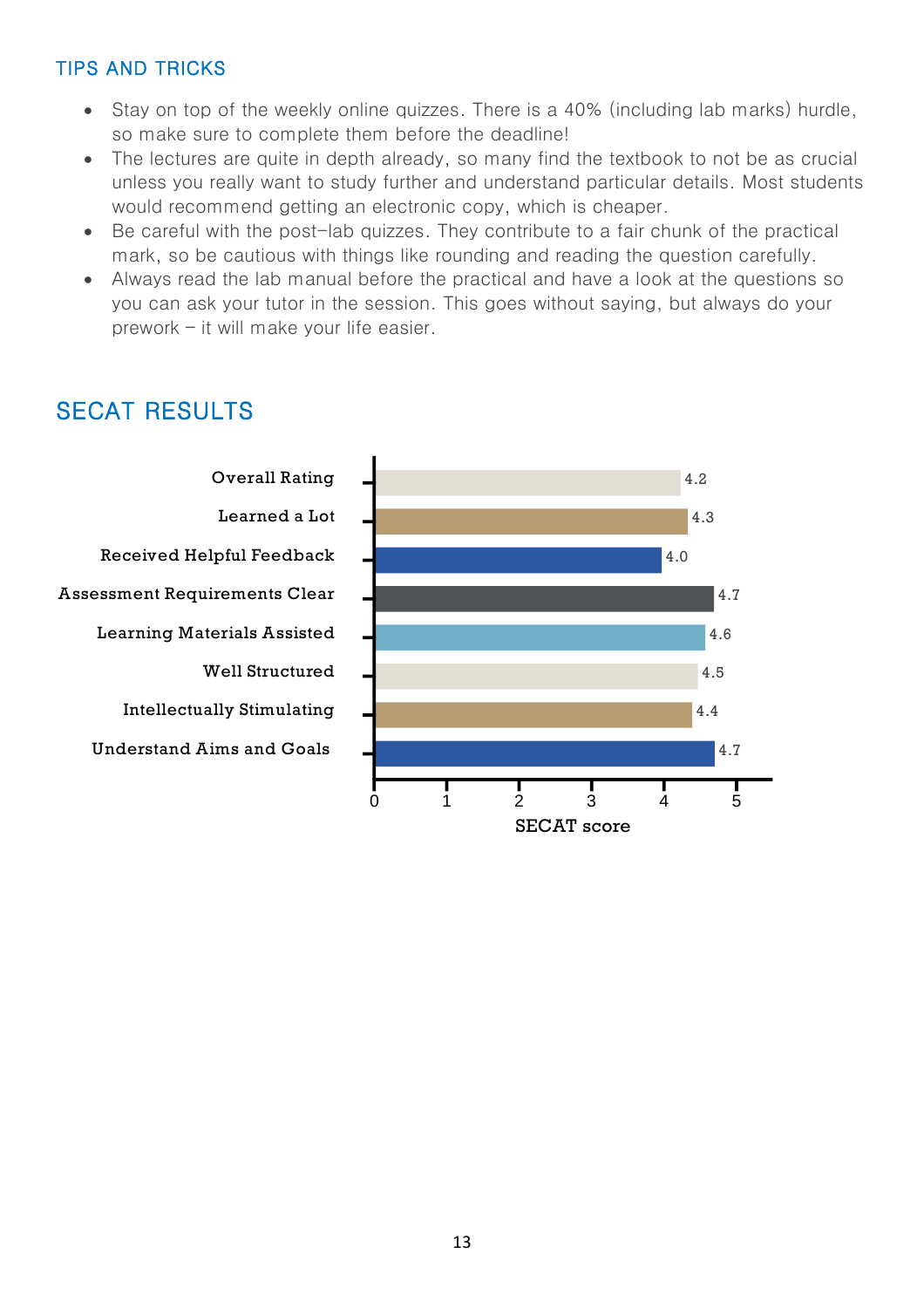# CHEM1200

## Chemistry 2

This course builds on concepts that have been introduced in CHEM1100 (Chemistry 1) thereby developing the knowledge and understanding across inorganic, physical and organic chemistry necessary for advancement to the higher levels of study in chemistry, biochemistry and engineering courses. Core topics include: reaction profiles and kinetics, structure, reactivity and mechanisms, organic functional group chemistry, structural determination, acid and base chemistry and transition metal chemistry. This course is recommended for all students in the following programs: BSc, B Biomedical Science, B Biotechnology, B Engineering and B Occupational Health and Safety Science.

#### Original UQ [Description](https://my.uq.edu.au/programs-courses/course.html?course_code=chem1200)

## ADVANTAGES

- Introduces many concepts around organic chemistry and electron pushing that become useful in later biochemistry courses.
- Only 1 lab report for the entire course, just Sapling, lab quizzes and exams for the rest of the assessment
- Sapling quizzes and practical marks are easy to achieve high grades for and help with maintaining a good GPA.

## DISADVANTAGES

- Study-intensive course: have to make sure to keep up with the content.
- A lot of content to keep on top of for the final exam. The pre-recorded lectures can vary in length each week, where  $3-4$  topics are taught each week using  $3-$ 4 videos of 20-30 mins for each topic most weeks.

## TIPS AND TRICKS

• Just learn all the different organic reactions and their names and you'll be sweet.

## **GENERAL** INFORMATION

## **Offerings**

Summer Semester

Semester 1

Semester 2

#### Modes available

Flexible

**External** 

Internal

**Prerequisites** 

CHEM1100

Class Contact Hrs

3 Lecture

3 Practical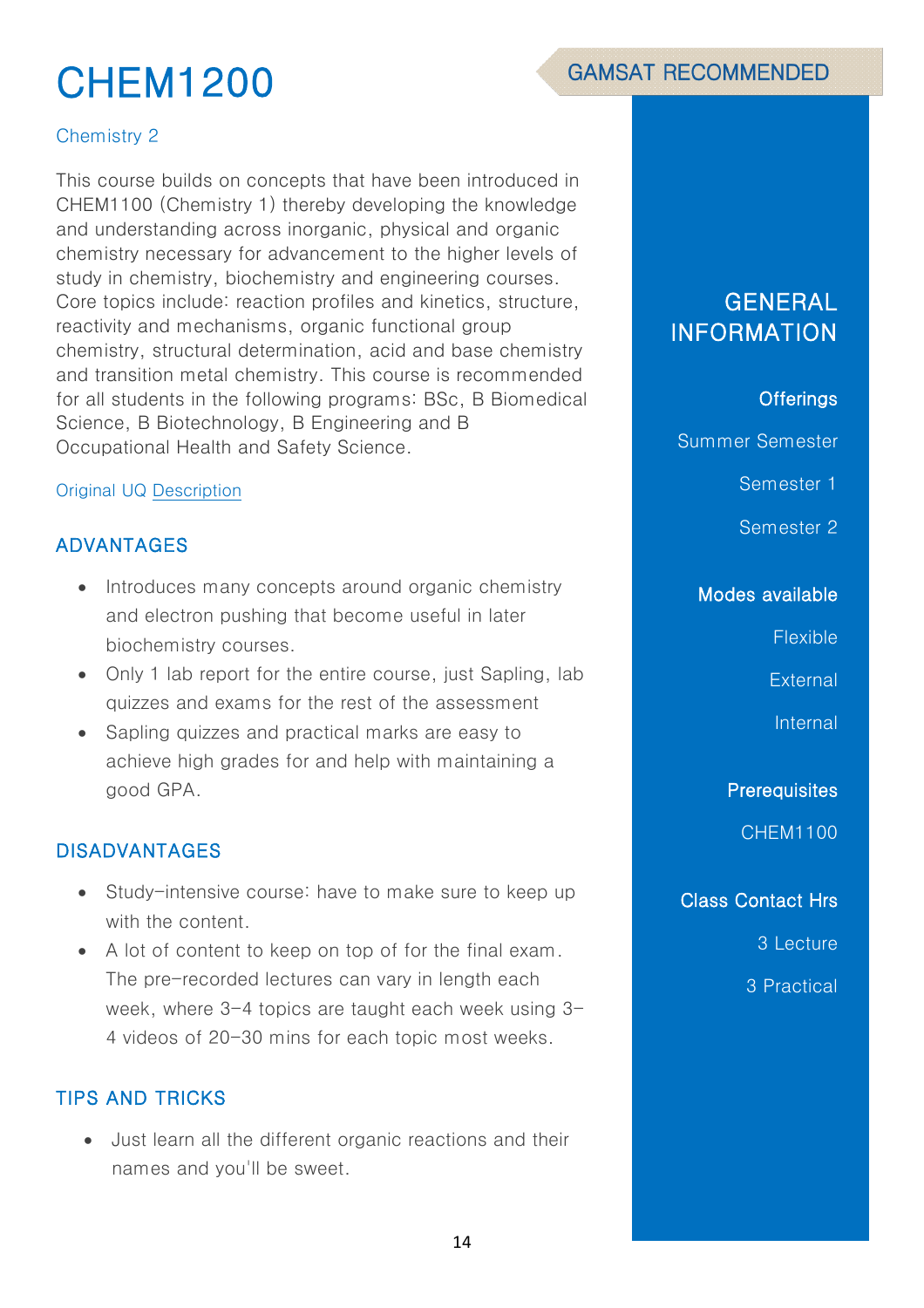- Main focus is organic chemistry, but there are also a lot of other interesting topics taught. Reading the textbook will help with understanding key concepts, and it has a list summarising the different reactions learnt.
- A lot of content in the final exam, so it's important to keep on top of the lectures each week and all of the worksheets.
- For some weeks, the pre-recorded lectorials can consist of up to 10 clips, ranging from 10-45 minutes, so it's hard to organise watching lectures around other classes at times (especially after midsem).
- The think.chat.learn does not have participation marks, and is marked based on your responses, so read the rubric.

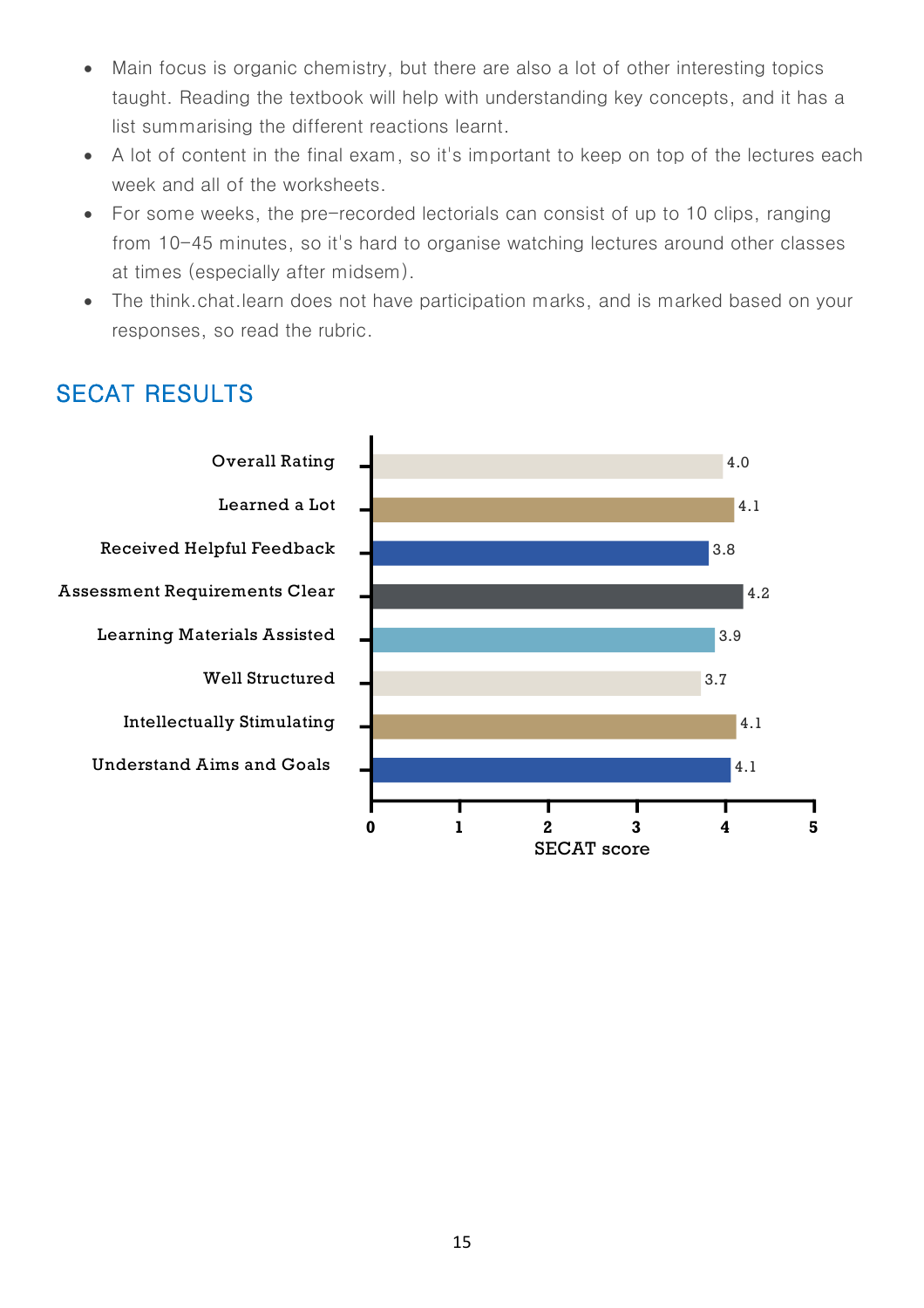# ENGL1500

## Contemporary Literature: Reading & Writing

This course introduces students to examples of the best contemporary writing in English, from a range of cultures. It complements the focus on classic literature in ENGL1800. Genres include the novel, the graphic novel, short fiction, and poetry and authors studied are Simon Armitage, Alison Bechdel, Ian McEwan, Amanda O'Callaghan, and Ruth Ozeki. In addition to providing a grounding in contemporary literature, this focuses on critical reading and writing skills.

### Original UQ [Description](https://my.uq.edu.au/programs-courses/course.html?course_code=engl1500)

## ADVANTAGES

- Interesting course with content that offers a reprieve from the usual science courses. Good for wellrounded intellectual development.
- Discussions in tutorials are fun and relaxed. People actually want to be there and are keen engage with the content, unlike practicals in biomedicine.
- 25% of the course marks come from the reading quizzes which are extremely straightforward, especially if you've read the books.

## DISADVANTAGES

- Compared to science subjects, they mark harshly in English literature assignments (at least if you are aiming for a comfortable 7).
- Qualitative criteria sheets (i.e. they don't tell you how much each criteria is weighted so the marks are completely arbitrary) & minimal guidance on the assignments (they do provide exemplars that got a 7 though).
- Feedback is very unhelpful without extra harassing of your tutor. (The memes on UMLL about "great essay! You got 80%" are accurate.)

## GENERAL INFORMATION

**Offerings** 

Semester 2

### Modes available

**External** 

**Internal** 

**Prerequisites** 

Nil

Class Contact Hrs

1.5 Lecture

1.5 Tutorial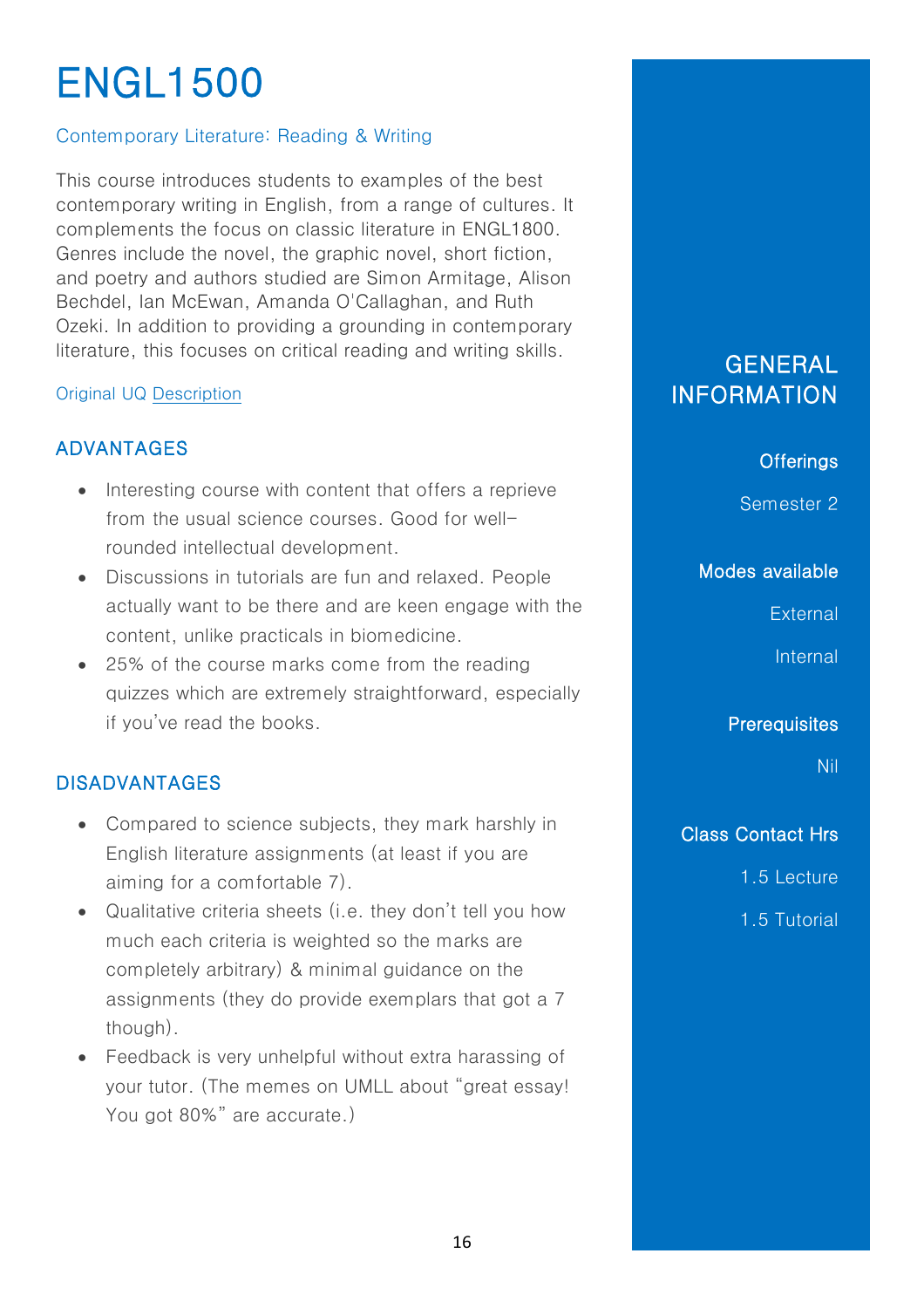## **TIPS AND TRICKS**

- Read through exemplars carefully and try to analyse how/why they did well before applying it to your own writing.
- Take the initiative and request additional feedback from your tutor until you know exactly how to do better on your next assignment.
- Pay attention to MLA formatting. It's worth a surprising number of marks and you'll be kicking yourself for losing them because you didn't spend the extra ten minutes required to read the guidelines more carefully.

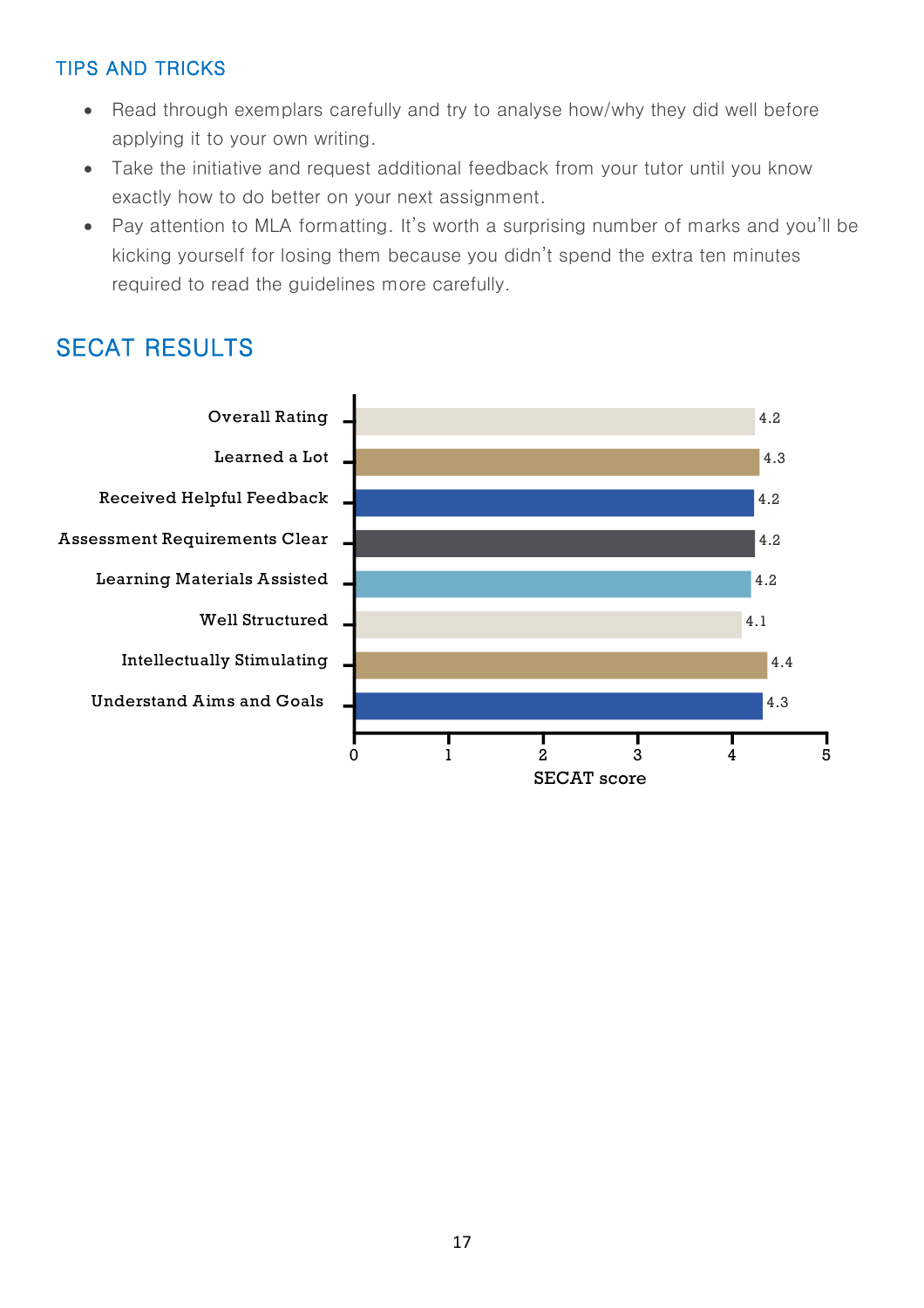# FINM1415

## Introduction to FInance

This course provides an introduction to finance. It describes the role and function of stock markets, bond markets and foreign exchange markets. It develops an understanding of the time value of money and how organisations finance their operations, make investments and distribute profits.

### Original UQ [Description](https://my.uq.edu.au/programs-courses/course.html?course_code=finm1415)

## ADVANTAGES

Easy course to do well in as there are lots of practice questions from tutorials and past papers  $-$  the structure of questions begin to repeat eventually.

## DISADVANTAGES

• Not much course *content* and just really formulas, so not the right course if you want to *learn* a lot of content regarding finance.

## TIPS AND TRICKS

- Heavily based on calculations, so do a lot of practice.
- Bring around formula sheet with you everywhere.
- There is a group assignment with heavy weighting. Make sure you go to all the tutorials otherwise you will be lost for the assignment.
- They post tutorial answers at the end of the week. Utilise this and review the tutorial questions each week.

## **GENERAL INFORMATION**

## **Offerings**

Semester 1

Semester 2

Modes available

Flexible

**External** 

Internal

## Recommended prerequisites

ACCT1101

OR

ACCT1110

Class Contact Hrs

2 Lecture

2 Tutorial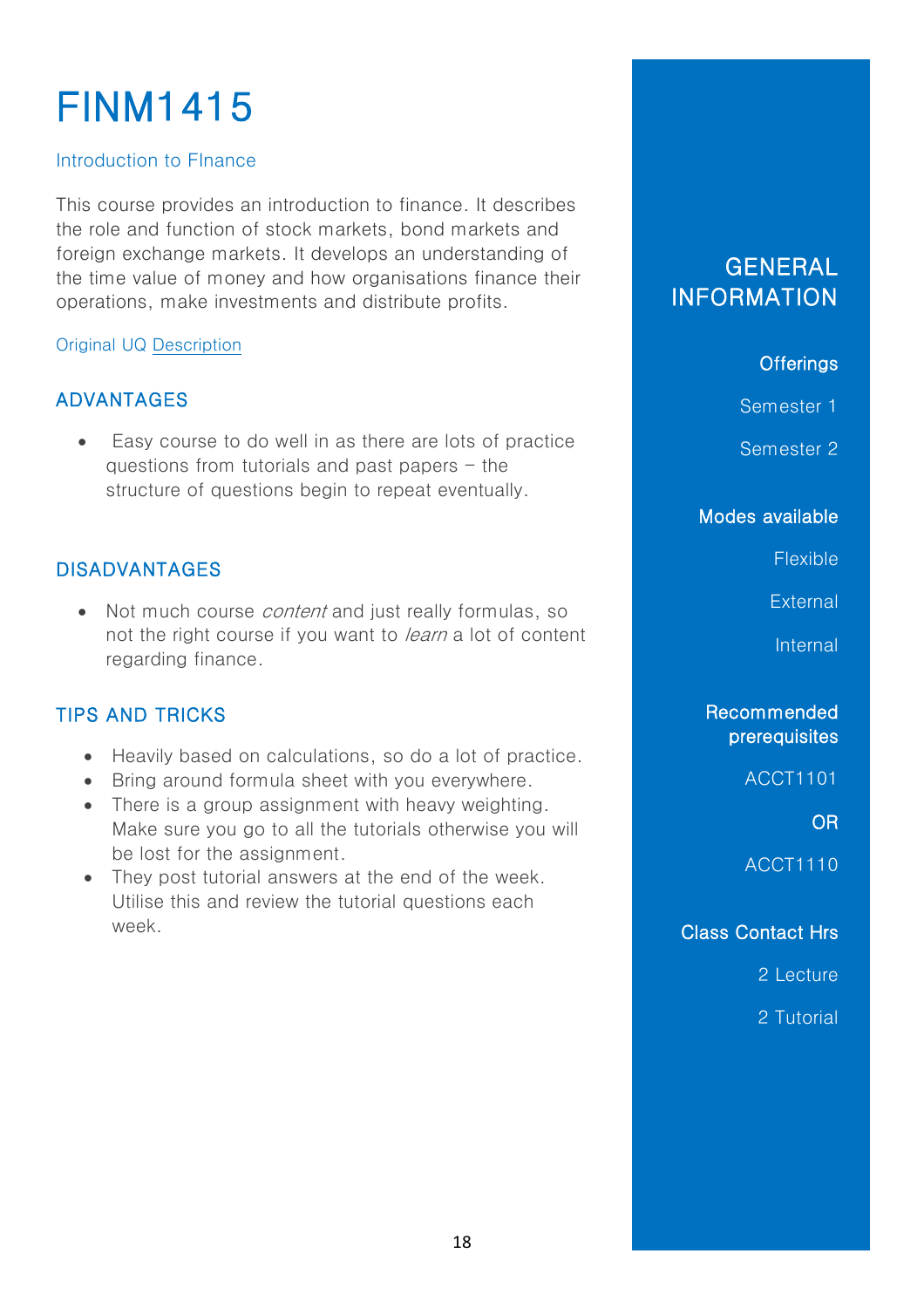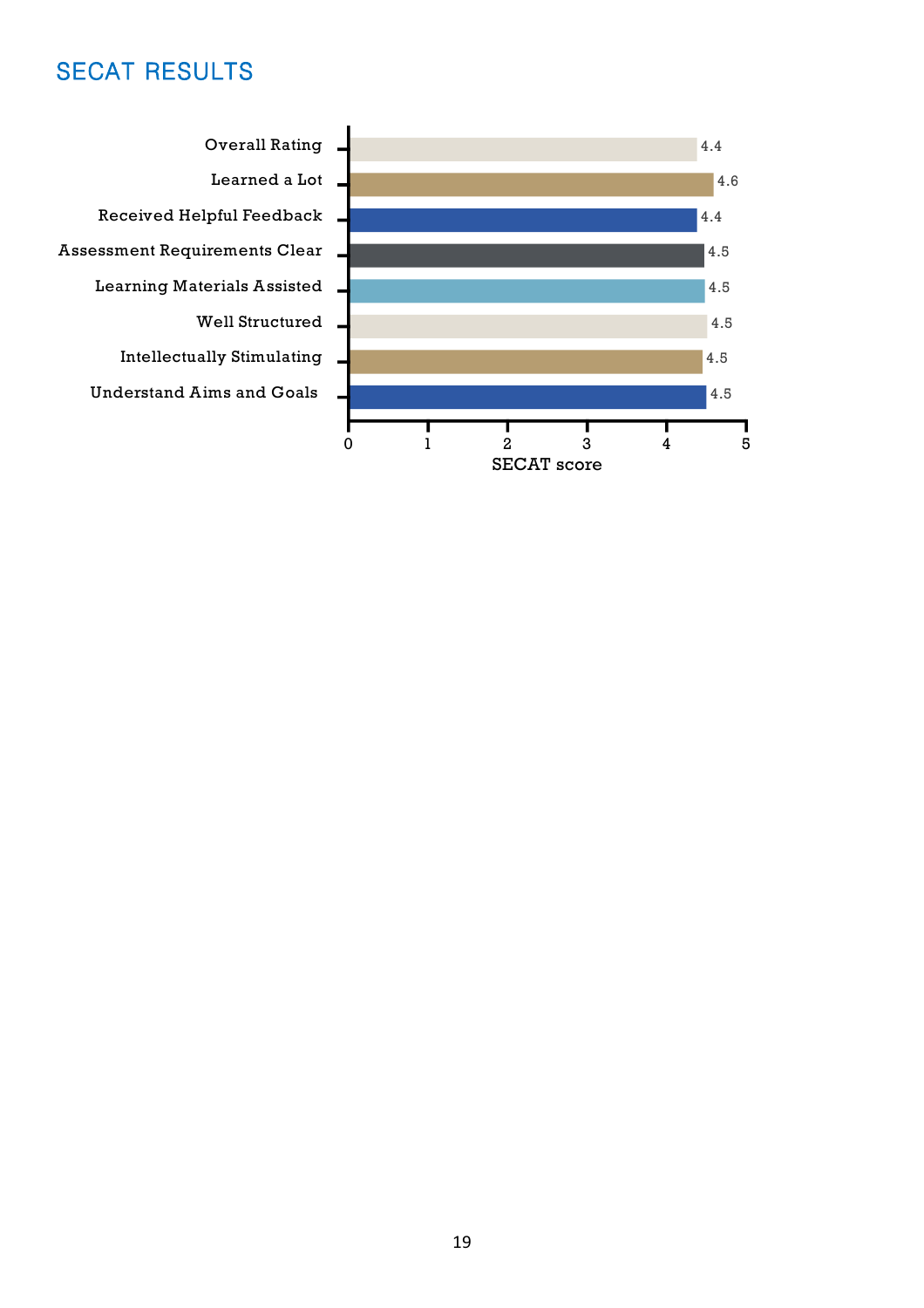# MATH1051

## Calculus & Linear Algebra I

(MATH1051 can be studied concurrently with MATH1052) Vectors, linear independence, scalar product. Matrices, simultaneous equations, determinants, vector product, eigenvalues, eigenvectors, applications. Equation of straight line & plane. Extreme value theorem, maxima & minima. Sequences, series, Taylor series, L'Hopital's rules. Techniques of integration, numerical methods, volumes of revolution.

## Original UQ [Description](https://my.uq.edu.au/programs-courses/course.html?course_code=MATH1051)

## ADVANTAGES

- Good introduction to university-level maths after high school maths.
- Some topics are quite easy if you've taken 3U or 4U maths (for Sydney and Melbourne interstate students).

## DISADVANTAGES

• Can be surprised by topics after cruising by on familiar high school content.

## TIPS AND TRICKS

- For MATLAB, watch contact hours from previous years for answers.
- Remember to do the MATLAB and it takes time but just watch the videos on blackboard and you should be fine

## GENERAL INFORMATION

## **Offerings**

Summer Semester

Semester 1

Semester 2

## Modes available

Flexible

**External** 

Internal

## **Prerequisites**

MATH1050

## OR

Grade C or higher in QLD Year 12 **Specialist Mathematics** (Units 3 & 4) or equivalent

## Class Contact Hrs

3 Lecture

1 Practical

2 Tutorial

(For Summer Semester:

6 Lecture

2 Practical

2 Tutorial)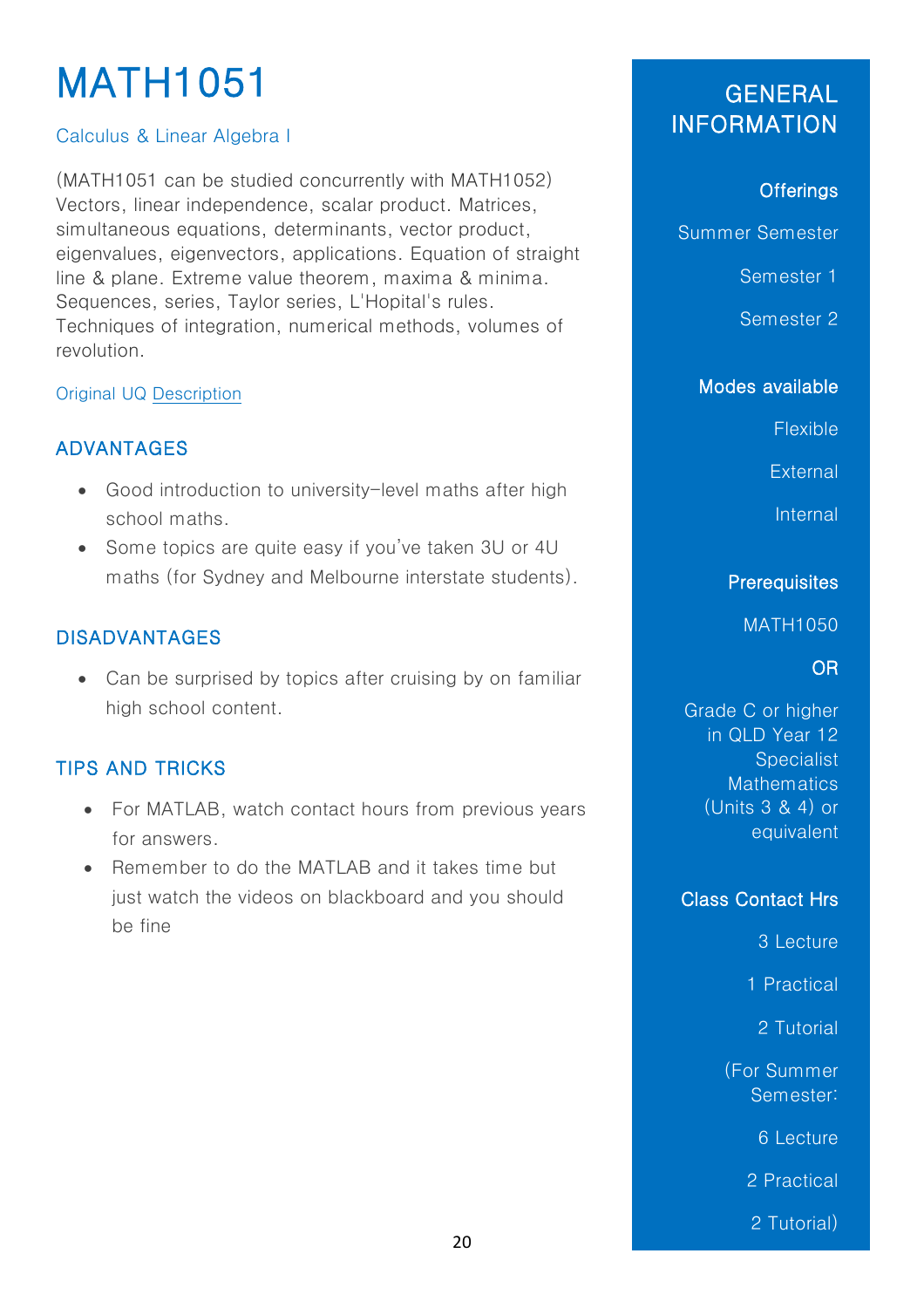Overall Rating. 4.5 Learned a Lot. 4.5 Received Helpful Feedback.  $4.3$ Assessment Requirements Clear  $4.7\,$ **Learning Materials Assisted**  $4.7$ Well Structured, 4.5 **Intellectually Stimulating** 4.6 **Understand Aims and Goals** 4.6 I Т Т Т Т Т  $\pmb{0}$  $\bf{l}$  $\,2$  $\sqrt{5}$ 3  $\boldsymbol{4}$ **SECAT** score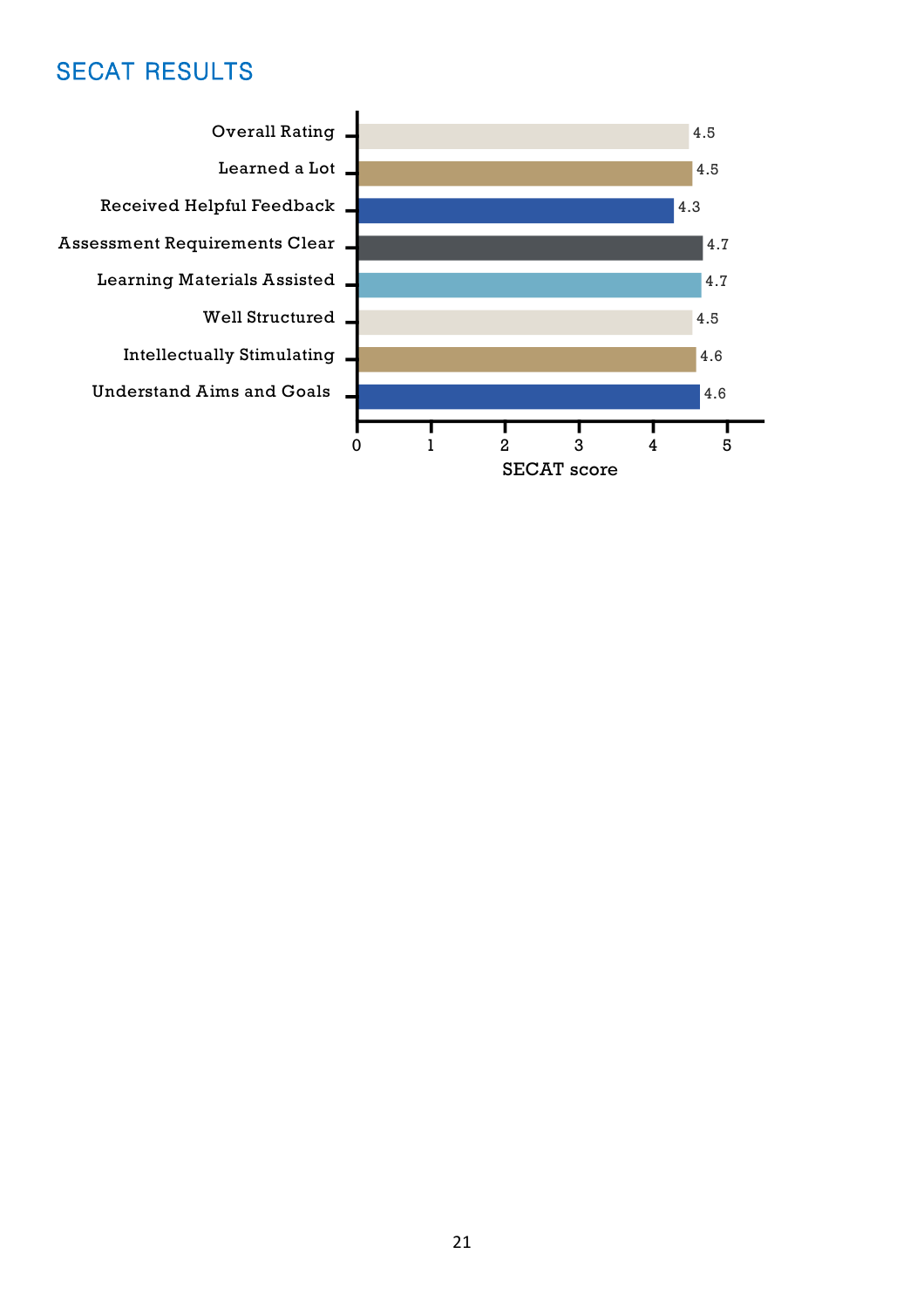## MATH1061\*

### Discrete Mathematics

Propositional & predicate logic, valid arguments, methods of proof. Elementary set theory. Elementary graph theory. Relations & functions. Induction & recursive definitions. Counting methods (pigeonhole, inclusion/exclusion). Introductory probability. Binary operations, groups, fields. Applications of finite fields. Elementary number theory.

### Original UQ [Description](https://my.uq.edu.au/programs-courses/course.html?course_code=MATH1061)

## ADVANTAGES

- MATH1061 does not cover calculus  $-$  instead, the subject covers other, lesser known, branches of maths such as logic, graph theory and set theory. This keeps the subject interesting, as many unique forms of maths are explored throughout the semester.
- The forms of maths which are covered in the course provide an alternate way of approaching and viewing problems. This is not only in a mathematical sense, but in a more general sense.
- The course does not have much assumed knowledge on its topics. This makes it a great course for people who are not strong in "traditional" maths, as the concepts are often far removed from the typical calculus style maths.
- Like many maths courses, there is a workbook available. The course follows the workbook closely, which eases notetaking.

## DISADVANTAGES

- At times, when the lecturer is going through some of the more basic topics, it can feel that the lecture drags quite slowly for those who have had previous experience.
- The subject is mostly valuable for people doing computer science, and it is a very different learning style when compared to other courses in the biomedical degree.

## **GENERAL** INFORMATION

## **Offerings**

Semester 1

Semester 2

## Modes available

**External** 

Flexible

**Prerequisites** 

Nil

Class Contact Hrs

3 Lecture

1 Tutorial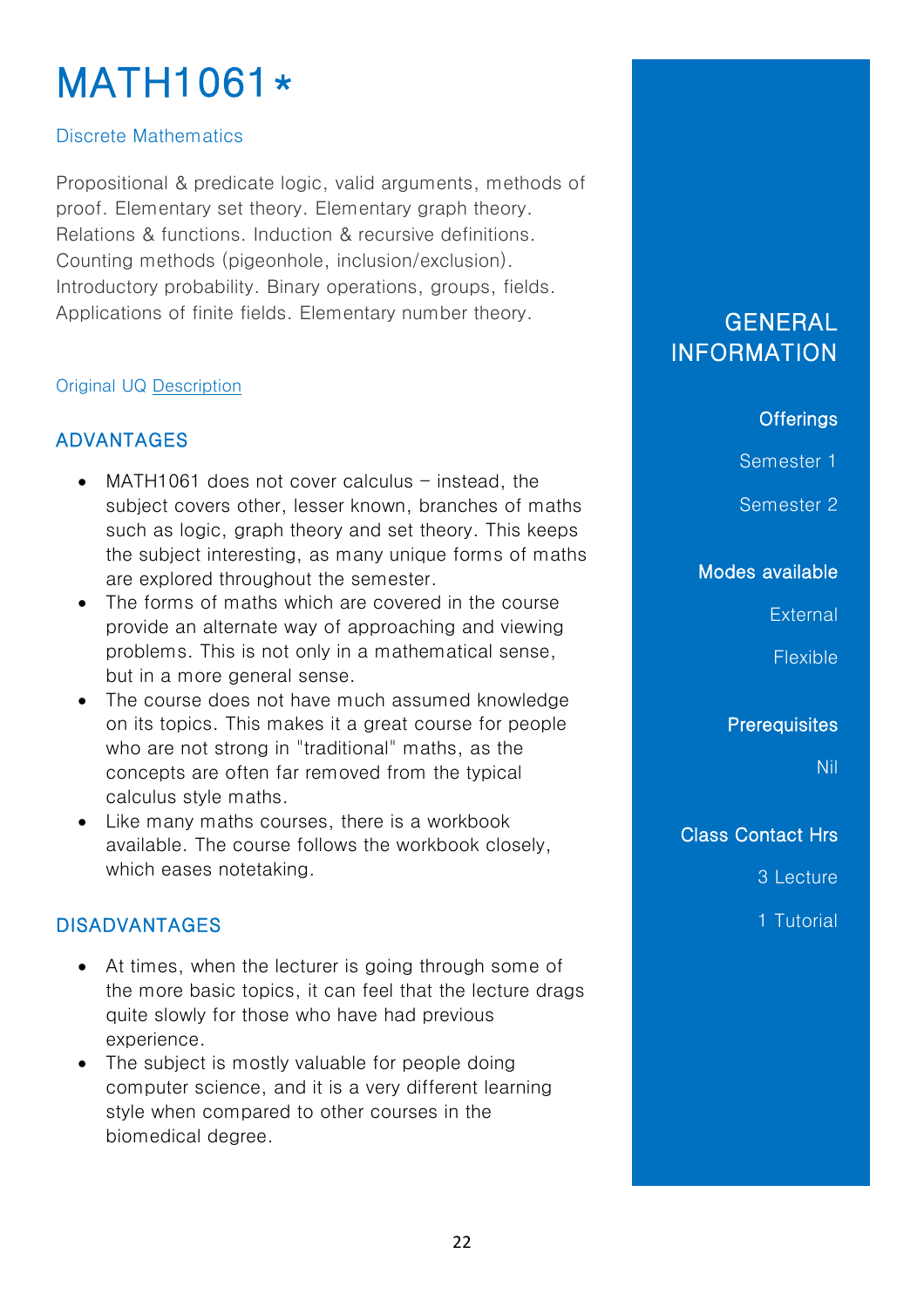## **TIPS AND TRICKS**

- Use the workbook to your advantage. Like many maths courses, there is a workbook available, which makes note-taking easier and allows you to pay full attention in class.
- The past exams are a handy resource for exam study, especially the proof-related questions.

## **SECAT RESULTS**

**Overall Rating** Learned a Lot Received Helpful Feedback **Assessment Requirements Clear Learning Materials Assisted** Well Structured **Intellectually Stimulating Understand Aims and Goals** 

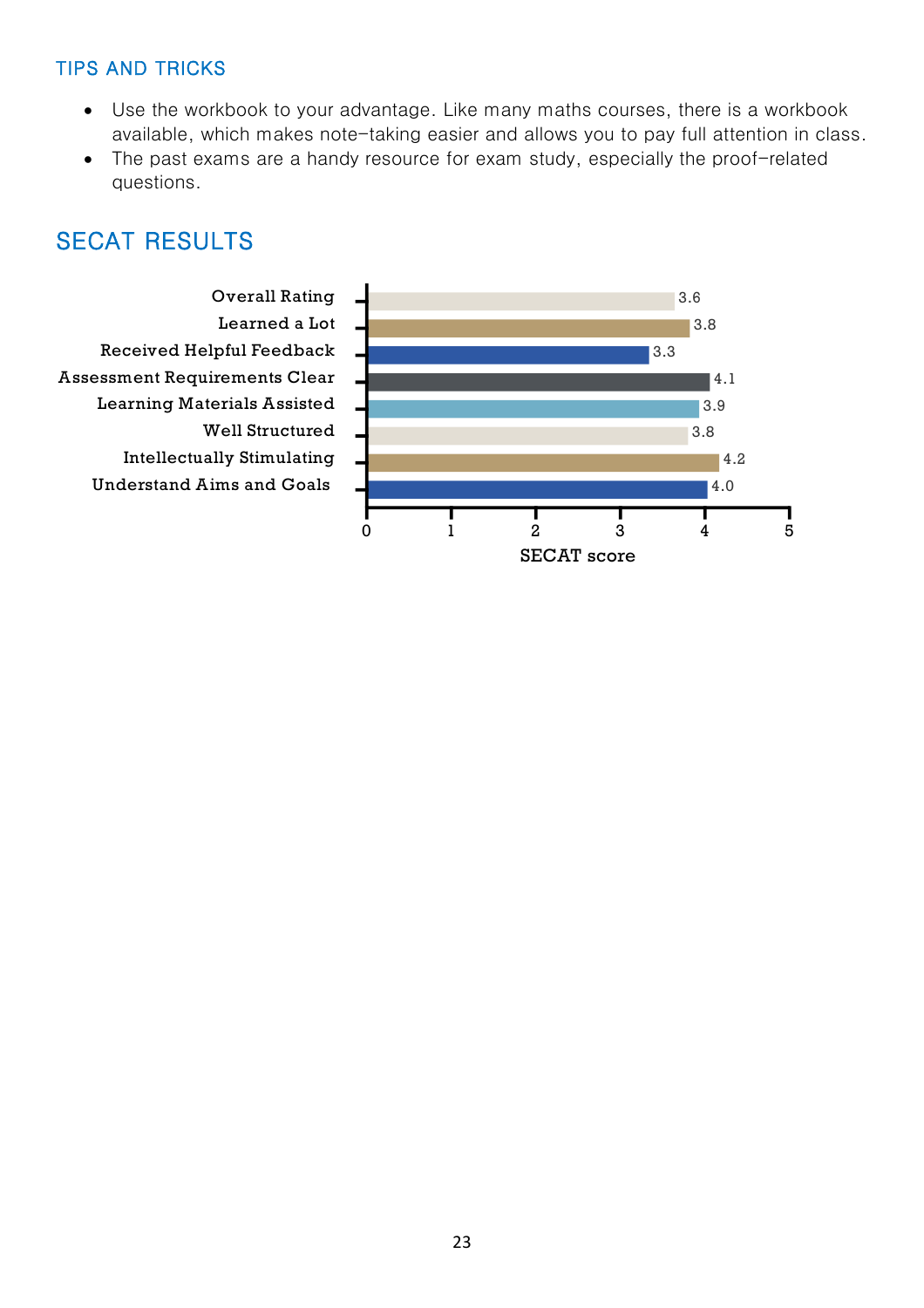# MATH1071

## Advanced Calculus & Linear Algebra I

1. Elementary linear algebra: Vectors, linear independence, scalar product. Matrices, simultaneous equations, determinants, Gaussian elimination, eigenvalues, eigenvectors, applications. Equation of straight line & plane.

2. Introduction to proof-based calculus: Fields, sequences, limits, continuity, intermediate and extreme value theorems, maxima & minima.

3. Techniques of calculus: Series, differentiation, integration, numerical methods, Taylor series, L'Hopital's rule. This course differs from MATH1051 by treating material in more depth and with greater rigour.

### Original UQ [Description](https://my.uq.edu.au/programs-courses/course.html?course_code=MATH1071)

## ADVANTAGES

- Interesting to learn how the proofs work.
- Really great lecturer (Artem).

## DISADVANTAGES

• A lot of content to remember.

## TIPS AND TRICKS

- Very theoretical and proof-based. You need to be able to spend a lot of time memorising and understanding the proofs and it's probably not worth it if that doesn't interest you.
- Make sure you do the exercises from the lectures. Sometimes these become assignment questions and it's much easier if you've already done them. They're also good practice for the exams.

## GENERAL INFORMATION

## **Offerings**

Semester 1

#### Modes available

**Flexible** 

**External** 

### **Prerequisites**

Grade of 6 or above in MATH1050

### OR

Grade of B or higher in QLD Year 12 Specialist Mathematics (Units 3 & 4) or equivalent

### Class Contact Hrs

3 Lecture

1 Contact

1 Practical

1 Tutorial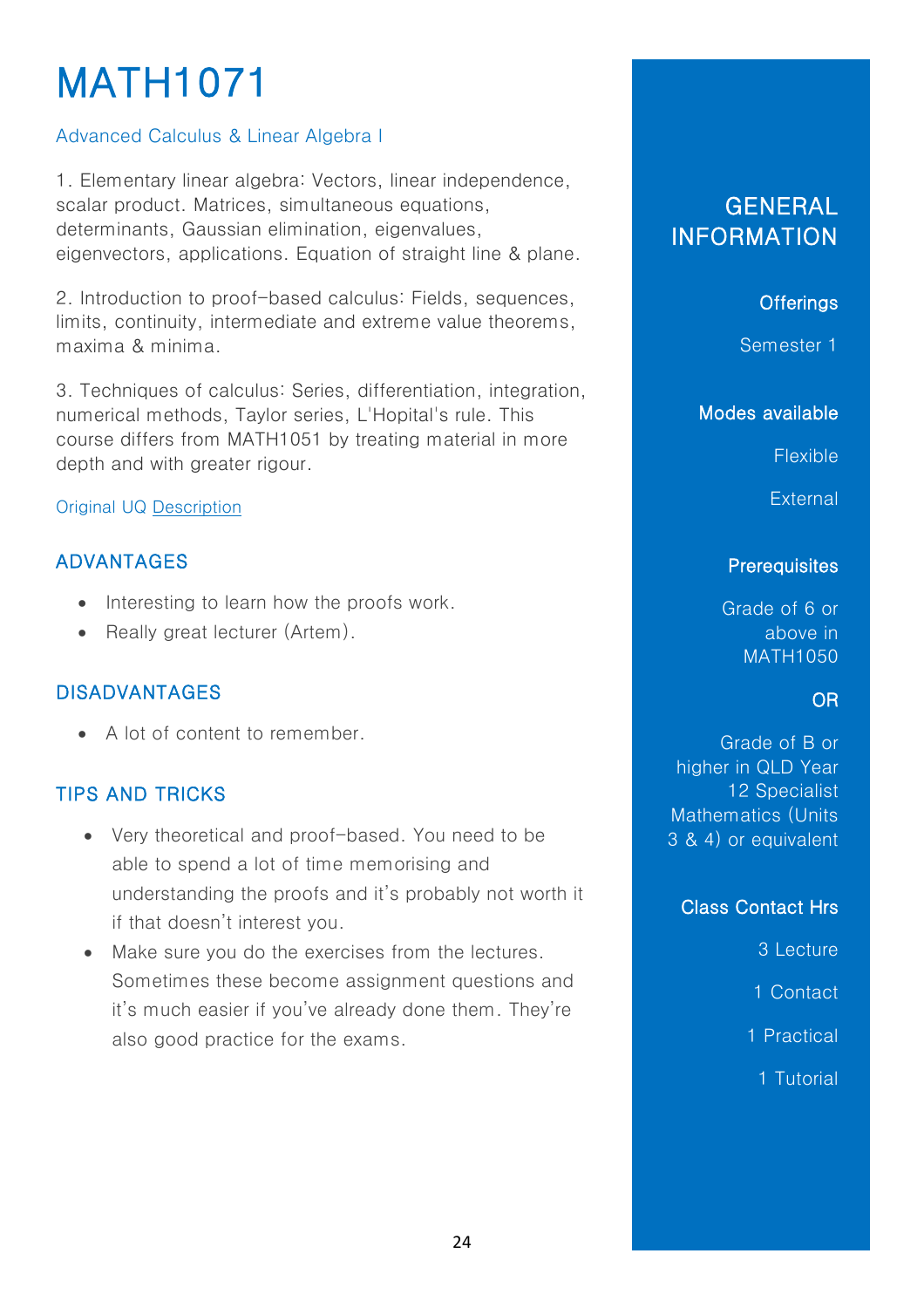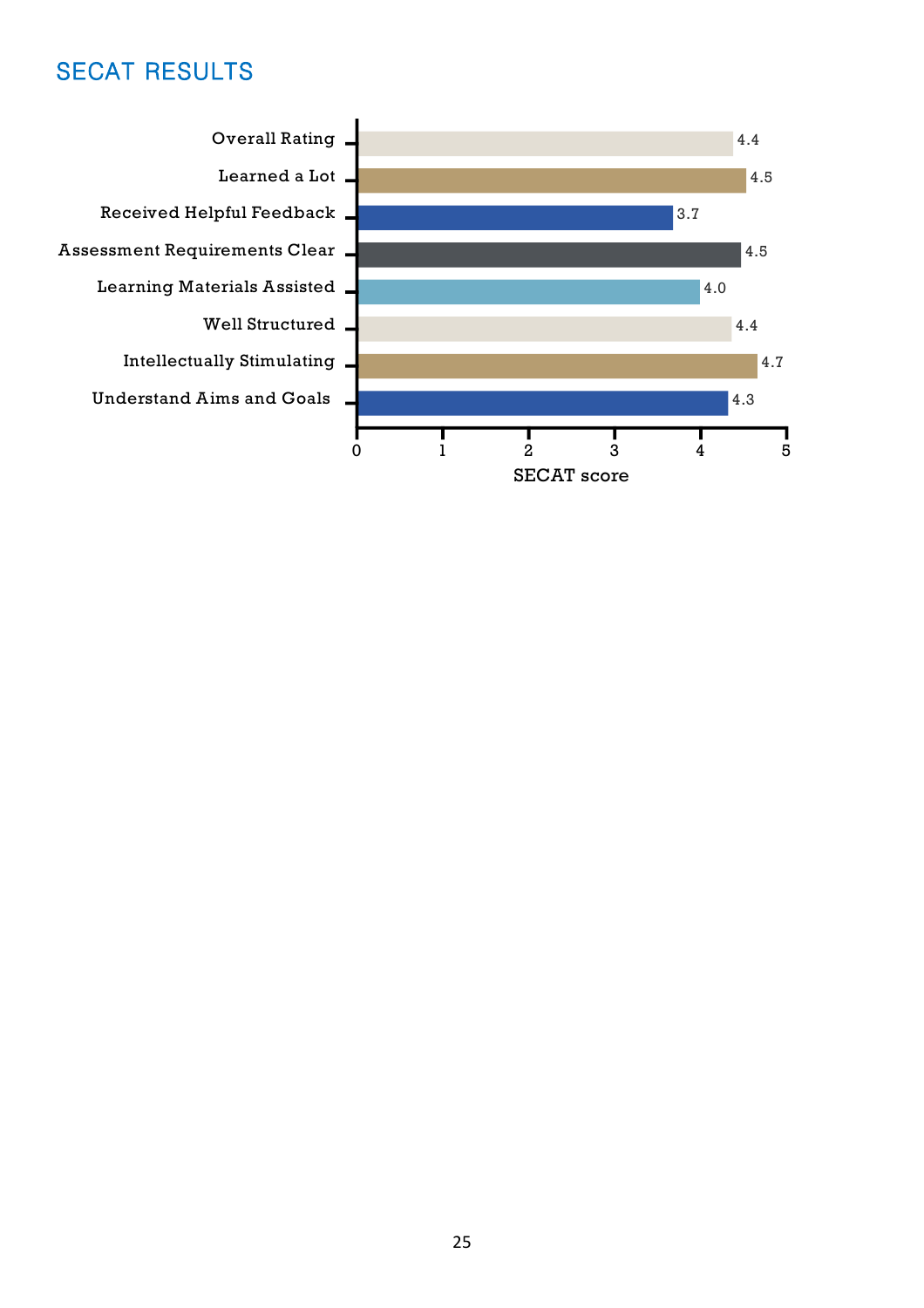## NEURO1020 (PREVIOUSLY PSYC1020)

The Brain and Behavioural Sciences

Psychology is the scientific study of how people behave, think and feel. This course spans a variety of topics including psychological processes such as perception, attention, learning, memory, and decision-making, as well as the cognitive and brain-based (neural) causes of these phenomena. Students will be given opportunities to participate in both classic and state-of-the-art psychological research and will gain an understanding of the research process to study both the mental and neural causes of human behaviour.

Note: Students who have already completed PSYC1020 do not need to enrol in NEUR1020. If PSYC1020 was completed under a different program, apply for credit in NEUR1020.

## Original UQ [Description](https://my.uq.edu.au/programs-courses/course.html?course_code=NEUR1020)

## ADVANTAGES

• Overall, a relatively easy 7.

## DISADVANTAGES

- Content is sometimes dry.
- Essay marking can be harsh.
- Questions in the online quizzes can be tricky (require a bit of thinking).
- The quizzes are worth 48% of your overall mark, so you need to be up to date on a weekly basis.

## TIPS AND TRICKS

- Organise your notes properly: even though all the quizzes are open book, if screenshots are your only notes, then Ctrl+F won't work and you'll waste a lot of time.
- Work on the essay consistently rather than rushing it at once  $-$  it looks deceivingly easy, but it still requires quite a bit of time.
- Follow the required referencing style properly!

## **GENERAL** INFORMATION

## **Offerings**

Semester 1

Semester 2

## Modes available

**Flexible** 

**External** 

Internal

### **Prerequisites**

Nil

## Class Contact Hrs

2 Lecture

1 Tutorial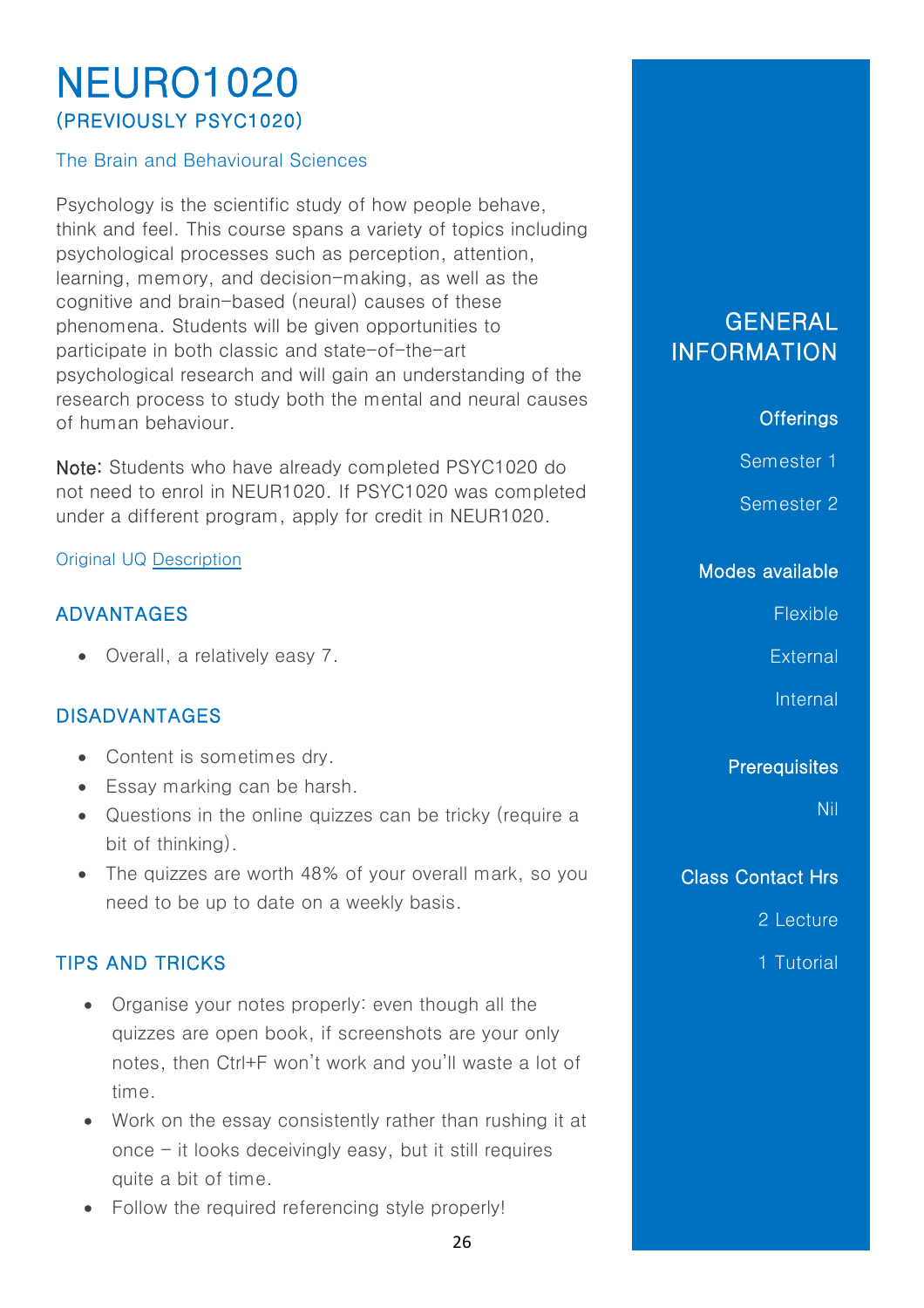- Do the ripple exercises at the beginning of each week so you don't have to worry about it later.
- The lectures are mainly used to cover content that has already been covered in EdX.
- Questions in the online quizzes are sometimes unclear and require a bit of thinking, so  $\bullet$ don't rush them.

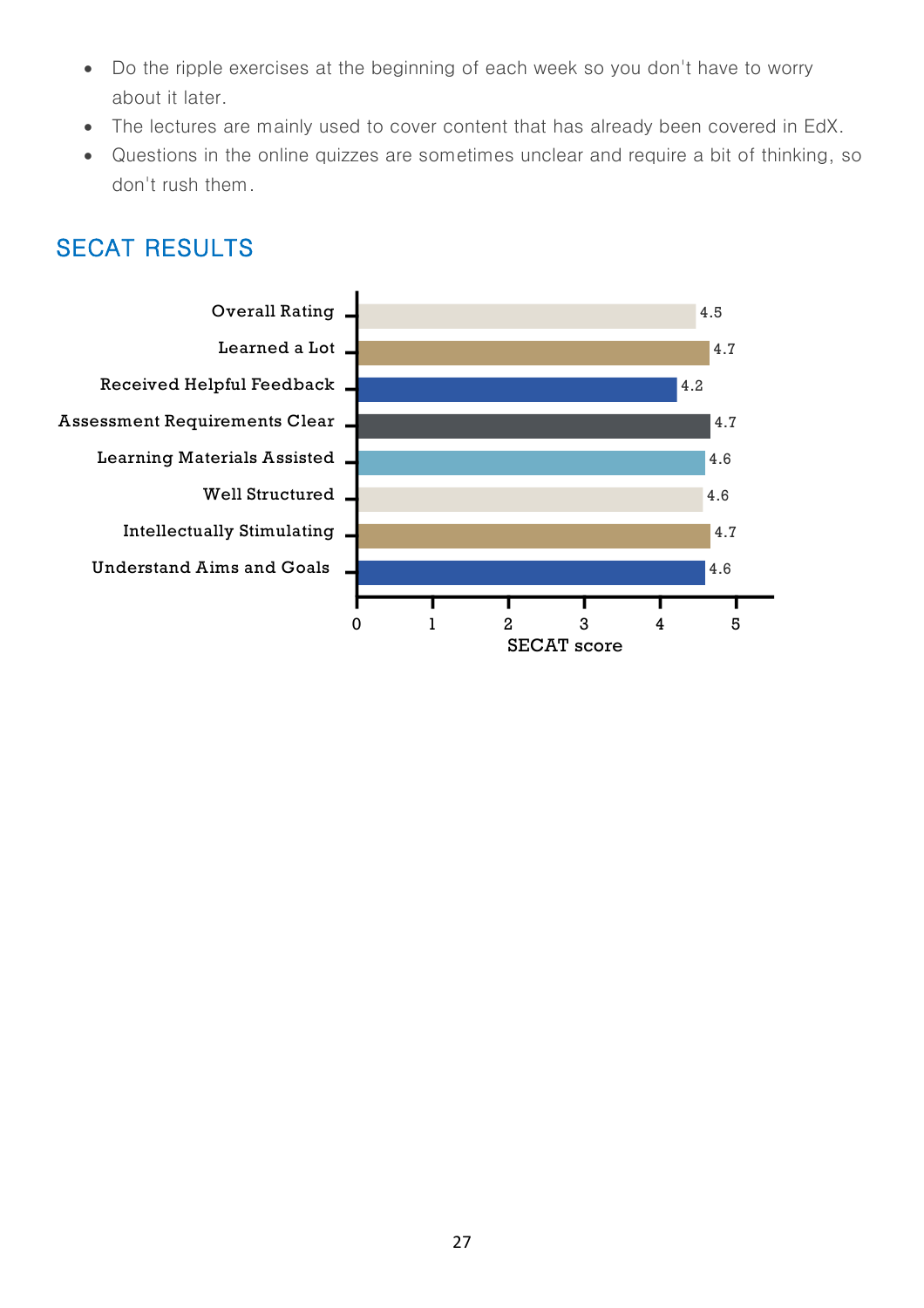# NUTR1023

### Health & Fitness Through Diet & Exercise

This course will examine the influence of diet and exercise on health, fitness and well-being. During the course students will learn about  $-$  the functions of nutrients in the body; how the body responds to exercise training; how to determine if students' own diet and exercise is meeting current recommendations; how to develop an exercise program to improve health and fitness; how to use diet and exercise to maintain a healthy body weight and how nutrition can be used to enhance exercise performance. The course is structured in a way that will allow the application of knowledge gained about diet and exercise to improve students' own health and fitness.

#### Original UQ [Description](https://my.uq.edu.au/programs-courses/course.html?course_code=nutr1023)

## ADVANTAGES

- Content is not difficult.
- Weekly online quizzes are not difficult and allow you to stay on top of modules.

## DISADVANTAGES

- Many pages and tabs to go through in modules.
- Workshops are kind of useless.

## TIPS AND TRICKS

- Don't worry too much about every detail in modules. Instead, make general, very short notes.
- Heavy weighting on assignment (easy but definitely start early and be thorough).
- It is usually offered as a summer semester subject, so take it then instead of using a regular semester subject slot on it (if you are looking to go on exchange or underload).

## **GENERAL INFORMATION**

#### **Offerings**

Summer Semester

Semester 1

Semester 2

#### Modes available

Flexible

**External** 

### **Prerequisites**

Nil

Class Contact Hrs

2 Workshop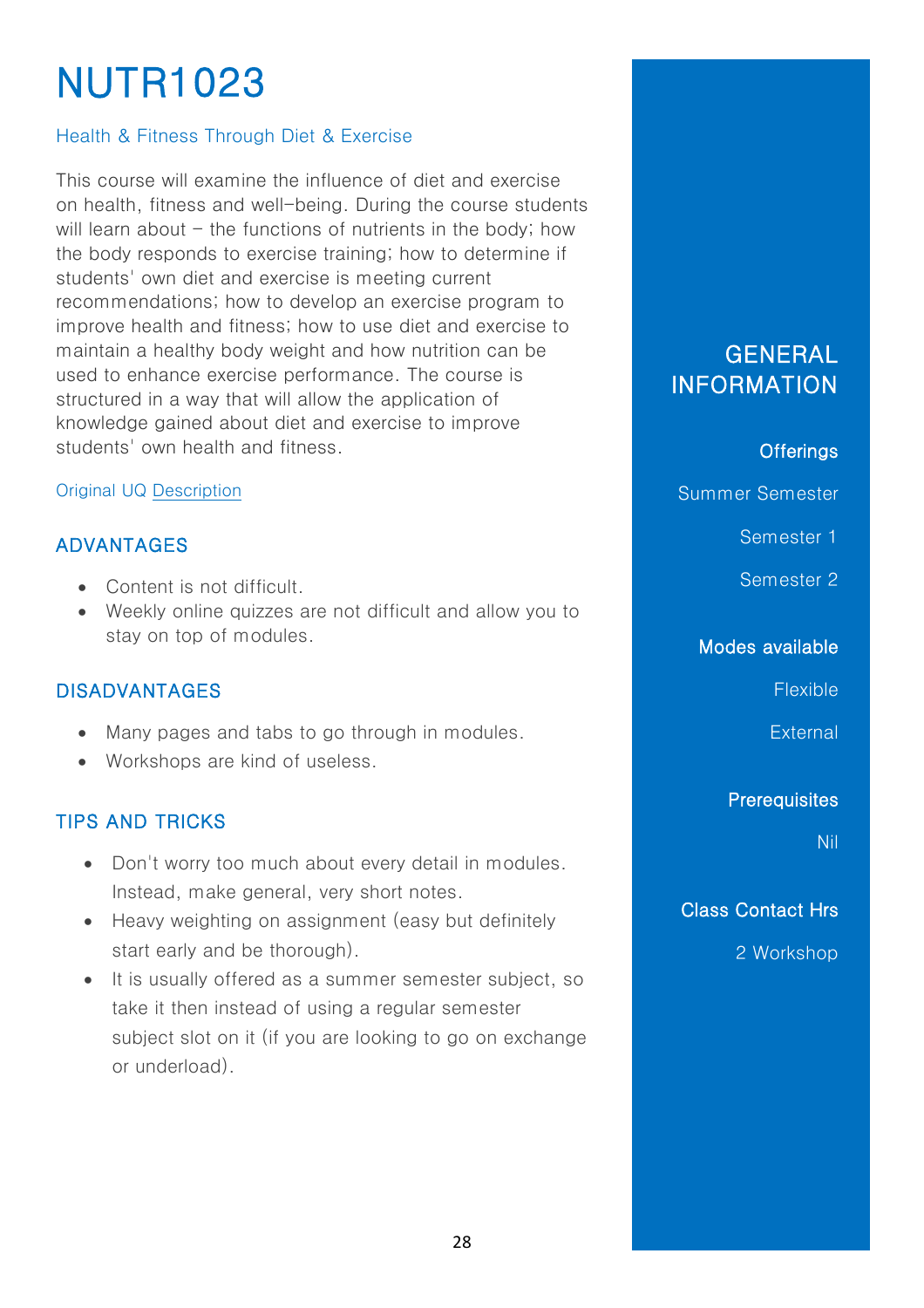**Overall Rating** Learned a Lot Received Helpful Feedback Assessment Requirements Clear **Learning Materials Assisted** Well Structured **Intellectually Stimulating Understand Aims and Goals** 

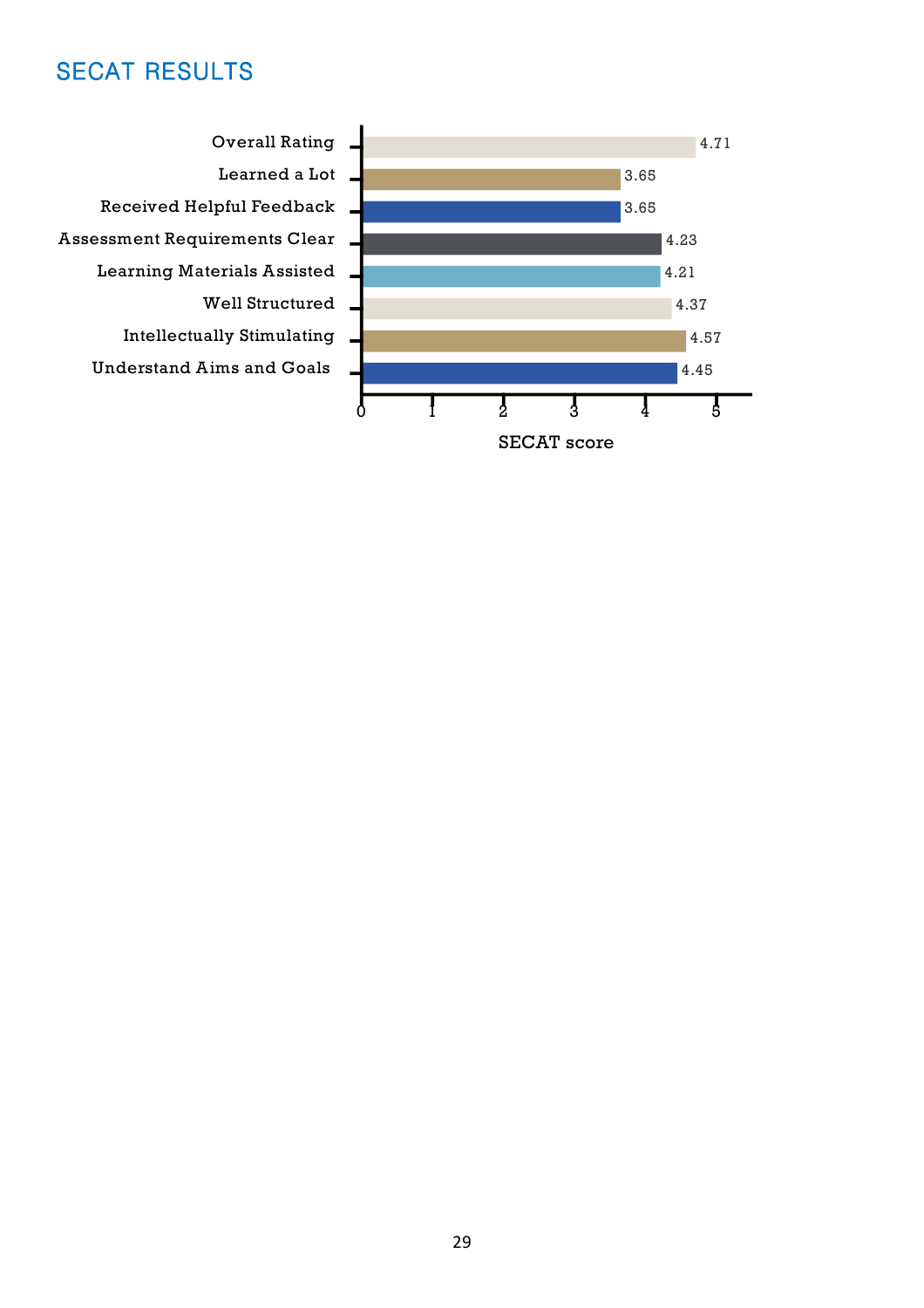# PHYS1171\*

### Physical Basis of Biological Systems

An algebra-based introduction to Physics in a biological context. Topics include forces, motion, thermodynamics, waves, fluids, electricity and biomedical sensing.

#### Original UQ [Description](https://my.uq.edu.au/programs-courses/course.html?course_code=PHYS1171)

## ADVANTAGES

- If you have done physics before at senior high-school level, this course is relatively easy. It provides a good overview of basic concepts.
- The tutorials are quite flexible, and the tutors are very willing to help out if you have a question.
- The course is pretty well structured, with Five Minute Physics for the course being your best friend, since it covers the basics of the concept, which (if you read it pre-lecture) puts you in a good stance for the information that comes with the lecture. There are also relevant textbook questions which are good for grounding a new concept.
- The mid-semester exam is quite relaxed, since it's all multiple choice with ample time.
- The practicals are marked in a rather interesting way you can get 10/10 for a practical but not get all the marks for one question (e.g. 1/2) because it was cancelled out by bonus marks in another question (5/4). So, there's a fair number of opportunities to do well.

## DISADVANTAGES

- Lecturers don't really explain concepts in depth, since they assume you've done the prereading on Five Minute Physics  $-$  a significant portion of lecture time is spent on practice problems and clicker questions.
- Lectures aren't compulsory, but certain clicker questions do contribute to a bonus 5%, so it would be wise to attend lectures.
- The practicals can seem bland and repetitive since you're just taking measurements and finding numbers, plugging in numbers, then dealing with more numbers.
- The practical lab questions can be slightly hit or miss it can be difficult to deduce where the marks are allocated and where the bonus marks come from.

## **GENERAL** INFORMATION

### **Offerings**

Semester 1

Semester 2

#### Modes available

**Flexible** 

**External** 

**Internal** 

**Prerequisites** 

Nil

Class Contact Hrs

3 Lecture

1 Tutorial

< 3 Practical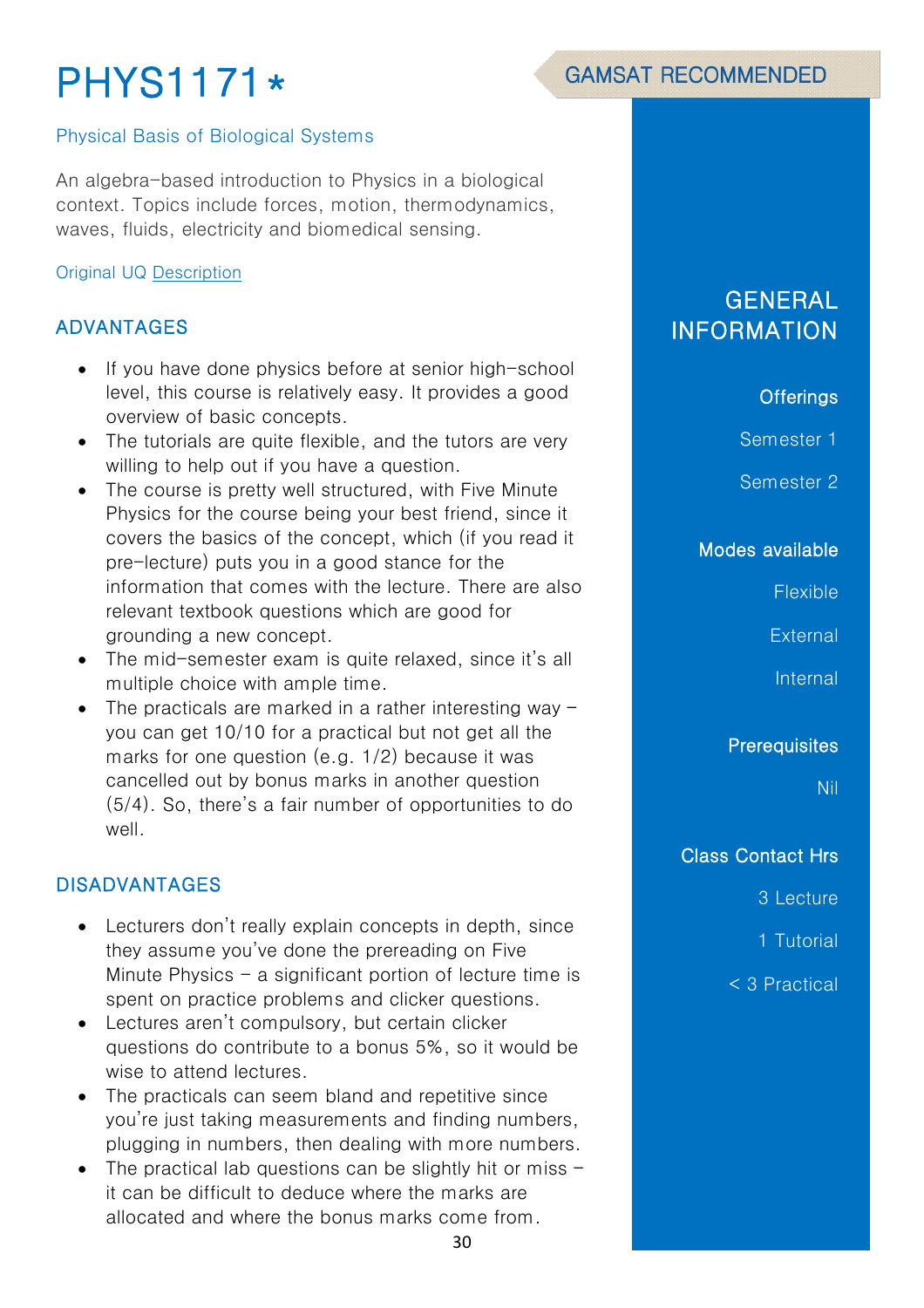## **TIPS AND TRICKS**

- Ask your tutor to explain any concepts you don't understand and don't leave it until the last week before exams.
- Be warned that Five Minute Physics is not the one and only holy grail of PHYS1171 the lectures will not cover as much theory, and instead focuses on the typical questions you should expect in exams and in the course, so it would be wise to attend (not to mention you do need the clicker marks).
- Practice. You could attend every single lecture and listen attentively to how they address the question, but it isn't until you do the questions yourself that you actually learn how to apply the theory behind physics (so do all your tutorial questions, as well as the recommended textbook questions, not just the compulsory ones).

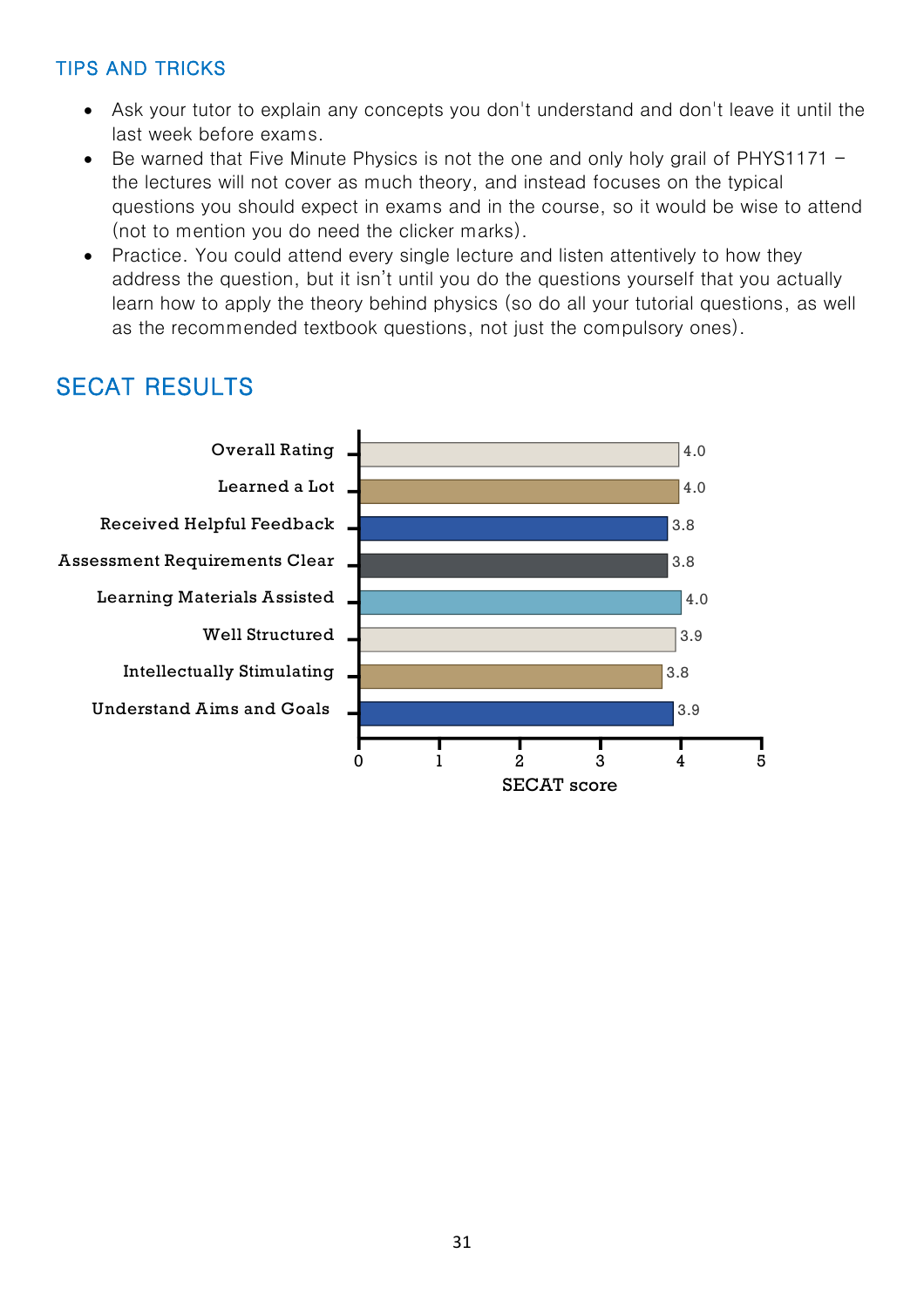# PSYC1030

## Introduction to Psychology: Developmental, Social & Clinical Psychology

The School of Psychology recommends only two of the three first year courses is undertaken in the first semester of study. Psychology is the scientific study of how people behave, think and feel. This course spans a variety of topics including the development of thought, language and personality as well as issues in clinical psychology. The course also covers social issues including communication, aggression, and altruism, Students will be given the opportunity to participate in both classic and state-of-the-art psychological research and to demonstrate their understanding of the research process.

### Original UQ [Description](https://my.uq.edu.au/programs-courses/course.html?course_code=PSYC1030)

## ADVANTAGES

- Good course structure and interesting content.
- No final exam.
- There aren't too many assessments, and each is fairly straightforward.
- The weekly summative MCQs are relatively easy to do well in, and end up counting for a large portion of the overall marks.

## DISADVANTAGES

- About 4 hours of online content to grind through each week, which could put off some people.
- Having quizzes every week mean you really need to stay on top of the content and cannot cram.

## TIPS AND TRICKS

- The School of Psychology recommends only two of the three first year psychology courses are undertaken in the first semester of study.
- You need 89.5% for a 7, instead of the usual 85%

## GENERAL INFORMATION

### **Offerings**

Summer Semester

Semester 1

#### Modes available

**External** 

**Prerequisites** 

Nil

## Class Contact Hrs

2 Tutorial

1 Contact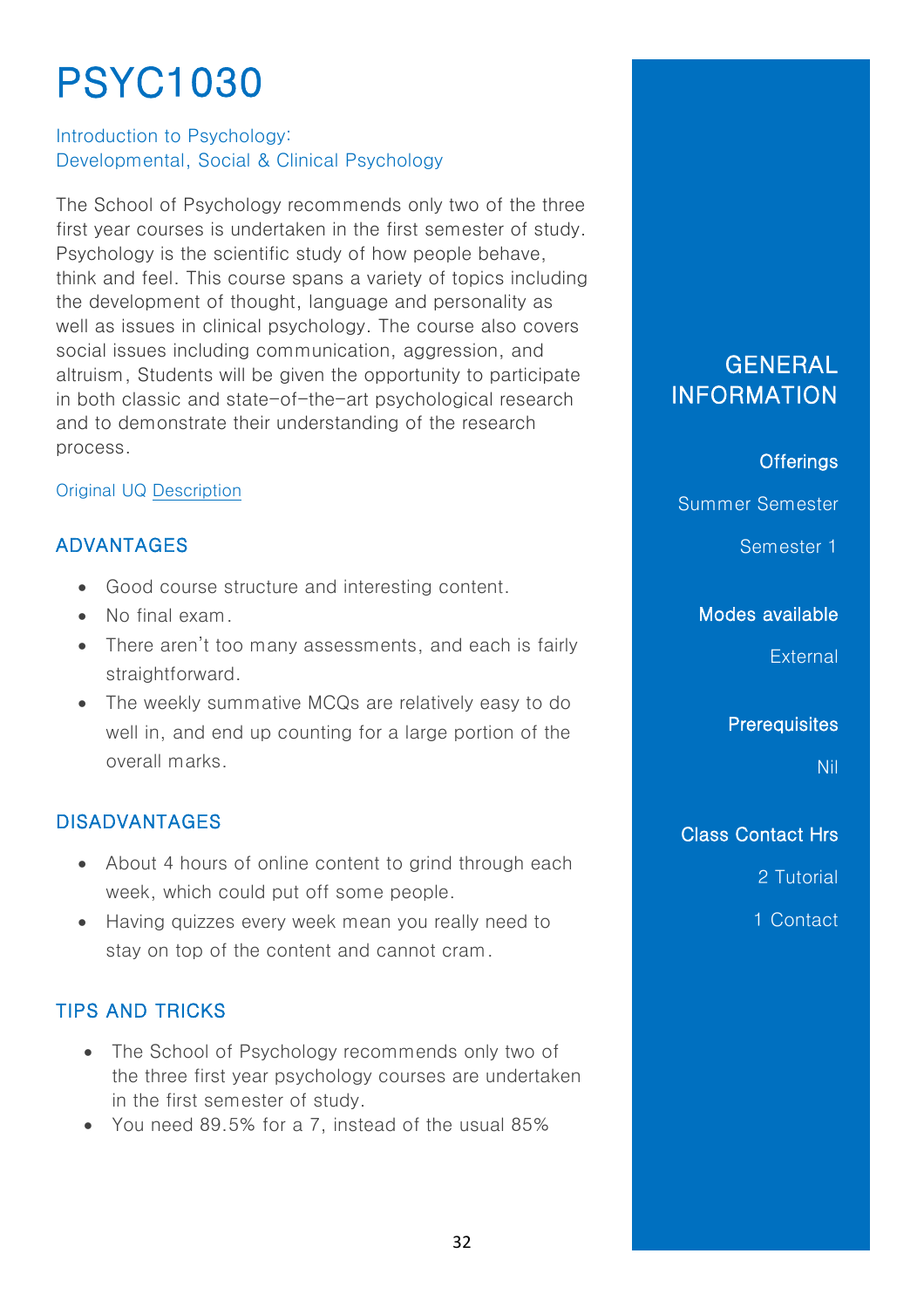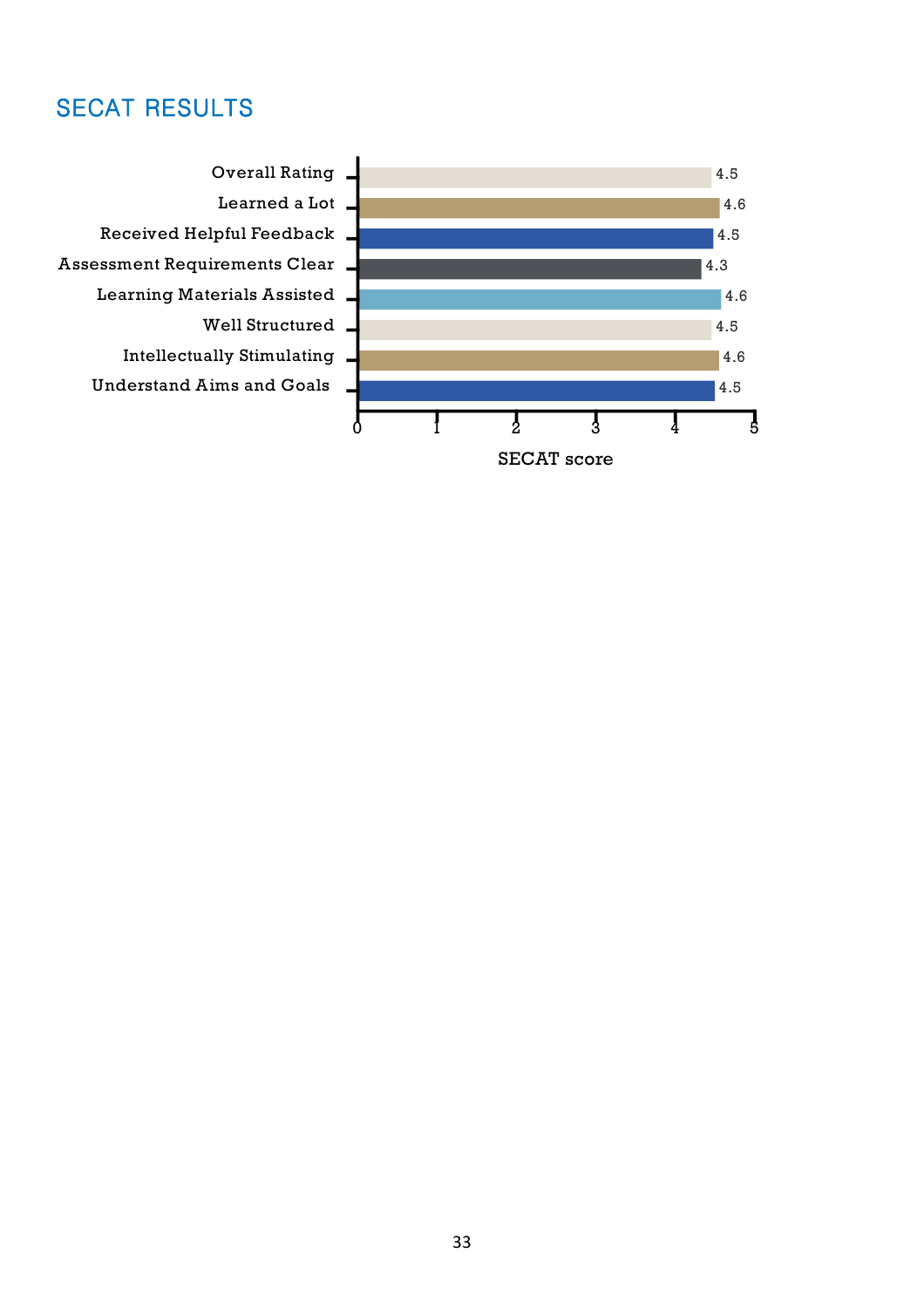# SCIE1000

### Theory & Practice in Science

This foundation course in science introduces students to the broad range of mathematical, analytical, conceptual and computational tools employed by scientists to develop, analyse and interpret models of scientific processes. To emphasize the importance and generality of these tools, a number of key contemporary topics in science will be studied, including climate change, population dynamics, drugs and pharmacokinetics, and epidemics.

The course will demonstrate how and why mathematical models underpin modern science, and students will learn how to develop and analyse such models. The course also introduces computer programming (using the language Python) as a vital tool in modern scientific modelling. Students will be introduced to some fundamental philosophical issues in science, gaining an appreciation of some of the assumptions that underlie science and the supposed scientific method, reinforcing the importance of critical thinking, creativity and quantitative scientific skills.

#### Original UQ [Description](https://my.uq.edu.au/programs-courses/course.html?course_code=SCIE1000)

## ADVANTAGES

- The lecturers write in the workbook during lectures and post the notes online. A printed copy of the workbook is also available for purchase.
- Both midsem and final exams allow you to bring in a 'cheat sheet' (double-side A4 page) with anything you want on it.
- The course is quite easy if you have a good understanding of maths and functions. If you did well in Year 12 Mathematical Methods, you can cruise through it.
- Only a few assessment pieces, and there are 'free marks' from attendance and participation.
- Midsemester exam weighting can be reduced if your final exam mark is higher.
- Tutors and lecturers are insanely responsive on Piazza.
- The python content is very accessible and is a great introduction to basic coding.

## **GENERAL** INFORMATION

## **Offerings**

Summer Semester

Semester 1

Semester 2

Modes available

**Flexible** 

**External** 

**Internal** 

#### **Prerequisites**

Nil

### Class Contact Hrs

3 Lecture

2 Workshop

< 1 Contact

(For Summer Semester:

6 Lecture

4 Workshop

< 2 Contact)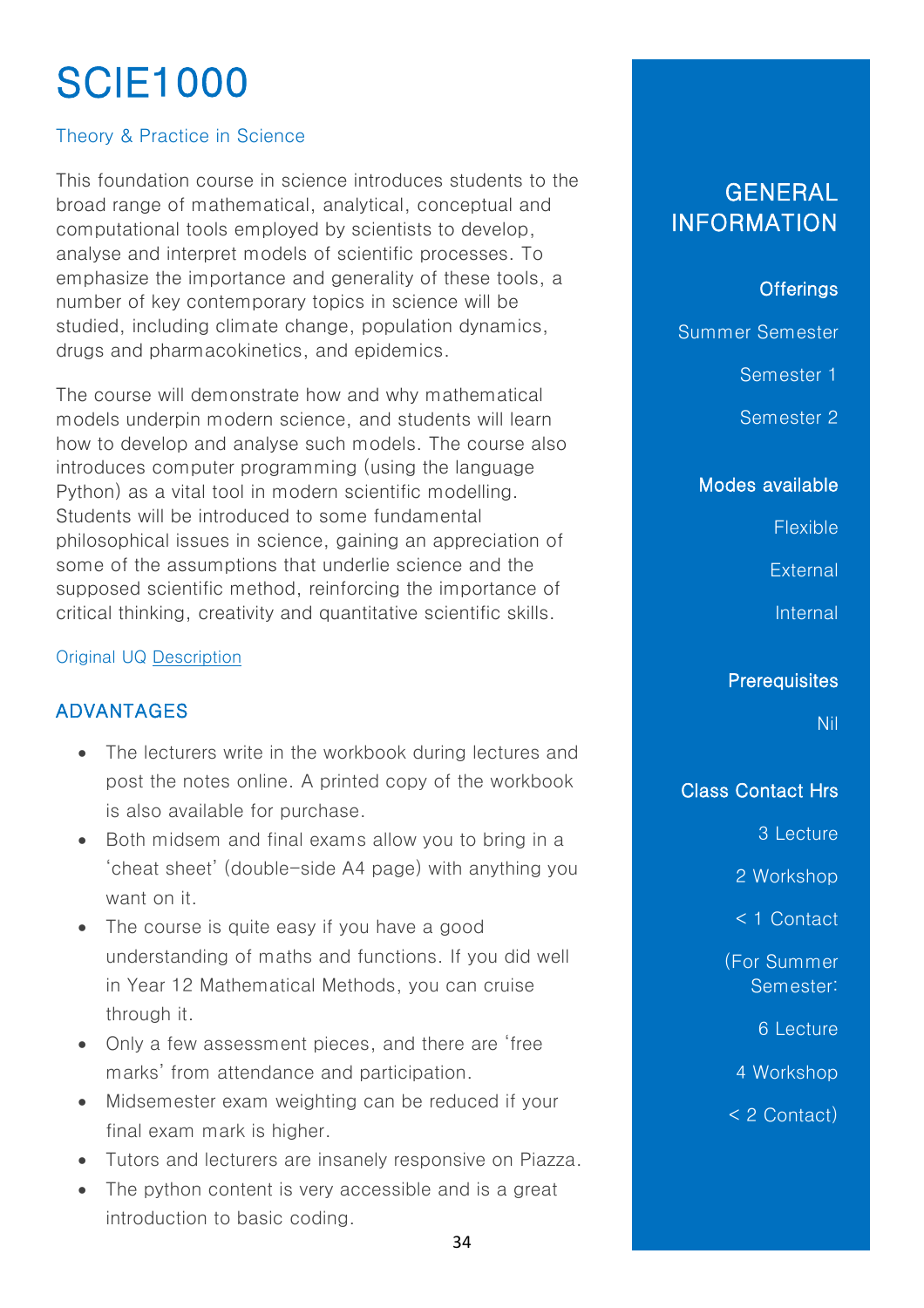## DISADVANTAGES

- There was more workshop work for external students because tutors would look through the entire worksheet, compared to internal/flexible where a tutor just checks one of your questions. However, the requirements needed to get full marks for a workshop were made very clear.
- Although the philosophy module is a nice break from coding, it is very hit or miss.
- In the exam, it is easy to lose marks on technicalities and forgotten details, even if you know the answer.

## TIPS AND TRICKS

- If you find it hard to keep up with python learning in contact hours, use mypytutor.
- Do the past papers. Look at the answers posted by the lecturers, paying particular attention to what is required for worded responses/explanations.
- Learn dimensional analysis if you didn't already cover it in high school. There are many questions based around units and being comfortable with dimensional analysis will make your life infinitely easier. It is not as complex as it sounds.
- Don't forget the units when writing answers (it's easy to forget them on things like the slope of a line on a graph).
- Make sure you get on top of all the coding (e.g. by completing and understanding all the workshop exercises) or the python assignment will be difficult.
- Start python assignment early or you will be panicking with the other people in the cohort (stressful to watch  $\circled{e}$ ).
- Check on Piazza for issues you're having, especially with the Python assignment. There are many helpful hints.
- Do not overcomplicate the philosophy assignment by trying to smart with original opinions and doing a lot of your own research. Focus on the lecture content and be aware that deviating from the 'story' in the lectures is much more likely to be punished than rewarded, no matter how well-researched it is. Generally, it is better to agree with what Karl Popper says.
- If you find the content easy, the most efficient way to do the course is to work through the workshop and past exam questions by yourself, only referring back to the lecture notes when there is unfamiliar content.
- Despite the more stringent requirements for online workshop submission, they can be a better option if you are aiming for a 7 anyway, as you waste less time on tedious groupwork questions.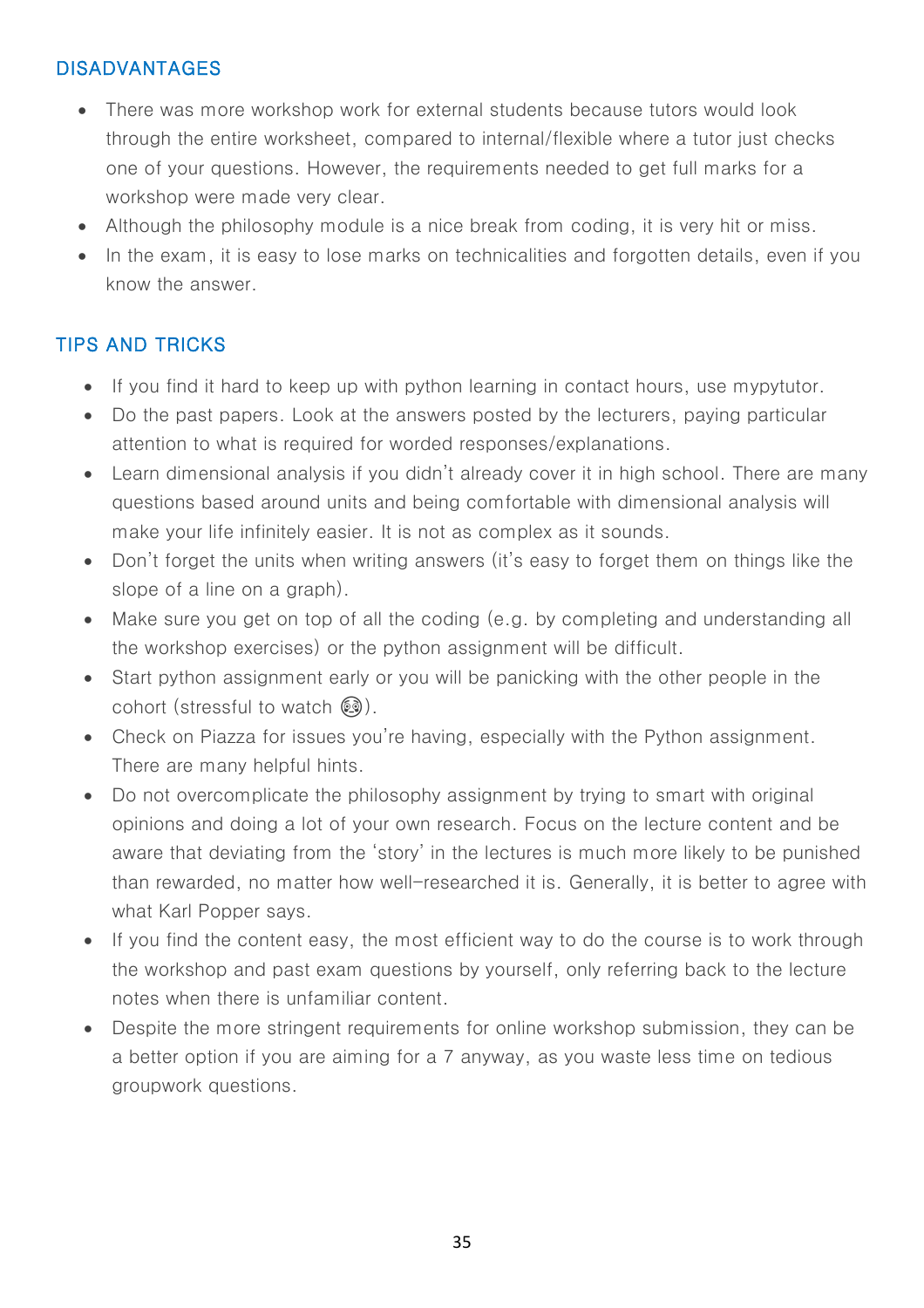**Overall Rating** Learned a Lot Received Helpful Feedback **Assessment Requirements Clear Learning Materials Assisted** Well Structured **Intellectually Stimulating Understand Aims and Goals** 

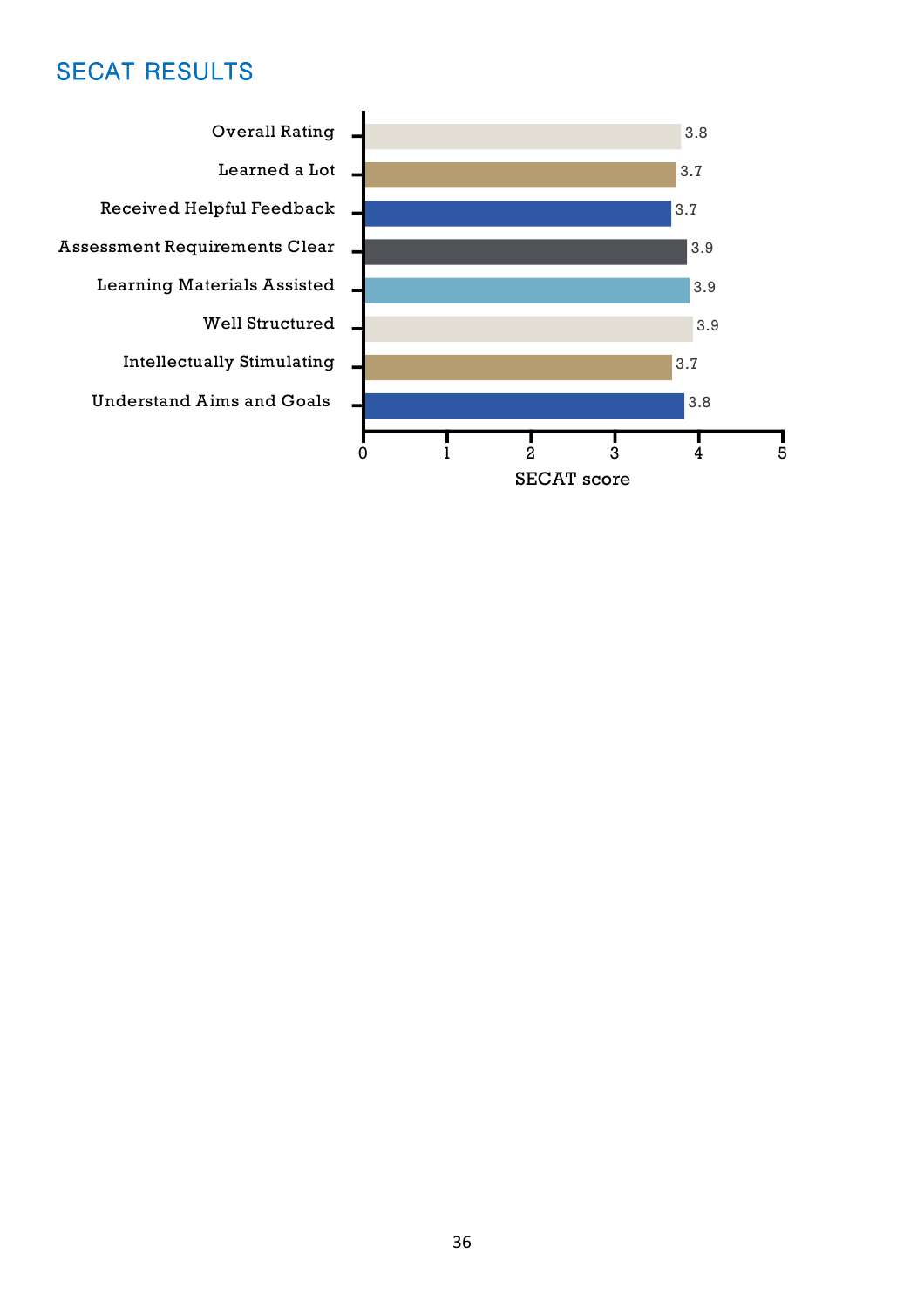# MUSC1150\*

## Introduction to Guitar

The guitar is a portable and versatile instrument that can be used in a wide variety of musical genres and for a diverse repertoire, from classical to folk to contemporary popular music. This course provides an opportunity for practical study of this guitar, enabling the development of basic skills, knowledge and competencies to prepare you for future use of the instrument in diverse performance settings. Please note that this course offering may be cancelled if fewer than 10 students enrol.

## Original UQ [Description](https://my.uq.edu.au/programs-courses/course.html?course_code=MUSC1150)

## ADVANTAGES

- An extremely relaxed course exploring various genres of guitar and their associated techniques.
- There are only two dominant pieces of assessment: firstly, recording a compilation of performances – some items taught in class, some of your own choosing (approximately 30 seconds in length) and secondly, a final, in-class quiz based on a 25 song playlist introduced at the beginning of the semester.
- Lecturer/guitar teacher is the coolest guy and runs a relatively informal, relaxed tutorial.

## DISADVANTAGES

• None, unless you consider carrying a guitar to uni twice a week for a GUITAR course a disadvantage.

## TIPS AND TRICKS

- Start listening to the Spotify list early. Classical pieces will be harder to identify then the contemporary ones so make sure to listen to the entire track.
- Attendance is a PASS/FAIL hurdle. You must attend more than 80% of the tutorials.

# **GENERAL INFORMATION**

**Offerings** 

Semester 2

Modes available

External

**Prerequisites** 

Nil

Class Contact Hrs

2 Tutorial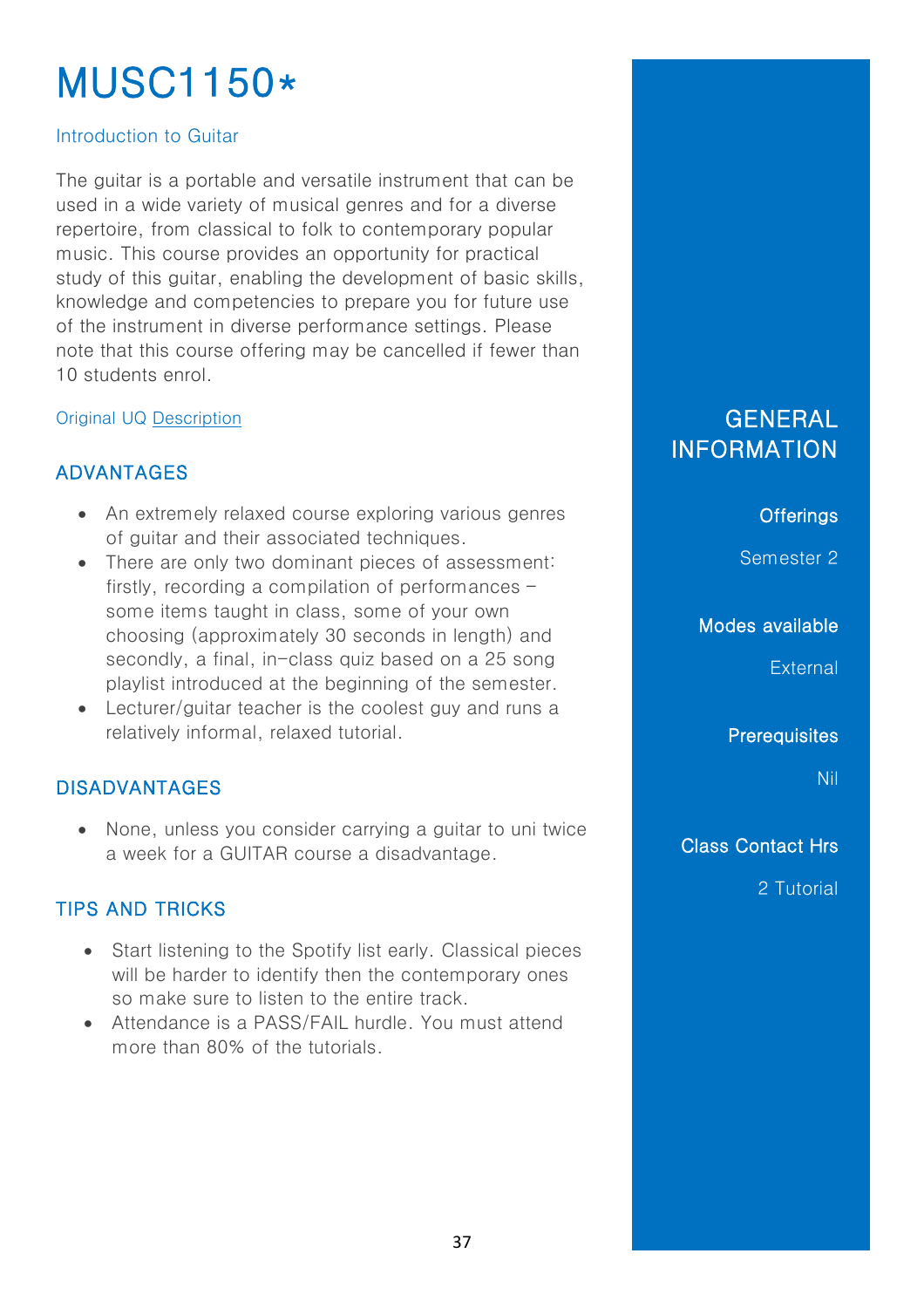**Overall Rating** Learned a Lot Received Helpful Feedback Assessment Requirements Clear **Learning Materials Assisted Well Structured Intellectually Stimulating Understand Aims and Goals** 

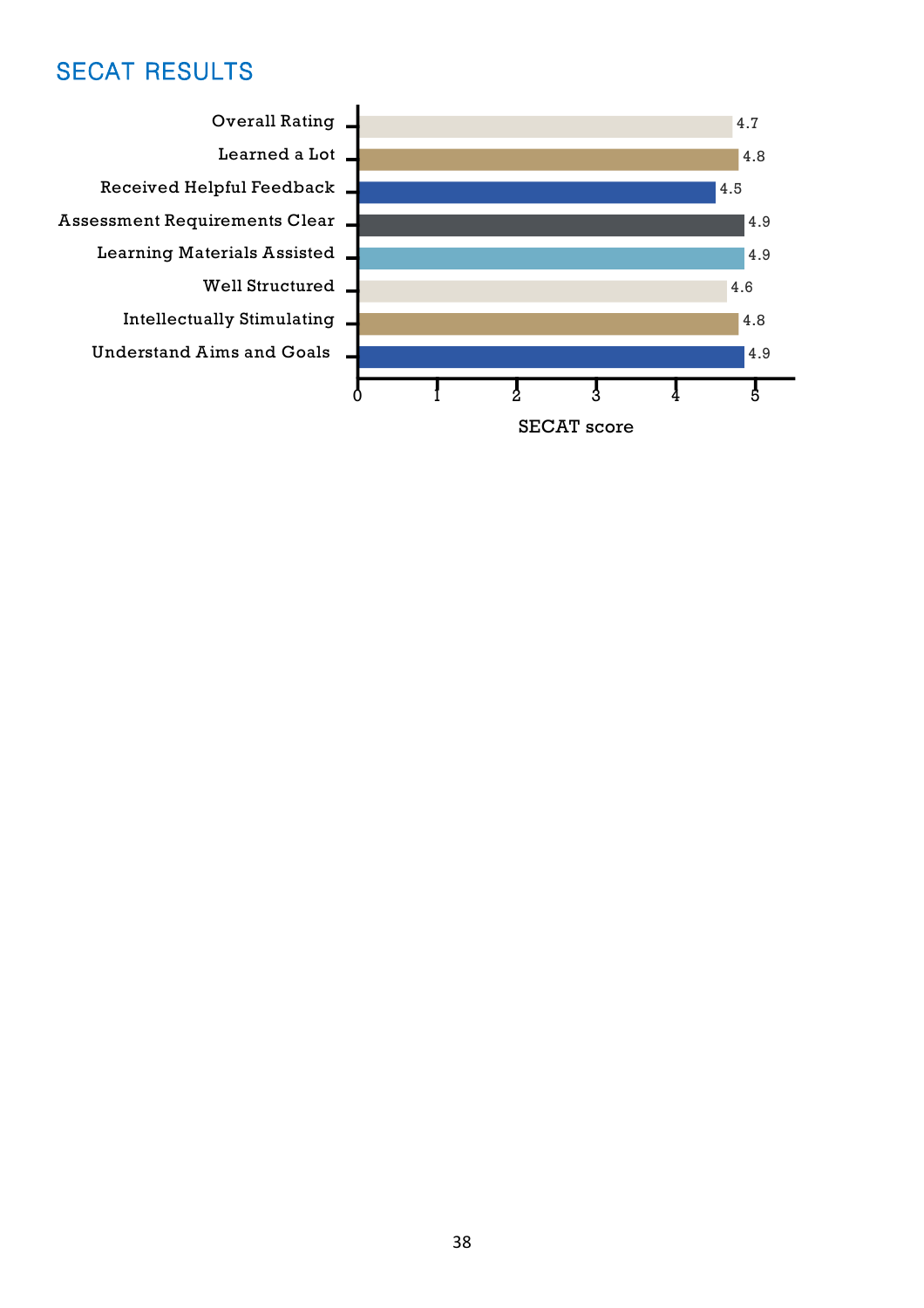# PUBH1102\*

#### Introduction to Public Health

This course introduces the history, principles, central concepts and theories of public health. Students will gain an understanding of how health is measured, and the major determinants and risk factors associated with poor health. This provides a knowledge base for understanding the complex 'wicked' health challenges of the 21st Century.

## Original UQ [Description](https://my.uq.edu.au/programs-courses/course.html?course_code=PUBH1102)

## ADVANTAGES

- This course offers an opportunity to learn about researching and using health-related literature. This is a skill not often taught in other courses but are assumed for higher-level courses.
- Learning about public health allows premedical students to place our studies in a greater context, far beyond the cellular and molecular biology in other .
- The fieldwork assignment quite interesting it really allows you to place the lecture content into your own surroundings.
- There are short guest lectures given at the start of each lecture by a Student Services staff member. This is an opportunity to learn about the support systems available for you at university.

## DISADVANTAGES

- The assignments take a long time to do
- There are elements of groupwork within the assignments – how well you do can depend on who you pick as your group members. In the first semester of study at university, it can be hard to know who you might work well with.
- There is no final exam if you don't perform well in the assignments, there is no supplementary exam.
- Some of the lecture content can be very conceptual and dry at times. It can be easy to fall behind, especially as there are no exams to study for.

## GENERAL INFORMATION

**Offerings** 

Semester 1

#### Modes available

**Flexible** 

**External** 

**Prerequisites** 

Nil

## Class Contact Hrs

2 Lecture

1 Tutorial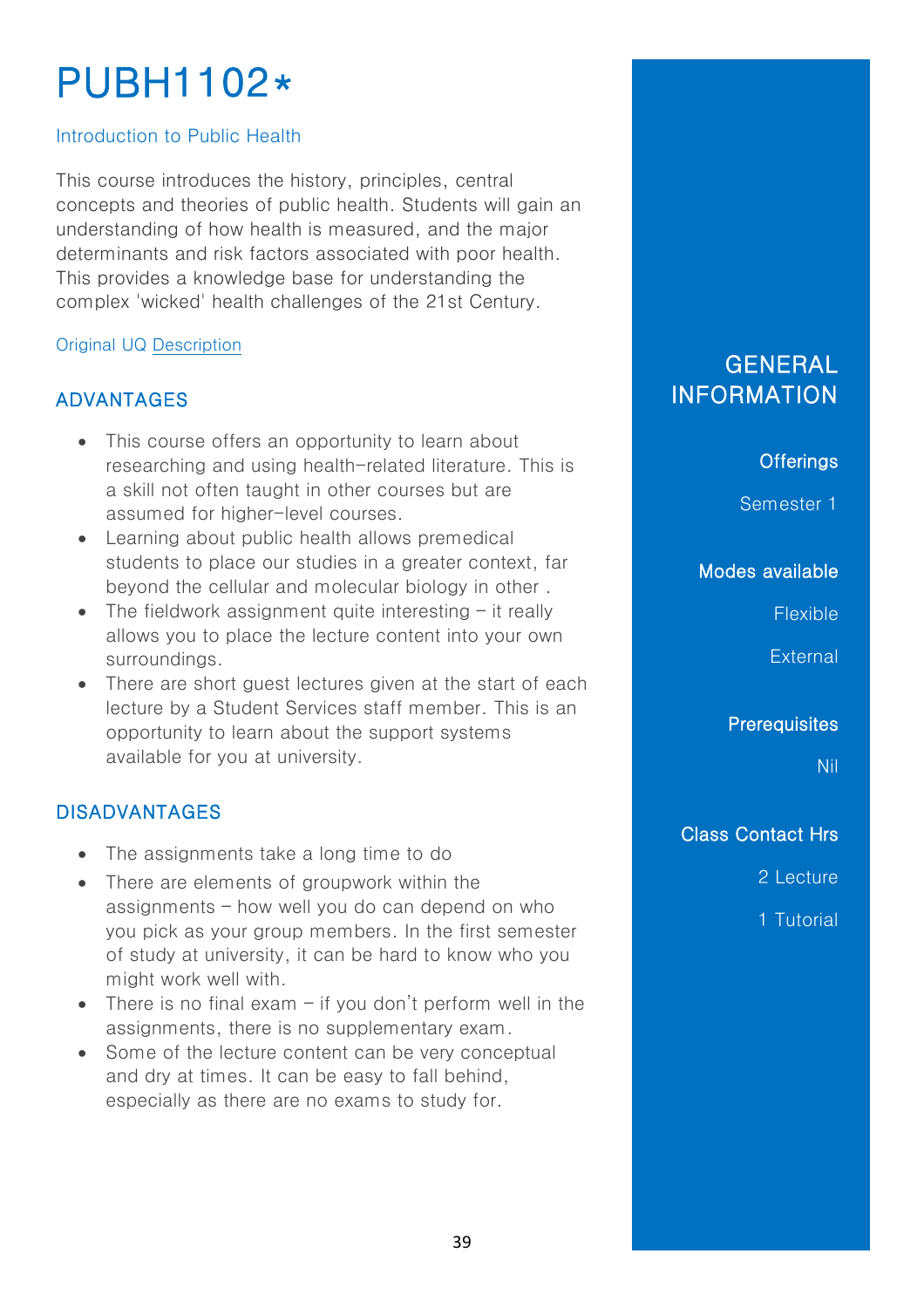## **TIPS AND TRICKS**

- Make sure you start the assignment early so it's good quality, since markers are fairly picky.
- $\bullet$  It's not worth doing the readings just skim through them.
- The grade obtained is based only off essays/group work assignments and requires a strong understanding of what the tutors want in order to achieve a high mark. Due to this, the marking of assignments can be quite subjective. Take the time to really work on the assignments.



**SECAT** score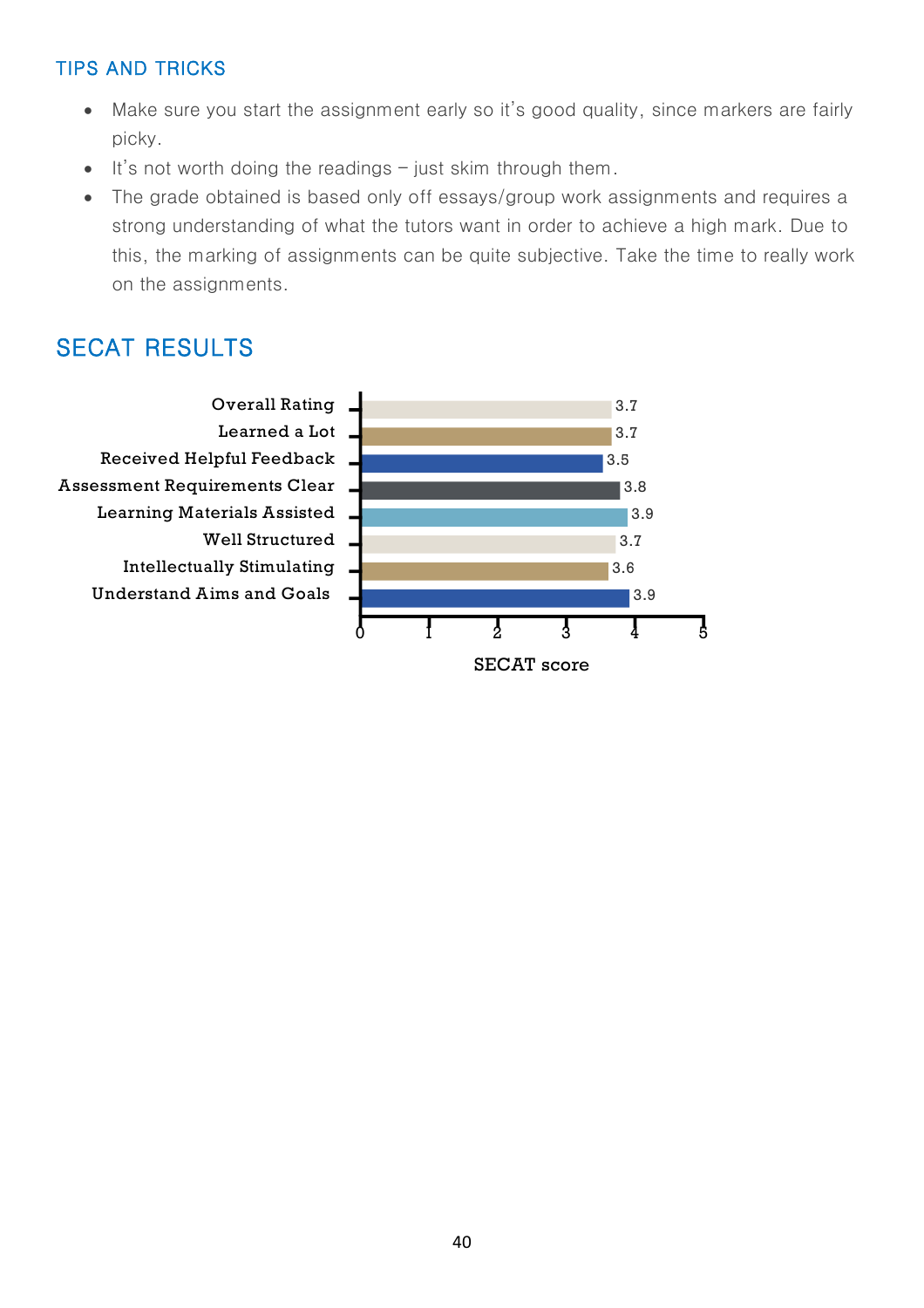# STAT1201

## Analysis of Scientific Data

Analysis of scientific data and experiments: Design of experiments and ethical research. Data modelling and management. Exploratory data analysis. Randomness and probability. Statistical analysis including linear regression, analysis of variance, logistic regression, categorical data analysis, and non-parametric methods.

## Original UQ [Description](https://my.uq.edu.au/programs-courses/course.html?course_code=stat1201)

## ADVANTAGES

- Learning about statistical testing is definitely important/useful in later courses, not to mention in medicine and in life in general. The vast majority of scientific research published nowadays will utilise statistics in order to get their key results, so this is your chance to build a strong foundation.
- Final exam is more calculations based (for the mathematically inclined people).

## DISADVANTAGES

- Statistics is very boring if this isn't in your field of interest; the maths can also become quite complex and tedious.
- EdX content was confusing and very heavy after a few weeks (the content in weekly quizzes and lectures are much easier).
- They barely teach you how to use R studio so you'll kind of have to self-learn, even though the final is heavily based on R.
- Lectures weren't very organised and confusing to understand.

## TIPS AND TRICKS

• Find good teammates that you get along with! It makes a big difference.

## GENERAL INFORMATION

## **Offerings**

Summer Semester

Semester 1

Semester 2

#### Modes available

Flexible

**External** 

**Internal** 

## **Prerequisites**

MATH1040

## OR

Grade of C or higher in QLD Year 12 Mathematical Methods (Units 3 & 4) or equivalent

## Class Contact Hrs

For St Lucia and External:

> 2 Lecture 1 Workshop 1 Tutorial

For Gatton:

2 Lecture 2 Tutorial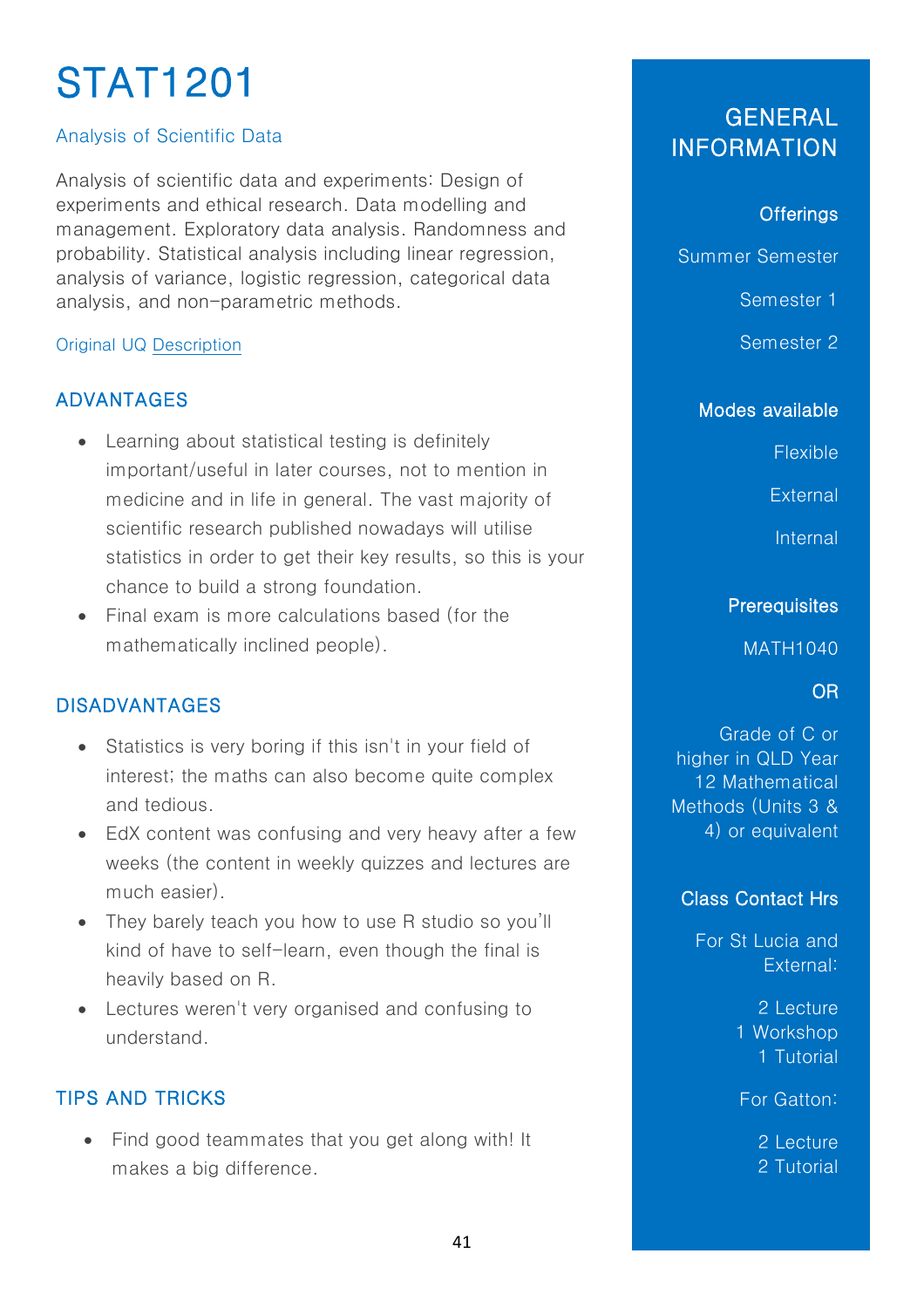- Stay on top of your work because it's a lot of content when catching up.
- Quizzes/assignments are a lot easier than the EdX content, so don't stress.
- Finals are heavily reliant on R studio, so prioritise learning how to use R rather than understanding all the calculations.
- Attend the tutorials! Great indication of the types of questions you'll be expected to know how to answer on the finals and a good summary of where you should be up to in course content. Don't be afraid to ask the tutors for help.
- Try all the past papers  $-$  they're very similar and great practice.
- Do the EdX or else you don't know what's happening in the lecture (the lecture is just a review and watching Matt do R studio stuff).

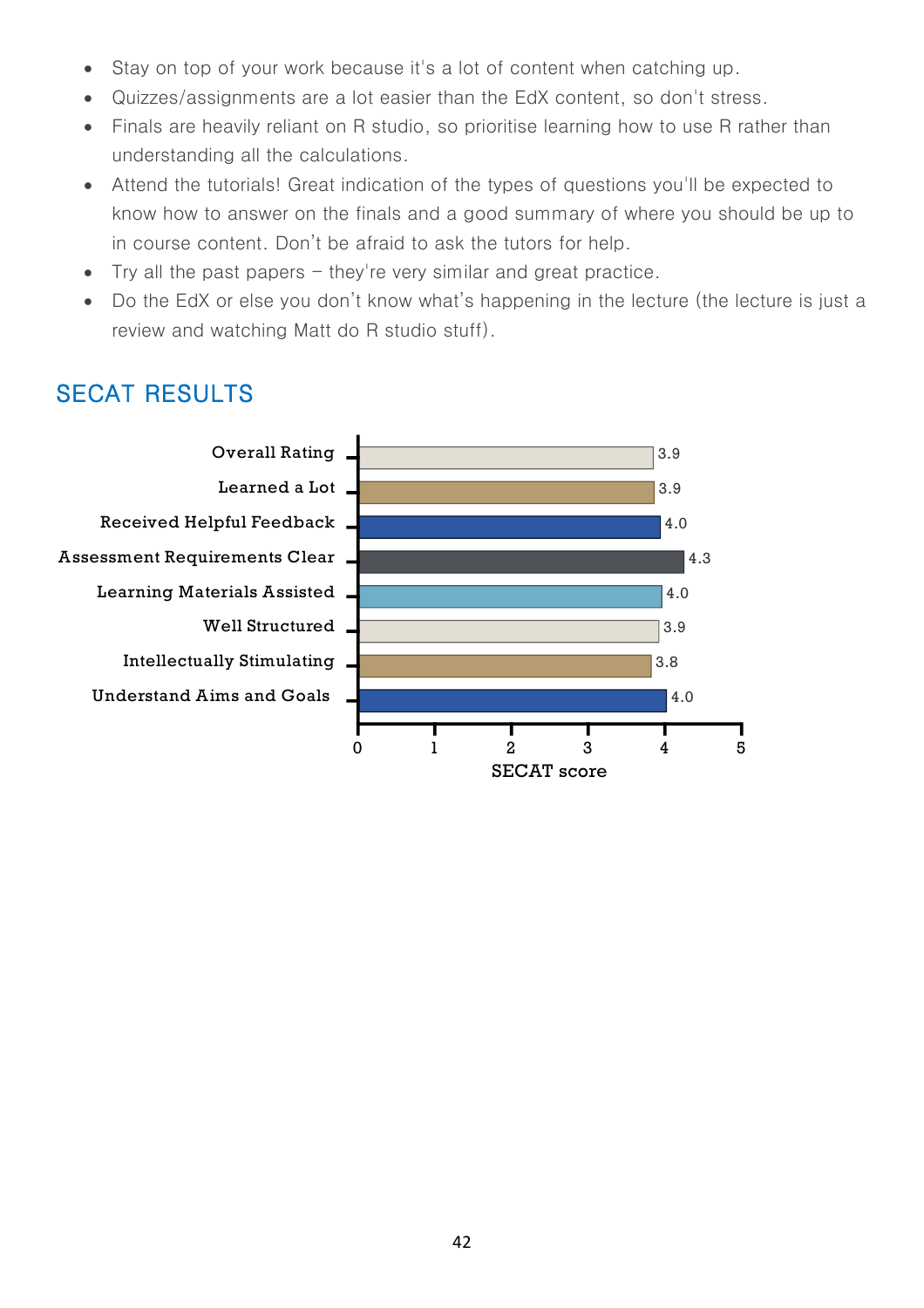# BIOC2000

## Biochemistry & Molecular Biology

This course will enable you to gain an understanding of the key concepts of biochemistry and molecular biology. At the end of the course you will have an understanding of how proteins can catalyse the chemical reactions that allow cells to function. To get to this point you will gain an understanding of: the nature of chemical reactions in biological systems; how genetic information is used to direct protein synthesis; how the structure of proteins is determined; how structure determines function; and how we understand the properties of enzymes. You will be able to reinforce and apply these concepts in laboratory practicals where you will purify and characterise a protein.

#### Original UQ [Description](https://my.uq.edu.au/programs-courses/course.html?course_code=BIOC2000)

## ADVANTAGES

- Open book exam during flexible delivery meant less memorising during exam.
- Very advantageous to know how all the ATP is being generated for future courses.
- Teaches you about hydrophobic/hydrophilicity in detail.
- Tells you how to design PCR stuff, which is very important for genetics later.

## DISADVANTAGES

• It's easy at the start until enzymology begins, which is boring and overly complex. There are many complex formulas for things like competitive inhibition, catalytic activity and velocities of enzymes.

## TIPS AND TRICKS

- Attend the lectures. Some lecture recordings were either faulty or missing.
- Focus on understanding not memorising. Simply looking up the question during an open book exam won't work.

# GENERAL **INFORMATION**

## **Offerings**

Semester 1

Modes available

Flexible

**External** 

#### **Prerequisites**

BIOL1020 OR BIOM1050 OR BIOM105 OR CHEE1001 OR BIOE1001

#### AND

CHEM1100 OR CHEM1221 OR CHEM1222 OR CHEM1021 OR CHEM1022

#### Recommended

BIOL1040

AND

CHEM1200

## Class Contact Hrs

2 Lecture

3 Practical

1 Workshop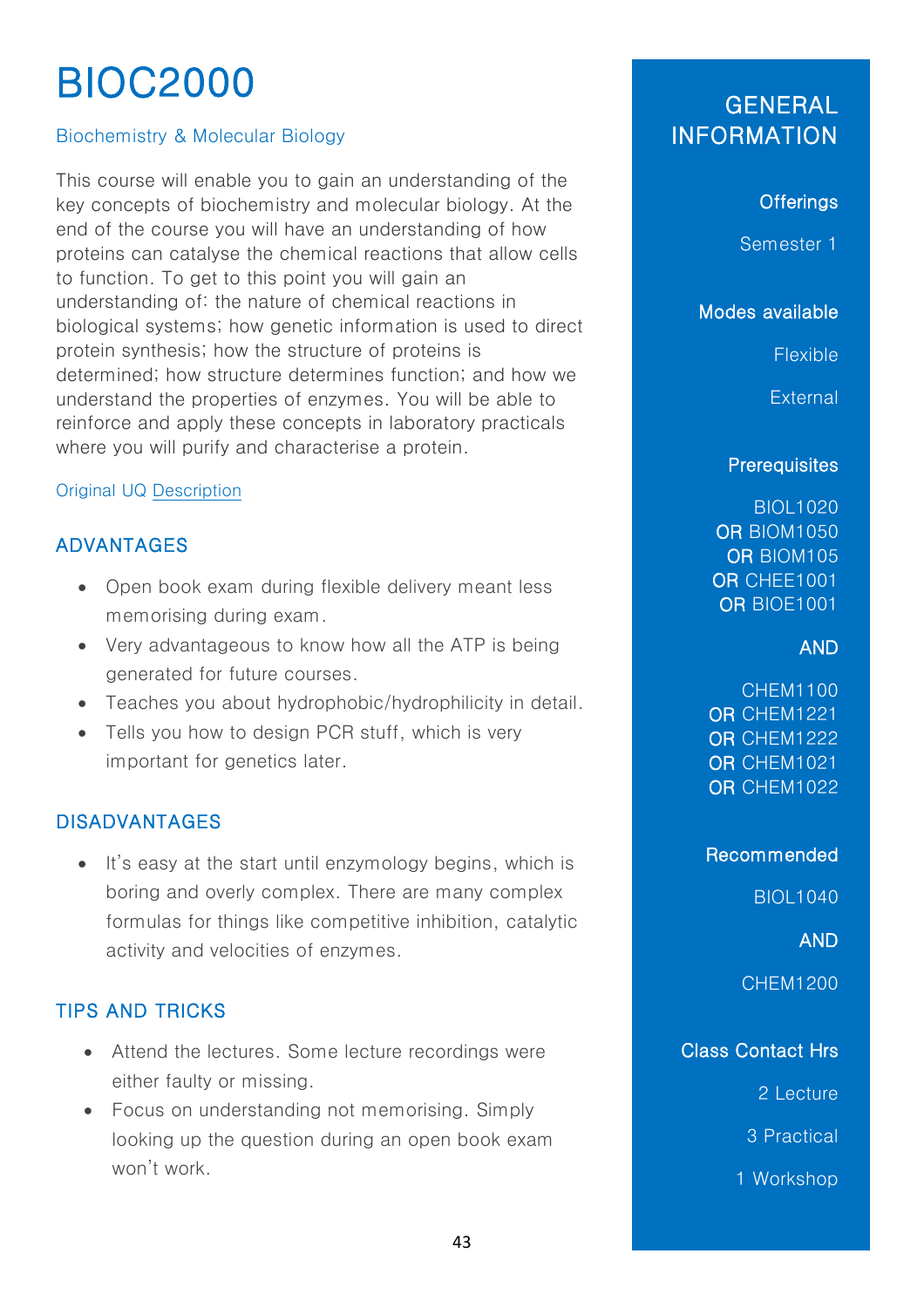**Overall Rating** Learned a Lot Received Helpful Feedback **Assessment Requirements Clear Learning Materials Assisted Well Structured Intellectually Stimulating Understand Aims and Goals** 



\*2019 SECaT, 2020 unavailable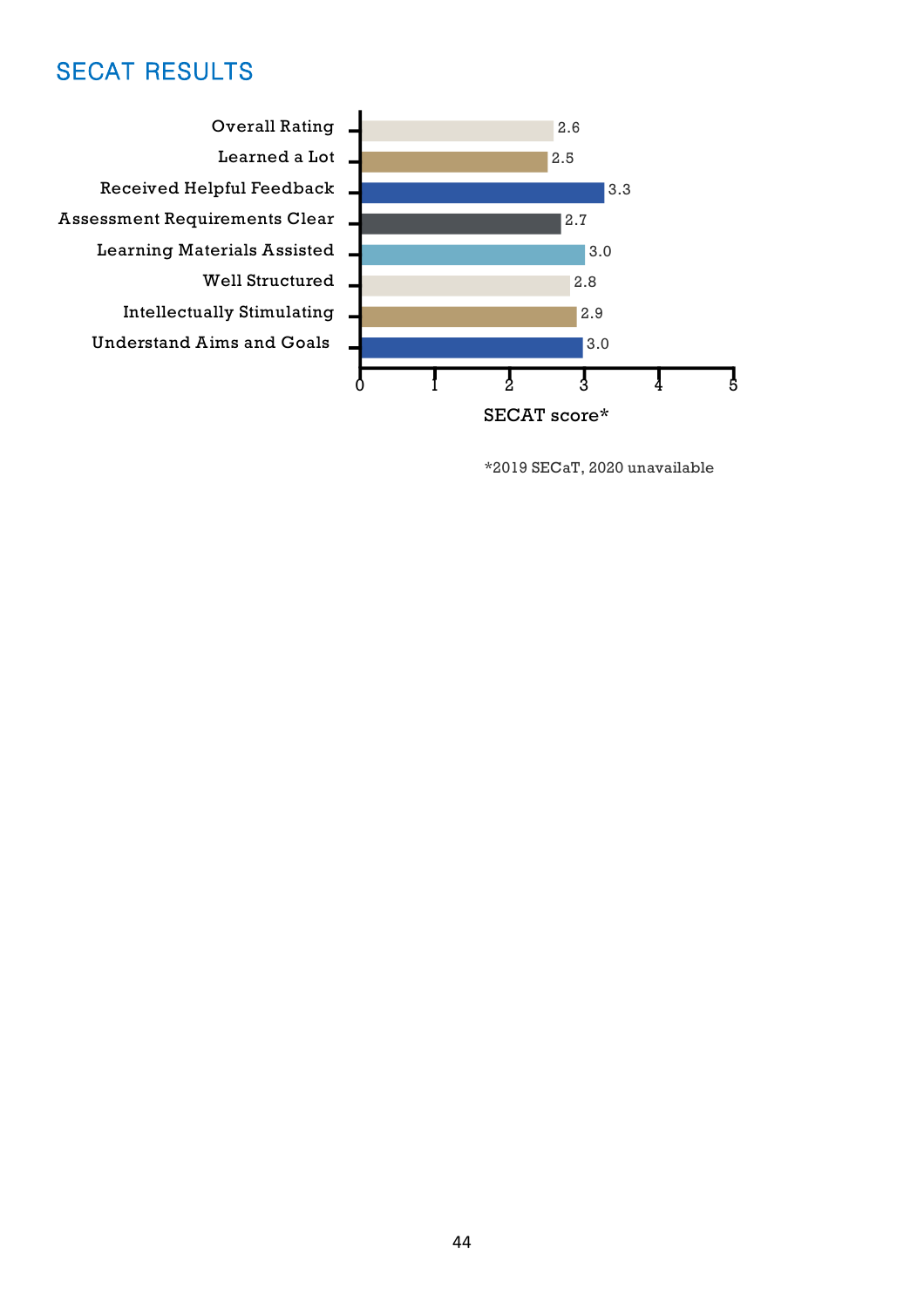# BIOL2200

## Molecular Cell Biology I

Cell Structure and Function entails the study of the molecular mechanisms that regulate cell function. This course will provide students with an understanding of the molecules & complexes that make up cells and mediate cell activities such as proliferation, secretion, motility and cell death. Knowledge of the processes that regulate these activities is an essential requirement for the study of normal cellular physiology, and for the development of new drugs and improved treatments for many disorders such as cancer, diabetes and metabolic diseases.

## Original UQ [Description](https://my.uq.edu.au/programs-courses/course.html?course_code=BIOL2200)

## ADVANTAGES

- Very useful in understanding what signal transduction actually entails.
- Very helpful in understanding laboratory techniques like GFP.
- Modules are arranged by cellular machinery (nucleus, ER, golgi, mitochondria) which is very helpful for GAMSAT and general biology knowledge.
- The final exam is relatively straight-forward compared to other subjects like BIOM2011.

## DISADVANTAGES

- A lot of jargon to be memorised (e.g.K48-linked, Ikbcomplex).
- Too much focus on cellular activity that is very specific, which means that it can be boring at times.

## TIPS AND TRICKS

- There is a large focus on laboratory techniques. Make sure you understand them.
- Focus on memorising the pathways, not the terms.
- Include as many details as you can in exam answers.
- Make a list of past exam questions and make sure to know answers  $-$  some questions may be similar.

## **GENERAL** INFORMATION

## **Offerings**

Semester 1

## Modes available

Flexible

**External** 

**Prerequisites** 

BIOL1020

## Class Contact Hrs

3 Lecture

3 Contact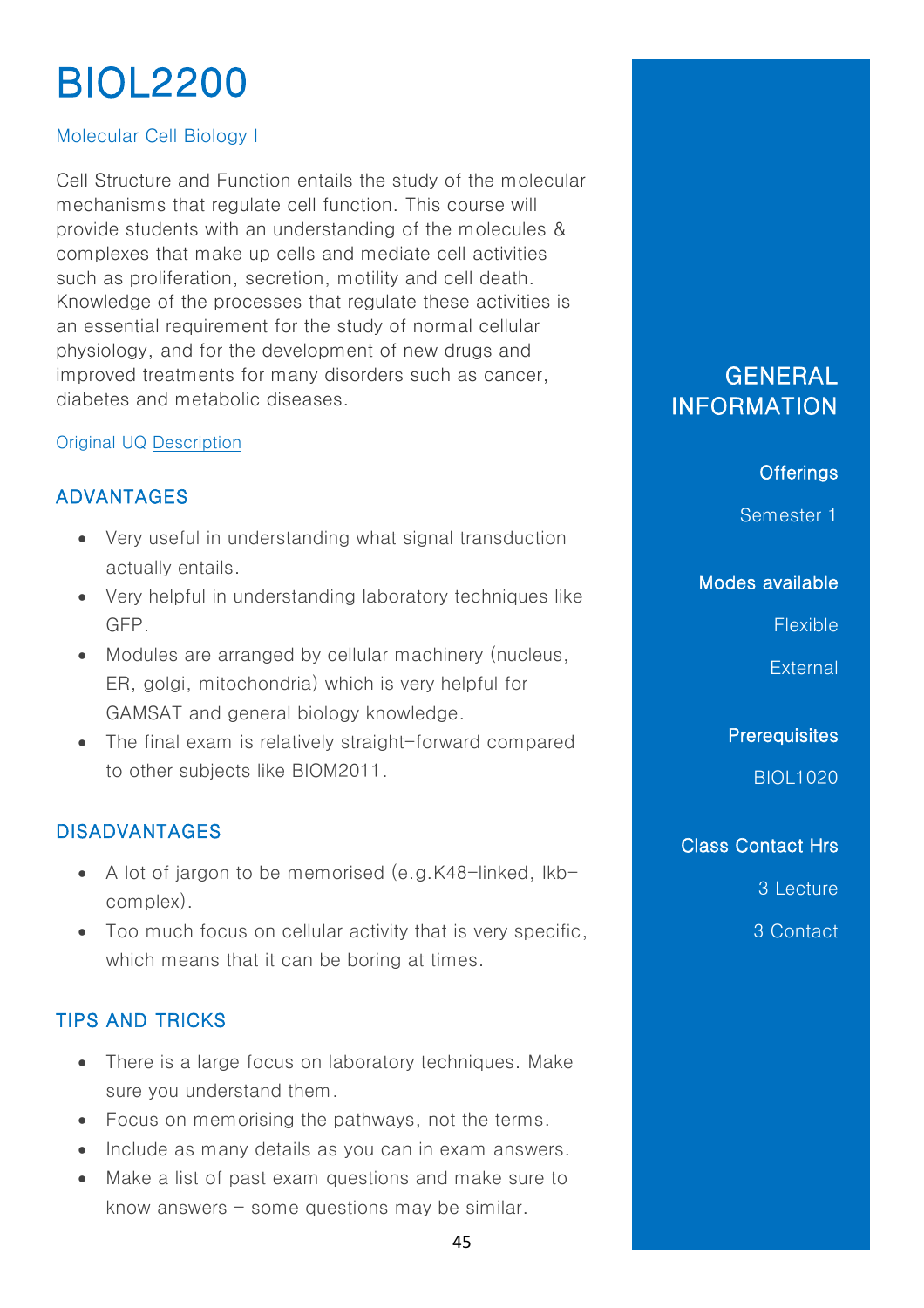

\*2019 only, 2020 unavailable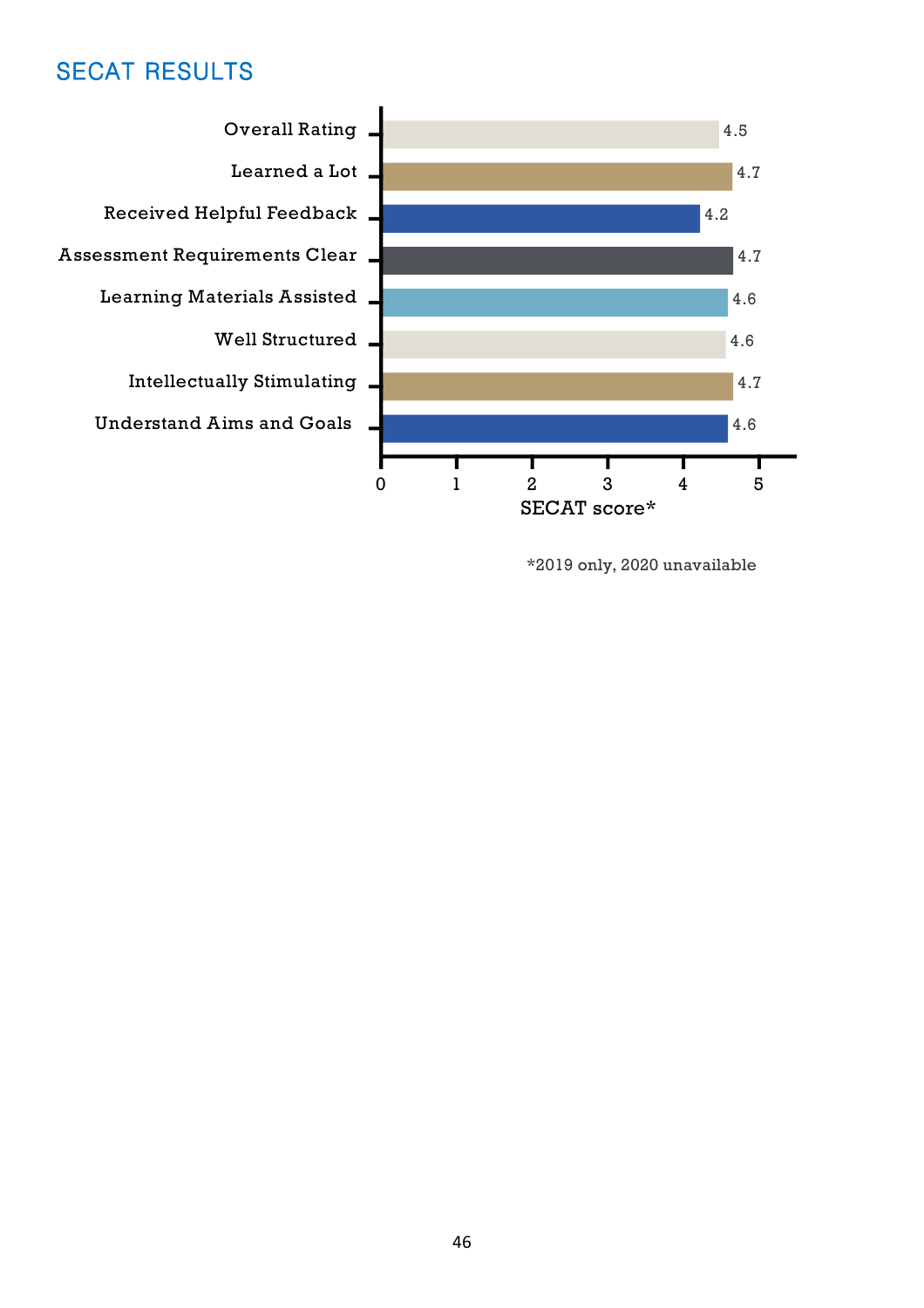# BIOL2202

#### **Genetics**

The discipline of Genetics has pioneered the core concepts underlying many diverse fields of biology  $-$  ranging from medicine, biochemistry and microbiology to ecology, evolution and environmental sciences. BIOL2202 Genetics is therefore a recommended second level subject for all students pursuing a biology-focused major. Employing a strong experimental component, BIOL2202 integrates classical concepts of inheritance, development and variation with modern molecular advances arising from the postgenomic era.

#### Original UQ [Description](https://my.uq.edu.au/programs-courses/course.html?course_code=BIOL2202)

## ADVANTAGES

- Very open and clear communication with the course coordinator which makes it very easy to ask for help.
- Lectures are interesting and engaging.
- Content is well-structured.

## DISADVANTAGES

- Mid-semester exam was very difficult (2020).
- Has a video assignment, which can require an unreasonable amount of time and creativity, while not being very relevant to biology.
- Some modules are a lot harder than others and some lecturers are not as organised.
- Only 3 major assessments (mid-semester, presentations, final) which means each is heavily weighted.
- The course content can be quite dry/tedious, particularly in earlier modules.
- Practicals can be boring and irrelevant to course content, while the practical questions in the tests are very specific to the practical itself and not the course content.
- No MCQ in the exams.

## GENERAL **INFORMATION**

## **Offerings**

Semester 2

Modes available

**External** 

Internal

**Prerequisites** 

BIOL1020

OR

CHEE1001

## Class Contact Hrs

3 Lecture

3 Practical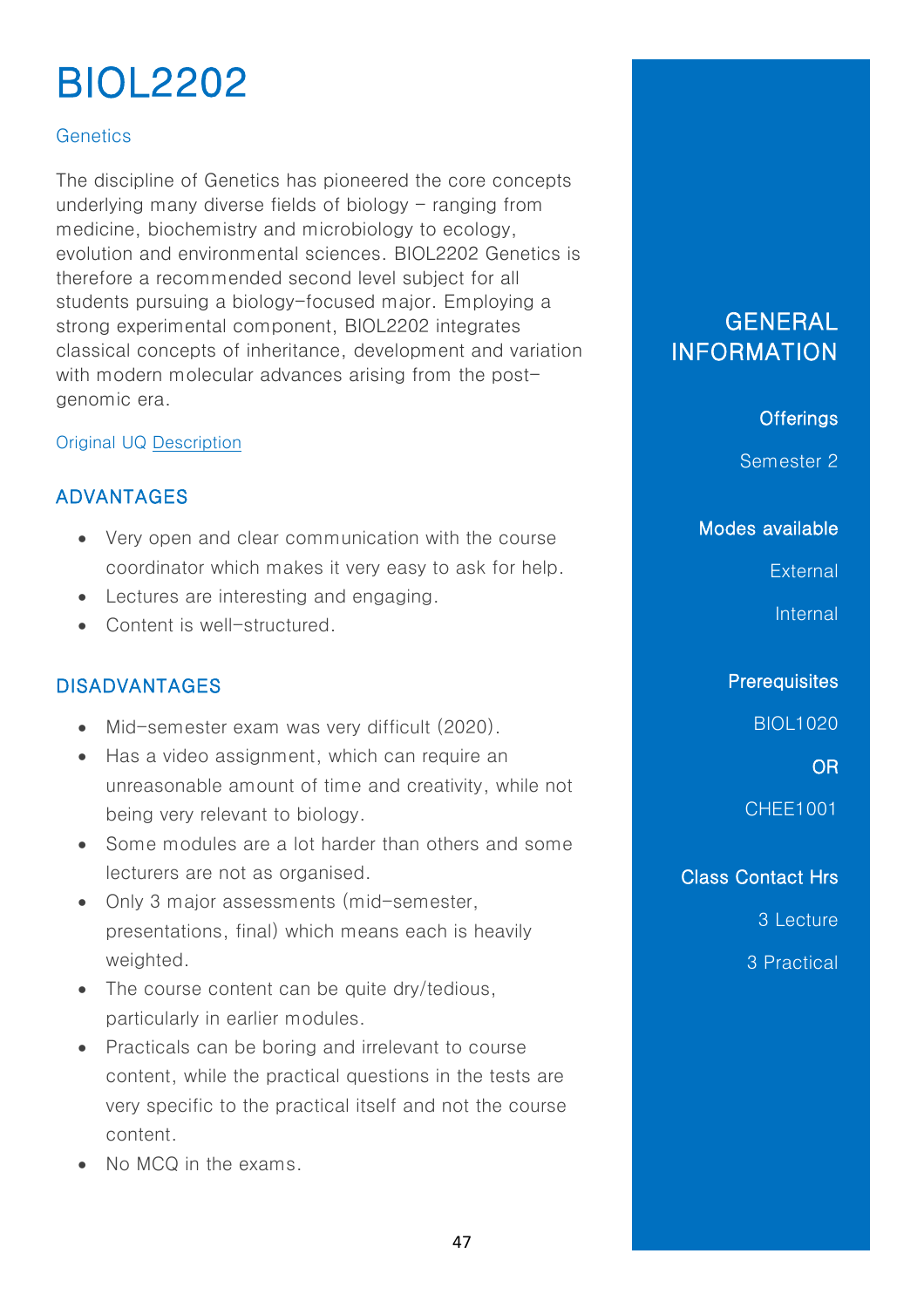## **TIPS AND TRICKS**

- Do not underestimate the course (it has previously had a reputation for being one of the easiest third year courses) and take the mid-semester exams seriously.
- Start the video assignment sooner rather than later (you get 3 months); it will take longer than you think to understand your paper!
- For the video assignment, you don't necessarily need the best program  $-$  it's about your creativity, storytelling and clarity. Try starting with a lot of background research to understand your paper, then explain it to a friend (familiar with genetics).
- The content is heavy and very detailed in the first half. Try to have an index of contents so you can easily refer back to what you need.
- Take notes consistently and ask lots of questions.
- EdX content is more organised than lecture information, but use lectures to supplement  $\bullet$ it.
- Study with friends to help consolidate your understanding.
- Do the past exam questions because questions are often repeated.
- You can survive without the textbook.

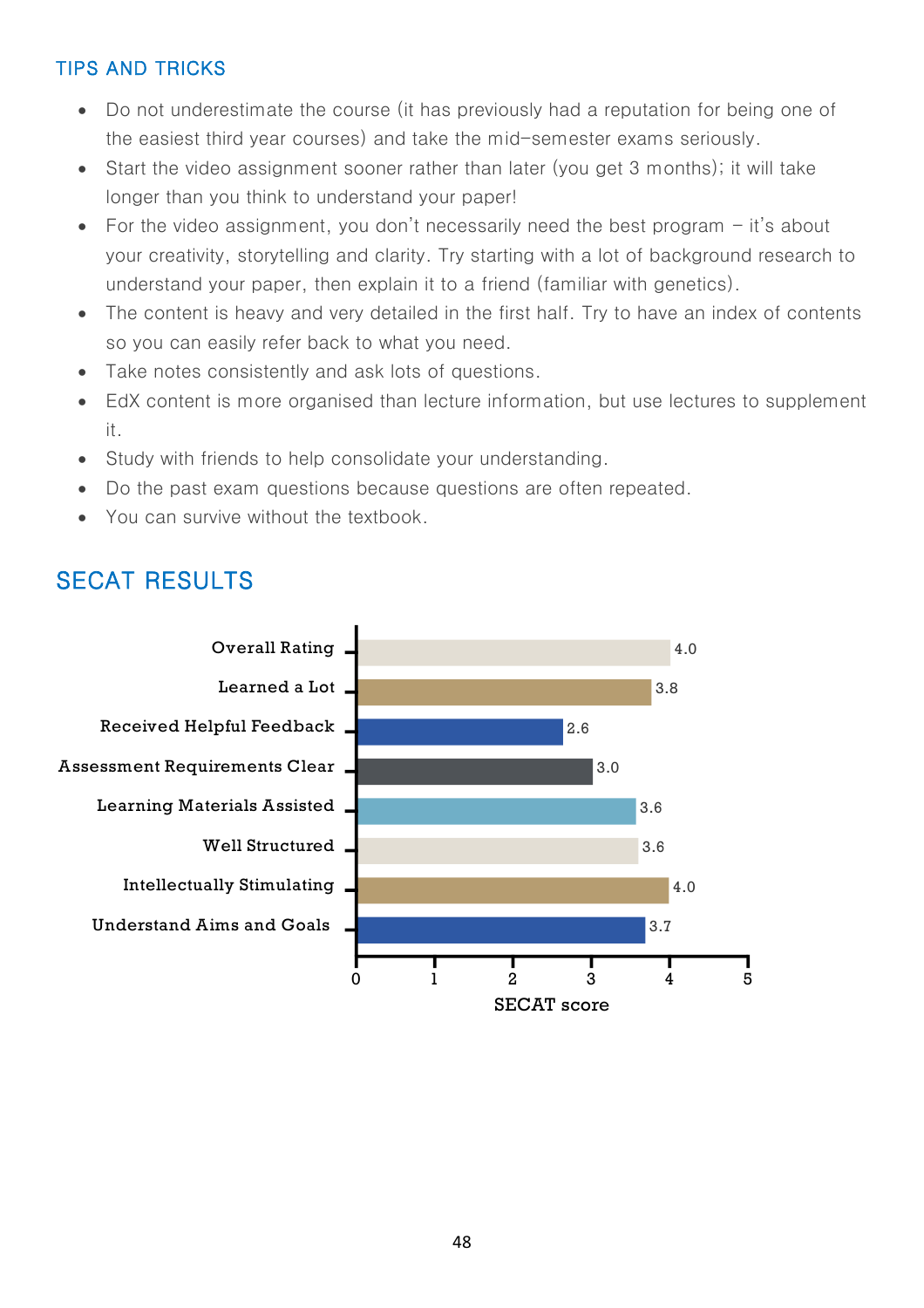# BIOM2011

#### Integrative Cell & Tissue Biology

Students will develop an understanding of how cells associate & interact to fulfill their normal functions in tissues & organs of the human body. This will include the basic principles of integration & regulation that underpin normal tissue biology.

#### Original UQ [Description](https://my.uq.edu.au/programs-courses/course.html?course_code=BIOM2011)

## ADVANTAGES

- Very good overview on hormone actions, epithelium, muscle cells, etc. These concepts are SUPER important in later courses and just general life knowledge.
- Builds on (and repeats some) BIOL1040 content.
- A lot of immunology content overlapped with MICR2000 so a bit less study needed there.
- Very extensive coverage of immunology.
- All content was on EdX: didn't need to consult any extra textbook readings.

## DISADVANTAGES

- Some very boring topics (i.e. sensory modules).
- Lab reports were very big and a lot of journal readings were needed.
- Crazy amount of content if you do this course at the same time as BIOM2020 and BIOL2200.
- Most difficult SAQs in second year in terms of figuring out what they're actually looking for in a response.
- Online learning was a complete mess. Modules vary wildly in quality (there was a lack of effort seen by lecturers in certain modules). Entire topics were completely nonsensical.

## TIPS AND TRICKS

• Do every online quiz. They contribute a small amount each, but they really add up.

## **GENERAL** INFORMATION

## **Offerings**

Semester 1

#### Modes available

Flexible

**External** 

**Prerequisites** 

BIOL1040

Class Contact Hrs

3 Lecture

3 Contact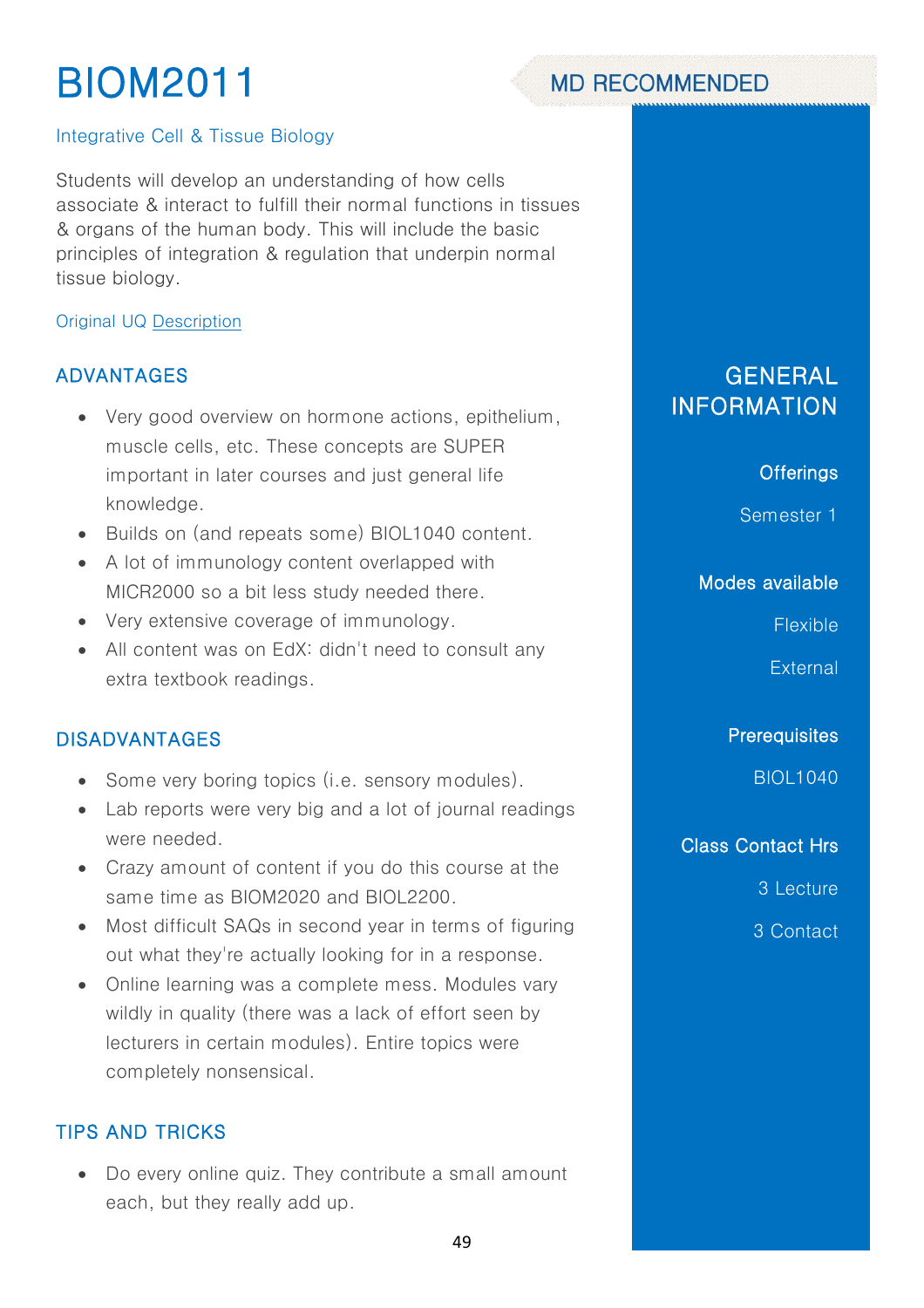- Consider each module as about 3 lectures of workload. Thinking of each module as 1 lecture's worth will really demotivate you when you expect a module to take you 1.5-2 hours but it takes 3.
- Use textbooks or ask lecturers about things that don't make sense, or when there's conflicting information, but be careful of going too in-depth. It is impossible to fully understand every concept, especially given how poorly they're originally explained. Know when to just accept it and move on.
- Use the quizzes as motivation to go through and make notes/flashcards for the modules instead of just Ctrl+Fing. Better to cram in 2 week chunks than face a 12 week monolith.
- Flip through the lecture slides on the lectorials. It doesn't take too long and could be relatively high yield, especially if the EdX content is completely incomprehensible.
- The key to doing well in the practical reports is to spend an adequate amount of time reading (primary) literature and emulate their content and writing style in your own report. Pay attention to what kind of details they include in the method/figure legend (but try asking your tutor about specifics, because some of them are kinda picky, and it is very easy to lose marks for something you thought was insignificant), how they talk about other research in the discussion, the level of detail in the intro etc.
- Other tips on writing the prac reports:
	- o When starting research, it can be helpful to read a review paper first, because they will provide a nice overview and a handy list of primary literature to look through. Alternatively, read some introductions from primary literature before getting deeper, because they are more digestible than discussions and will usually cite the key papers in that area of research.
	- o It is better to read a few key papers in-depth instead of skimming abstracts and opening up a hundred tabs.
	- o Your description of results should involve % change (or something similar) instead of just stating the values.
	- o Extract as much guidance from your tutor as possible. You might be surprised at how much they'll tell you.
	- o Use Vancouver referencing to save on words.
	- o First person and active voice is fine.
	- o Watch out for "leaps of logic" in your discussion.
	- o It may seem strange at first because the actual experiments are so basic, but you are required to go into detail on cellular mechanisms in your discussion. This includes explicitly discussing results from primary literature and explaining how they support the proposed mechanisms. This might mean that you could end up using 4-6 sentences to explain just one paper. You do not need to quote specific numbers unless they're directly comparable with your own results – just focus on whether the results were higher/lower/statistically significant. Clarify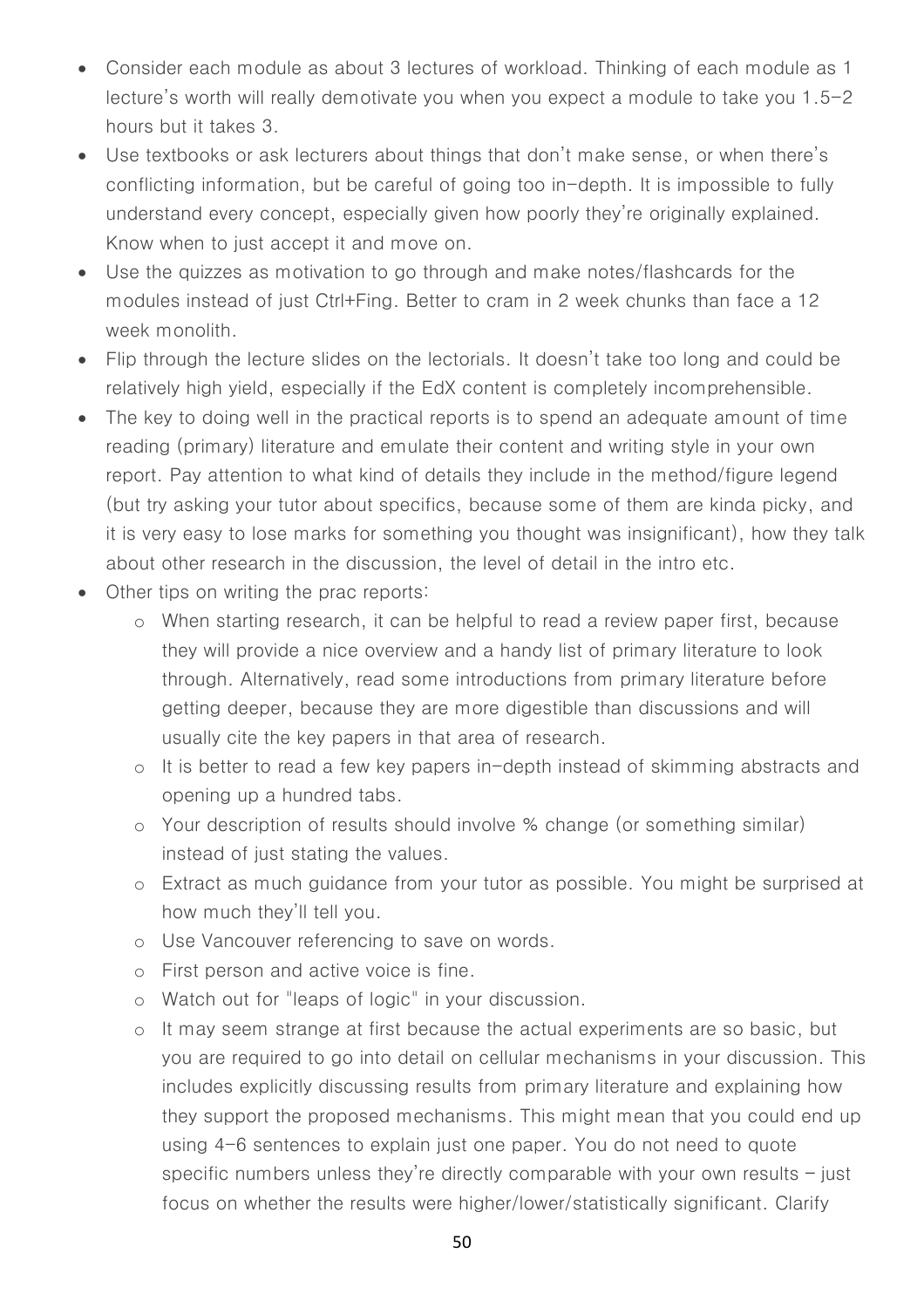with your tutor/the prac coordinator which species (mice/rats/human/frog/toad etc.) are acceptable for primary literature in the discussion.

o Look through the Piazza responses from the instructors.

## **SECAT RESULTS**



**Overall Rating** Learned a Lot Received Helpful Feedback **Assessment Requirements Clear Learning Materials Assisted** Well Structured **Intellectually Stimulating Understand Aims and Goals** 

\*2019 SECaT, 2020 unavailable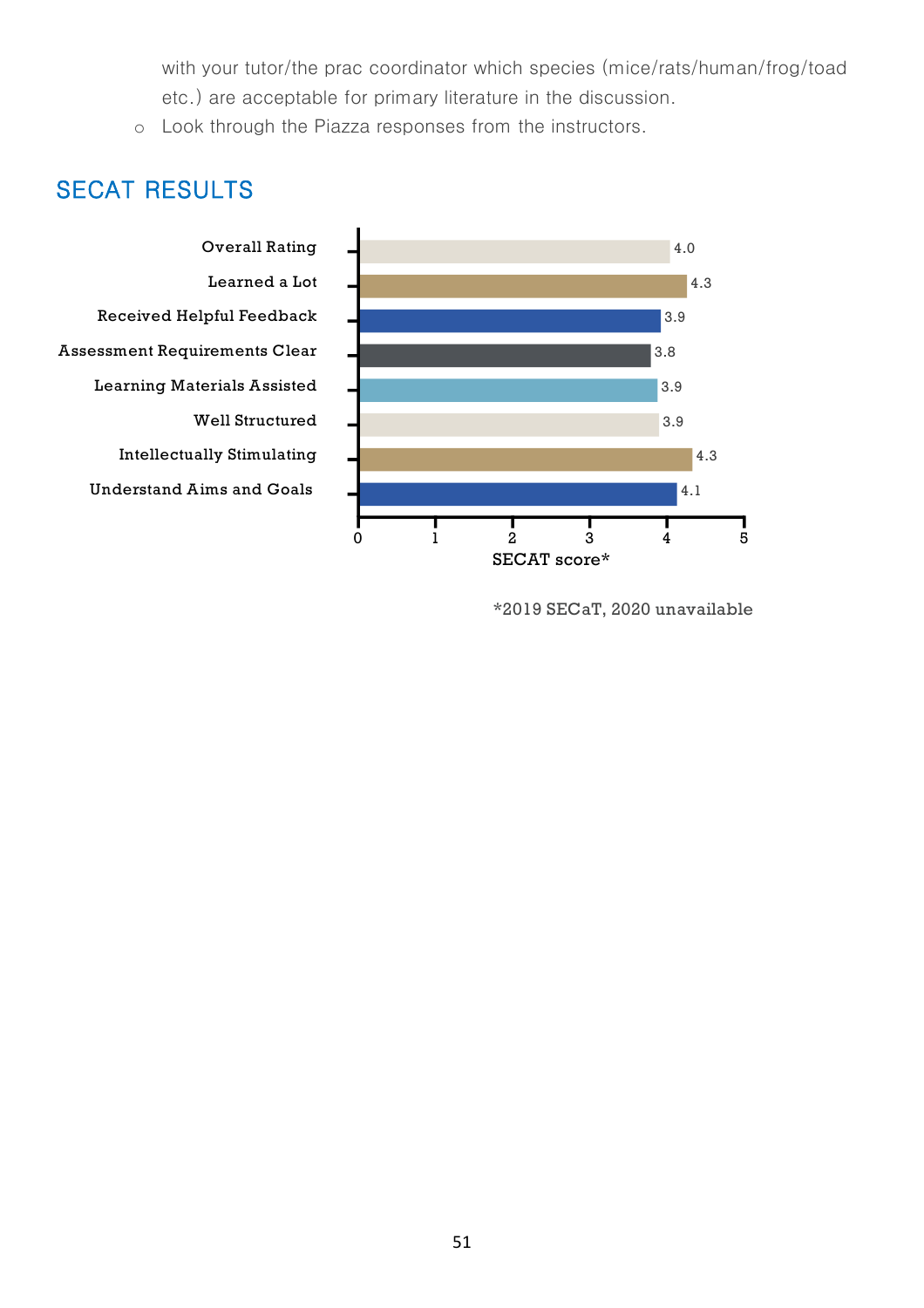# BIOM2012



## Systems Physiology

Students will develop an understanding of how the major organ systems of the body perform their normal functions & how these are regulated & integrated in order to maintain homeostasis.

## Original UQ [Description](https://my.uq.edu.au/programs-courses/course.html?course_code=BIOM2012)

## ADVANTAGES

• Cardiovascular modules are not easy, but a lot of content revisits past content so it isn't as hard the second time around.

## DISADVANTAGES

- YouTube is now officially your professor. Good luck.
- Large amount of content and modules can often feel disconnected. Learning feels self-guided, since a lot of the content is delivered via EdX.
- EdX learning objectives often can't be satisified by the limited content actually presented on the EdX (i.e. they ask for a 'discussion' of the concept but provide one line identifying this concept).
- Many complaints about lectorials not properly addressing people's questions/confusion.

## TIPS AND TRICKS

- The last few modules were a lot lighter content-wise, so keeping up with the first half of the content makes life a lot easier around the second half.
- Don't bother watching the lectorials unless there is a specific concept you are confused about (in which case you should just watch that section). However, it is high-yield to take the time to quickly read through the slides, just in case there's anything you've missed. The lecturers shouldn't be including any new content (at least, any *examinable* new content), but in 2020 there was an SAQ hinging on some terminology that you'd

## GENERAL INFORMATION

## **Offerings**

Semester 2

Modes available

**External** 

Internal

**Prerequisites** 

BIOM2011

Recommended

BIOC2000

Class Contact Hrs

3 Lecture

3 Contact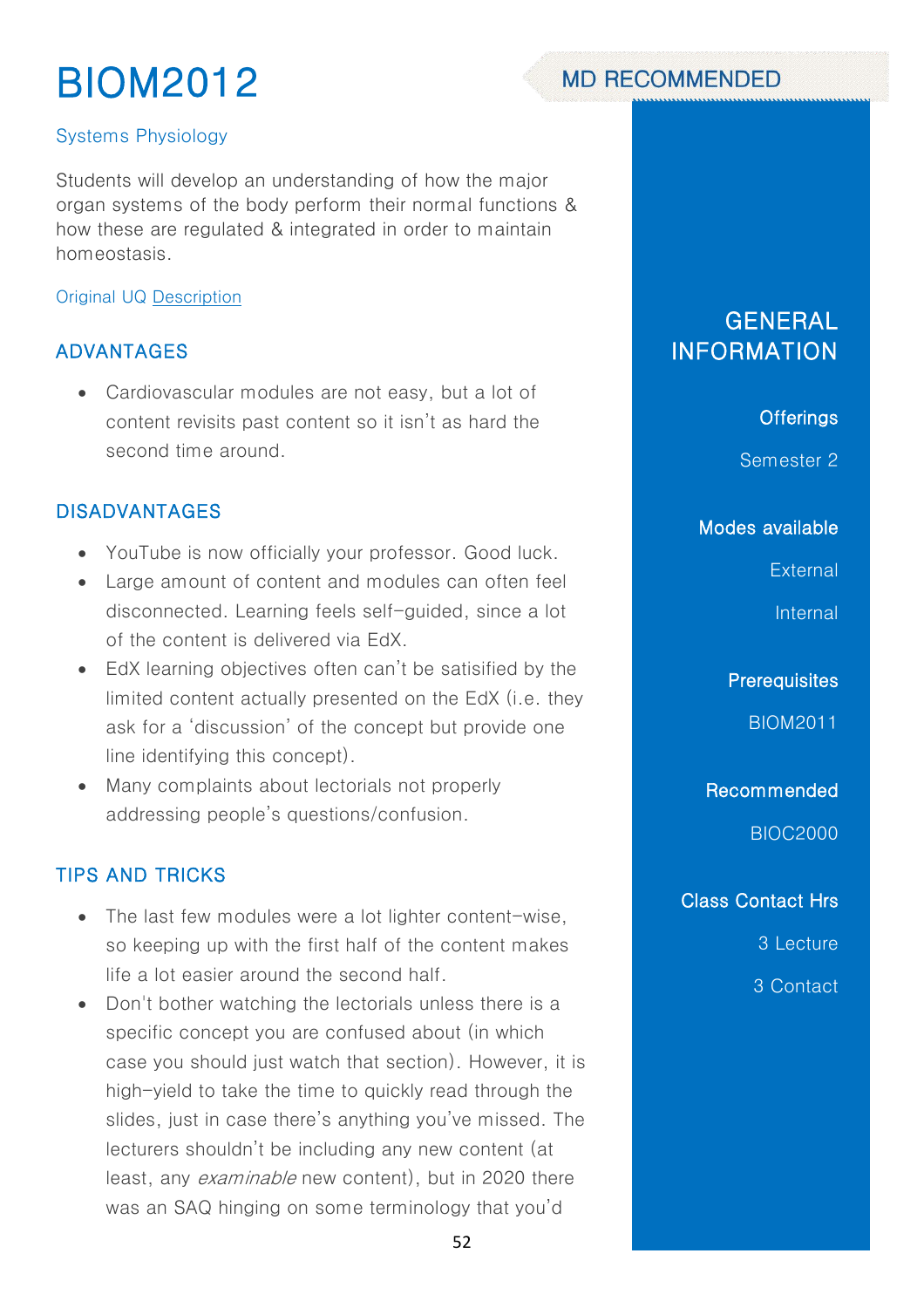only know if you looked at the lectorial slides (or did additional reading), which was quite an unpleasant surprise.

- Do NOT overcomplicate the experimental design for the prac assignments. You WILL suffer and you WILL get bad marks despite your suffering.
- If you go to the pracs and ask the tutors very nicely, they will provide a lot of guidance for the report.

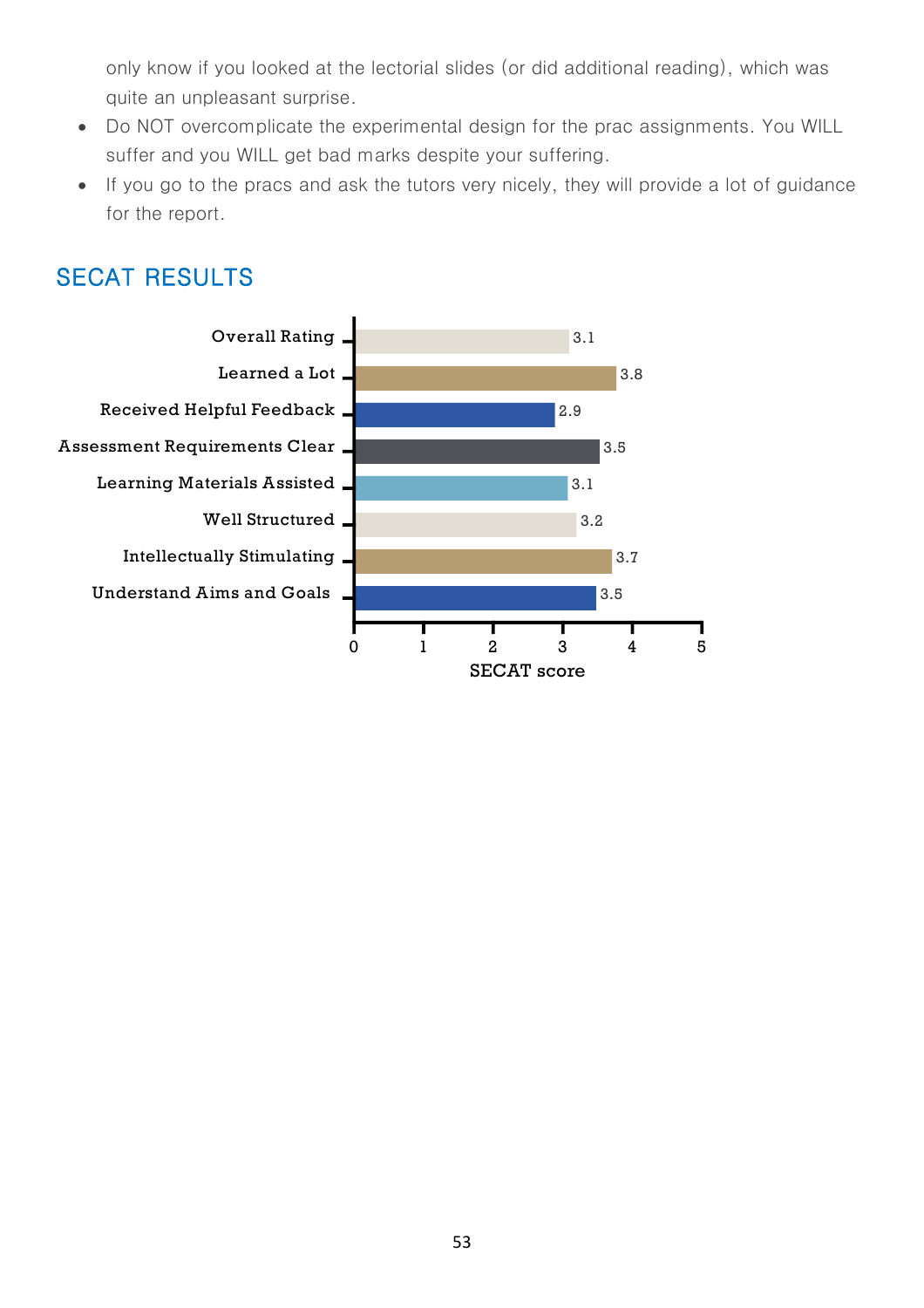# BIOM2020

# **MD RECOMMENDED**

## Human Anatomy

This course provides an introduction to human gross anatomy and anatomical data analysis. Using prosected cadavers, students will learn macroscopic structure of human organ systems including the musculoskeletal, nervous and visceral systems. Students will collect and evaluate anatomical data gaining insights on human variation, measurement uncertainty, effect size and meaning of statistical significance. This course is pertinent to higher level studies in the biological sciences, and is a prerequisite for 3rd year dissection and research courses in human anatomy.

## Original UQ [Description](https://my.uq.edu.au/programs-courses/course.html?course_code=BIOM2020)

## ADVANTAGES

- Anatomy is always important, especially as pre-med students.
- Knowing anatomy is interesting as you can identify different parts of your body, and also relate it to exercise and working out specific muscle groups.
- Course is very well-structured, despite the large amount of detail and content.
- Nice assignment where you have to use R. Good way to practice how R is used.

## DISADVANTAGES

- Possibly the hardest course in second year due to the sheer amount of content and detail required. If you're spending twice the amount of time studying for this as all your other courses combined, you are not alone.
- Hard to predict what you should and don't need to memorise.
- Much harder to learn online when you can't enter the GAF and view the cadavers in-person.

# **GENERAL** INFORMATION

## **Offerings**

Semester 1

#### Modes available

Flexible

**External** 

## **Prerequisites**

BIOL1040

OR

BIOM1070 AND BIOM1071

## Recommended

BIOL1020, STAT1201

Class Contact Hrs

3 Lecture

3 Practical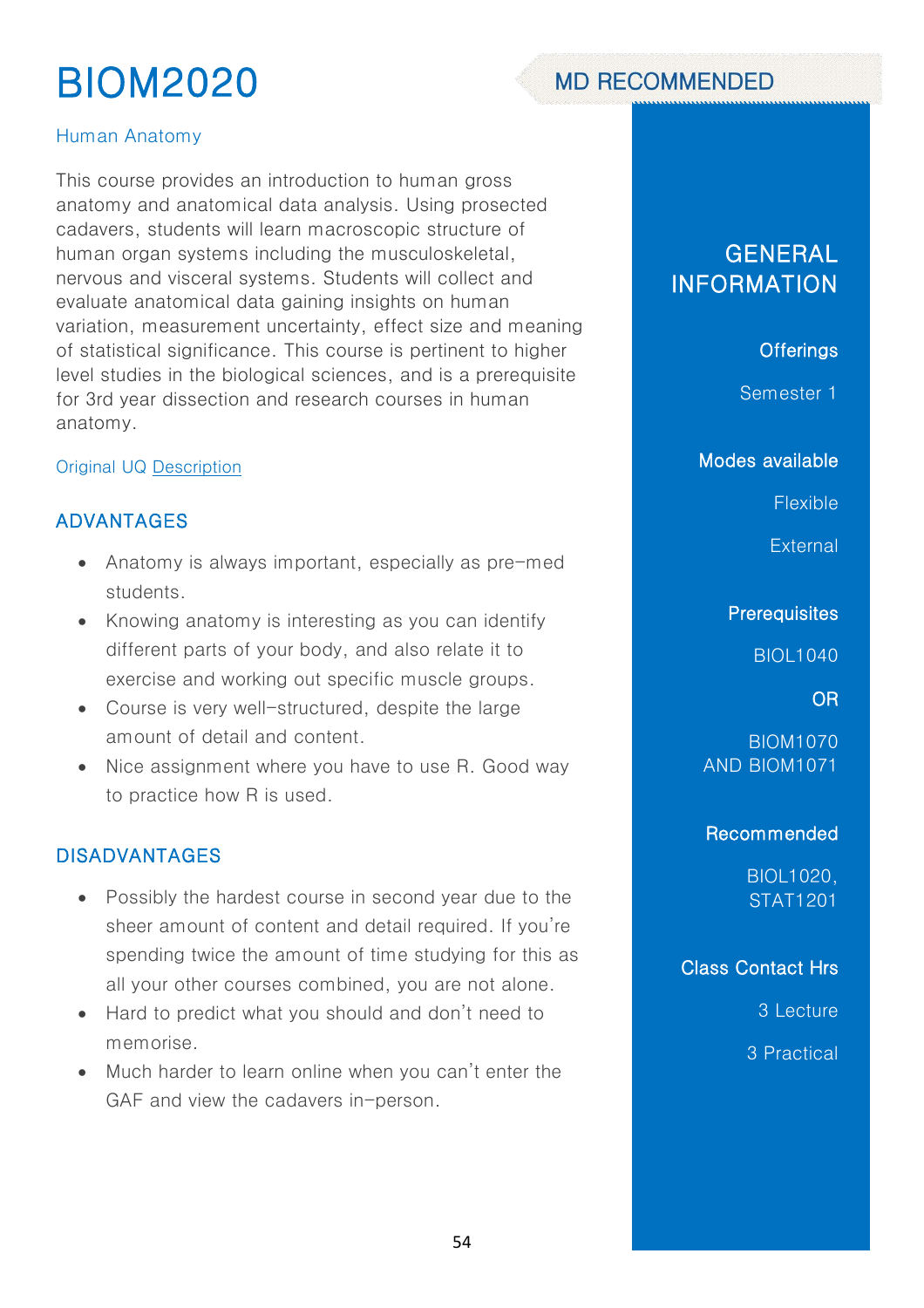## TIPS AND TRICKS

- You cannot cram. Do a bit of study every day at the minimum.
- The more artistically inclined may find it helpful to draw diagrams in a visual art diary to study, especially for the skeletomuscular system in the first half of the course. Visual learning is very important in this course. The less artistically inclined can get by with self-testing using diagrams in textbooks (eg. with Image Occlusion in Anki).
- Go through and make notes in your lab manual prior to the lab in order to prepare and make the most of the prac session, otherwise you'll just be lost the whole time. You're not going to be able to identify anything on a cadaver if you don't have a good idea of what it is in the first place. Importantly, the content is very modular, so you may not have a chance to look at the same thing twice. Be prepared to take the initiative to grab a tutor that's floating around to ask questions. You are not assigned one, and the student to tutor ratio isn't great.
- Drawing/labelling your own body to learn where different muscles/blood vessels can be quite useful (make sure to wash it off before an exam!)
- Use apps such as Anki (flashcards save lives) and Complete Anatomy (interactive 3D model of the human body).
- You do need to know pretty much every detail in the lecture slides and the prac books (at least if you're aiming for comfortable 7s on the exams). The functional information is important to know for SAQs on the final. A few caveats:
	- o Histology was not tested at all in 2020, despite having decent coverage in lectures.
	- o Think about what's too small to be realistically pinned on a spotter.
- In second year biomed, this is the course where the textbook(s) will be the most useful. Focus on the diagrams and the origin/insertion tables. The surrounding text can be helpful but is not necessary. It is worth getting Rohen's atlas to familiarise yourself with how things look on cadavers versus on pretty colour-coded diagrams (obviously your main outlet to do this is in the pracs, but sometimes Things Happen and you're not as prepared for the prac as you should've been).
- There are many discrepancies in origins/insertions of muscles depending on the source you're using. The prescribed textbook/lecture is king. (If there is discrepancy between those two, just choose the easier one to remember. It should be marked correct regardless.) Focus on the bony ones.
- View things in 3D if possible (anatomy apps, preparing adequately for pracs, doing practice spotters with photos from different perspectives).
- The lecture content and prac manual content looks like a standard Venn diagram that varies in overlap through the modules. For the musculoskeletal, it can be more efficient to go through the prac manual first because it has the most complete tables/lists of stuff you need to know. For the viscera half of the course, go through the lectures first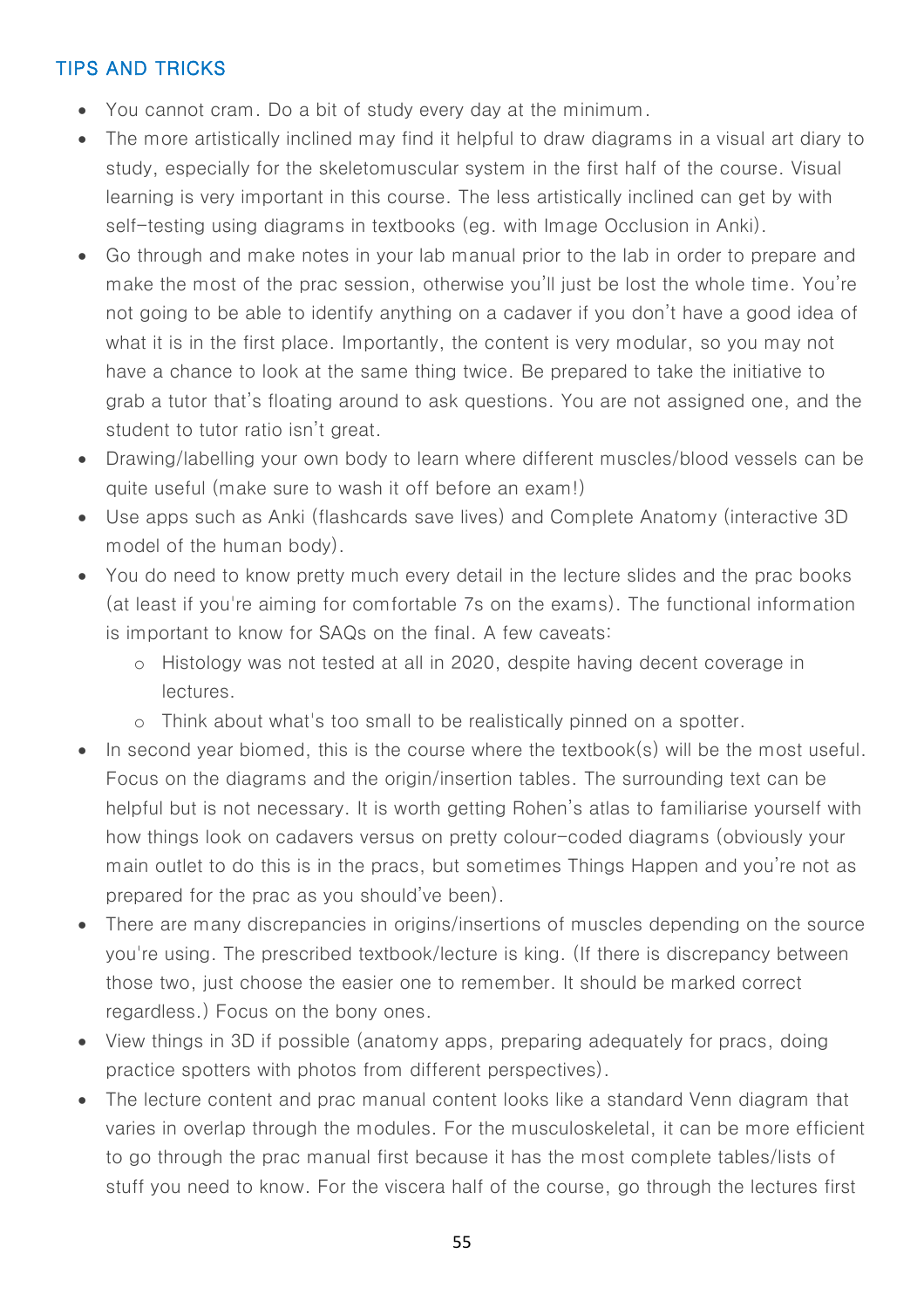and then read through the prac manual and highlight what's unfamiliar (and then figure it out). Unlike musculoskeletal, most of it should be covered in the lecture.

## **SECAT RESULTS**



\*2019 SECaT, 2020 unavailable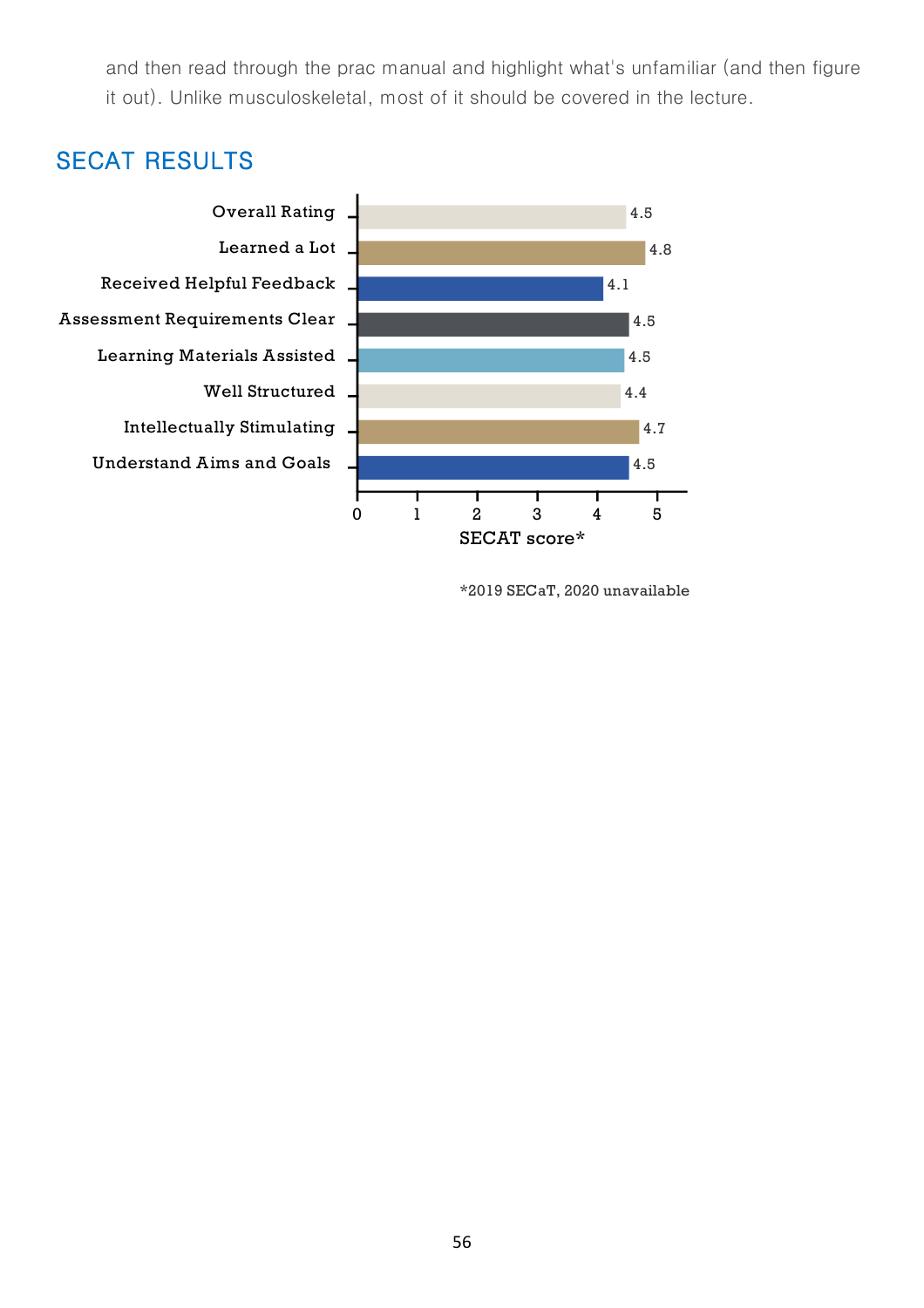# BIOM2402



Principles of Pharmacology

Principles of Pharmacology is designed to introduce students to fundamental concepts in drug action and drug disposition at the molecular and cellular level. Topics include the binding of drugs to receptors, receptor activation and inhibition, effect of drugs on cell signalling, drug absorption and metabolism, genetic determinants of drug action and drug toxicity. Along with basic concepts of pharmacology, students are introduced to experimental approaches to study drug effects.

#### Original UQ [Description](https://my.uq.edu.au/programs-courses/course.html?course_code=BIOM2402)

#### ADVANTAGES

- Content is interesting as it covers different drug pathways and their real-life applications.
- Content is useful to know for med.
- Lecturers are mostly clear on what you need to know. Eg. Karin underlines the drugs you need to memorise and marks the slides with non-examinable content.

#### DISADVANTAGES

- Some lecturers were very dry and unengaging.
- Drug side effects/mechanisms do not make sense, are poorly explained, or are not explained at all. A lot of the time you just have to memorise it. It is mostly not worth doing the extra work by yourself to find the actual reasons for why things are like that.
- It is difficult to know how much in depth to go with the theory for the organ bath report. Also, there was a big focus on coming up with explanations for non-perfect data compared to other prac reports. However, this may have been exacerbated by everyone getting the same data sets because of COVID.
- Only had one practical during Sem 2, 2020 (due to COVID) - would have liked more practical experience.

## **GENERAL** INFORMATION

**Offerings** 

Semester 2

Modes available

**External** 

Internal

## **Prerequisites**

BIOL2200

OR

BIOC2000

#### Recommended

CHEM1100, CHEM1222, CHEM1022, OR CHEM1020

Class Contact Hrs

3 Lecture

3 Contact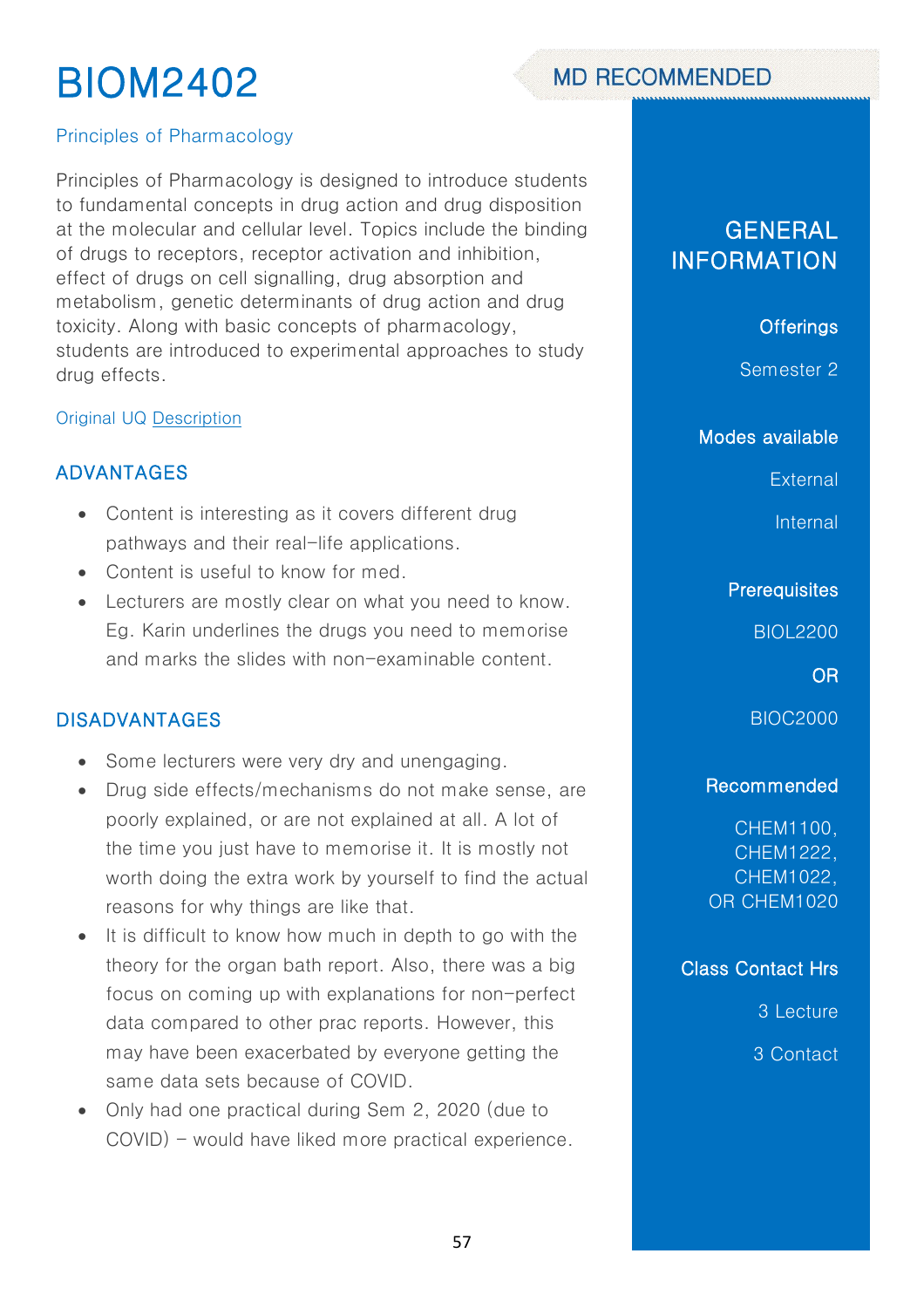## **TIPS AND TRICKS**

- Flashcards (eg. Anki) are a godsend especially when staying up to date. Swapping with and reviewing each other's notes and flashcards helps too.
- Watch the lectures. If you are only reading the slides, it is easy to miss important information, especially about what's examinable and what's not.
- For drug names practice recognition (associate name with class/function) rather than reproduction (function to name). It's easier because you can group them by modules, since the exam distinguishes questions by module. Pay attention to common stems for drug classes.
- Memorise the guidelines and details from the toxicology module even though it seems completely pointless (past SAQs test this).
- Draw out big diagrams/tables with drugs their mechanisms of action (MOA) for the bigger modules (like CNS). A lot of the MOAs are similar so it can get confusing. E.g. A cellular pathway diagram with annotations on which drug class interferes with which step.
- Be fastidious with the details in the virtual ileum report, because you'll be wanting that leeway with those free marks for the more difficult organ bath report.
- The final exam can be made a lot less daunting by having a running sheet of all the drugs you need to know with info such as their MOA, ADME, clinical use and side effects, and going over it regularly during the semester.

# **SECAT RESULTS**



#### 58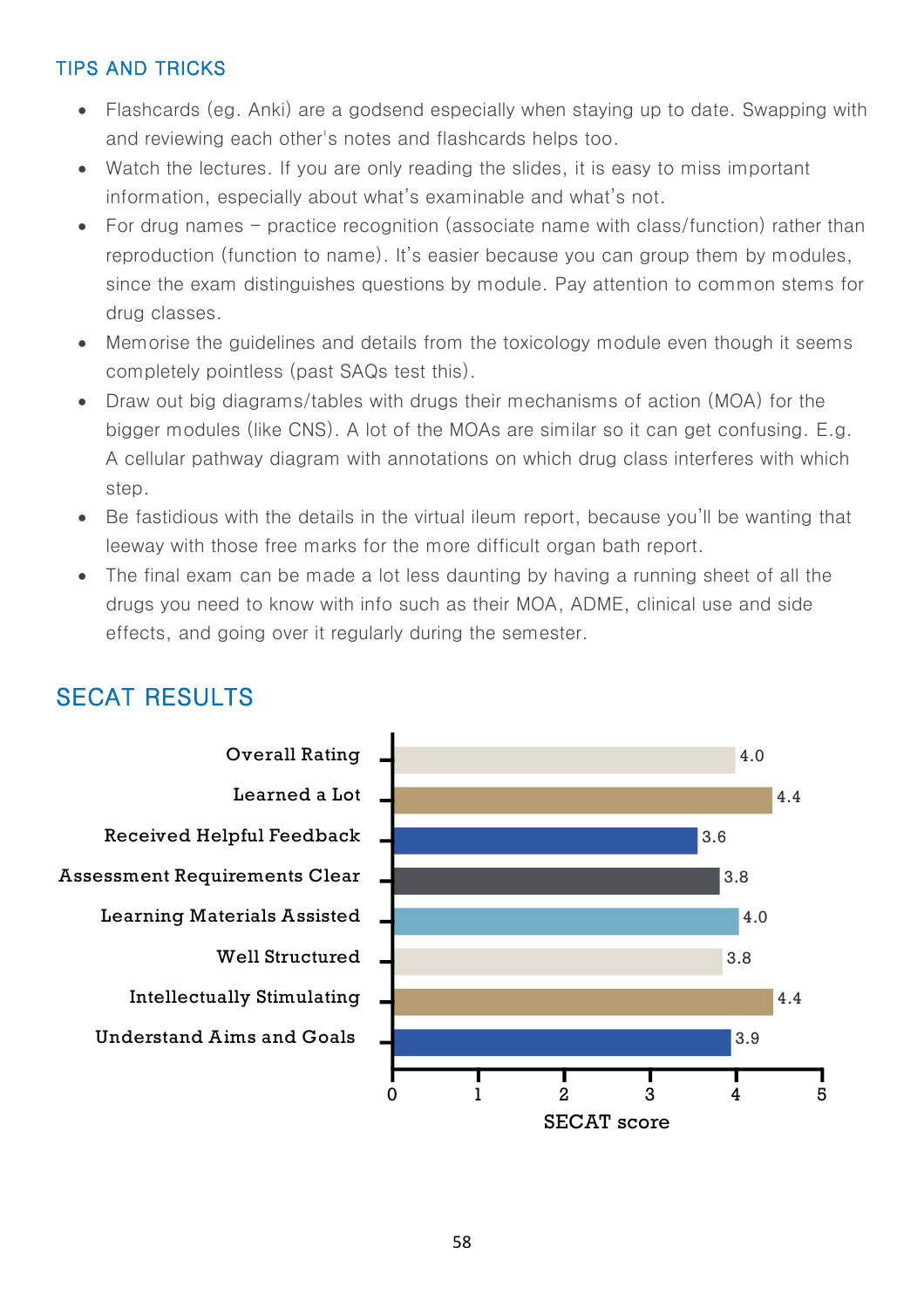# CHEM2050\*

## Intermediate Chemistry 1

This course contains theory for both inorganic, organic chemistry as well as chemical kinetics that a student will need to advance to third level chemistry. Topics covered will include: Synthesis & mechanism in organic chemistry; Transition Metal Chemistry; Bonding and Molecular Orbital Theory; Chemical Kinetics; Molecular Modelling; Stereochemistry; Strategies for complex syntheses.

## Original UQ [Description](https://my.uq.edu.au/programs-courses/course.html?course_code=CHEM2050)

## ADVANTAGES

- If you enjoyed CHEM1200 and want to know more about organic and inorganic bonding and reactions, then this is the course for you.
- Small class size so the lectures tend to be tailored towards the questions you ask and you have many opportunities for one-on-one time with lecturers.
- Assessment is quite heavily weighted towards in-class quizzes. This can be annoying during the semester, but there is a lot less pressure for the final.
- This course can be helpful for GAMSAT preparation.

## DISADVANTAGES

- Memorising all the organic reactions can become a little tedious.
- The in-class quizzes keep you on your toes for revision. While helpful, it is a little stressful at times.

## TIPS AND TRICKS

- Because of the in-class quizzes, it's very helpful to keep on top of the content throughout the semester.
- Go to workshops! They will set you up for the final and there is plenty of opportunity to ask questions.

# **GENERAL** INFORMATION

## **Offerings**

Semester 1

#### Modes available

Flexible

**External** 

#### **Prerequisites**

CHEM1100 OR CHEM1020

## AND

CHEM1200 OR CHEM1030 OR CHEM1010

## Class Contact Hrs

3 Lecture

- 3 Contact
- 1 Tutorial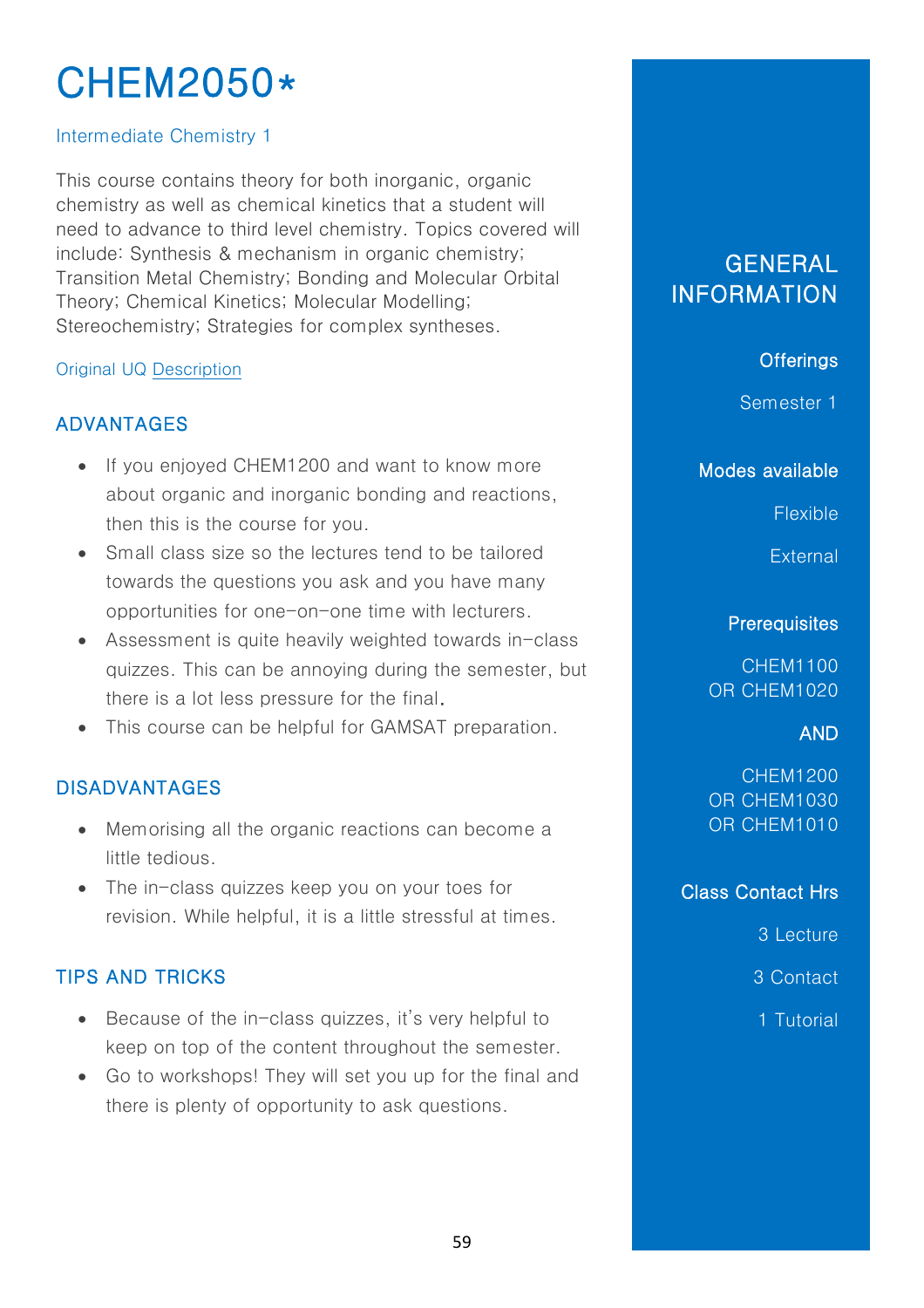**Overall Rating** Learned a Lot Received Helpful Feedback. Assessment Requirements Clear **Learning Materials Assisted** Well Structured **Intellectually Stimulating Understand Aims and Goals** 



\*2019 SECaT, 2020 unavailable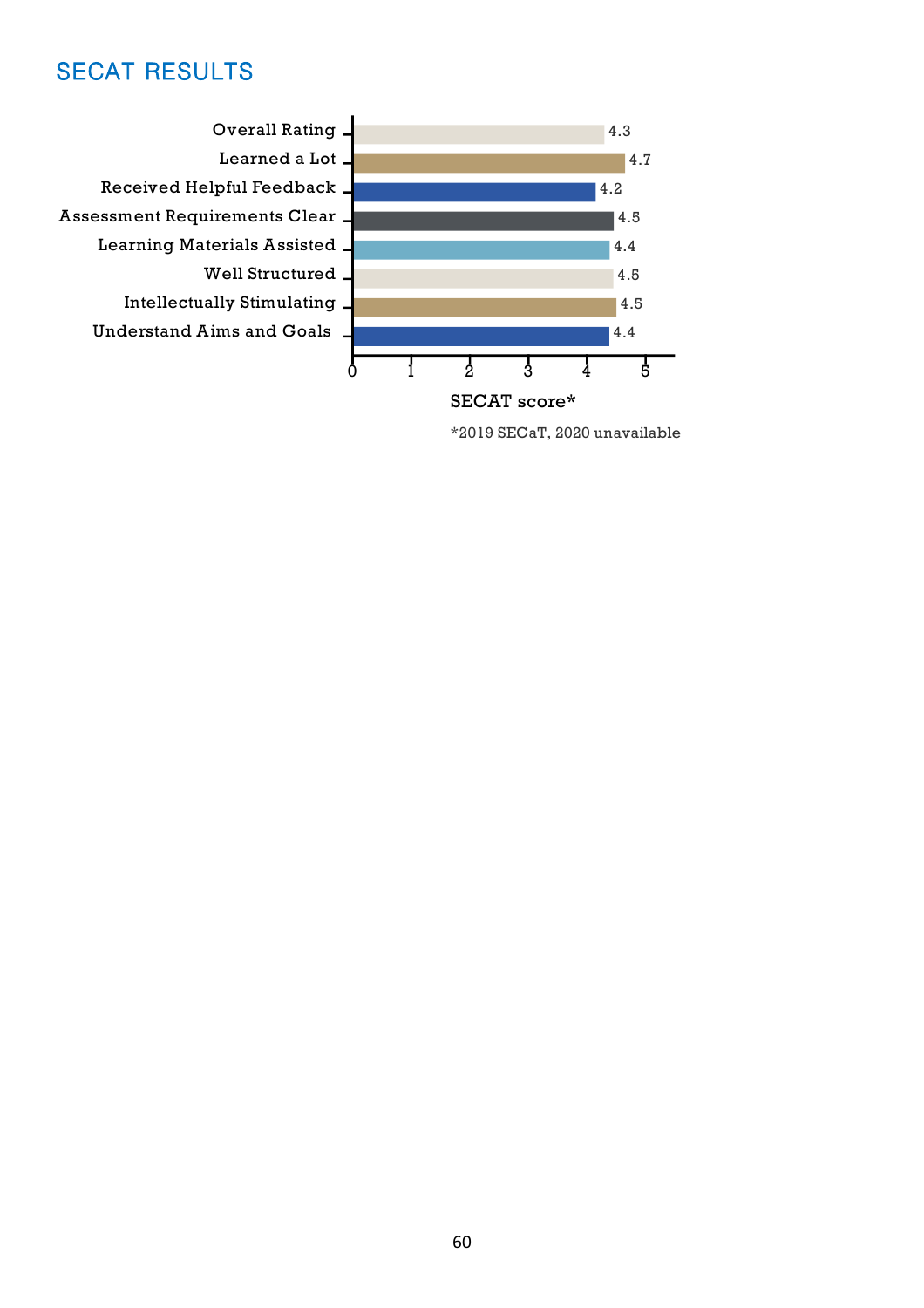# CHEM2052\*

## Chemical Biology

This course focuses on the application of principles of inorganic & organic chemistry to the understanding of biological function at the molecular level. Topics covered will include functional group chemistry in a biological setting, mechanistic enzymology, chemistry of coenzymes & vitamins, chemistry of biosynthetic pathways, computational & spectroscopic methods in chemical biology, metal ion acquisition & speciation in biological systems, metalloproteins, role of metal ions in disease states. This is a key course for those undertaking the Chemical Biology stream of the Chemical Sciences dual major & for students wishing to continue with Chemistry that is relevant to Biological & Biomedical Sciences.

## Original UQ [Description](https://my.uq.edu.au/programs-courses/course.html?course_code=CHEM2052)

## ADVANTAGES

- A fun course that examines the role of chemistry in biology. You will learn a lot more about the details of biological reactions than you may have covered in previous courses.
- Targeted at extending the chemistry knowledge of people who are studying a major in the biological/biomedical field, and may be useful for GAMSAT preparation.
- Quite a small class size, meaning that there is time to engage with lecturers directly.

## DISADVANTAGES

- The video assignment is very time consuming.
- A lot of the content overlaps with other courses (CHEM2050, BIOC2000) and can feel a little basic, especially if you have done some university-level chemistry before taking this course.
- The midsem is quite heavily weighted, which can be stressful. But it does mean that the final is a bit smaller.

## **GENERAL** INFORMATION

## **Offerings**

Semester 2

#### Modes available

**External** 

Internal

#### **Prerequisites**

CHEM1200 OR CHEM1010 OR CHEM1030

## AND

CHEM1100 OR CHEM1020

#### Recommended

BIOL1020

Class Contact Hrs

3 Lecture

3 Contact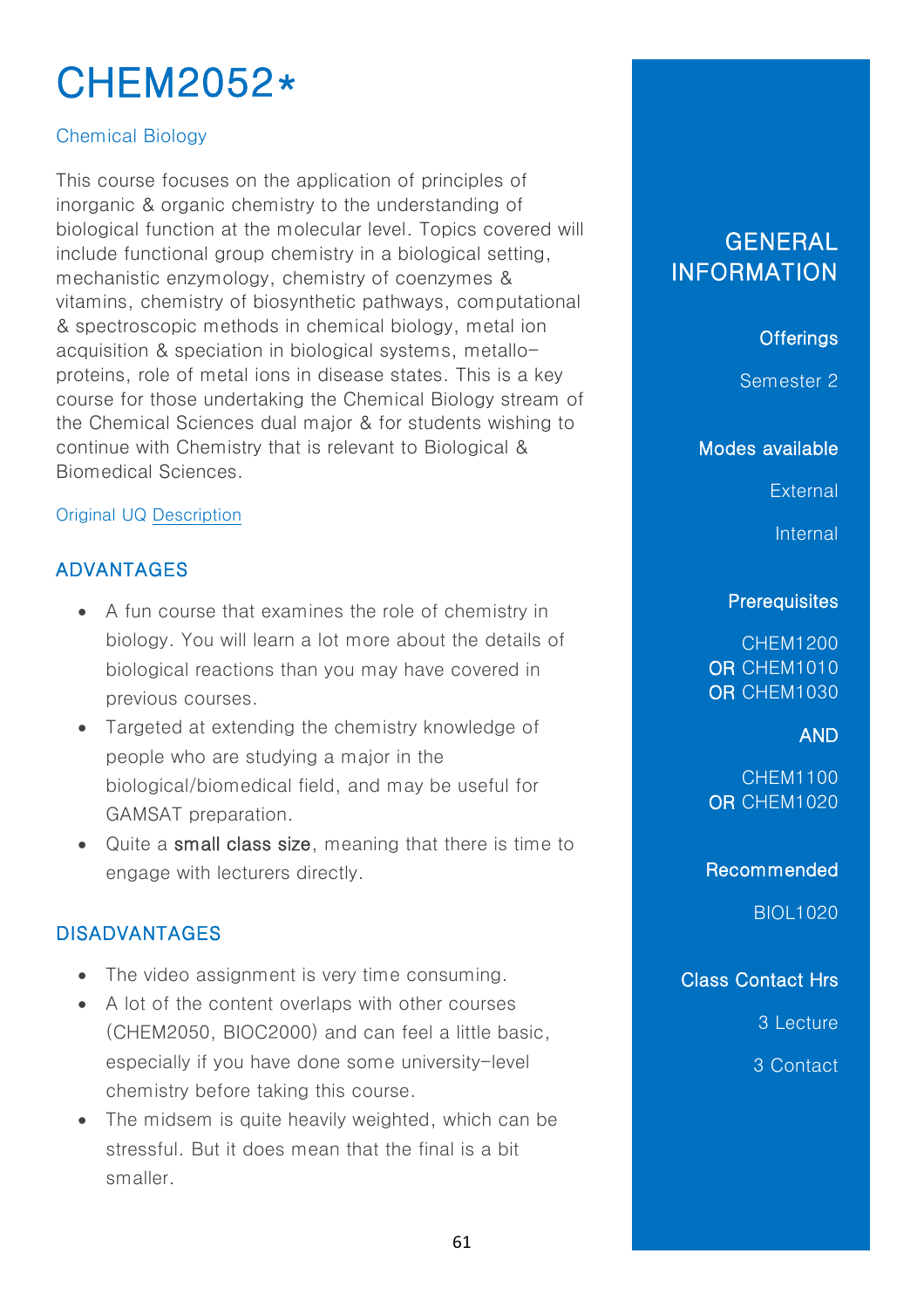## **TIPS AND TRICKS**

- Don't leave the assignments too late-they will take more time than you think.
- This course assumes quite a bit of first-year chemistry knowledge. It would be helpful to revise this early in the semester.
- The bioinorganics module at the end is very interesting but quite challenging. Don't wait until SWOTVAC to learn it.

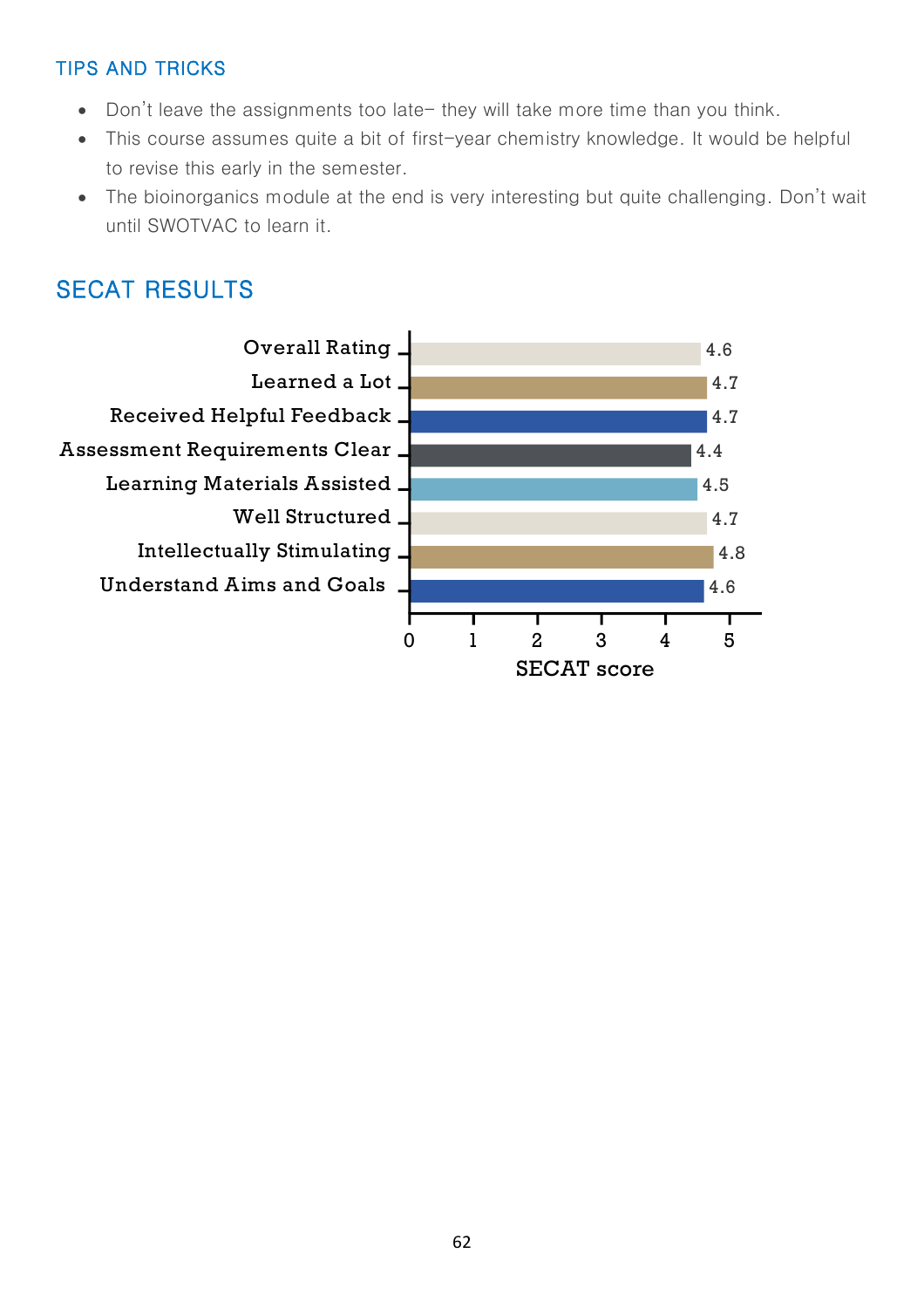# ERTH2002

## Paleobiology

This course will explore the history of Earth's life, from the dawn of the planet some 4.5 billion years ago, to the present. In ERTH2002: we will: examine the processes that can lead to the preservation of organic remains over geological time periods; explore key evolutionary and extinction events that have shaped the world around us; and investigate many of the ways in which we can make inferences about biological processes from the limited, often biased information preserved in the fossil record. Most importantly, you will gain a thorough understanding of the application of the fossil record to contemporary problems in the Earth and Biological Sciences. Content will be delivered in the form of 'contacts' where classes will include both theoretical and practical components. There are additional costs for the field trip.

## Original UQ [Description](https://my.uq.edu.au/programs-courses/course.html?course_code=erth2002)

## ADVANTAGES

- The excursion where you look for fossils was fun, despite being restricted to a smaller area due to COVID.
- Zoom sessions are long (2 hour sessions twice a week) but are engaging – a lot it is listening to others' presentations and discussing concepts. Also, they don't usually run for the full 2 hours.

## DISADVANTAGES

- Long assignments and prac sheets.
- Not much teaching about dinosaurs.

## TIPS AND TRICKS

- Prac quizzes are challenging and closed-book so make sure to complete prac exercises and revise before the quizzes.
- Mid-sem and final exams were relatively easy, but they are fairly long, so focus on pacing yourself.

## **GENERAL** INFORMATION

## **Offerings**

Semester 2

Modes available

**External** 

Internal

## Recommended **Prerequisites**

BIOL1030

OR

ERTH1000

## Class Contact Hrs

5 Contact

**Fieldtrip**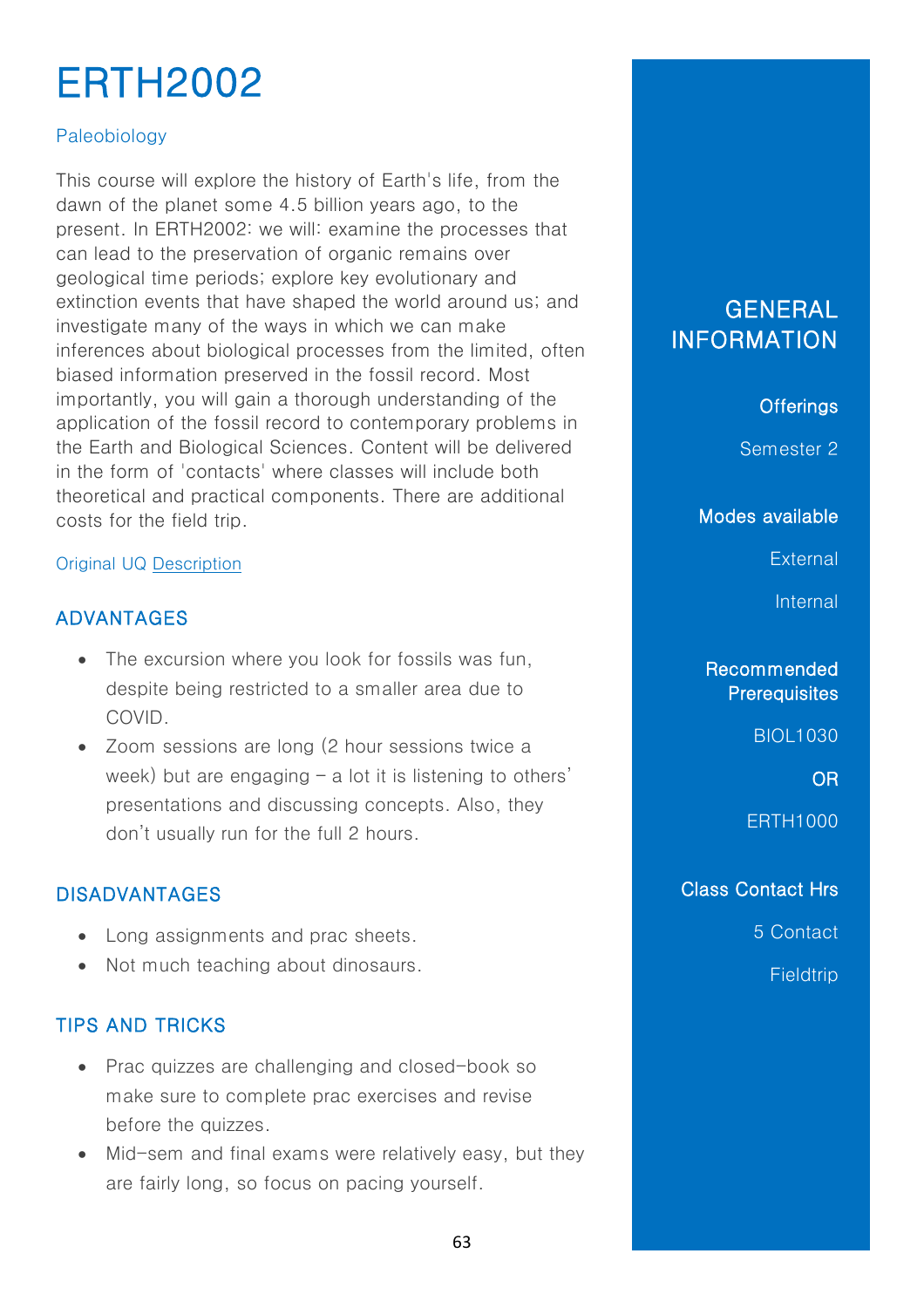- Each week there are practical exercises which are based on online/in-person fossil specimens - these are very long but make sure to read text info that goes along with it.
- Not much is taught about dinosaurs, so don't do the course for that reason. Nevertheless, you gain a good understanding of evolution, past life forms and extinction events.

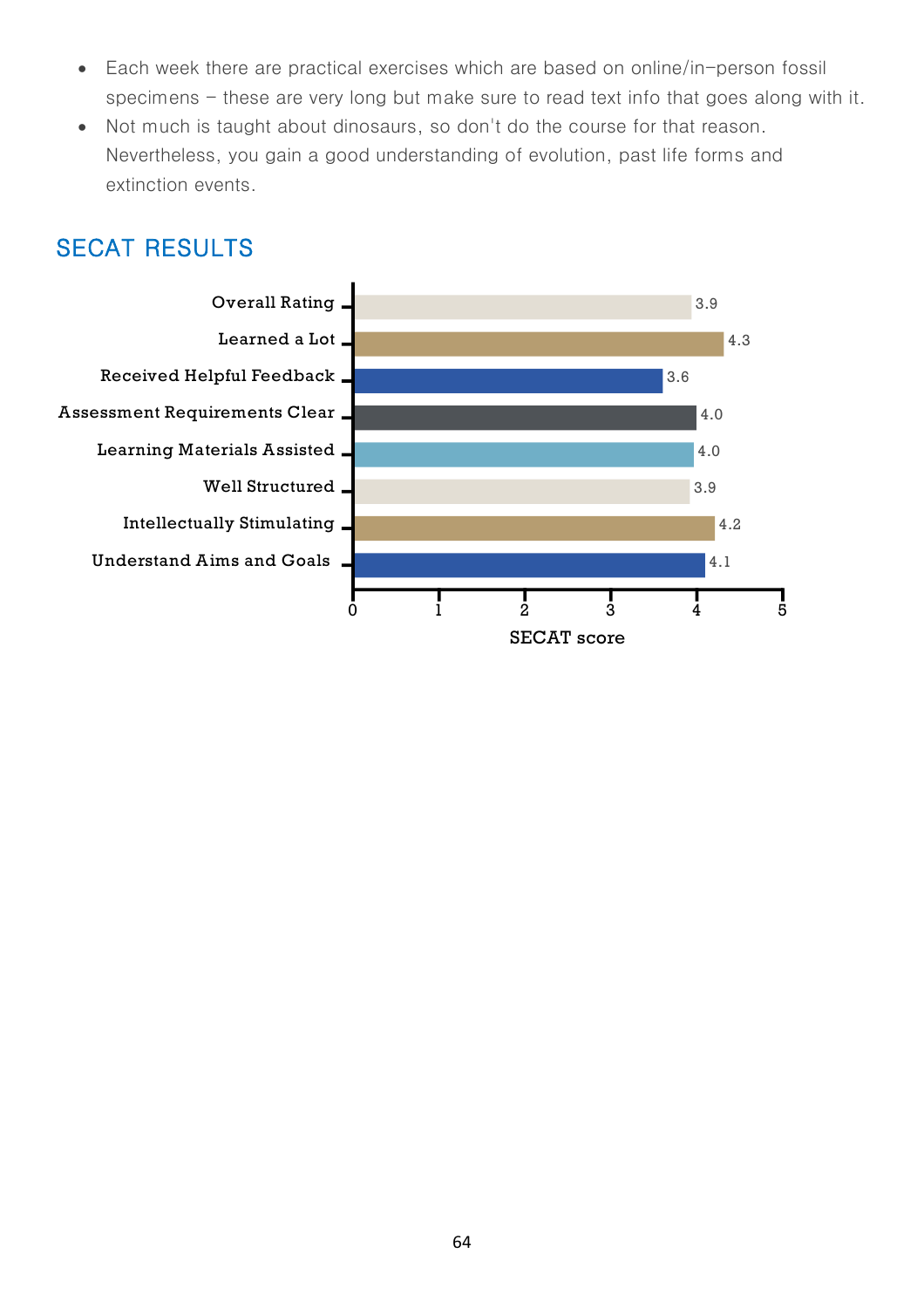# MICR2000

## Microbiology & Immunology

This course explores the diversity of microorganisms, their cellular biology, growth & nutrition, metabolism, & basic genetics. The role of microorganism in disease, as well as their ecology & applications in biotechnology is also examined. Students will gain an insight into the immune response to infection by studying the innate, humoral & cellular immune systems & their functions in health & disease. The practical component of the course will include laboratory experiments to demonstrate principles learned in the lectures, where students will gain practical skills in safely handling microbial cultures for isolation & identification. The course provides the fundamental knowledge & skills needed to proceed further in microbiology, but also for all courses or disciplines involving molecular biology & biotechnology.

## Original UQ [Description](https://my.uq.edu.au/programs-courses/course.html?course_code=micr2000)

## ADVANTAGES

• Jack Wang as course co-ordinator: 10/10

## DISADVANTAGES

• The exams were open-book, but they were as difficult (or more difficult) than closed-book exams.

## TIPS AND TRICKS

- The podcast gets a lot easier once you get started, so get started early.
- Compile example exam/previous exam questions into a document as the real exams had very similar questions.
- Piazza had good info prior to exams.
- Assignments are not too difficult and podcast assignment is quite fun.

# **GENERAL** INFORMATION

## **Offerings**

Semester 2

Modes available

**External** 

Internal

#### **Prerequisites**

BIOL1020

## Recommended **Prerequisite**

BIOC2000

Recommended **Companion** 

BIOL2202

OR

BIOL2902

## Class Contact Hrs

3 Lecture

3 Practical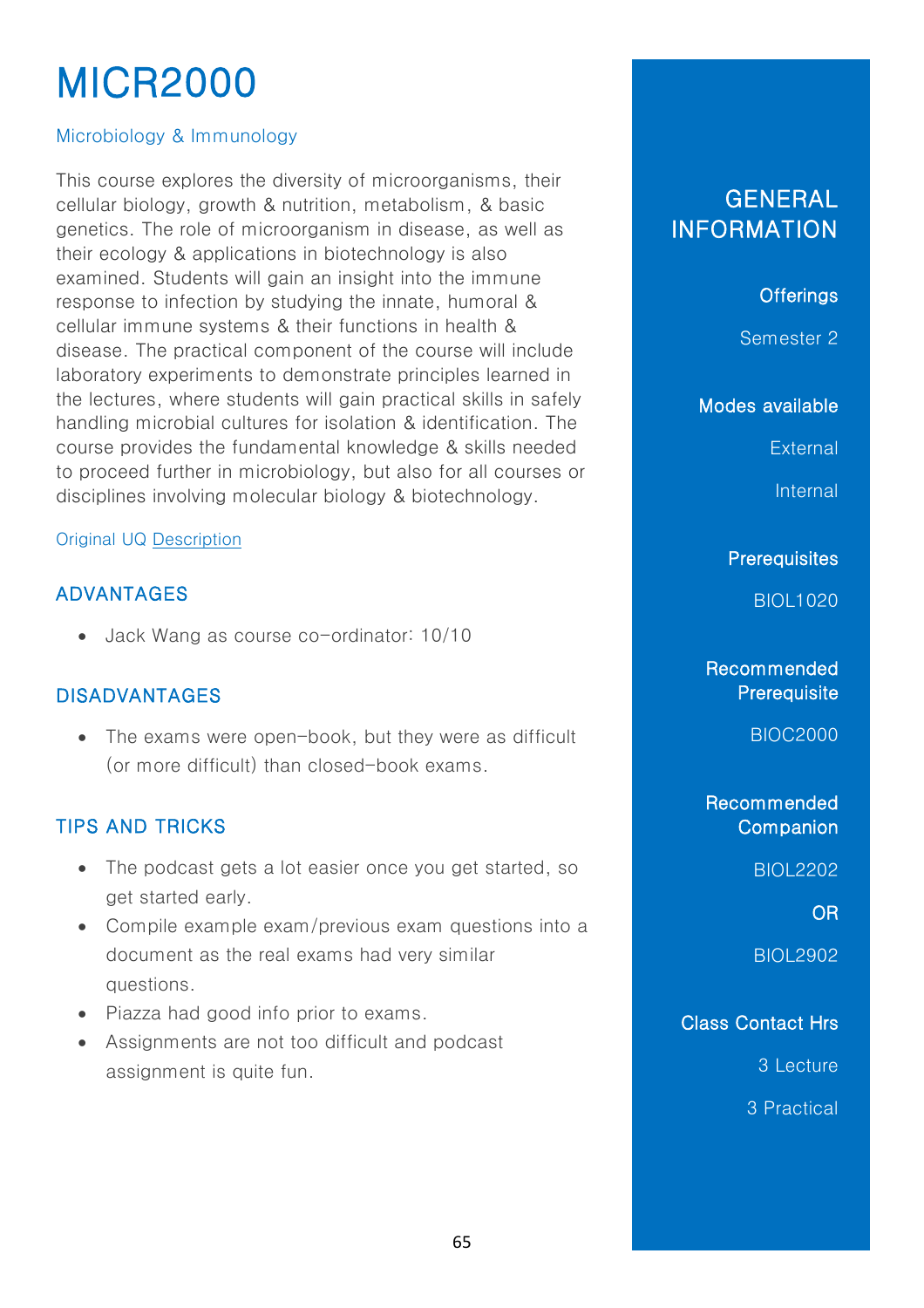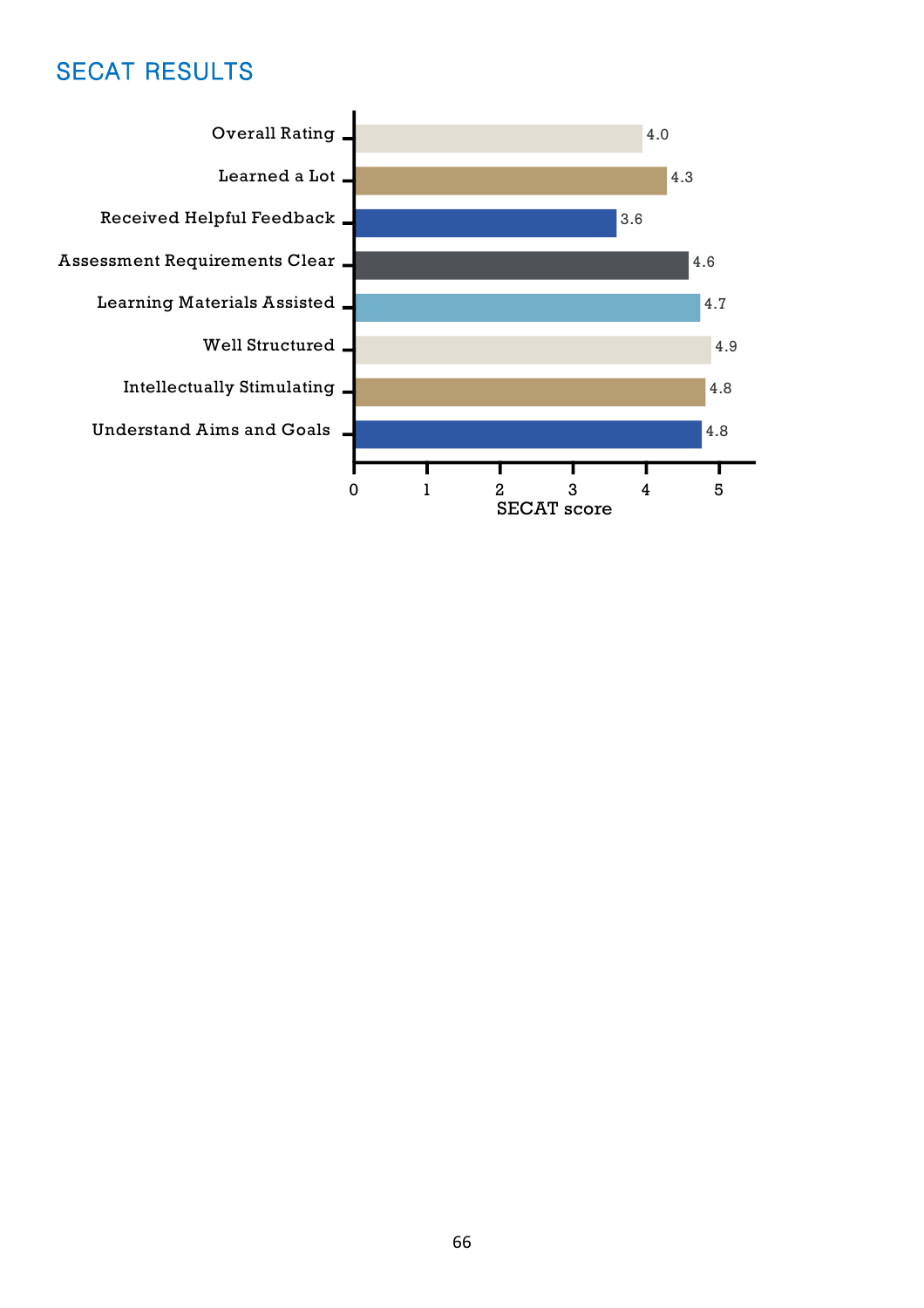# PSYC2040\*

## Social & Organisational Psychology

How are your feelings and actions influenced by other people? This course explores how the social environment affects behaviour, thinking and attitudes of individuals and groups. Topics include love and hate, conformity and individuality, group processes, communication and psychology in the work environment.

#### Original UQ [Description](https://my.uq.edu.au/programs-courses/course.html?course_code=psyc2040)

## ADVANTAGES

- The lecturer was very friendly and approachable. Strongly encouraged audience participation with lollies during lectures throughout the semester. The course provided an explanation of the first-year social psych course PSYC1030, and also covered quite a bit of material on organisational psychology, something which most people don't realise is vital to many aspects of society.
- The course is very interesting and provides a welcome change from the 'hard science' that biomedical sciences is mostly comprised of. There are many realworld applications.
- The assignment, where you design, collect and report your own social experiment, is also very interesting. This provides an opportunity to develop scientific skills and experience real-world research.

## DISADVANTAGES

- For premedical students, this course has little relevance to biomedical science nor to medicine in general.
- Unlike many of the other psychology courses, attending these tutorials is more or less compulsory due to the group orientated nature of the assignment. Failure to attend severely hampers your ability to complete the assignment to the strict timeline, and also lets your assigned group down.

# **GENERAL** INFORMATION

## **Offerings**

Semester 1

Semester 2

#### Modes available

Flexible

**External** 

**Internal** 

#### **Companion**

PSYC1040, if not taken in first year

Recommended **Prerequisites** 

PSYC1020

OR

PSYC1030

Class Contact Hrs

2 Lecture

2 Tutorial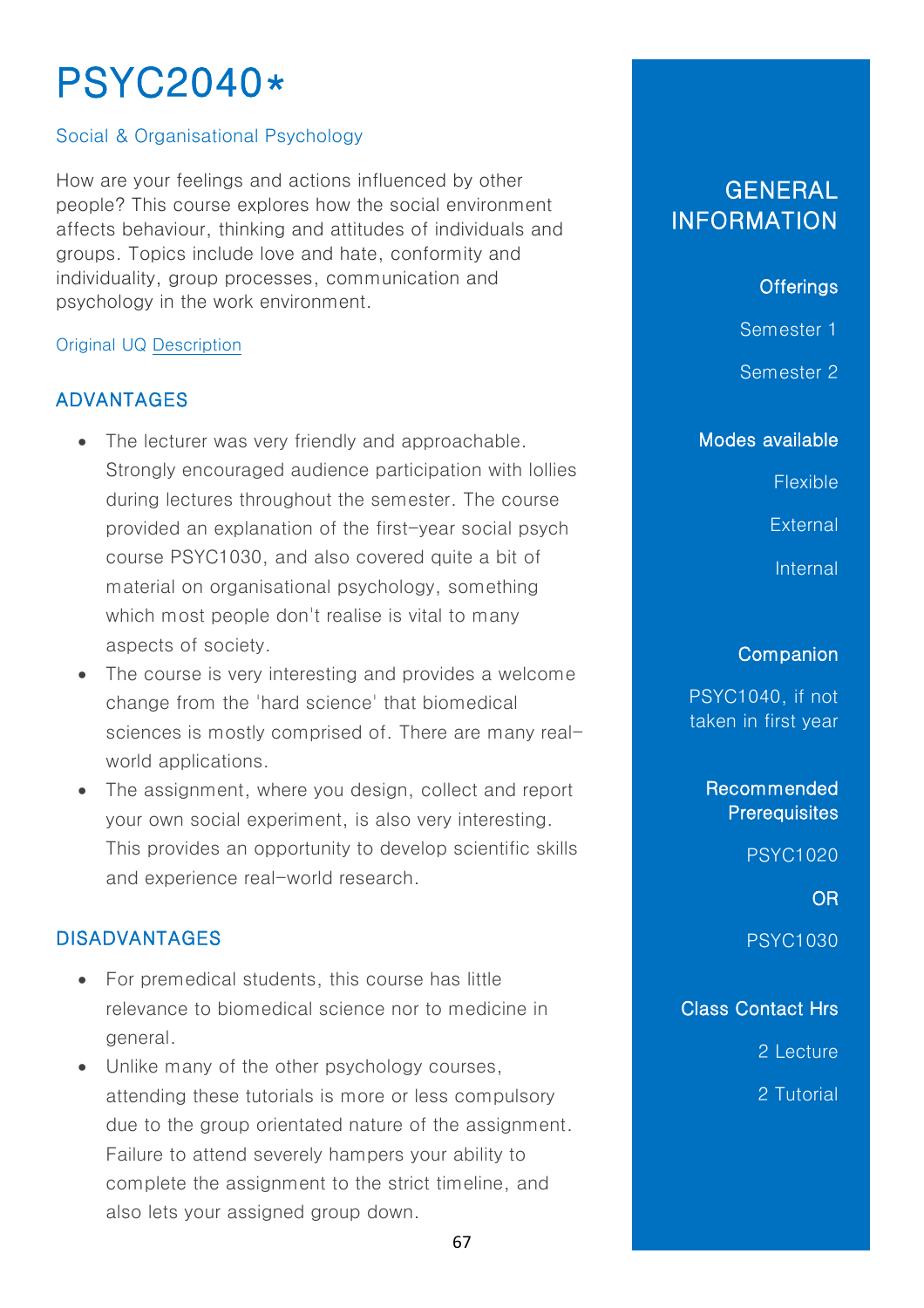• The assignment also requires quite a bit of your own time in gathering data (usually from the general UQ community).

## **TIPS AND TRICKS**

- Good course to choose if you are interested in social and organisational psychology and want to do something different to biomedical science.
- Pay attention and write notes during the lectures or recordings, as often times, the lecturer will have a single point on the slides, but only elaborate on it verbally. Everything she says is examinable, so notes are very important.

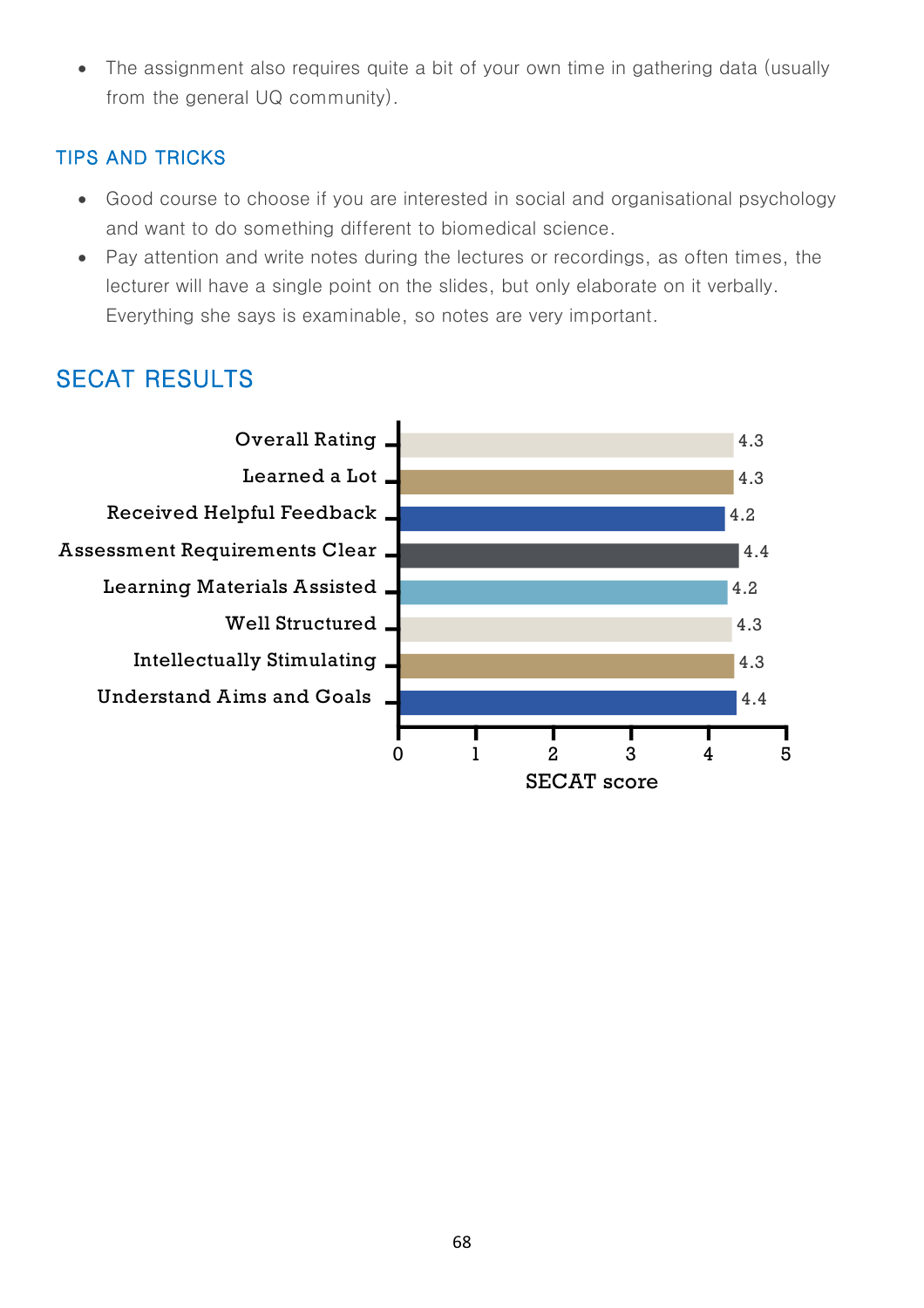# PSYC2050

## Learning & Cognition

This course is concerned with how the mind works. Cognitive topics include memory, imagery, language, intelligence and comparative psychology. The course also focuses on learning including the experimental analysis of behaviour as derived from principles of associative learning. Laboratory sessions will focus on training of skills including gathering, analysing and presenting information, and in providing feedback.

#### Original UQ [Description](https://my.uq.edu.au/programs-courses/course.html?course_code=psyc2050)

## ADVANTAGES

- This course is a more in-depth look into the behavioural and cognitive psychology introduced in the first-year course PSYC1020.
- The course is well-structured, being split into three main sections.
- The assignment is a report on a self-designed, selfparticipant experiment. It's quite flexible in what topic you can choose to research, and provides valuable experience and practice in writing scientific articles.

## DISADVANTAGES

- Most lectures are spent on historical research and results, which are often not examined.
- There are many lectures which are not particularly interesting and tend to be on the drier side.

## TIPS AND TRICKS

- Start thinking of an experiment to do as soon as the assignment is introduced in the tutorials. It is extremely difficult to find something relevant to yourself as well as the lecture topic, while also having enough journal articles to provide background.
- Do not miss tutorials  $-$  the experiments are interesting, and provide excellent practice for writing your

# **GENERAL** INFORMATION

## **Offerings**

Semester 1

Semester 2

Modes available

**Flexible** 

**External** 

**Internal** 

## **Companion**

PSYC1040, if not taken in first year

> Recommended **Prerequisites**

> > PSYC1020

Class Contact Hrs

2 Lecture

2 Practical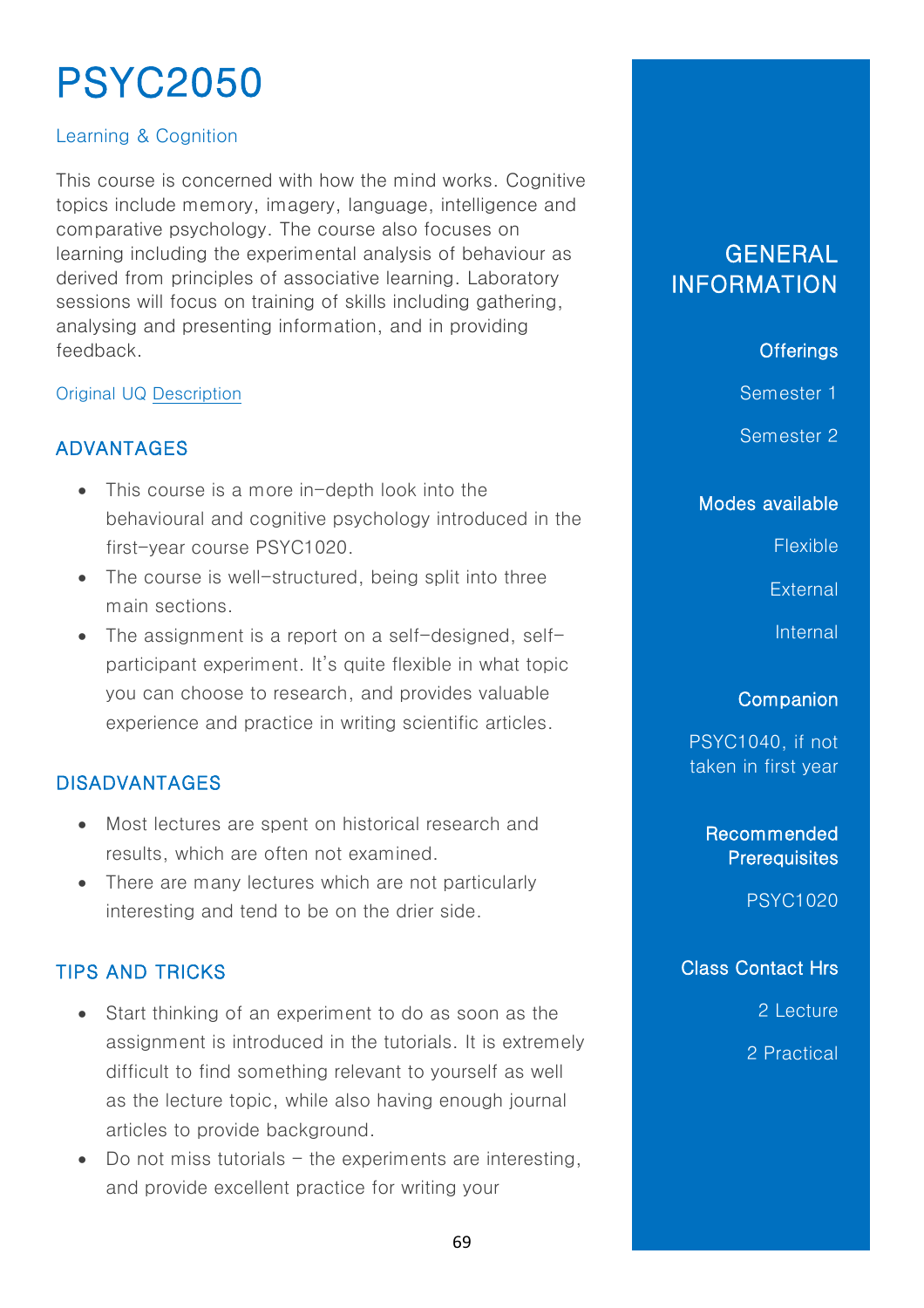assignment as you write an easy example section based on each week's experiment. It's also worth easy marks.



**SECAT** score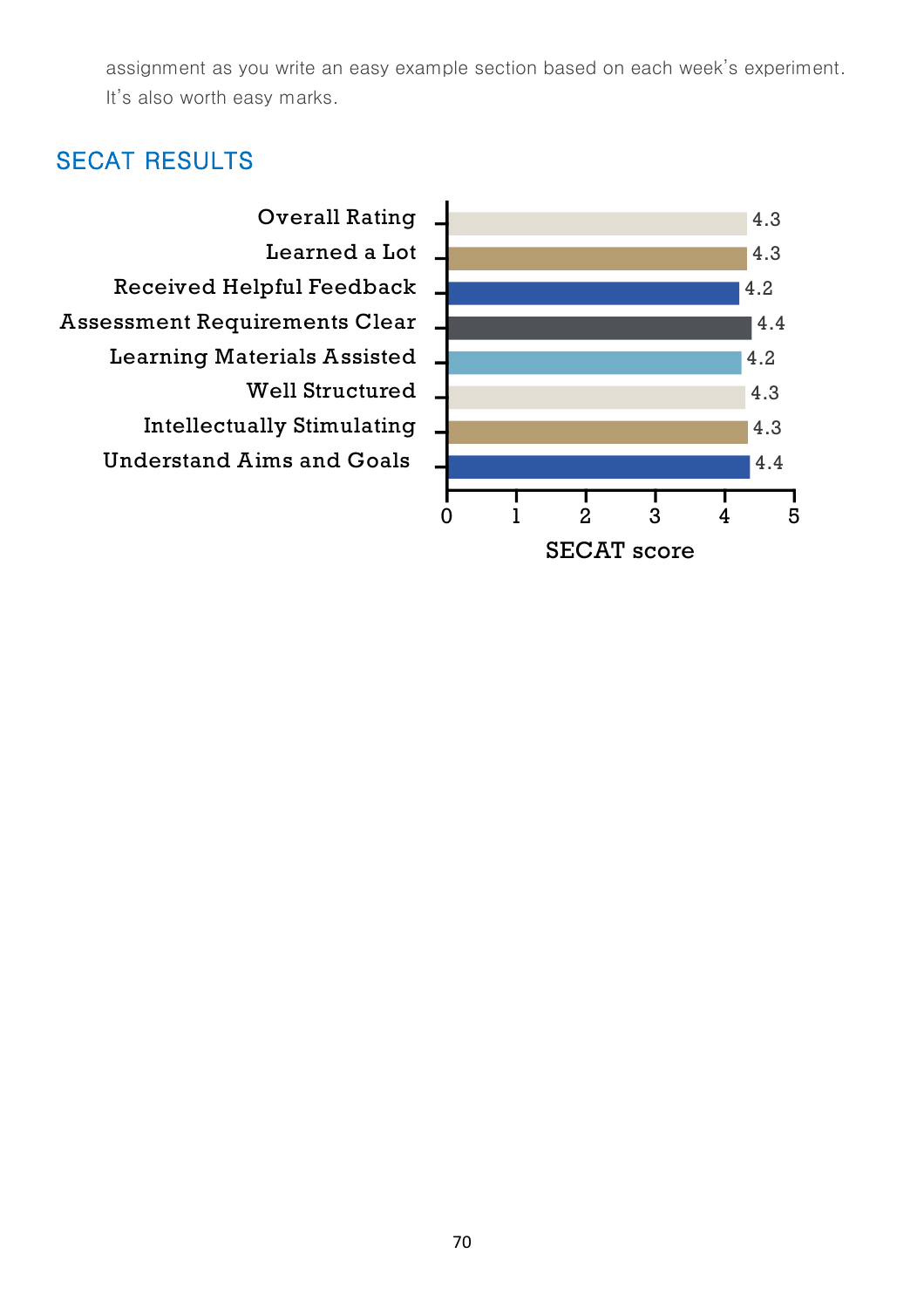# **ANAT3022**

### **Functional Neuroanatomy**

Up-to-date concepts & notions of human brain & behaviour for science and psychology students. Emphasis on factors which define brain structures & functions & cognitive functions. Practical classes based on histology and macroscopic anatomy.

### **Original UQ Description**

### **ADVANTAGES**

- Great course.  $\bullet$
- Great staff.  $\bullet$
- Great content.

### **DISADVANTAGES**

• A lot of work due to the complexity of anatomy.

### **TIPS AND TRICKS**

- Keep up to date with content.
- The tutors are very helpful and basically your best friends.

# **SECAT RESULTS**



## **GENERAL INFORMATION**

**Offerings** 

Semester 2

### Modes available

External

**Prerequisites** 

**BIOM2020** 

**OR** 

**PSYC2020** 

### **Class Contact Hrs**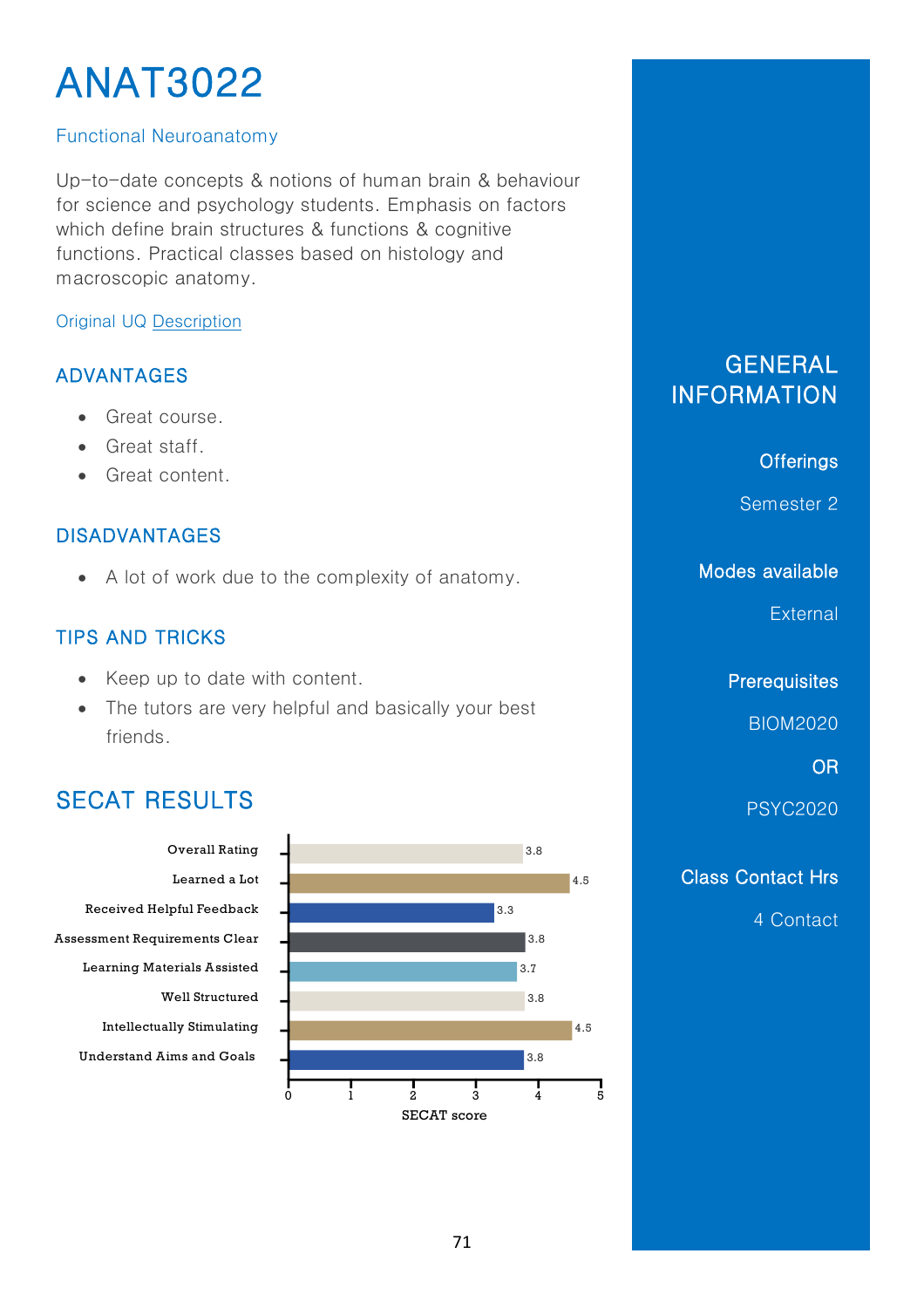# BIOC3003

### Human Molecular Genetics in Health & Disease

BIOC3003 is an advanced research-informed course on the molecular genetics of human disease. Topics include: single gene disorders, multifactorial disorders; cancer genetics; birth defects; epigenetics; identification and analysis of human disease genes. The course content is designed to provide students with a contemporary overview of human genetic disorders, genetic variation and on how mutations are identified and assessed for their contribution to phenotype. In addition, the course covers some aspects of clinical management of genetic diseases and information on the genetic tools used for their diagnosis, prognosis and treatment.

#### Original UQ [Description](https://my.uq.edu.au/programs-courses/course.html?course_code=bioc3003)

### ADVANTAGES

- This was a very interesting course which consisted of various modules conducted by different professors, all of whom were very skilled. Hence, if you're interested in learning about different aspects of molecular genetics and diseases then this is the course for you!
- No mid-semester exam
- Final exam was open book, but wasn't too difficult as some open book exams can be.
- Some modules in the course had a strong focus on experimental design and findings from past research. Sometimes this helps to understand how a conclusion about a specific concept was reached, but it can also distract as the content seems flooded with experiment after experiment.

### DISADVANTAGES

• Although the lectures were interesting, the practical component of the course was not super engaging. There was only a Q and A session for the practical and a lab report, with no scheduled practical zoom sessions with tutors for the external students.

## GENERAL INFORMATION

**Offerings** 

Semester 1

Modes available

Flexible

**External** 

### **Prerequisites**

BIOL2202

OR

BIOL2902

### Recommended **Prerequisites**

BIOC2000, BIOL2200, BIOL2006, BIOL3004,

### Class Contact Hrs

3 Lecture

1.5 Contact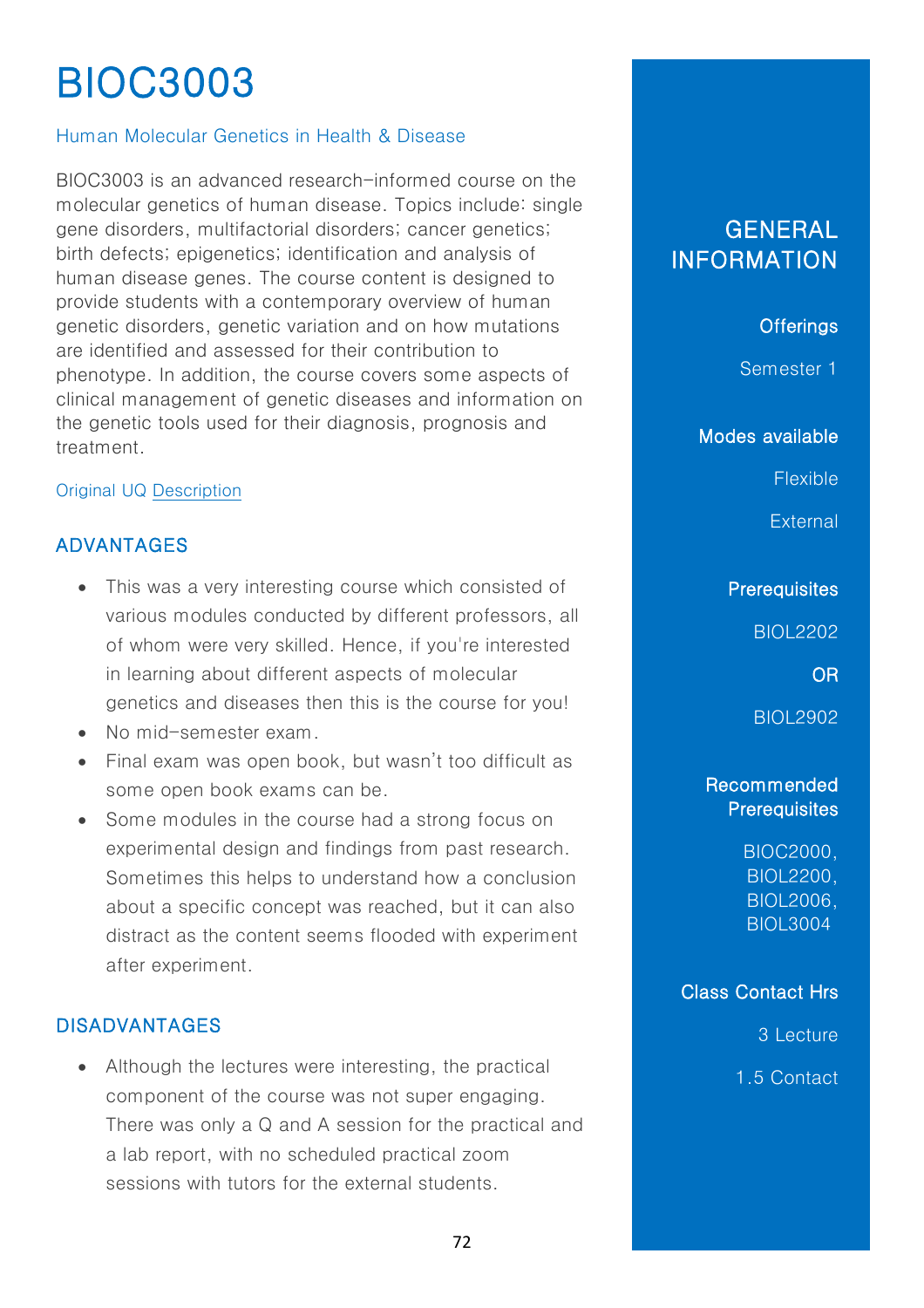### **TIPS AND TRICKS**

- This course had a lot of self-directed online learning exercises, so don't forget to keep an eye out on the deadline for the quizzes that are due!
- Make sure to engage in the PBLs, as there are marks awarded for participation.  $\bullet$
- Prepare for PBL quizzes early! The revision questions are normally the PBL quiz  $\bullet$ questions (sometimes with slight alterations), so if you write up some responses early, you can ask your tutor to take a quick look through before your PBL quiz.

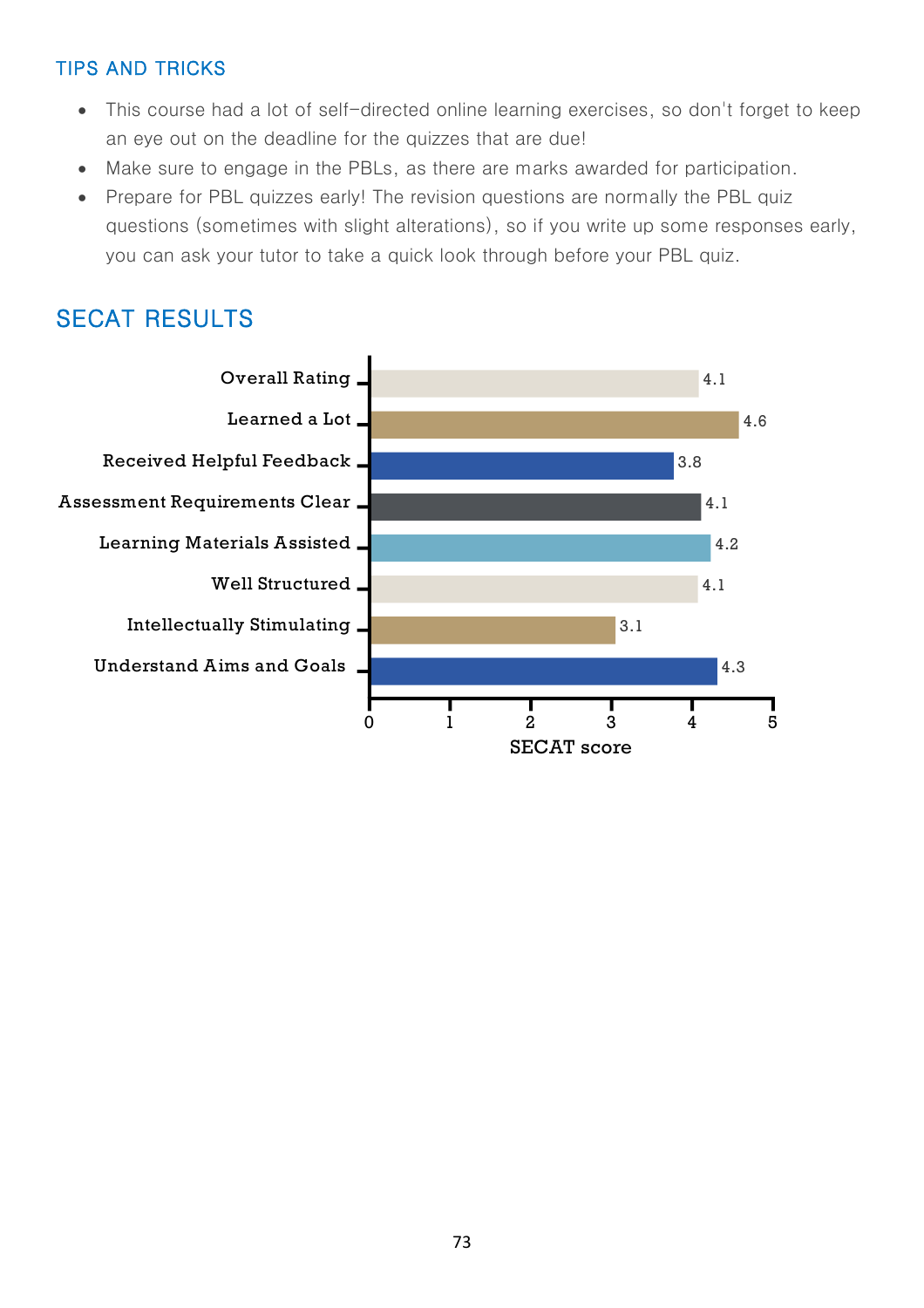# BIOC3006

### Biochemistry of Metabolism in Health & Disease

This course provides an introduction to metabolism at the molecular level. The content will be presented in the context of the normal, exercise and disease states. Applications and examples drawn from current research areas with an emphasis on the metabolic syndrome. The course will build on and extend knowledge gained in the second level course BIOC2000 and will include the modern discipline areas of metabolomics and nutrigenomics. Core topics include aspects of carbohydrate, lipid, protein and amino acid metabolism built around the theme of obesity and the metabolic syndrome as an exemplar of the application of modern knowledge gained through our understanding of the genome and metabolome. The course will show how knowledge from these disciplines aids in our understanding of this health problem affecting many world-wide. The course is designed for those students who are interested or planning careers in the biomedical area, including health science, exercise science, nutrition/dietetics, food science and the biological sciences more broadly.

#### Original UQ [Description](https://my.uq.edu.au/programs-courses/course.html?course_code=bioc3006)

### ADVANTAGES

- This course was not too reliant on its prerequisites (BIOC2000 or CHEM1222) or the other recommended prerequisites (BIOL1020 and BIOL1040), so don't be afraid to choose it if you're interested in it.
- The end of the semester test was actually quite engaging in that it tested you on problem solving skills, rather than your memorisation of the contents.

### DISADVANTAGES

- Requires a strong grasp and deep understanding of the contents.
- Considering that there's quite a few modules and no mid-sem exam, this is still a very content heavy course.

# **GENERAL** INFORMATION

**Offerings** 

Semester 2

Modes available

**External** 

Internal

**Prerequisites** 

BIOC2000

OR

CHEM1222

Recommended **Prerequisites** 

BIOL1020

AND

BIOL1040

### Class Contact Hrs

3 Lecture

3 Practical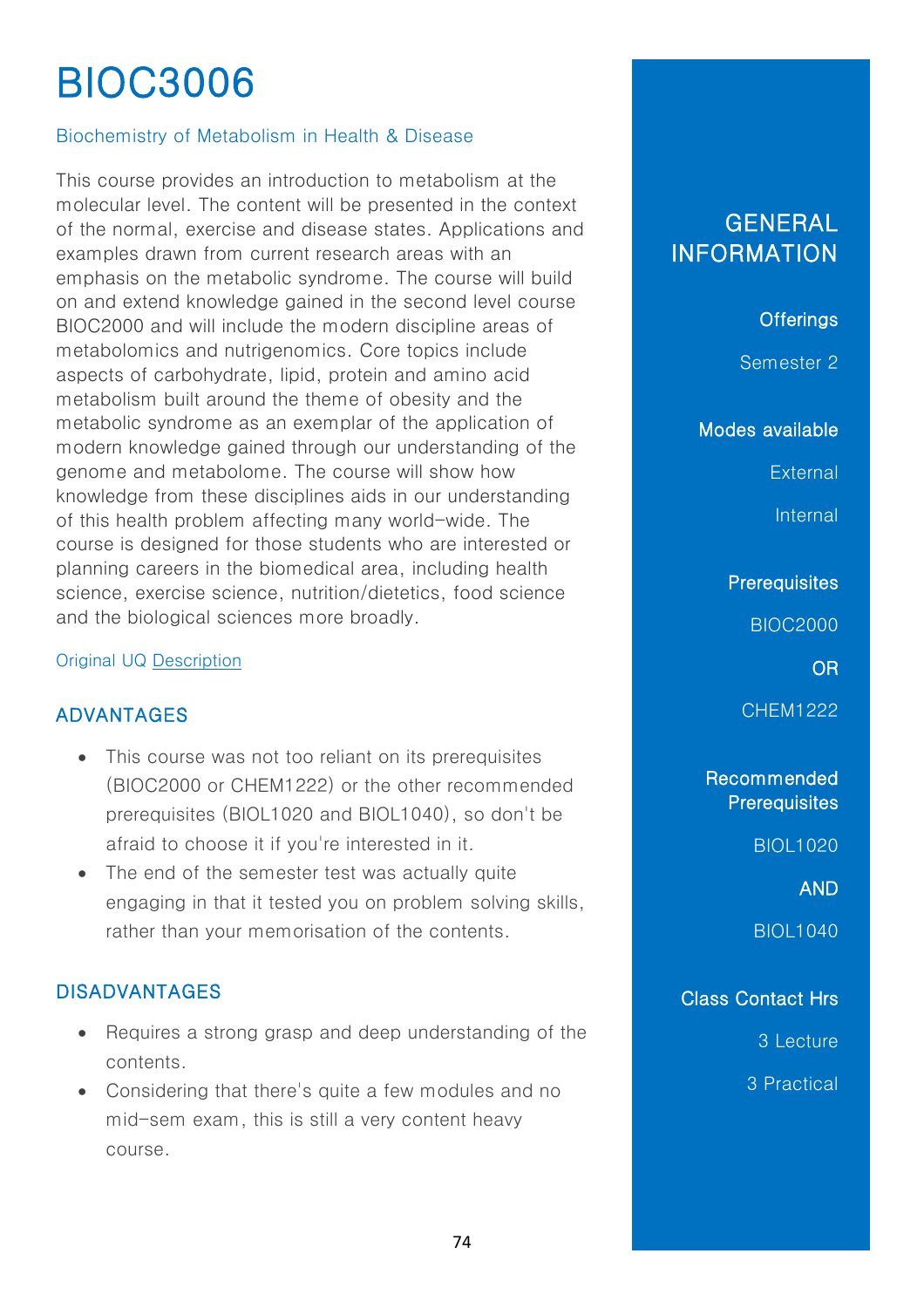

```
*2019 SECaT, 2020 unavailable
```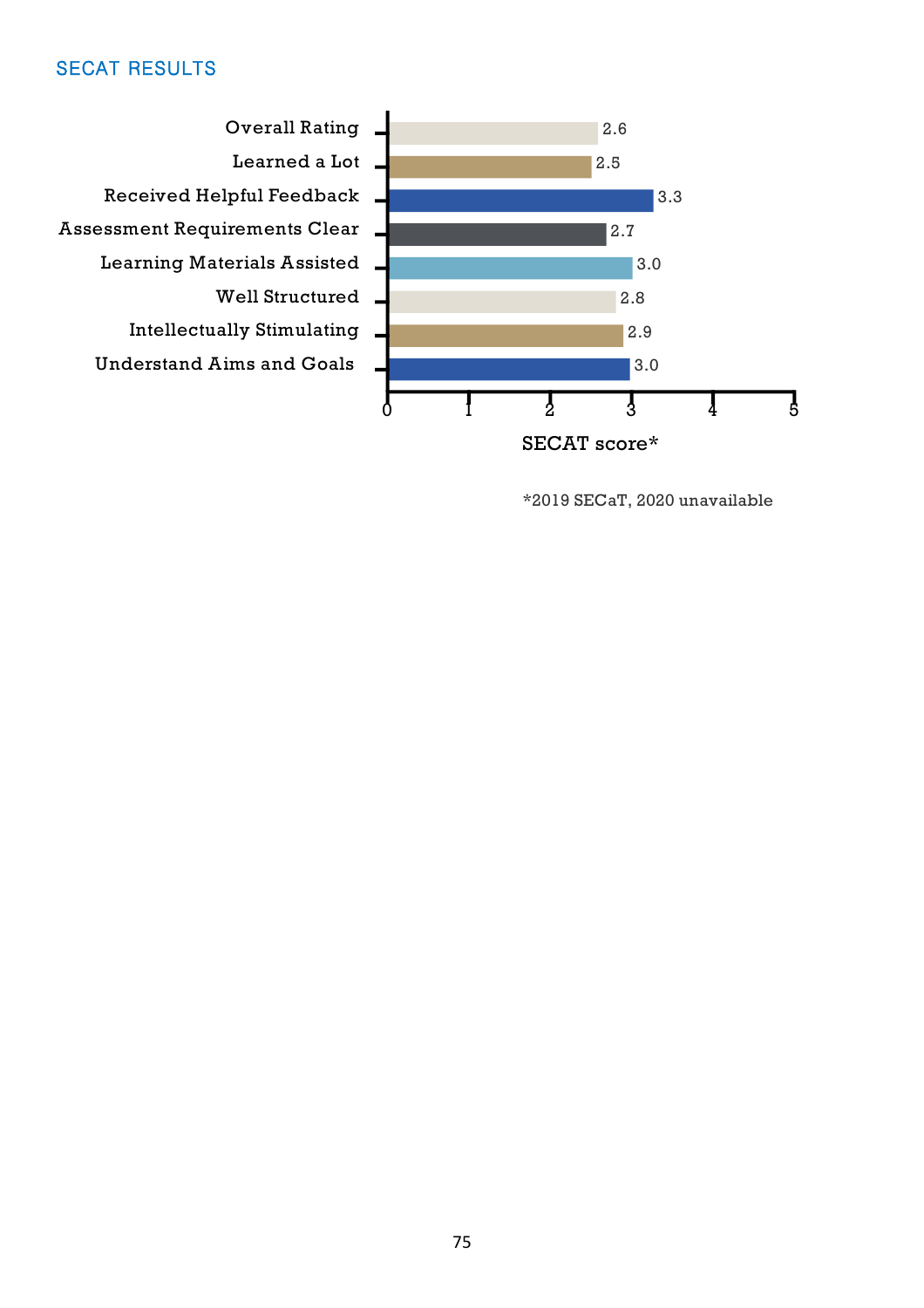# BIOL3003

### Immunology

This course covers advanced topics in immunology and is suited to students with some background knowledge of immunology. Topics covered include the molecular basis of immune recognition, regulation of the immune response, mechanisms of host response against infectious pathogenic agents, transplantation, vaccine design, immunodeficiency and other immune disorders. Oral and poster presentation tasks are designed to reinforce the lecture material.

### Original UQ [Description](https://my.uq.edu.au/programs-courses/course.html?course_code=biol3003)

### ADVANTAGES

- Enjoyable and stimulating course for students interested in immunology from second year courses (MICR2000 and BIOM2012).
- Lecturers present well and are generally clear on what they really want students to know.
- Assignments are worth a very generous amount and are not difficult to do well in as long as sufficient effort is put in.
- Lecturers try and revise content briefly before moving on to the new material.

### DISADVANTAGES

- Content is very dense and requires a fair bit of ROTE learning (there's no way around it).
- The course covers a broad range of topics, so it is likely that the students won't enjoy all of them.

### TIPS AND TRICKS

- Be familiar with some basics of immunology from second year (MICR2000, BIOM2011) before beginning the course, although the lecturers do cover them briefly.
- When studying, try finding the main functions and effects of the cytokines and factors and linking that to

### **GENERAL** INFORMATION

### **Offerings**

Semester 1

#### Modes available

Flexible

**External** 

### **Prerequisites**

MICR2000

OR

BIOM2011

### Recommended

BIOC2000

AND

BIOL2200

### Class Contact Hrs

3 Lecture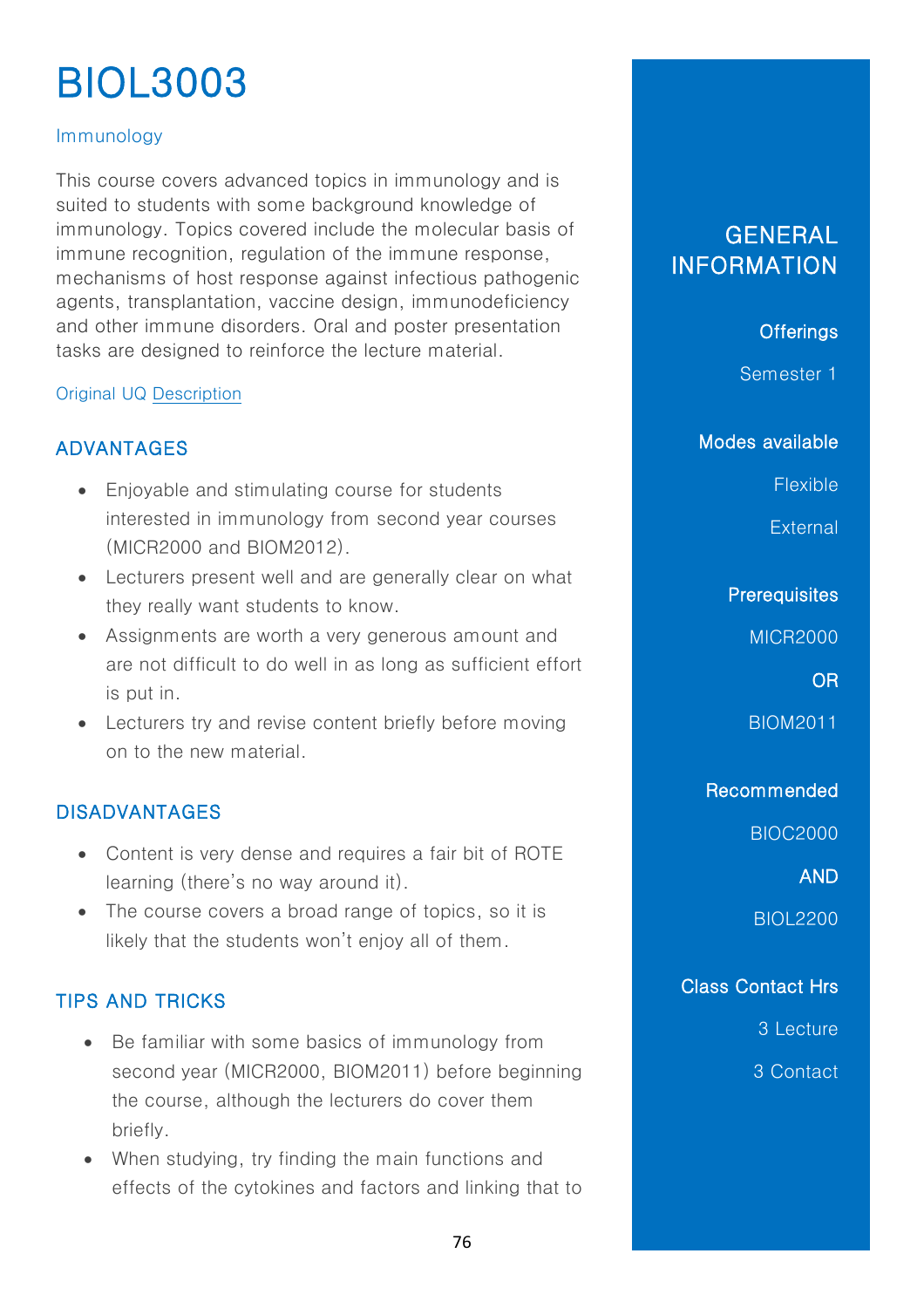what each cell wants to do. This reduces the amount of ROTE learning that needs to be done.

- Do the research on the presentation and posters early and find a general direction. Follow the topic instructions exactly (i.e. target every word in that sentence and make sure everything is covered).
- Practice presenting and explaining your poster  $\overline{\phantom{a}}$  appearing confident on the day is vital. Also, learn the figures you have used and their conducted assays, as some questions will target them and you can show you have really done the work instead of copy-pasting figures.
- The textbook is very helpful if you can obtain one; many of the diagrams used by lecturers are directly from the textbook (which has the accompanying text).



<sup>\*2019</sup> SECaT, 2020 unavailable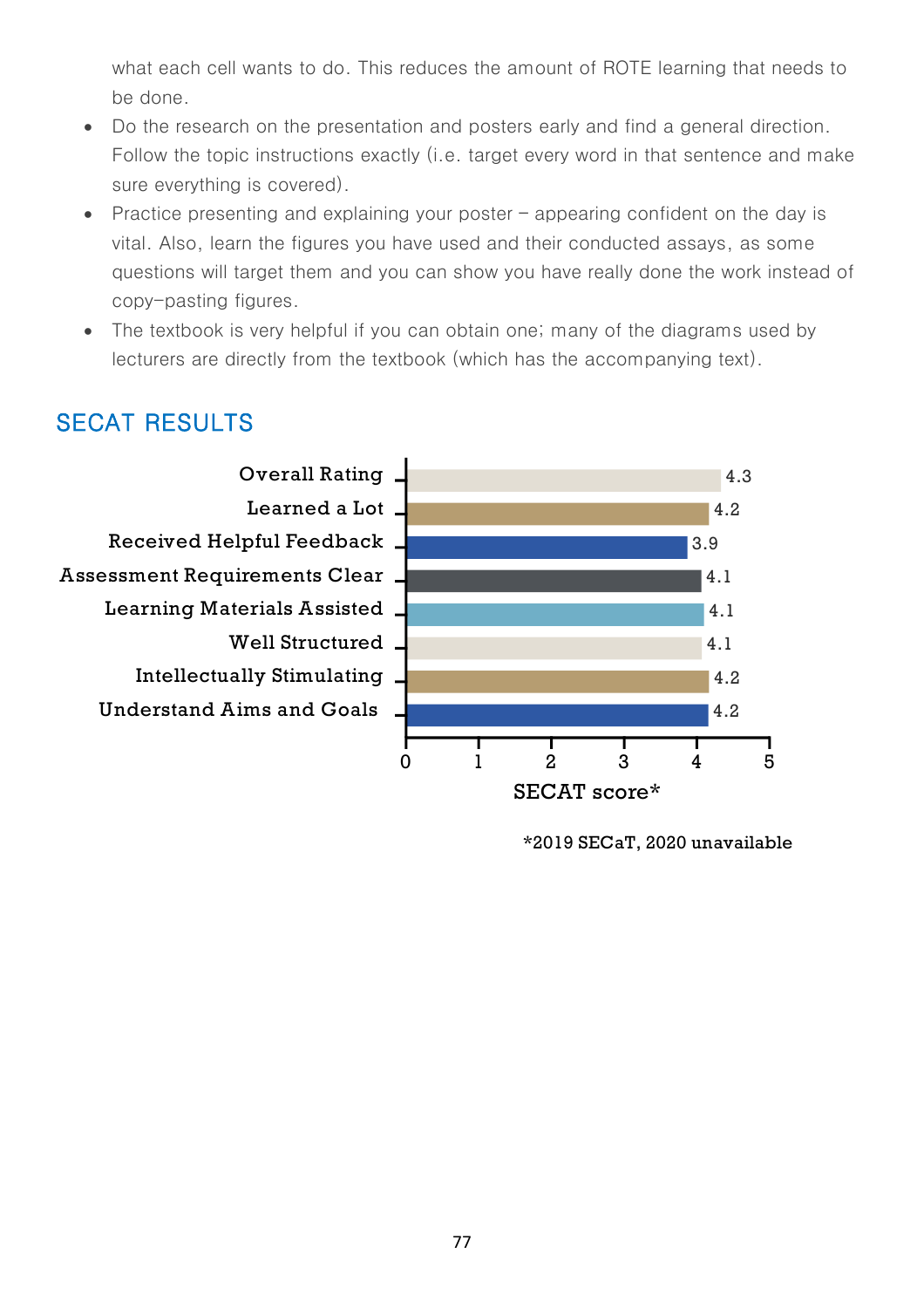# BIOL3006

### Molecular Cell Biology II

This course examines cellular structure & function at the molecular level and integrates the disciplines of biochemistry, molecular biology, structural biology, and molecular genetics. This is an advanced course that utilizes current published research as the medium to instruct on topics such as methods in molecular cell biology, cell architecture, cell interactions, the nucleus, cell differentiation and cellular dynamics. The final topic discusses the role of molecular cell biology in the diagnosis and treatment of disease.

### Original UQ [Description](https://my.uq.edu.au/programs-courses/course.html?course_code=BIOL3006)

### ADVANTAGES

- It is not hard to do well in this course, especially because most of its content is rehashing BIOL2200 (with a few additions).
- Two lecturers preferred to work using the projector rather than PowerPoint slides. While unconventional, this method can actually be more digestible, as they were stepping through their content slowly as they drew diagrams. Both lecturers provided typed notes on Blackboard which were great summaries of their modules.

### DISADVANTAGES

• Has some ROTE learning involved (especially names of molecules and proteins).

### TIPS AND TRICKS

- The exam is all SAQ, but most lecturers have broken down their questions very well so you can understand how marks are allocated.
- Many lecturers tend to reuse their questions so definitely check out the past exams (don't use this as your only revision method though).

## **GENERAL INFORMATION**

**Offerings** 

Semester 2

Modes available

**Flexible** 

**External** 

Internal

### **Prerequisites**

BIOL2200

Recommended

BIOC2000

### AND

BIOL2202 **OR BIOL2902** 

### Class Contact Hrs

3 Lecture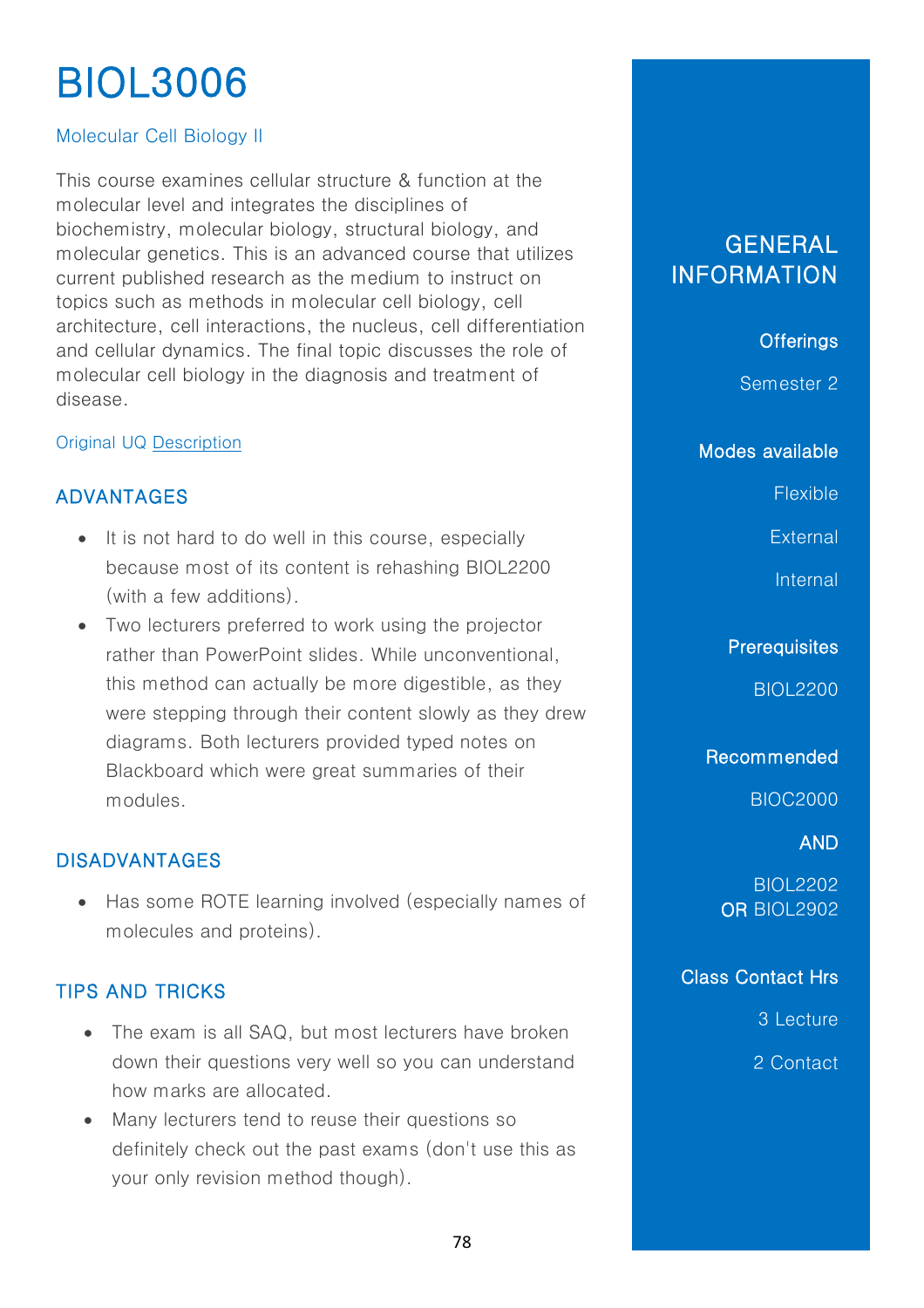- The group presentation on Research Approaches is very easy as long as you hit all the  $\bullet$ points on the criteria. The PowerPoint goes through exactly everything you need beforehand.
- PBLs are very easy as long as you engage and make sure to clarify any confusions with your tutors.
- The best method of revising for this course was generally to find a really big whiteboard and draw out molecular processes over and over. It is also really good to get in a group and test each other on this! If your exam is an online proctored exam, you won't be able to actually draw the diagram on your computer, but going through the process of visualising it helps a lot for describing it in words.

## **SECAT RESULTS**



\*2019 only, 2020 unavailable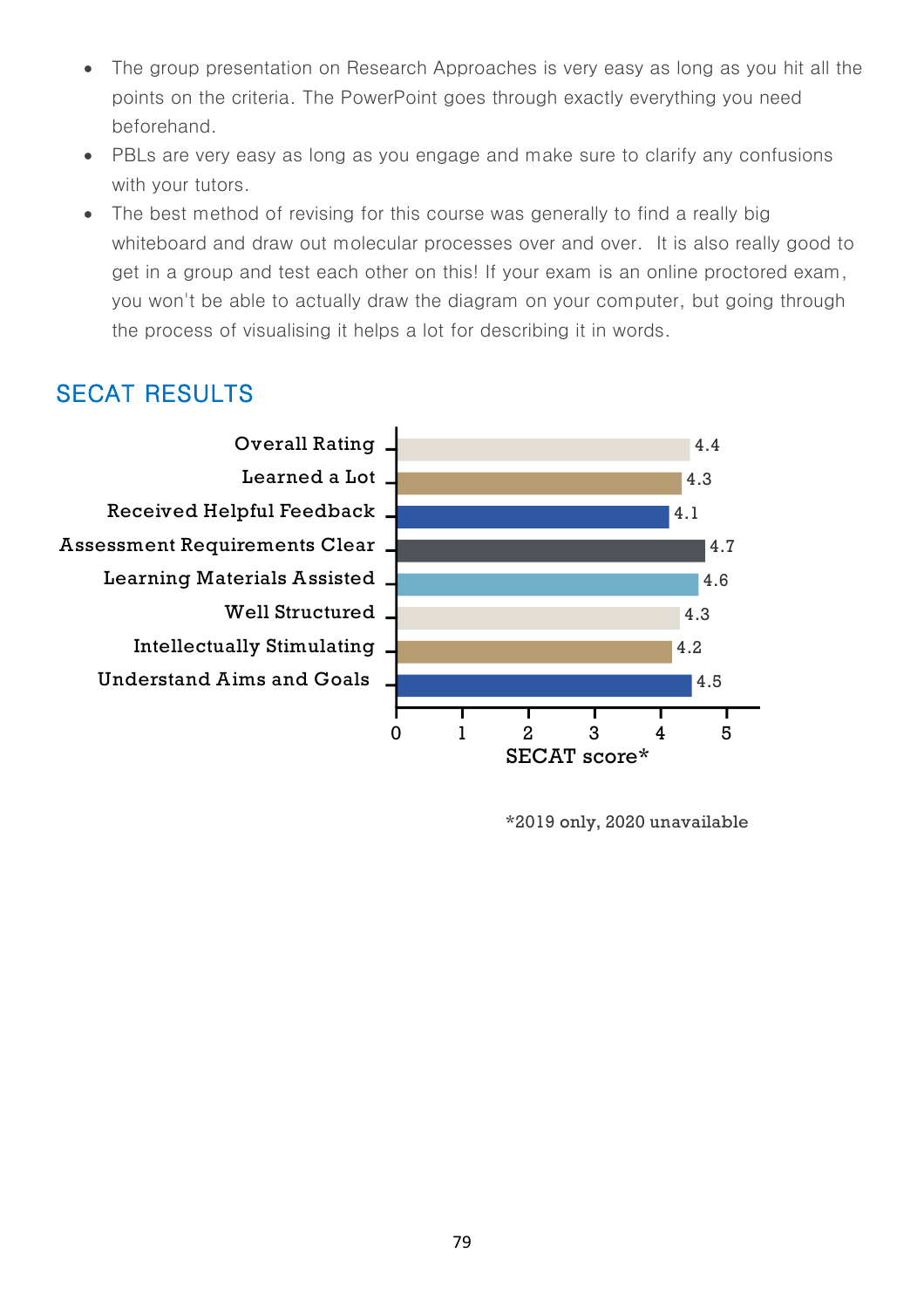# **MD RECOMMENDED**

### Human Biomedical Anatomy

Gross morphology, structural inter-relationships & the functional anatomy of the human viscera as revealed by cadaveric dissection, with focussed topics addressing anatomical variations, pathology and histology of given organ systems.

### Original UQ [Description](https://my.uq.edu.au/programs-courses/course.html?course_code=biom3002)

### ADVANTAGES

- The course coordinator (Dr Oliver Rawashdeh) was very fair and approachable.
- Builds on BIOM2020 knowledge.
- Gives a really good overview on anatomy.
- Lectures are ordered by focus on anatomical systems (i.e. covers the Integumentary system, then the thorax, then the cardiovascular system etc.).

### DISADVANTAGES

- Can be a bit confronting if this is your first anatomy course.
- Heavily memory based.
- The amount of content can be very overwhelming.
- Feels a bit disjointed when jumping between different lecturer styles.

### TIPS AND TRICKS

- Very content heavy having in person classes is critical for dissection courses otherwise you miss out on so much.
- Flashcards are your friend (like Anki). This is especially if the practical exam is online, as the 2020 course was based off the Anatomy Atlas referenced in the course resources.
- Unfortunately, due to COVID, the dissection part of the course was replaced with writing a dissection manual. This was not particularly enjoyable and was tedious to

# GENERAL INFORMATION

### **Offerings**

Semester 1

#### Modes available

Internal

**Prerequisites** 

BIOIM2020

Recommended

BIOM2012

### Class Contact Hrs

3 Lecture

3 Practical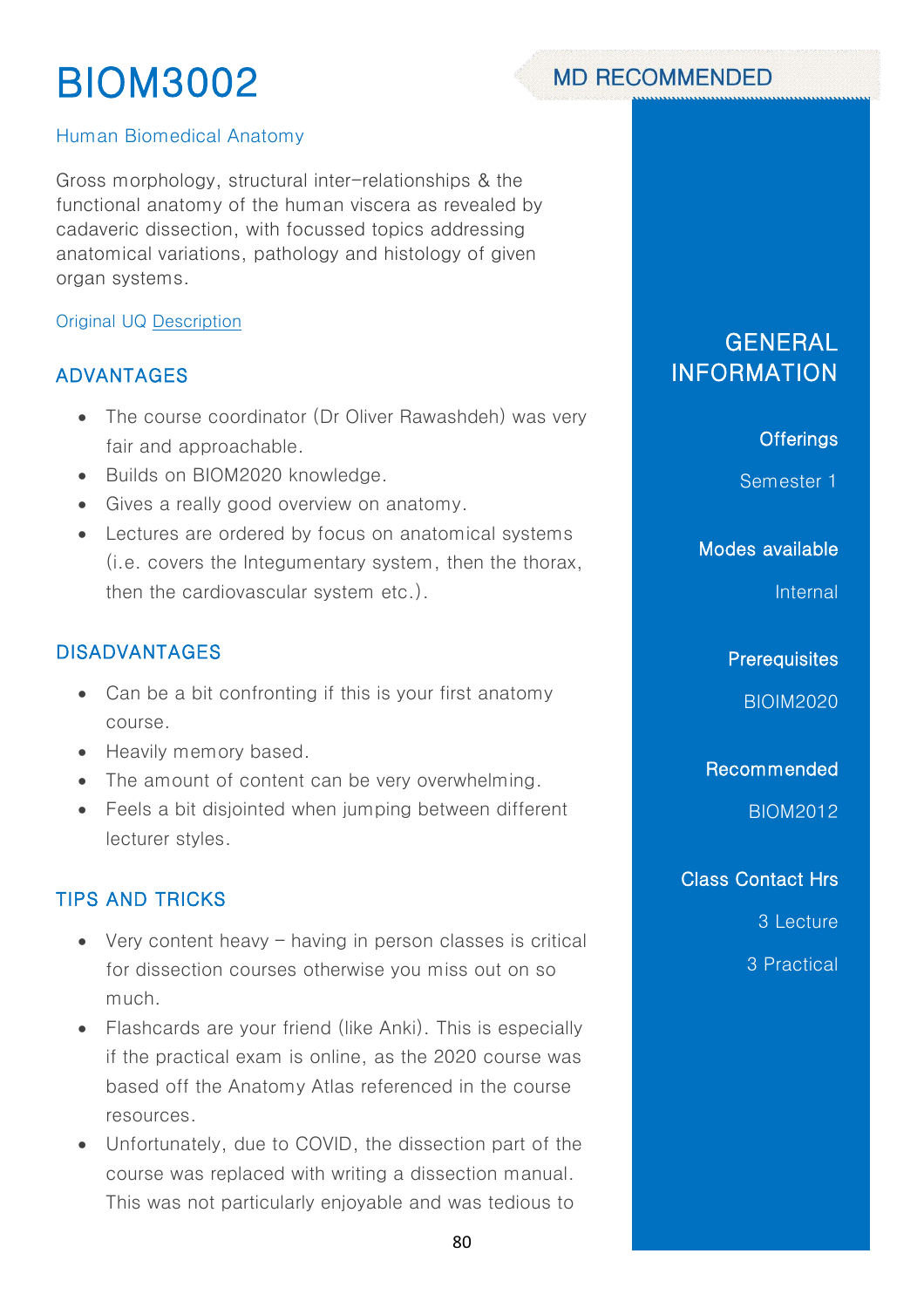write. However, the anat demonstrators are absolutely amazing and can be really great resources for both writing the report and revising the content for the week. It can be really hard to stay engaged with them over zoom calls, but a lot of them put heaps of effort into putting together information for you, especially if you've expressed you're confused about anything.

- Even if your "Practical" sessions with the anatomy demonstrators are online, don't skip these, as these sessions are good for you to consolidate any information that you've learned so far about a particular system.
- It's really good if you are able to stay ahead of the content or at least be up-to-date, as the demonstrators will be focussing their sessions on the lectures for that week. It can feel really scary and like you have no idea what's happening if you've fallen behind.
- Although it is tempting to focus on just identification of anatomical features when revising for the practical exam, it is best to go over all the content all together, as some questions will probe further into the function or related pathologies.
- The theory exam can sometimes ask questions that seem like obscure details mentioned on a single slide.

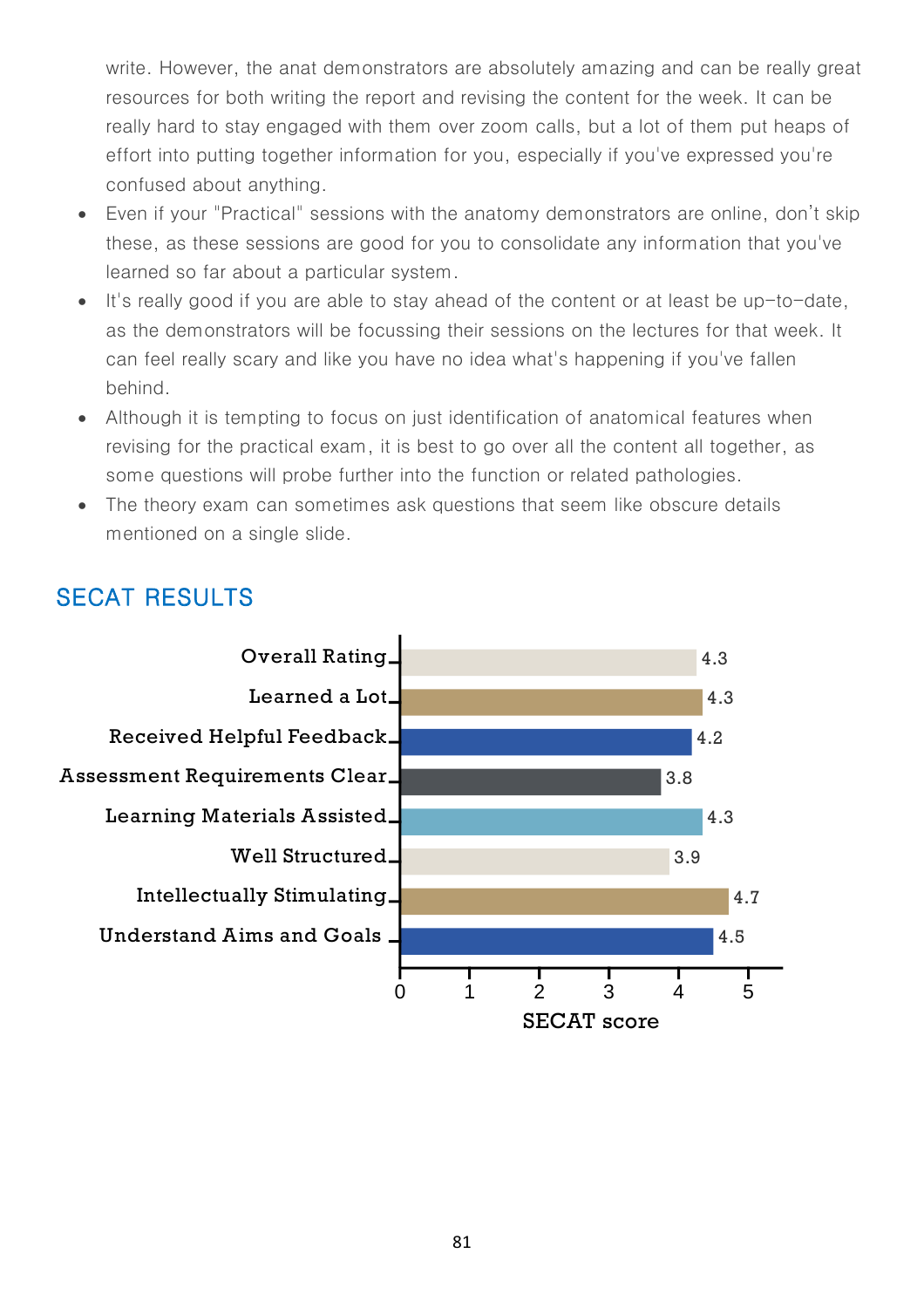### **Functional Musculoskeletal Anatomy**

Recent advances in research are used to explain and highlight the interplay between orthopaedic biomechanics, muscle function and neuromuscular control in human posture and locomotion. Experimental components are integrated with theoretical knowledge.

### Original UQ Description

### **ADVANTAGES**

- Really good for functional anatomy knowledge, good way to brush up on your functional anatomy and physics as well (if you're doing GAMSAT).
- Very practical information.
- Get to do dissections, which is super fun.

### **DISADVANTAGES**

• Topics can be boring for people who don't have physics knowledge.

### **TIPS AND TRICKS**

• Prerequisite knowledge is super important, as well as keeping close contact with the course coordinators.

## **SECAT RESULTS**



### **GENERAL INFORMATION**

#### **Offerings**

Semester 2

Modes available

External

Internal

**Prerequisites** 

**BIOM2020** 

Recommended

**BIOM2012** 

**Class Contact Hrs** 

3 Lecture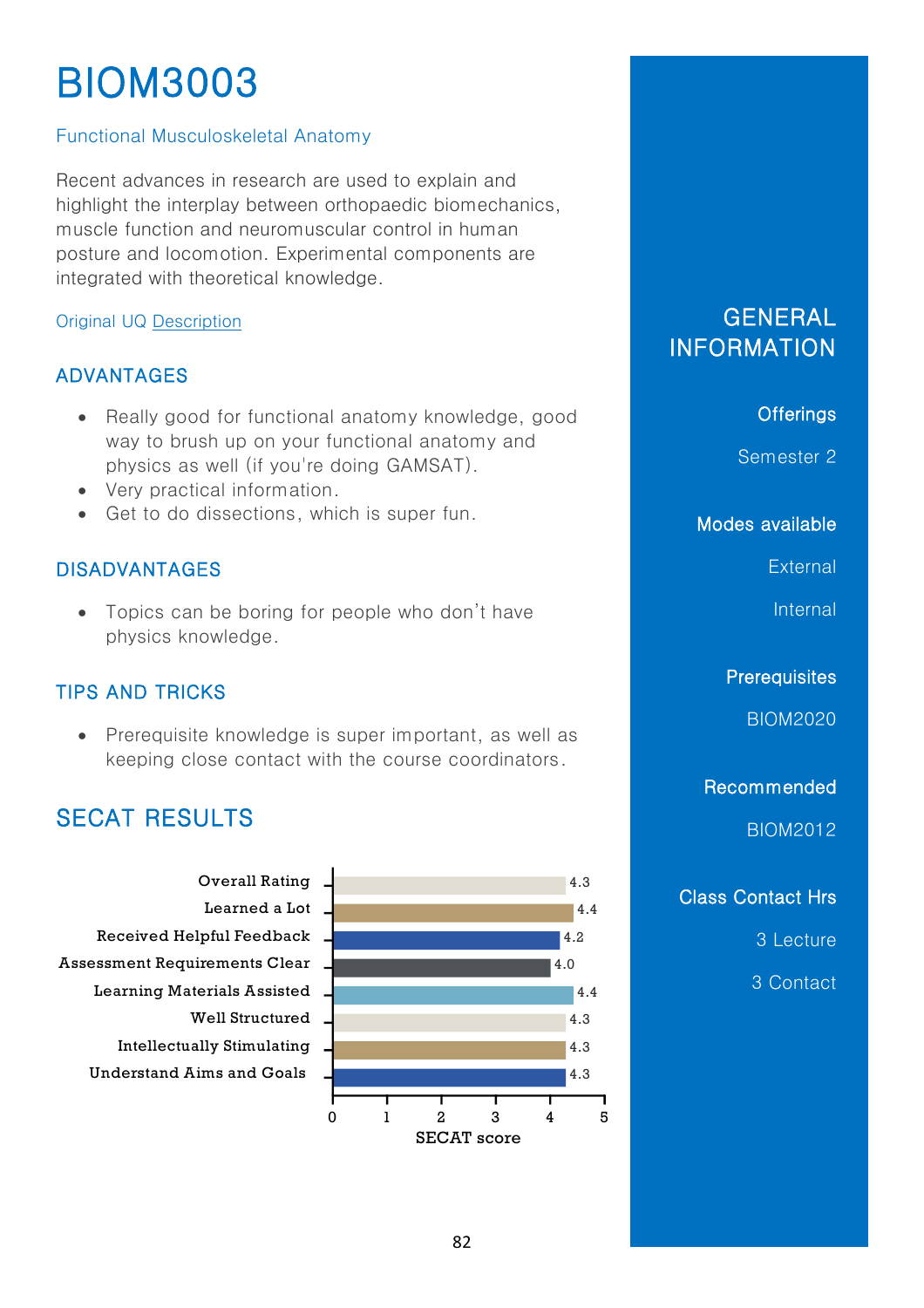### Molecular & Cellular Physiology

Students will examine core systems in molecular & cellular physiology & develop an understanding of how they maintain homestasis & how the failure of these systems translate into disease

### **Original UQ Description**

### **ADVANTAGES**

- Interesting if you like physiology and cell function  $-i$ t really goes into detail about all the topics in 2nd year that you were told to brush over.
- Prepares you for BIOM3015 (pathophysiology) which is a really good course for medicine.

### **DISADVANTAGES**

• A lot of memorising and some concepts can be hard to grasp, especially since for some areas, a lot of stuff is still being researched and our knowledge is purely theoretical.

### **TIPS AND TRICKS**

• It's a pretty hard course that requires many hours of study, which was quite unexpected.

### **SECAT RESULTS**



GENERAL **INFORMATION** 

### **Offerings**

Semester 1

Modes available

Flexible

External

**Prerequisites** 

**BIOM2012** 

**OR** 

**BIOL2200** 

### **Class Contact Hrs**

3 Lecture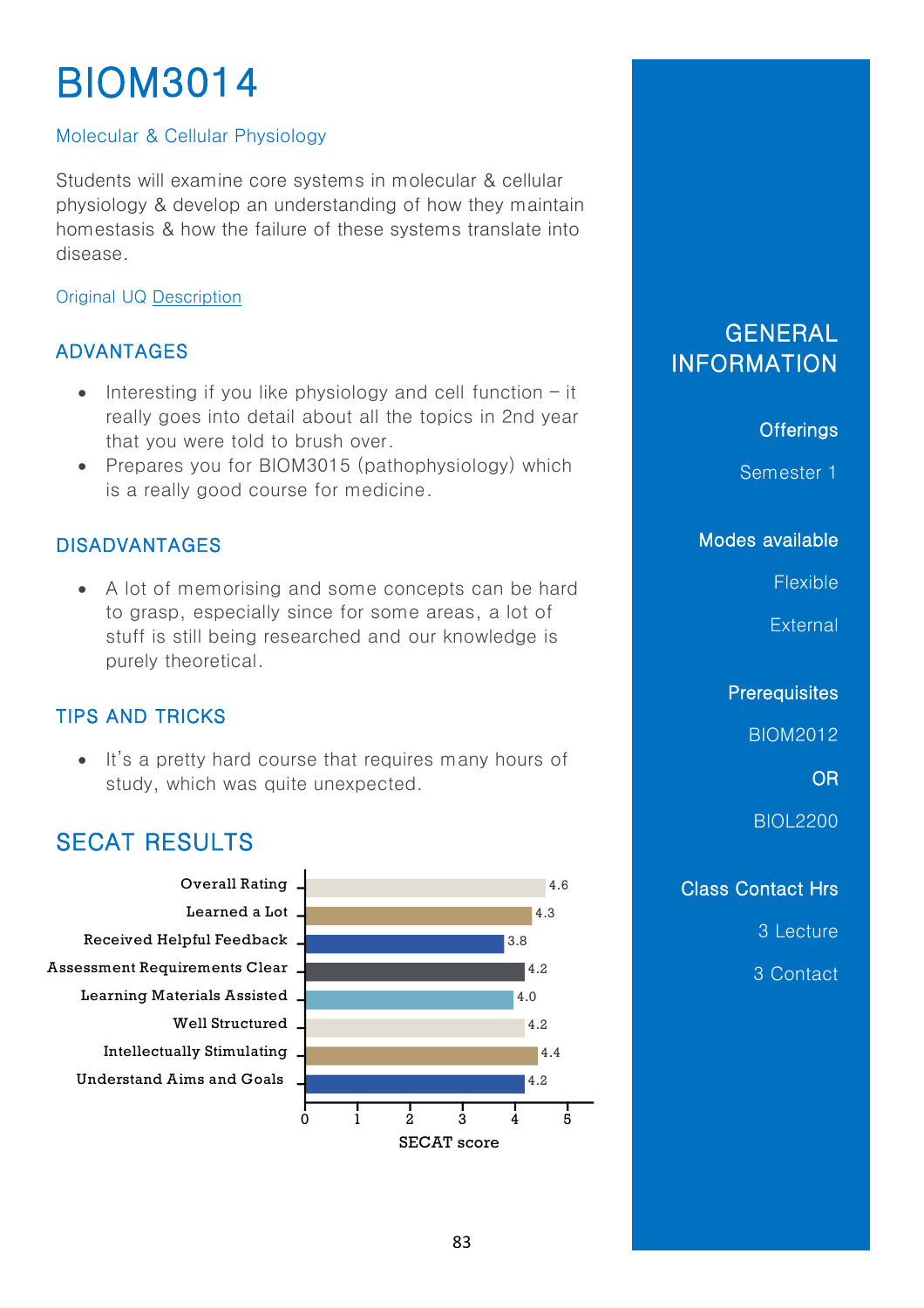# **MD RECOMMENDED**

### Integrative Physiology & Pathophysiology

Students will examine how physiological systems maintain health throughout life & how these systems change with ageing & disease. Pathophysiology will be introduced as a basis for understanding the consequences of disease.

### **Original UQ Description**

### **ADVANTAGES**

- Really interesting and practical information for those  $\bullet$ going into pathology/medicine.
- It teaches you a lot about how people get sick and why they are sick.

### **DISADVANTAGES**

• Have to stay on top of your work as the workload is pretty high.

### **TIPS AND TRICKS**

 $\bullet$ Really need to stay on top of all your topics weekly to be ready for this course, since different kinds of pathology are explored each week.

### **SECAT RESULTS**



### **GENERAL INFORMATION**

### **Offerings**

Semester 2

### Modes available

External

Internal

**Prerequisites** 

**BIOM2012** 

### **Class Contact Hrs**

3 Lecture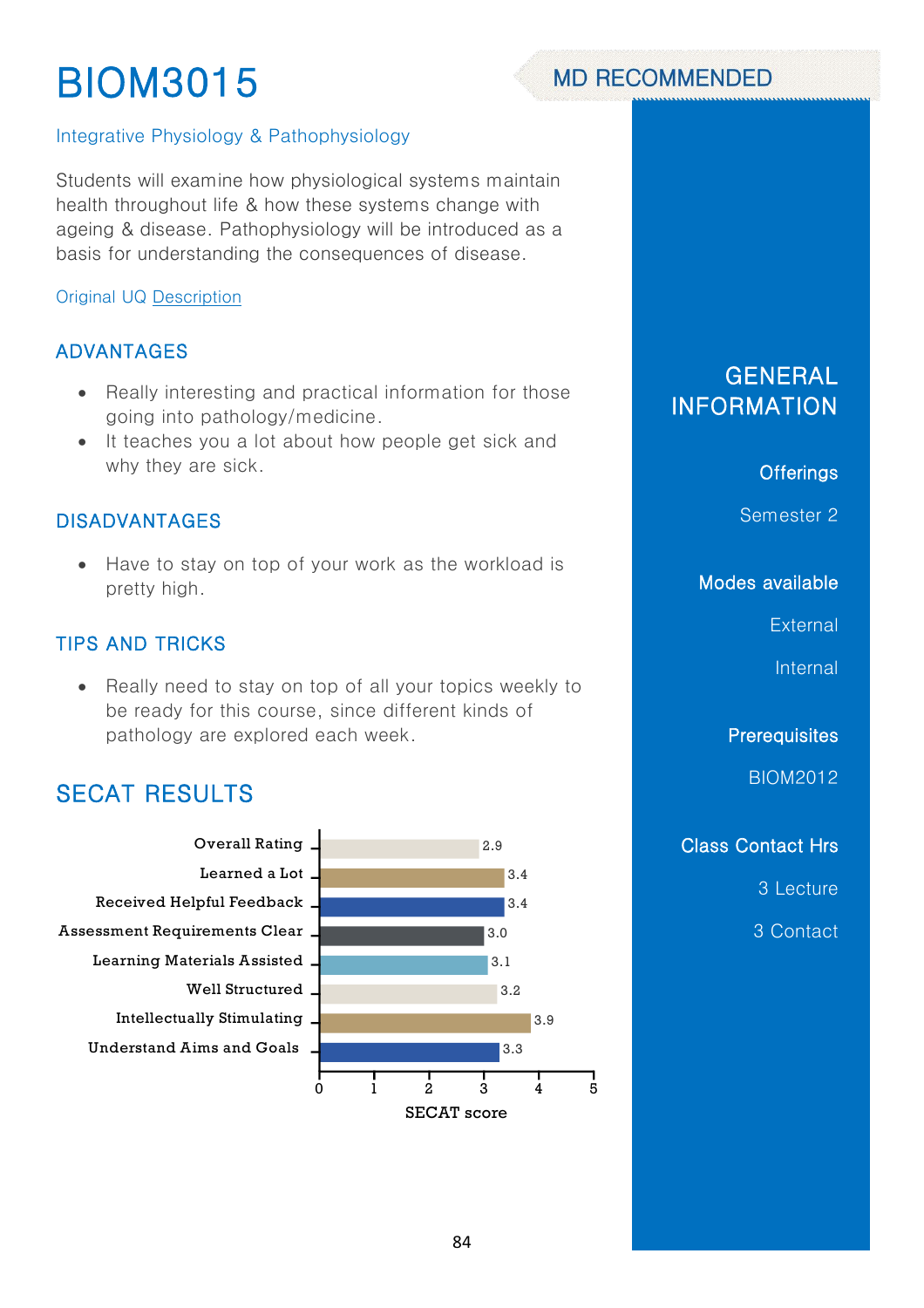### Integrated Endocrinology

An advanced course providing an integrated approach to the biochemistry, molecular biology, physiology, pathology and pharmacology of the endocrine system. Secretion & physiological roles of blood-borne & local hormonal mediators. Molecular signalling systems and other mechanisms used by hormones to regulate cell growth, metabolism, reproduction and other functions. Consequences of and treatments for defects in the endocrine system illustrated with clinical disorders that affect many people world-wide, such as those arising from obesity.

### Original UQ [Description](https://my.uq.edu.au/programs-courses/course.html?course_code=biom3020)

### ADVANTAGES

- The course coordinators are amongst the best and most engaging lecturers in biomedicine. They were great at communicating and putting out helpful additional resources.
- Interesting and rewarding course despite its challenges.

### DISADVANTAGES

- Body composition assignment can be a bit daunting if you do not have a good grasp of report writing/ statistics from second year.
- Extremely content heavy.
- Some module overlap can be confusing.

### TIPS AND TRICKS

- Stay up to date each week and that'll ease the stress of studying during SWOTVAC.
- Compared to other courses, there isn't as much detailed content (e.g., remembering the names of different receptors, chemical messengers, etc), but there is a breadth of different topics, so staying organised is still a must.

### **GENERAL** INFORMATION

### **Offerings**

Semester 1

### Modes available

Flexible

**External** 

**Prerequisites** 

BIOM2012

Class Contact Hrs

3 Lecture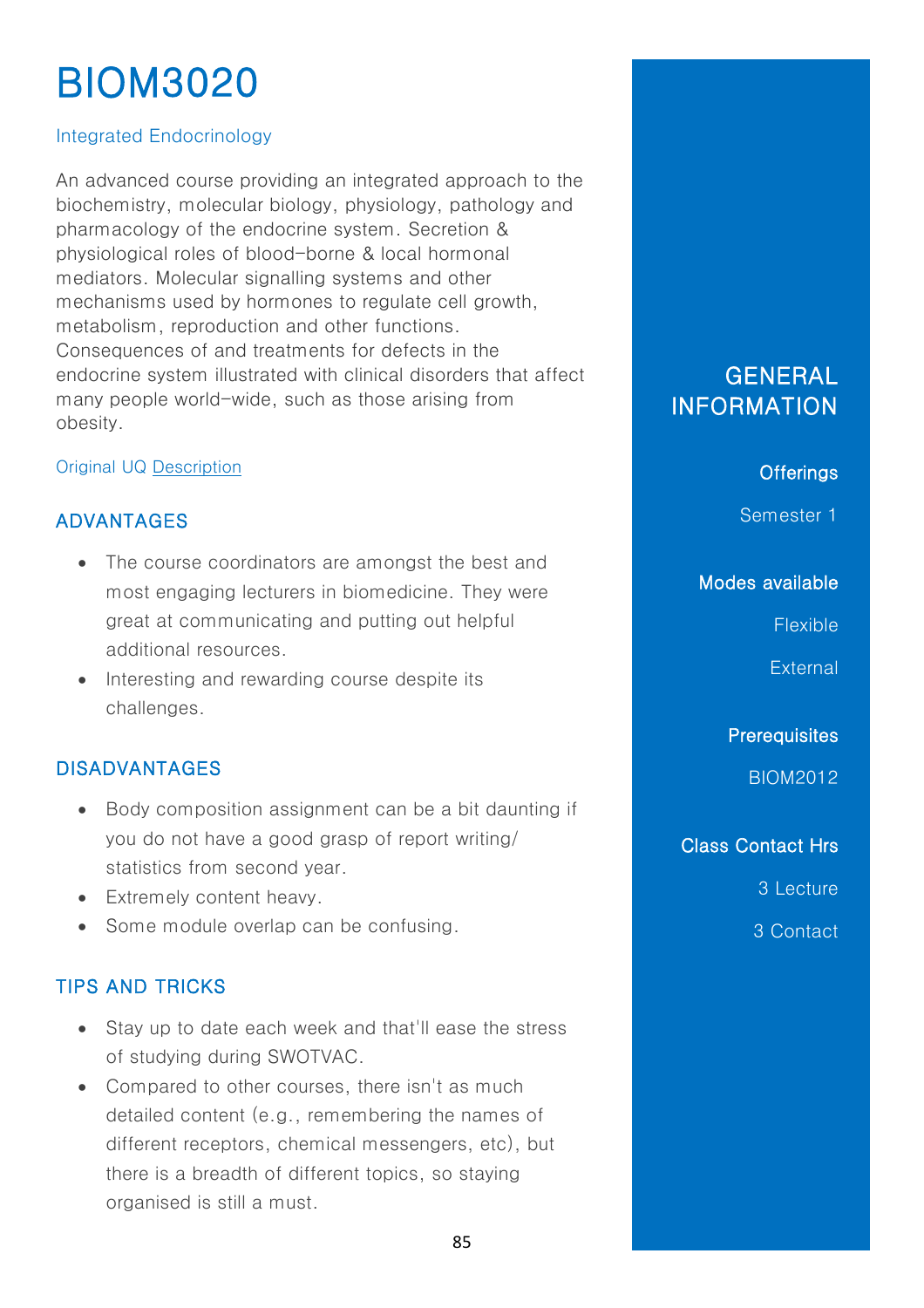- The "Hot Topic" Assessments are very short and pretty fun to write. It is best to be concise with these.
- As there are quite a lot of different modules, have a look at the past exams early on in the semester to get an idea of what to study.
- The online practicals can be a little confusing at first, but there is a lot of information provided to walk you through these. It is best to get started early on the practical reports (as small as they seem) because it can easily get overwhelming to write and submit these, especially when other assessment is due around the same time.
- Some of the lecturers lack comprehensive notes, so it can take more time to get through and understand the content compared to other modules.
- There appears to be some overlap between some modules, so make sure that you understand the distinctions between what each lecturer covers, so that you can put the relevant information down in their questions in the exam.
- Try and remember any specific genes/proteins and isoforms that are named. There was a question on the exam that asked for specific isoforms of a protein that were involved in a particular process.



<sup>\*2019</sup> SECaT, 2020 unavailable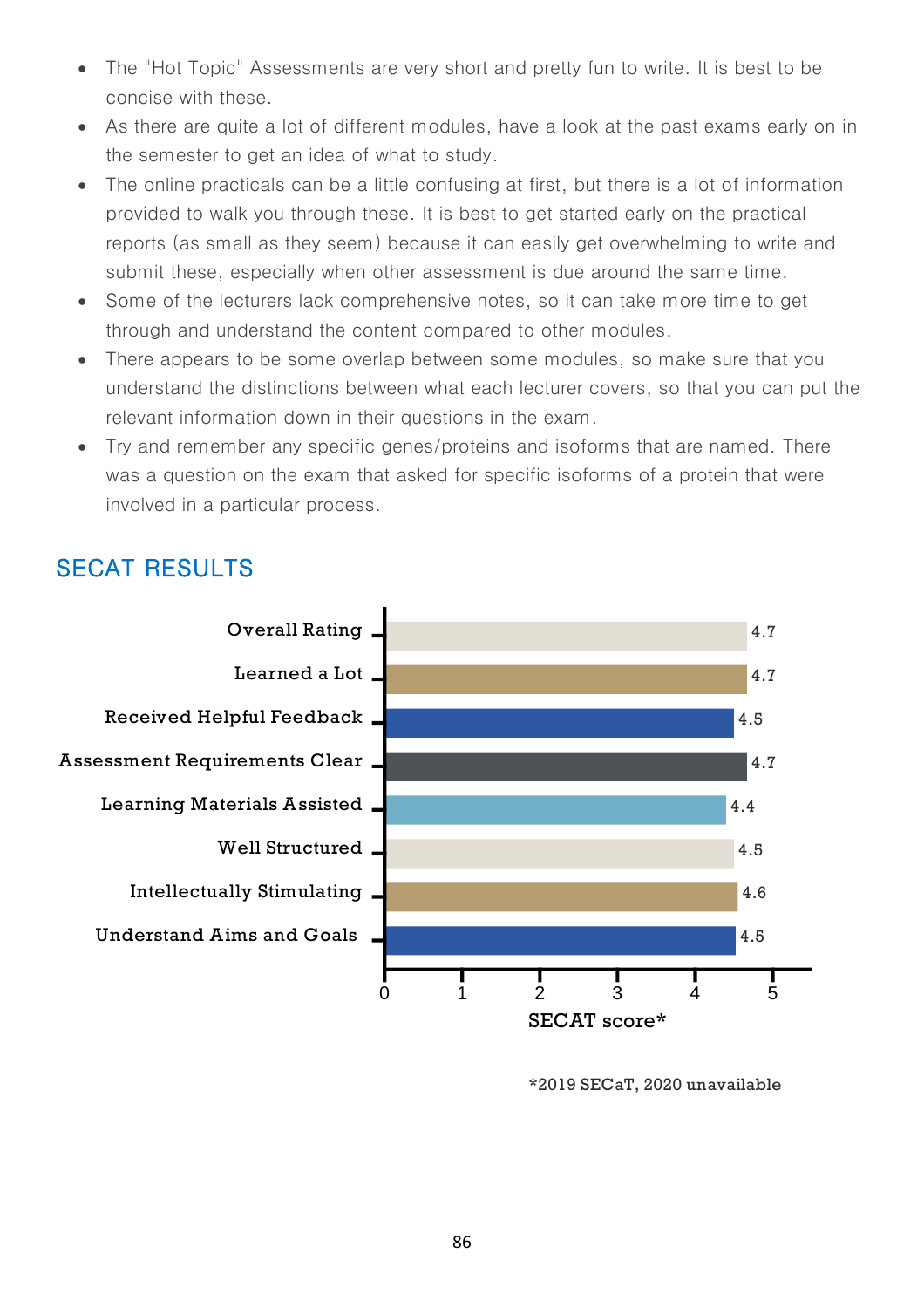### Biomedical Science

Students majoring in biomedical sciences will gain an appreciation of 1) the contribution of their specialisation to contemporary biomedical science & the potential benefits to the community 2) the importance of scientific ethics & 3) the importance of statistical and/or computational skills in analysis & interpretation of data.

### Original UQ [Description](https://my.uq.edu.au/programs-courses/course.html?course_code=biom3200)

### ADVANTAGES

- Strong focus on translating and communicating scientific information to different audiences (namely other peers and a general audience), which is an important skill to have in the future, whether as researchers or medical professionals.
- No formal examinations, only assignments.
- The course splits into a research and clinical stream in the second half of the semester, so premed students can finetune their focus onto clinical papers/research.

### DISADVANTAGES

- Marking was quite harsh, especially for the final individual assessment for the clinical stream (disseminating research to a general audience on a chosen topic out of 3 available topics).
- Some group assignments involved (and marks are awarded as a group, not individually), so it can be difficult if you don't have people you know well in the course.
- The instructions/criteria can seem vague, especially as there is no set formula for writing a paper for a general audience in an 'engaging and concise manner'.

## **GENERAL** INFORMATION

### **Offerings**

Semester 2

Modes available

**External** 

### **Prerequisites**

BIOL2200

AND

STAT1201

### AND

BIOM2012 OR BIOM2020 OR BIOL2202 OR BIOL2902 OR BIOM2402 OR BIOM2208 OR MICR2000

Class Contact Hrs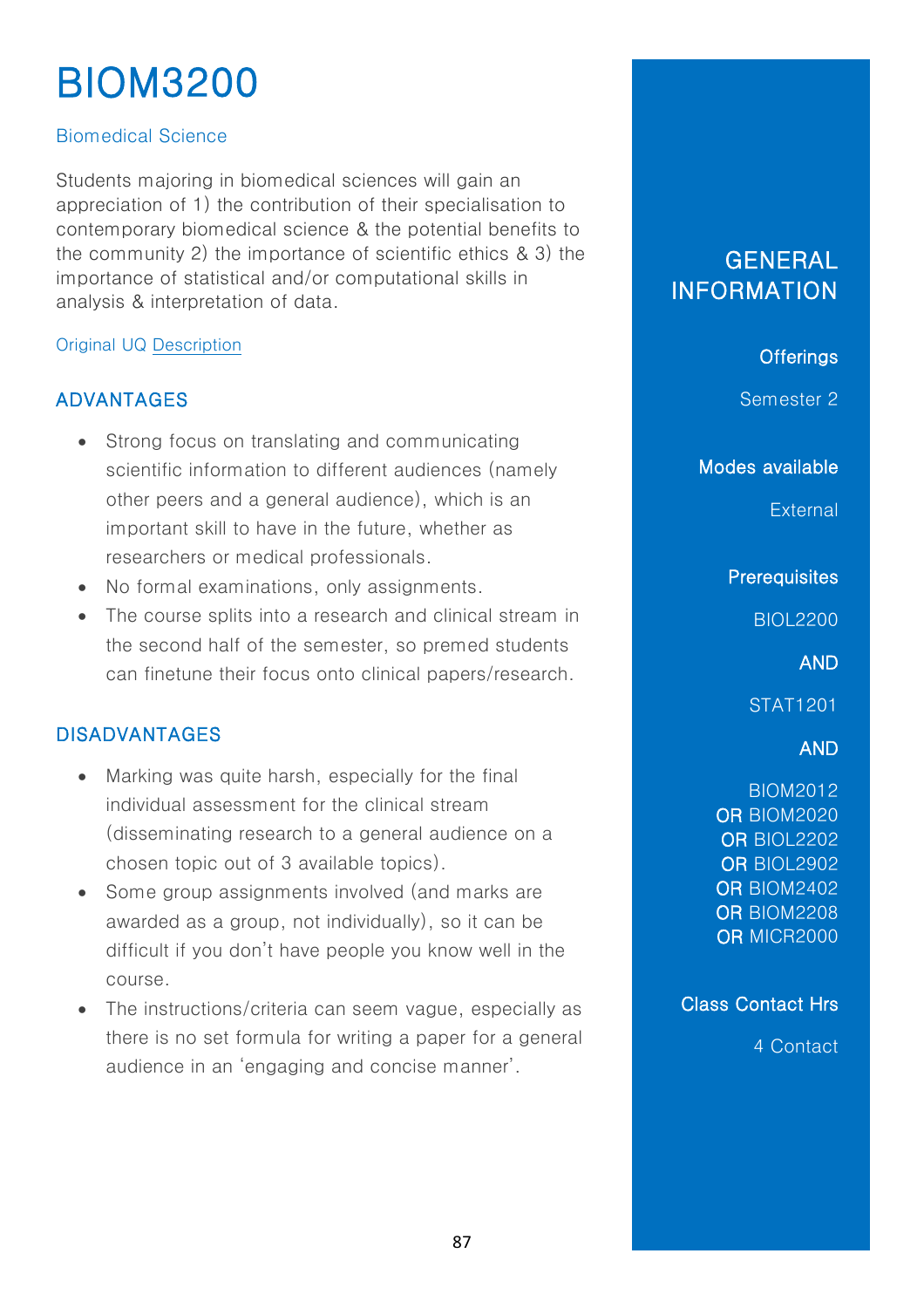### **TIPS AND TRICKS**

- Prepare for the workshops beforehand and do all the readings! It ensures that you can make the most of the workshop and follow along with what the tutors are explaining.
- Make sure to attend the workshops, even if they do seem boring. This ensures that you are well-equipped for the upcoming assignments, and is particularly important because they aren't recorded.
- Start the assignments early, especially the last one. It is very difficult to do well if you  $\bullet$ rush it, even if you leave yourself a week before the due date. By starting it early, you can get feedback from the tutors or bring up any questions you have.

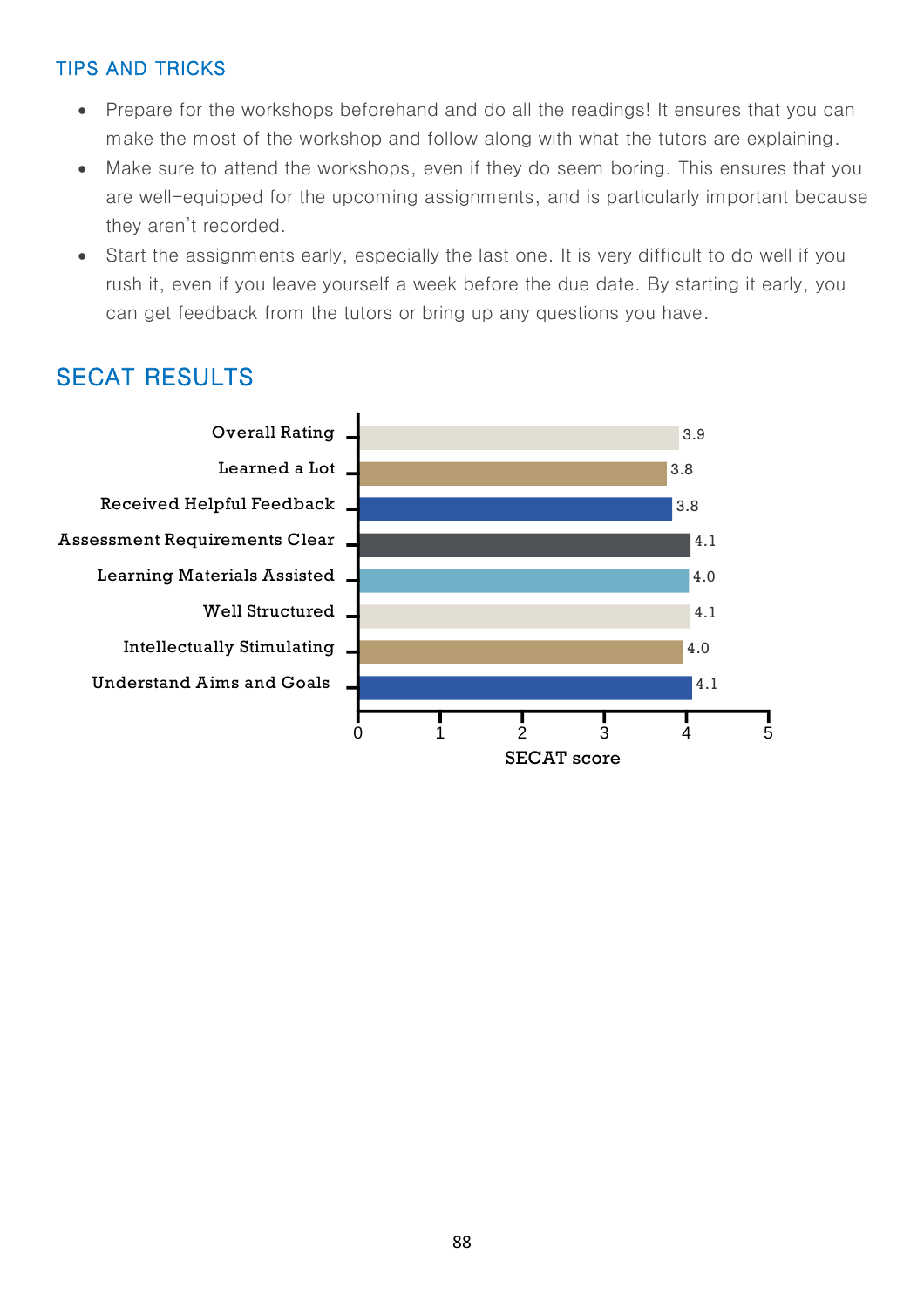# BIOM3401\*



### Systems Pharmacology

Systems Pharmacology introduces students to the action of drugs on whole systems and provides an integrated approach to how drugs affect human physiology. Students will learn the effect of drugs on major physiological systems and how these effects can be beneficial or detrimental. Experimental experience is expanded to develop practical skills in core pharmacology methodology, drug measurements and drug effects.

#### Original UQ [Description](https://my.uq.edu.au/programs-courses/course.html?course_code=biom3401)

### ADVANTAGES

- The course has open-book exams: ROTE-learning and memorization are not key and can be a relief in exam time. Watching and understanding lectures comprehensively will get you most of the way through this course.
- Practicals are similar to BIOM2402 but involve more individual experimental design (like BIOM2011/BIOM2012), which may be interesting and/or challenging.
- Lecture content and course structure is similar to BIOM2402. If you enjoyed that, BIOM3401 will also be enjoyable.
- Material is clinically and pathologically centred, making the course interesting and relatable to everyday diseases such as psychological disorders, CVD, GIT drugs, cancer, anti-inflammatories and infectious diseases. You are likely to know some of this from BIOM2402 already.
- Like most 3rd year courses, the depth is comparable to medicine, but more spread out in format.
- The alcohol practical involves vodka.

### DISADVANTAGES

• Open-book nature of the exam lends itself more towards problem solving and integrating knowledge

### **GENERAL** INFORMATION

#### **Offerings**

Semester 1

Modes available

Flexible

**External** 

#### **Prerequisites**

BIOM2402

Recommended **Prerequisite** 

BIOM2011

Class Contact Hrs

3 Lecture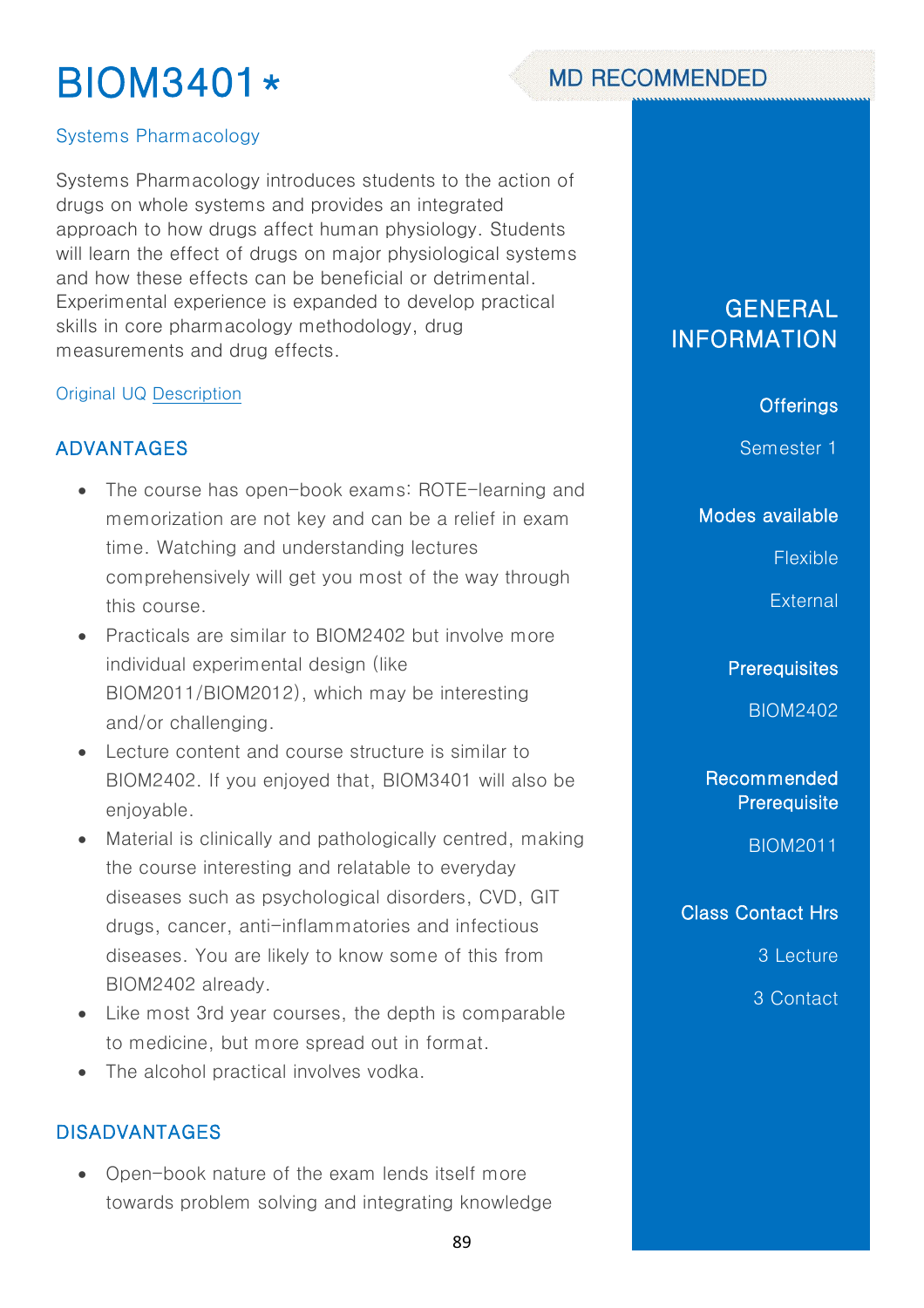from all modules. Can be difficult on the spot especially with short time pressure and huge questions (30-mark essays).

Designing your own experiment can be different and confusing if you are used to a straightforward practical. It requires a lot of knowledge retained from BIOM2402.

### **TIPS AND TRICKS**

- Do not underestimate open-book exams, as the questions in the exam will mostly not be simple reciting or memorising. E.g. It may involve comparing/contrasting drugs and their mechanisms of actions for the same condition, and explaining why one drug may be better for a certain patient.
- It is important to make useful, comprehensive but understandable notes. Entire drug lists with easy to reference tabs and multiple types of indices to find drugs will save a lot of time in the exam. Borrowing a library textbook or bringing your own as a last resort to find a drug can be helpful.
- Most of the work for the practical is in the preparation and design of your method. Discuss and plan in advance to gain the most out of your practical session.



<sup>\*2019</sup> SECaT, 2020 unavailable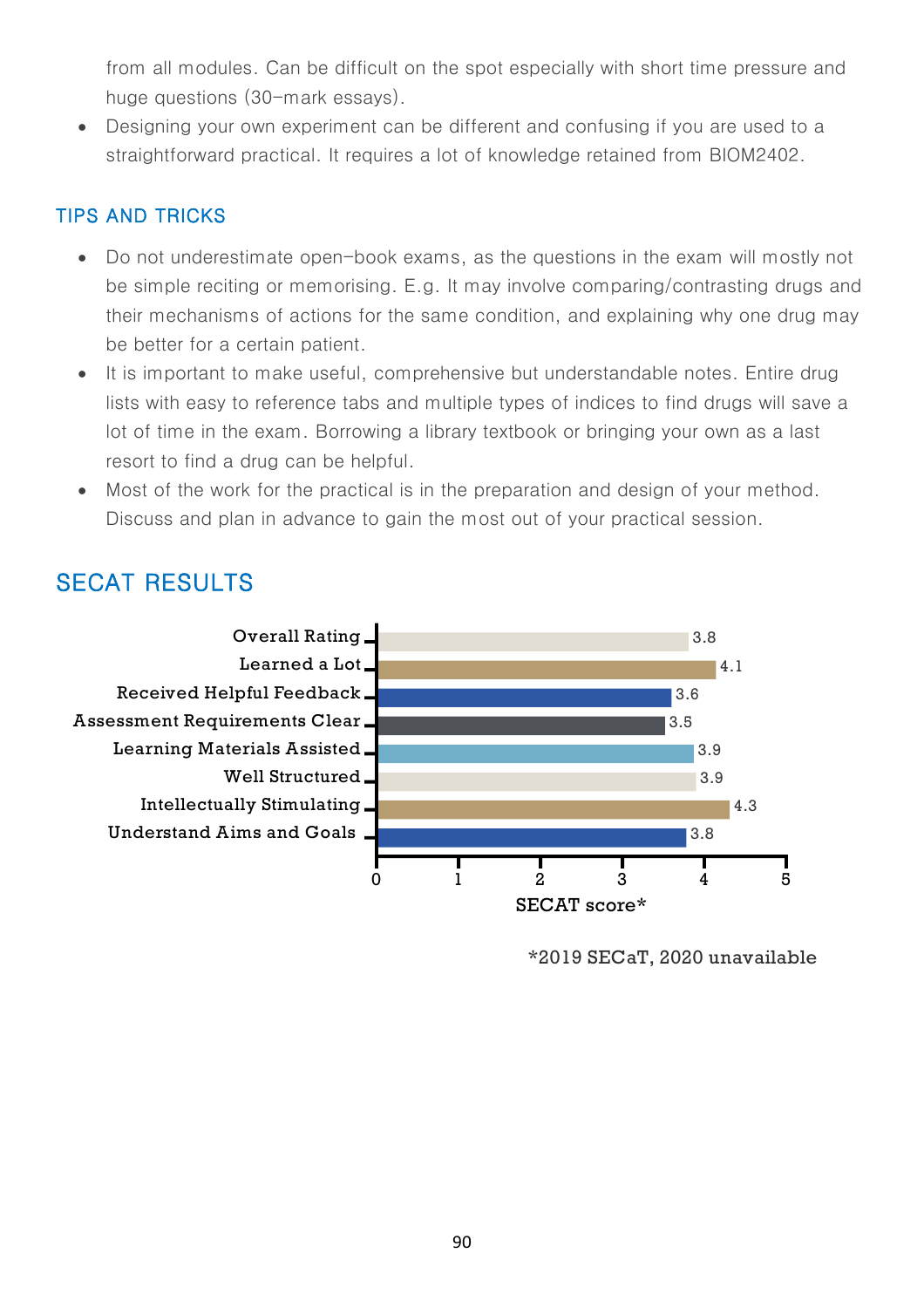# DEVB3002

### Stem Cells & Regenerative Medicine

Leading expert scientists in biomedicine discuss the foundational principles, state-of-the-art technologies and medical applications in the burgeoning fields of stem cell biology and regenerative medicine. This course is relevant for students progressing into future careers in science and medicine.

### Original UQ [Description](https://my.uq.edu.au/programs-courses/course.html?course_code=devb3002)

### ADVANTAGES

- Underrated course definitely consider if you enjoy research.
- No practicals so not as many contact hours  $$ something which is really appreciated if you are doing a more time intensive course, or you just need some extra time to work on GAMSAT/med applications.
- Interesting and engaging content. Sometimes lecturers also include the experiments involved and that makes concepts more understandable and logical.
- Improve public speaking/presentation skills through journal club. Easy to do well if you are passionate about the topic (you get to choose the focus at the start of the semester) and enjoy public speaking.
- Quizzes every 3-4 weeks keep you accountable for your learning and they are easy to do well in as long as you are up to date with course content.

### DISADVANTAGES

- A lot of content to review if you leave it last minute.
- It is not as popular of a course, so it can be lonely if you enjoy group study.

### TIPS AND TRICKS

• Stay on top of the content each week because there are small quizzes every few weeks and they can make and break your final grade.

## **GENERAL INFORMATION**

### **Offerings**

Semester 1

Modes available

Flexible

**External** 

**Prerequisites** 

BIOM2208

Recommended

BIOL2202

OR

BIOL2902

Class Contact Hrs

3 Lecture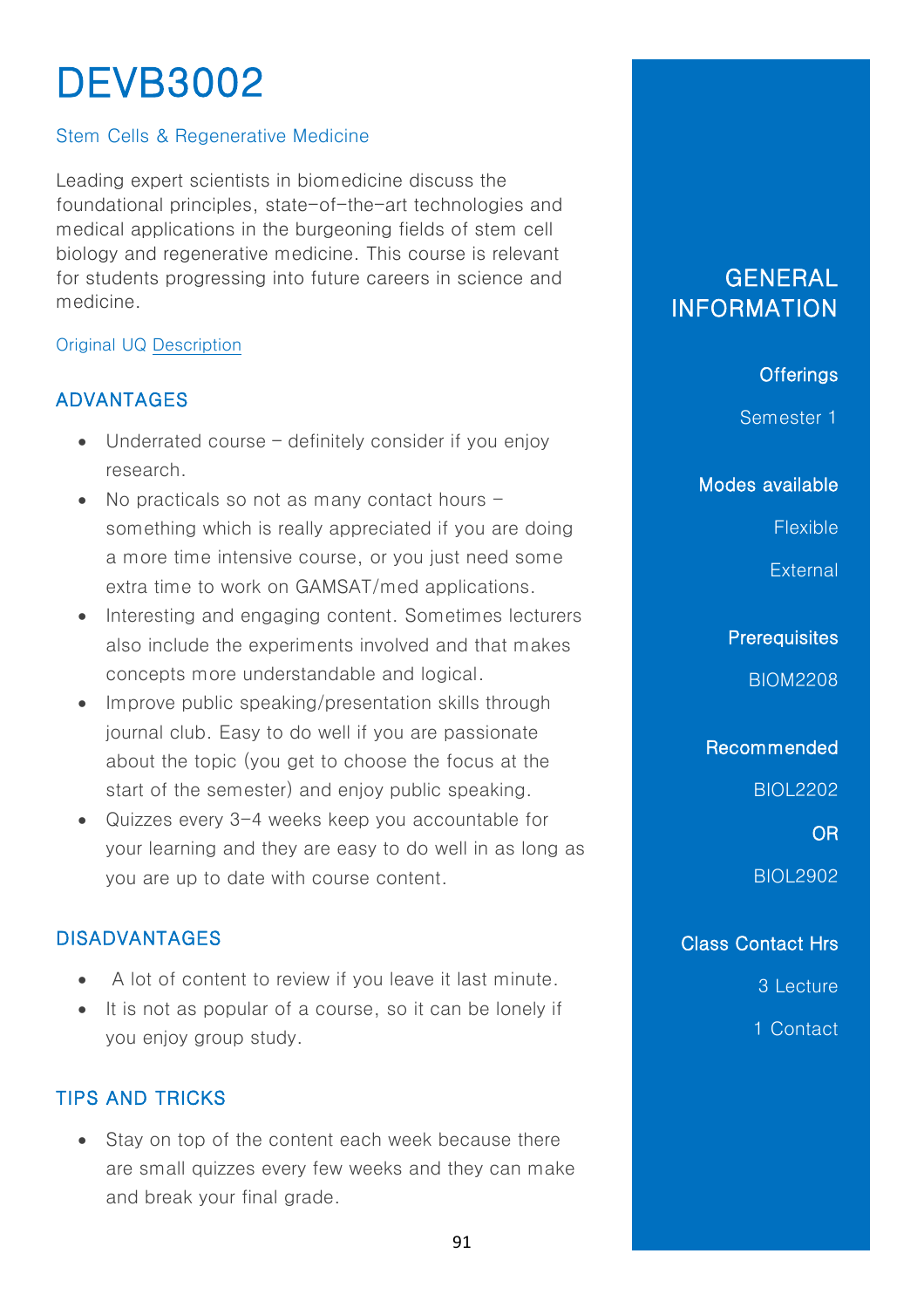• Use past exams to focus your study and prepare for the intra-semester quizzes.



<sup>\*2019</sup> SECaT, 2020 unavailable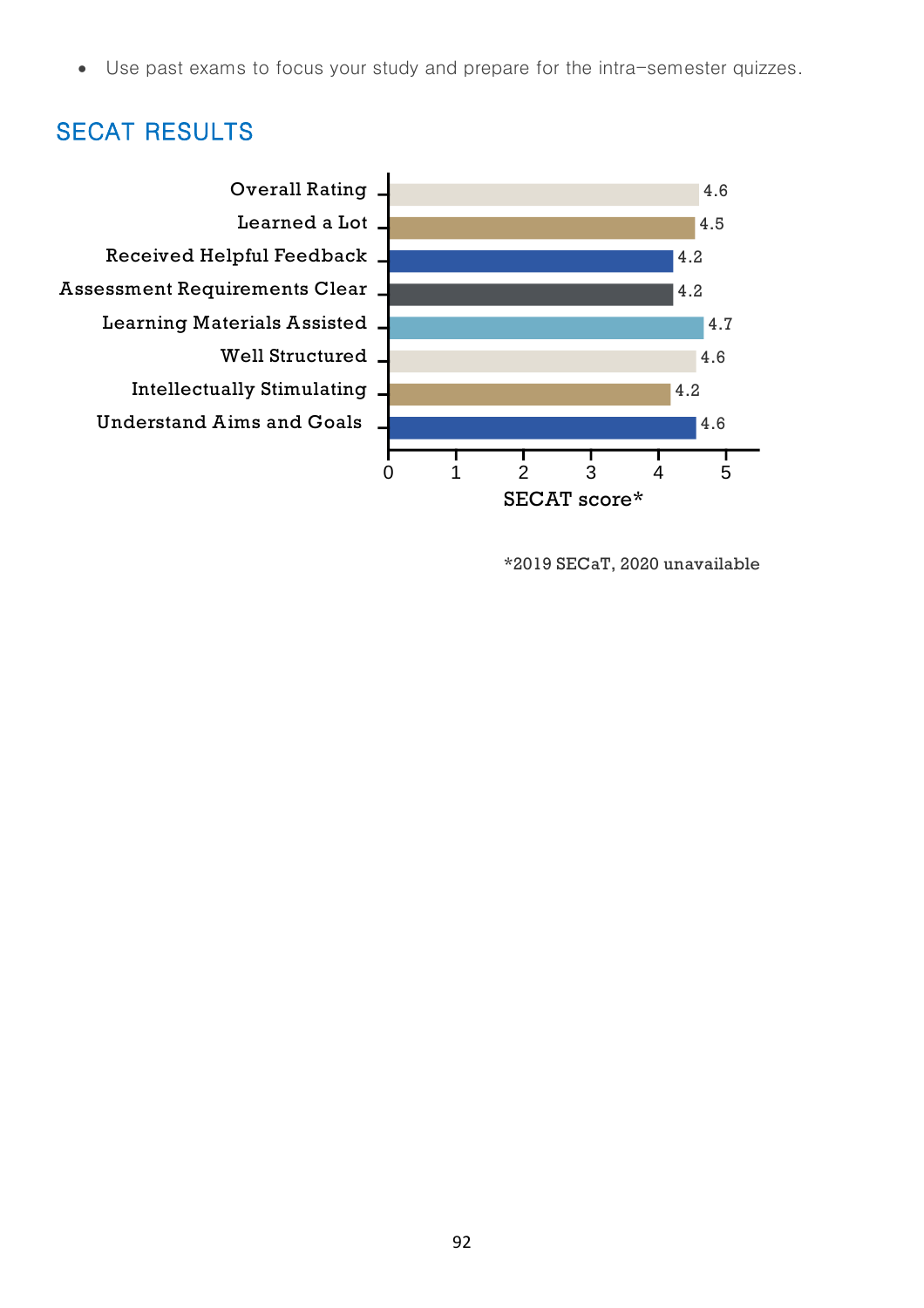# **NEUR3001\***

### Molecular & Cellular Neuroscience

Introduces aspects of molecular & cellular neuroscience through lectures tutorials, presentations & SDLs. Part 1 will provide the basic information & Part 2 will place this information in the context of current developments in molecular neuroscience & neurochemistry.

### Original UQ [Description](https://my.uq.edu.au/programs-courses/course.html?course_code=neur3001)

### ADVANTAGES

- The subject matter in this course was particularly interesting and built well on BIOL2200 and BIOM2011. Learning about the synapse on the molecular level and neuronal organisation fed well into the more applied part of the course investigating particular diseases of the nervous system.
- The journal club was arguably the best part of the course, enabling you to research and present the findings of a paper and interact with the presentations of others on similar topics. It also allowed you to get to know one of the lecturers on a more personal basis which was primarily helpful in getting advice on their module.

### DISADVANTAGES

- The course was probably balanced in its advantages and disadvantages. The main problem was the lack of integration of some of the modules, especially given the course coordinator didn't even know how it linked together holistically.
- Assessment-wise, there were some vague questions in the final exam where the model answers didn't really relate to what was asked so in that sense, it is easy to do poorly even with sufficient study.
- Having guest lecturers for each disease/topic present only three lectures also made it slightly disjointed. However, some of these lecturers were not as good as

### GENERAL **INFORMATION**

### **Offerings**

Semester 1

Modes available

Flexible

**External** 

**Prerequisites** 

BIOM2011

Recommended

BIOL2200

Class Contact Hrs

3 Lecture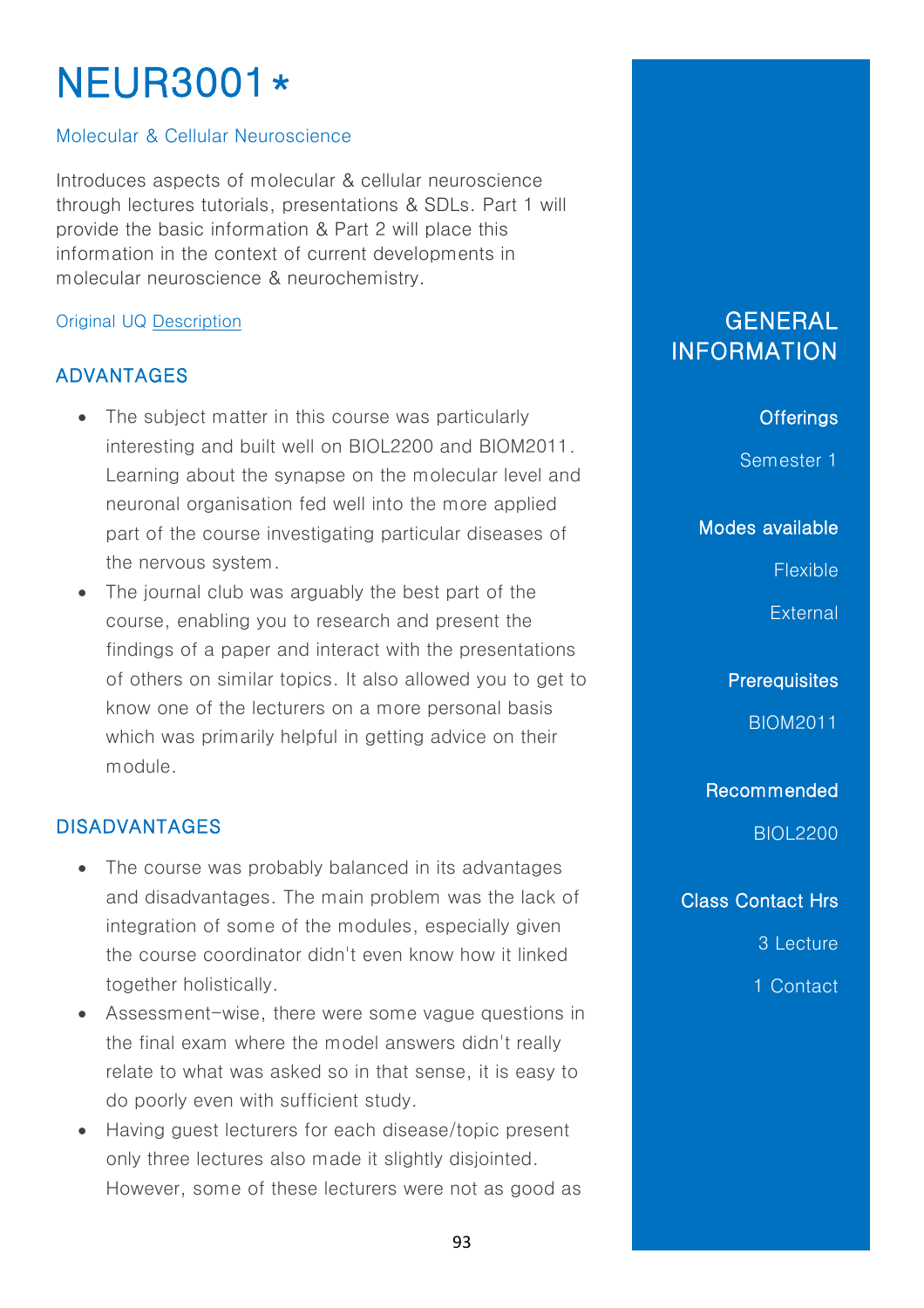our lecturers, so sometimes, having them for only three lectures was a bonus!

### **TIPS AND TRICKS**

- If you're going to do this course, you need to stay on top of the work as a lot of the  $\bullet$ detail is assessable.
- The textbook is not really that necessary.
- Try and get yourself a good journal club partner, and set aside quite a bit of time as it can be quite stressful to prepare a presentation a week.
- The practice exams provide quite a good idea of what the lecturers might ask in the midsem/final.
- Watch timing in the exams.

## **SECAT RESULTS**



\*2018 only, 2019/2020 unavailable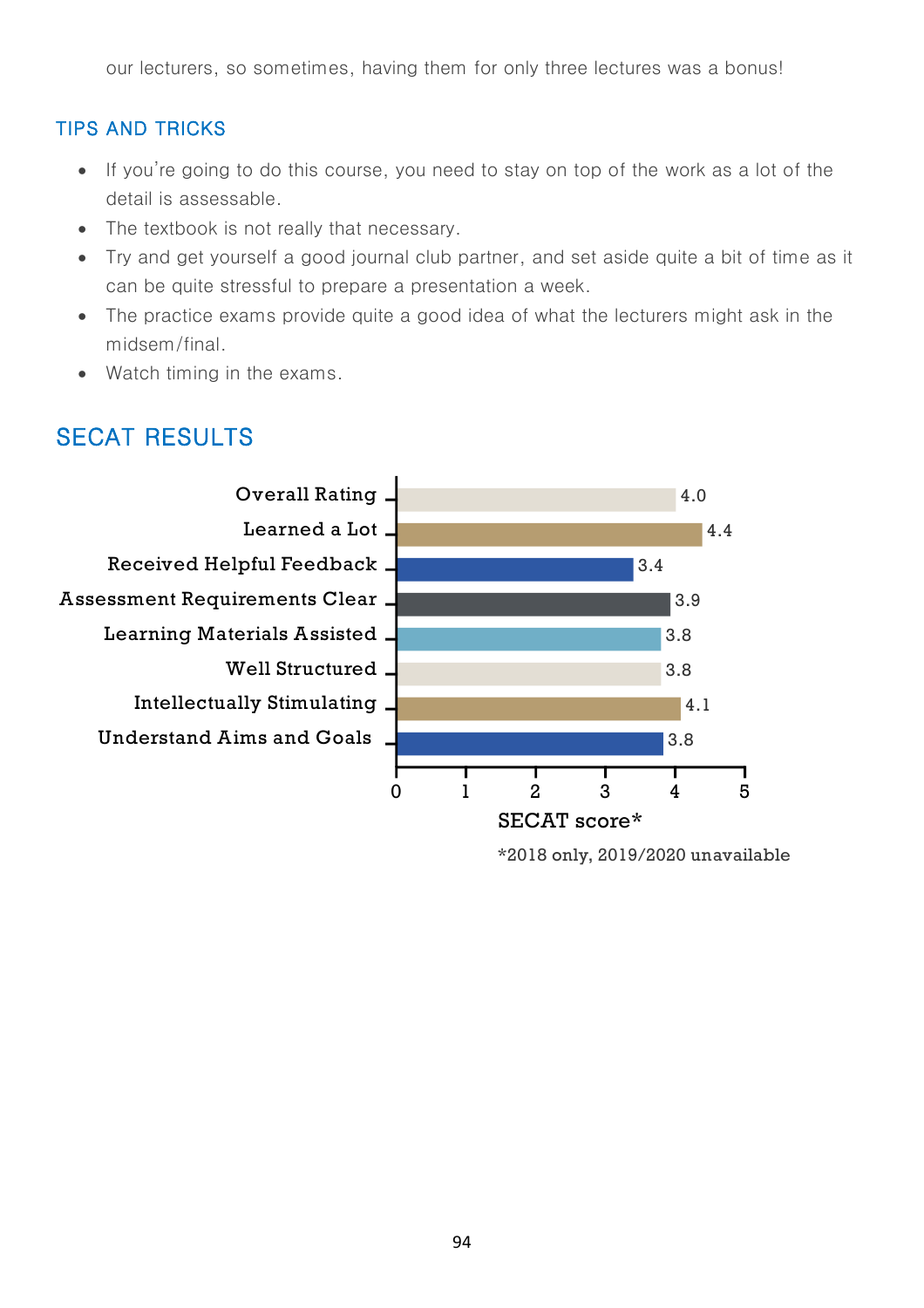# NEUR3002

### The Integrated Brain

Lectures & seminars illustrating how brain systems work in an integrated fashion to extract high level sensory information, plan & control movement, form memories, cope with emotional & physical stress, & adapt to drugs of addiction.

### Original UQ [Description](https://my.uq.edu.au/programs-courses/course.html?course_code=neur3002)

### ADVANTAGES

- Decent amount of overlapping content with BIOM2402  $(1 \text{ module})$  and BIOM2012  $(2 \text{ modules} - \text{the lectures})$ were the same).
- Covers many different topics, so you can probably find at least one you're interested in.
- Builds on some basic PSYC1020/NEUR1020 knowledge.
- Journal club provided an opportunity to engage with papers in more current research compared to second year subjects where you're looking at papers from the sixties. Most presentations were well-done and enjoyable to watch.

### DISADVANTAGES

- Lack of structure and feeling of cohesiveness in the course across the modules.
- The content for some of the modules was a bit dry and presented in a less-than-engaging manner by some lecturers.
- Course coordinator is often unresponsive by email.
- Low-yield. (This could be construed as an advantage if you're looking for a bludge course – this probably has the least content of any third-year course.) The content varies between two extremes: the lecturer somehow managing to spend two hours on very basic concepts that could be summarised in a few dot points, or spending 3 minutes providing a halfhearted, mostly incomprehensible explanation of

95

# **GENERAL** INFORMATION

### **Offerings**

Semester 2

Modes available

**External** 

### **Prerequisites**

BIOM2011

Recommended

BIOL2200

AND

BIOM2012

Class Contact Hrs

3 Lecture

1 Tutorial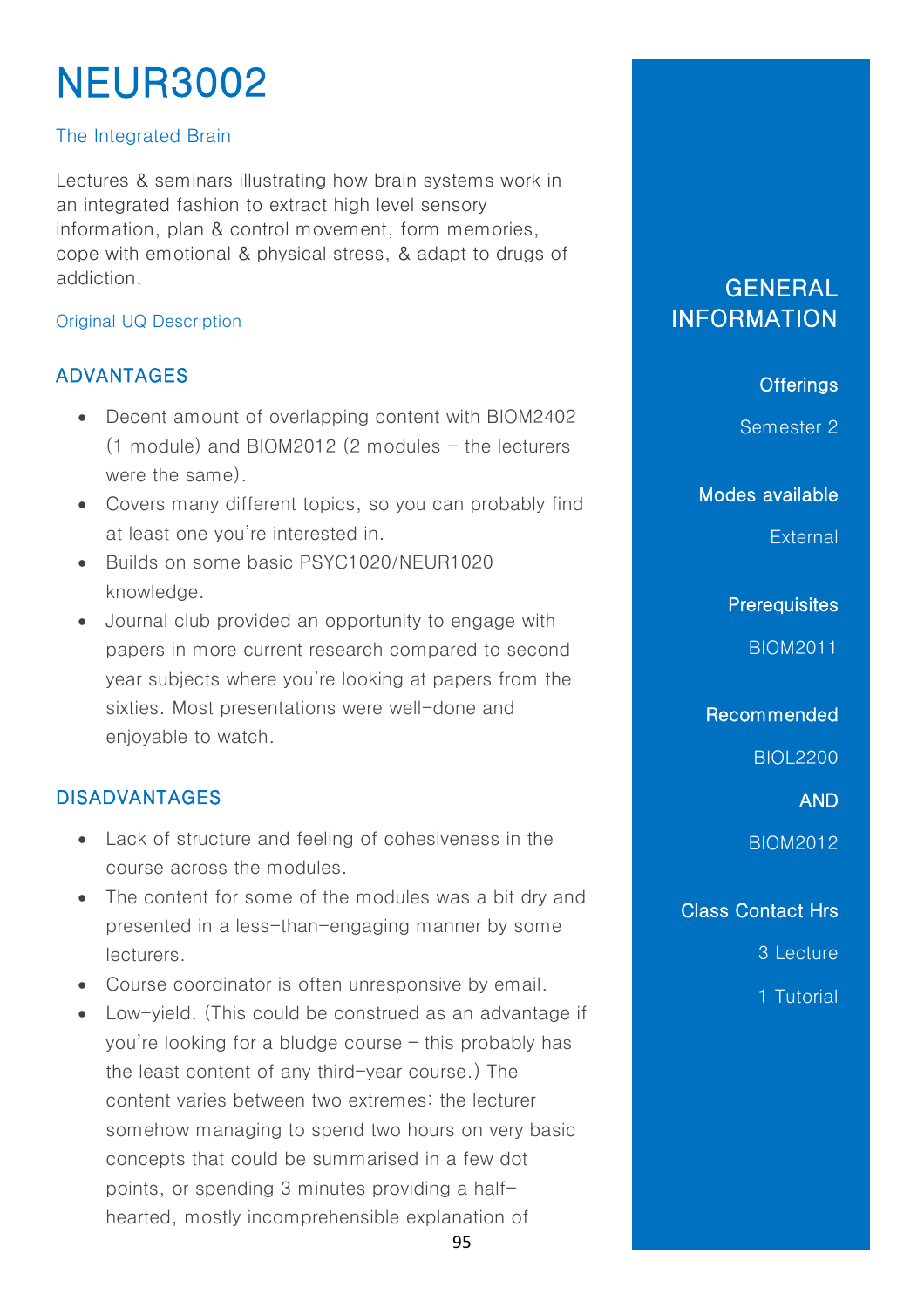concepts that are extremely technical, specific and/or theoretical (luckily, nearly all of this latter type of content is not tested). So overall, not a very fulfilling experience.

- It can be stressful to figure out which content is too technical/specific to be assessed.
- Some of the MCQs make no sense because their wording is so bizarre.
- Content not even covered in lectures was tested (3 marks of one SAQ on the final).
- Journal club marking was a bit unreliable. It was not really clear how to get a high mark.

### TIPS AND TRICKS

- Do not waste time memorising details of the more experimental/technical lectures. Or the details in general. (Unless they're emphasised, like the experiments in the Injured Brain module, or the drugs in the Moody Brain module, as explained below.) Be smart about how you study and pick out the important concepts. Try asking the lecturers if something will be assessed and pray that they respond.
- The exam questions are highly reflective of how distinct the modules are in the type of content that they focus on. The key to efficiency in studying for this course is to suss out what the different vibe is for each module/lecturer. Examples:
	- o Injured Brain: Highly focussed on research methods and findings, and the relevant questions on the exam asked for details on how exactly one would design a particular experiment (that was covered in lectures).
	- o Moody Brain: BIOM2402 2.0. Questions asked for the effects and mechanism of action of a particular drug.
- For Peter Noakes module (Immune Brain), and Jana Vukovic's module (Injured Brain), it can be particularly useful to draw a flowchart and some diagrams out during revision.
- Read ahead for the Stressed Brain lectures as the information is presented quite slowly.
- Make sure to stay on top of journal club, as it can be a lot of work if left to the night beforehand. Jana Vukovic's journal club was run very well, since she was good at answering any questions that cropped up. Reading and discussing the research papers each week contributed to a better understanding of her module, and also of any topics that overlapped with the contents of the papers. Hence, make sure to put an effort into journal club and pay attention to the presentations done by your peers.